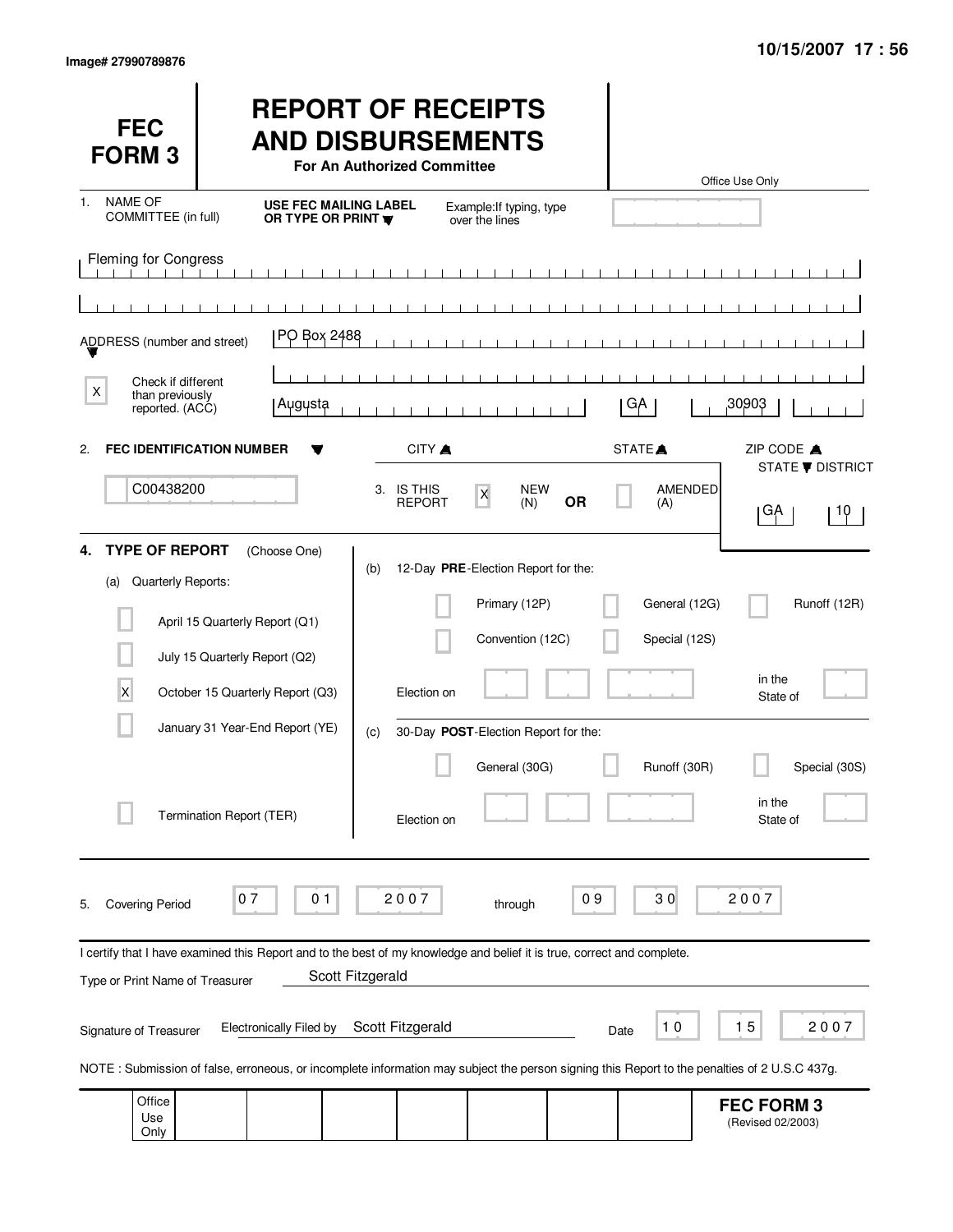|    |     | Image# 27990789877<br>FEC Form 3<br>(Revised 02/2003)                                               | <b>SUMMARY PAGE</b><br>of Receipts and Disbursements                           |     |                                                  | Page 2            |
|----|-----|-----------------------------------------------------------------------------------------------------|--------------------------------------------------------------------------------|-----|--------------------------------------------------|-------------------|
|    |     | Write or Type Committee Name                                                                        |                                                                                |     |                                                  |                   |
|    |     | Fleming for Congress                                                                                |                                                                                |     |                                                  |                   |
|    |     | Report Covering the Period:<br>From:                                                                | $Y - Y - Y$<br>M<br>$D^{\ast}D$<br>м<br>2007<br>07<br>0 <sub>1</sub>           | To: | D<br>м<br>'М<br>™D.<br>30<br>09                  | $Y^+Y^-Y$<br>2007 |
|    |     |                                                                                                     | <b>COLUMN A</b><br><b>This Period</b>                                          |     | <b>COLUMN B</b><br><b>Election Cycle-to-Date</b> |                   |
| 6. |     | Net Contributions (other than loans)                                                                |                                                                                |     |                                                  |                   |
|    | (a) | <b>Total Contributions</b><br>(other than loans) (from Line 11(e))                                  | 273000.00                                                                      |     |                                                  | 273000.00         |
|    | (b) | <b>Total Contribution Refunds</b>                                                                   | 0.00                                                                           |     |                                                  | 0.00              |
|    | (c) | Net Contributions (other than loans)<br>(subtract Line 6(b) from Line 6(a))                         | 273000.00                                                                      |     |                                                  | 273000.00         |
| 7. |     | Net Operating Expenditures                                                                          |                                                                                |     |                                                  |                   |
|    | (a) | <b>Total Operating Expenditures</b>                                                                 | 4073.85                                                                        |     |                                                  | 4073.85           |
|    | (b) | <b>Total Offsets to Operating</b><br>Expenditures (from Line 14)                                    | 0.00                                                                           |     |                                                  | 0.00              |
|    | (c) | <b>Net Operating Expenditures</b><br>(subtract Line 7(b) from Line 7(a))                            | 4073.85                                                                        |     |                                                  | 4073.85           |
| 8. |     | Cash on Hand at Close of<br>Reporting Period (from Line 27)                                         | 268926.15                                                                      |     |                                                  |                   |
| 9. |     | Debts and Obligations Owed TO<br>the Committee (Itemize all on<br>Schedule C and/or Schedule D)     | 0.00                                                                           |     |                                                  |                   |
|    |     | 10. Debts and Obligations Owed BY<br>the Committee (Itemize all on<br>Schedule C and/or Schedule D) | 0.00                                                                           |     |                                                  |                   |
|    |     |                                                                                                     | For further information contact:                                               |     |                                                  |                   |
|    |     |                                                                                                     | <b>Federal Election Commission</b><br>999 E Street, NW<br>Washington, DC 20463 |     |                                                  |                   |
|    |     |                                                                                                     | Toll Free 800-424-9530<br>Local 202-694-1100                                   |     |                                                  |                   |

# **For further information contact: For further information contact:**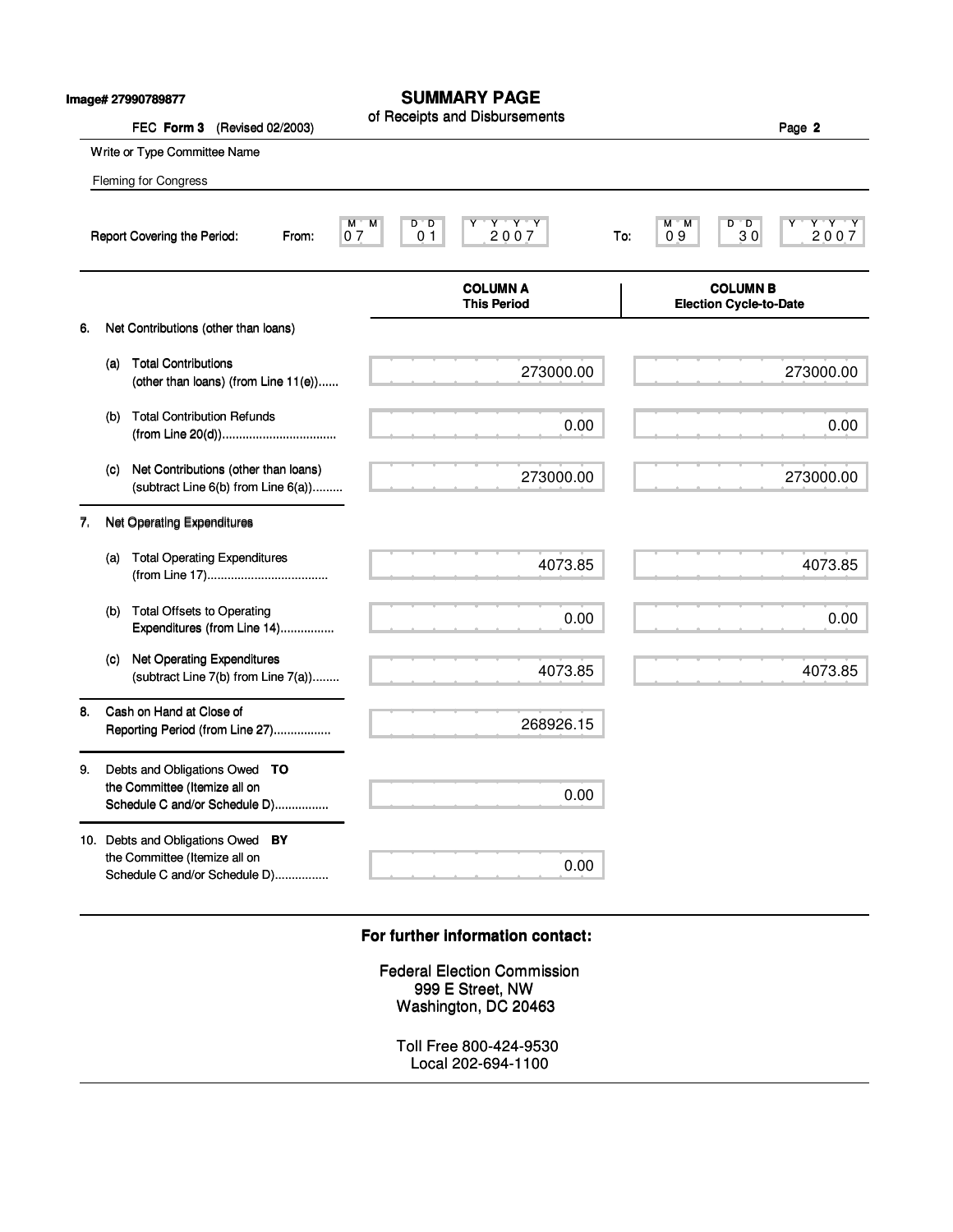| Image# 27990789878                                                                                           | <b>DETAILED SUMMARY PAGE</b>                                                                                            |                                                                |
|--------------------------------------------------------------------------------------------------------------|-------------------------------------------------------------------------------------------------------------------------|----------------------------------------------------------------|
| FEC Form 3 (Revised 02/2003)                                                                                 | of Receipts                                                                                                             | Page 3                                                         |
| Write or Type Committee Name<br><b>Fleming for Congress</b>                                                  |                                                                                                                         |                                                                |
| Report Covering the Period:<br>From:                                                                         | $\begin{array}{c}\nY & Y & Y \\ 2 & 0 & 0 & 7\n\end{array}$<br>M)<br>M<br>$D^{\prime}$ $D$<br>Υ<br>07<br>0 <sub>1</sub> | Y'Y'Y<br>$D^{\prime}$ $D$<br>М<br>M<br>2007<br>09<br>30<br>To: |
| <b>I. RECEIPTS</b>                                                                                           | <b>COLUMN A</b><br><b>Total This Period</b>                                                                             | <b>COLUMN B</b><br>Election Cycle-to-Date                      |
| 11. CONTRIBUTIONS (other than loans) FROM:                                                                   |                                                                                                                         |                                                                |
| Individuals/Persons Other Than<br>(a)<br><b>Political Committees</b><br>Itemized (use Schedule A)<br>(i)     | 244400.00                                                                                                               | 244400.00                                                      |
|                                                                                                              | 2600.00                                                                                                                 | 2600.00                                                        |
| (iii) TOTAL of contributions<br>from individuals                                                             | 247000.00                                                                                                               | 247000.00                                                      |
| Political Party Committees                                                                                   | 0.00                                                                                                                    | 0.00                                                           |
| (b)<br><b>Other Political Committees</b><br>(c)                                                              | 26000.00                                                                                                                | 26000.00                                                       |
| (d)                                                                                                          | 0.00                                                                                                                    | 0.00                                                           |
| (e) TOTAL CONTRIBUTIONS<br>(other than loans)<br>$(\text{add Lines } 11(a)(iii), (b), (c), \text{and } (d))$ | 273000.00                                                                                                               | 273000.00                                                      |
| 12. TRANSFERS FROM OTHER<br>AUTHORIZED COMMITTEES                                                            | 0.00                                                                                                                    | 0.00                                                           |
| 13. LOANS                                                                                                    |                                                                                                                         |                                                                |
| Made or Guaranteed by the<br>(a)                                                                             | 0.00                                                                                                                    | 0.00                                                           |
| (b)                                                                                                          | 0.00                                                                                                                    | 0.00                                                           |
| <b>TOTAL LOANS</b><br>(C)<br>(add Lines 13(a) and (b))                                                       | 0.00                                                                                                                    | 0.00                                                           |
| 14. OFFSETS TO OPERATING                                                                                     |                                                                                                                         |                                                                |
| <b>EXPENDITURES</b>                                                                                          | 0.00                                                                                                                    | 0.00                                                           |
| 15. OTHER RECEIPTS                                                                                           | 0.00                                                                                                                    | 0.00                                                           |
| 16. TOTAL RECEIPTS (add Lines<br>11(e), 12, 13(c), 14, and 15)<br>(Carry Total to Line 24, page 4)           | 273000.00                                                                                                               | 273000.00                                                      |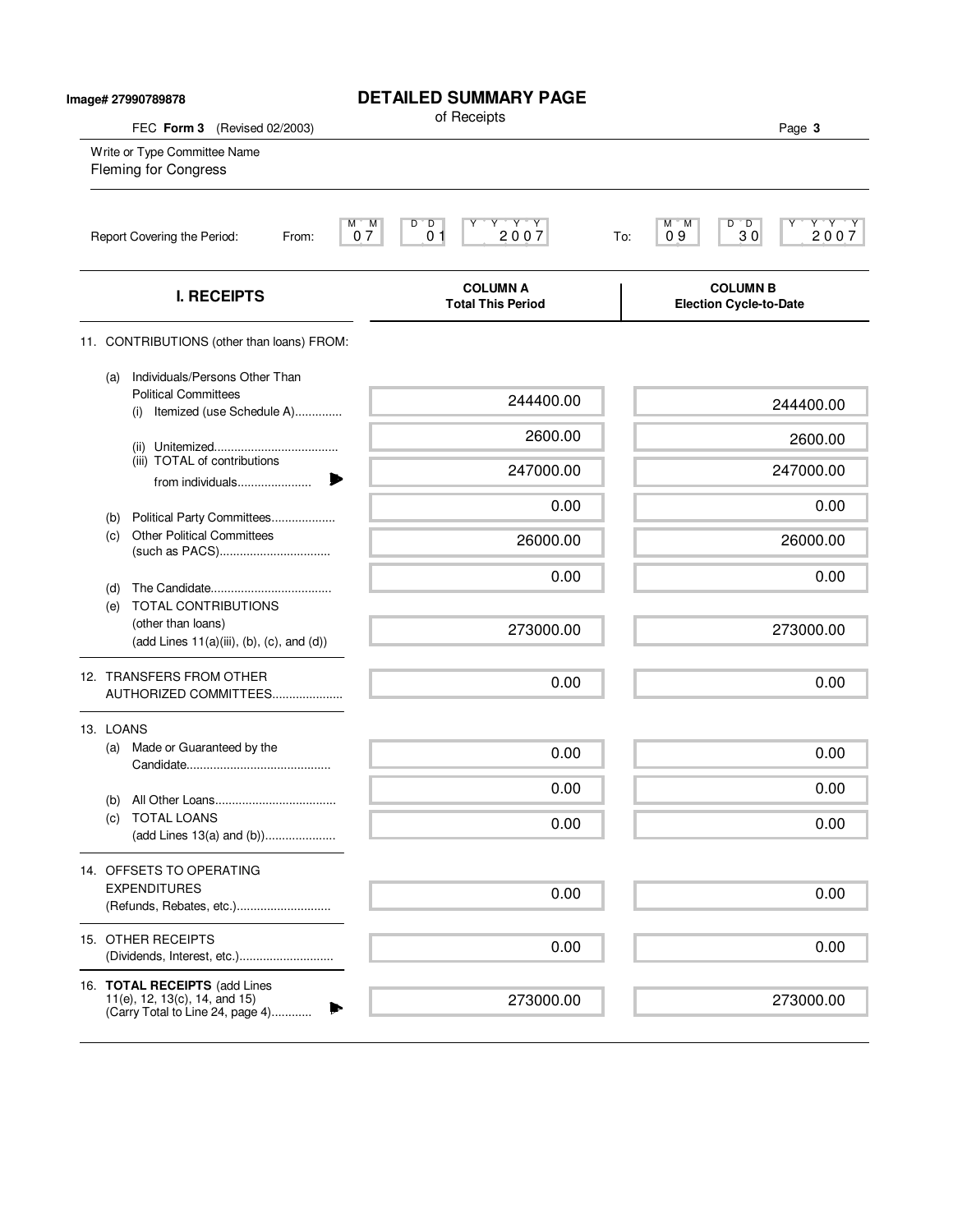#### **Image# 27990789879**

## **DETAILED SUMMARY PAGE**

of Disbursements

FEC **Form 3** (Revised 02/2003) Page **4**

**II. DISBURSEMENTS**<br>Total This Period Figures and COLUMN B<br>Total This Period Figures and Column B **Election Cycle-to-Date** 17. OPERATING EXPENDITURES.................. 18. TRANSFERS TO OTHER AUTHORIZED COMMITTEES................... 19. LOAN REPAYMENTS: (a) Of Loans Made or Guaranteed by the Candidate................................. (b) Of all Other Loans............................... (c) TOTAL LOAN REPAYMENTS (add Lines 19(a) and (b))..................... 20. REFUNDS OF CONTRIBUTIONS TO: (a) Individuals/Persons Other Than Political Committees.................. (b) Political Party Committees.................. (c) Other Political Committees (such as PACs).................................. (d) TOTAL CONTRIBUTION REFUNDS (add Lines 20(a), (b), and (c))............ 21. OTHER DISBURSEMENTS......................... 22. **TOTAL DISBURSEMENTS** (add Lines 17, 18, 19(c), 20(d), and 21)  $\triangleright$ 4073.85 0.00 0.00 0.00 0.00 0.00 0.00 0.00 0.00 0.00 4073.85 4073.85 0.00 0.00 0.00 0.00 0.00 0.00 0.00 0.00 0.00 4073.85

# **III. CASH SUMMARY**

|                                               | 0.00      |
|-----------------------------------------------|-----------|
|                                               | 273000.00 |
|                                               | 273000.00 |
|                                               | 4073.85   |
| 27. CASH ON HAND AT CLOSE OF REPORTING PERIOD | 268926 15 |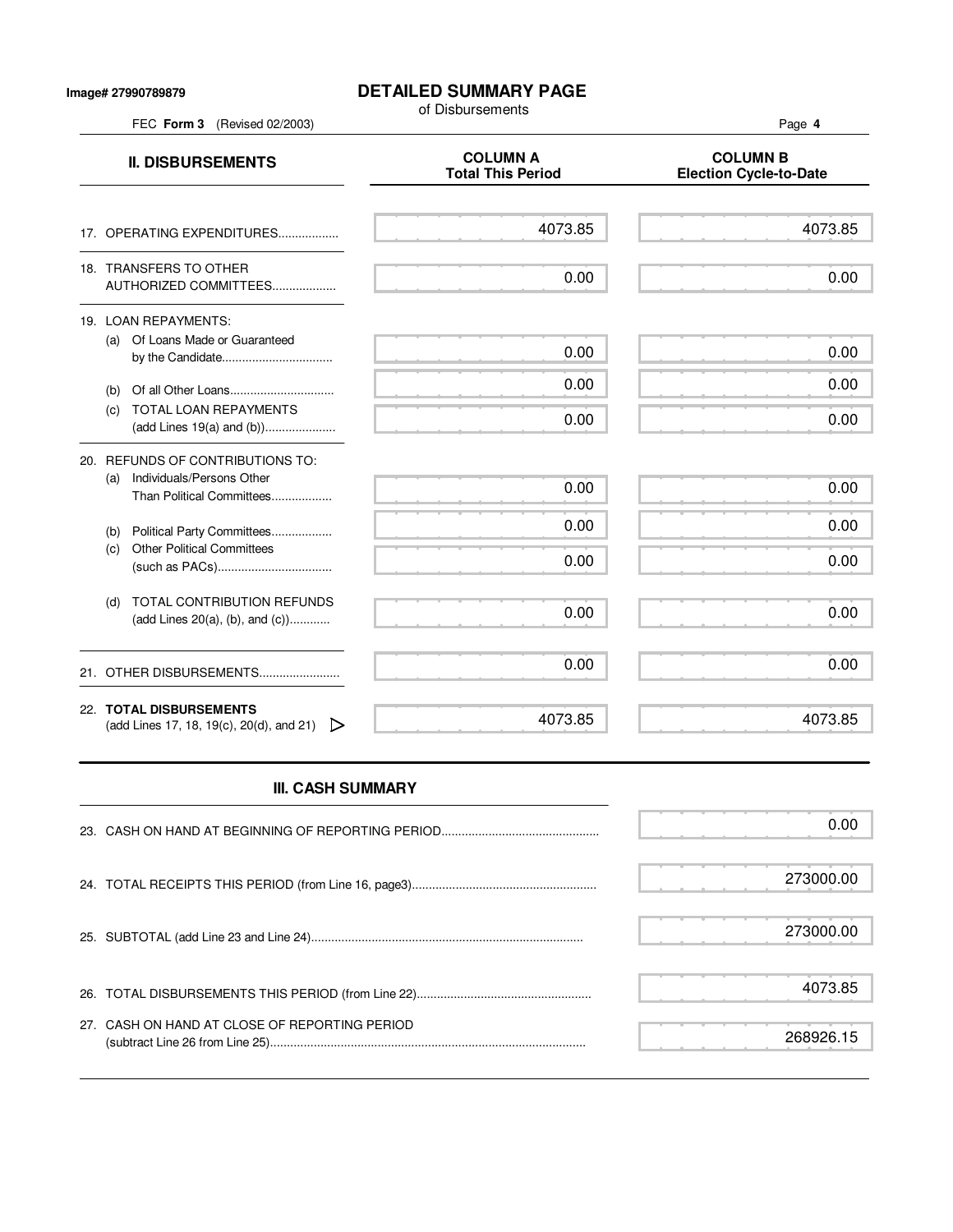|    | <b>SCHEDULE A (FEC Form 3)</b><br><b>ITEMIZED RECEIPTS</b>         | Use separate schedule(s)<br>or each category of the |                             | PAGE 5/55<br>FOR LINE NUMBER:<br>(check only one)                                                                                                                                                                                                                                       |  |
|----|--------------------------------------------------------------------|-----------------------------------------------------|-----------------------------|-----------------------------------------------------------------------------------------------------------------------------------------------------------------------------------------------------------------------------------------------------------------------------------------|--|
|    |                                                                    |                                                     | Detailed Summary Page       | $\times$<br>11a<br>11 <sub>b</sub><br>11d<br>11c<br>12<br>13a<br>13 <sub>b</sub><br>14<br>15                                                                                                                                                                                            |  |
|    |                                                                    |                                                     |                             | Any information copied from such Reports and Statements may not be sold or used by any person for the purpose of soliciting contributions<br>or for commercial purposes, other than using the name and address of any political committee to solicit contributions from such committee. |  |
|    | NAME OF COMMITTEE (In Full)                                        |                                                     |                             |                                                                                                                                                                                                                                                                                         |  |
|    | <b>Fleming for Congress</b>                                        |                                                     |                             |                                                                                                                                                                                                                                                                                         |  |
| А. | Full Name (Last, First, Middle Initial)<br><b>Kay Allen</b>        |                                                     |                             | Date of Receipt                                                                                                                                                                                                                                                                         |  |
|    | Mailing Address 4897 Hereford Farm Rd                              |                                                     |                             | $Y$ $Y$ $Y$<br>$M$ $M$ /<br>D<br>$\overline{D}$<br>Ÿ<br>28<br>2007<br>09                                                                                                                                                                                                                |  |
|    | City                                                               | State                                               | Zip Code                    | Transaction ID: 1011200728C66                                                                                                                                                                                                                                                           |  |
|    | Evans                                                              | GA                                                  | 30809-6011                  | Amount of Each Receipt this Period                                                                                                                                                                                                                                                      |  |
|    | FEC ID number of contributing<br>federal political committee.      | C                                                   |                             | 250.00<br>Receipt                                                                                                                                                                                                                                                                       |  |
|    | Name of Employer<br>Columbia County                                | Occupation                                          | <b>Tax Commissioner</b>     | Limit Increased Due to Opponent's                                                                                                                                                                                                                                                       |  |
|    | Receipt For:<br>2008                                               |                                                     | Election Cycle-to-Date<br>▼ | Spending (2 U.S.C. 441a(i)/441a-1)                                                                                                                                                                                                                                                      |  |
|    | $X$ Primary<br>General                                             |                                                     | 250.00                      |                                                                                                                                                                                                                                                                                         |  |
|    | Other (specify) $\blacktriangledown$                               |                                                     |                             |                                                                                                                                                                                                                                                                                         |  |
|    | Full Name (Last, First, Middle Initial)<br><b>B.</b> Jimmy Allgood |                                                     |                             | Date of Receipt                                                                                                                                                                                                                                                                         |  |
|    | Mailing Address PO Box 891                                         |                                                     |                             | $M$ $M$ /<br>$Y - Y - Y$<br>D<br>$\overline{D}$<br>28<br>2007<br>09                                                                                                                                                                                                                     |  |
|    | City                                                               | State                                               | Zip Code                    | Transaction ID: 1011200728C123                                                                                                                                                                                                                                                          |  |
|    | Dublin                                                             | GA                                                  | 31040-0891                  | Amount of Each Receipt this Period                                                                                                                                                                                                                                                      |  |
|    | FEC ID number of contributing<br>federal political committee.      | C                                                   |                             | 1000.00<br>Receipt                                                                                                                                                                                                                                                                      |  |
|    | Name of Employer<br>Allgood Pest Control                           | Occupation                                          |                             | Limit Increased Due to Opponent's                                                                                                                                                                                                                                                       |  |
|    | Receipt For:<br>2008                                               | President                                           | Election Cycle-to-Date<br>▼ | Spending (2 U.S.C. 441a(i)/441a-1)                                                                                                                                                                                                                                                      |  |
|    | Primary<br>X∣<br>General                                           |                                                     |                             |                                                                                                                                                                                                                                                                                         |  |
|    | Other (specify) $\blacktriangledown$                               |                                                     | 1000.00                     |                                                                                                                                                                                                                                                                                         |  |
| С. | Full Name (Last, First, Middle Initial)<br><b>Bill Beazley</b>     |                                                     |                             | Date of Receipt                                                                                                                                                                                                                                                                         |  |
|    | <b>Mailing Address</b><br>1437 Ashwood Dr                          |                                                     |                             | $D$ $D$<br>$Y - Y - Y - Y$<br>$M$ $M$ /<br>$\prime$<br>2007<br>09<br>30                                                                                                                                                                                                                 |  |
|    | City                                                               | State                                               | Zip Code                    | Transaction ID: 1011200728C146                                                                                                                                                                                                                                                          |  |
|    | Evans                                                              | GA                                                  | 30809-5008                  | Amount of Each Receipt this Period                                                                                                                                                                                                                                                      |  |
|    | FEC ID number of contributing<br>federal political committee.      | C                                                   |                             | 2300.00                                                                                                                                                                                                                                                                                 |  |
|    | Name of Employer<br>Beazley Homes                                  | Occupation<br>President                             |                             | Receipt<br>Limit Increased Due to Opponent's                                                                                                                                                                                                                                            |  |
|    | Receipt For:<br>2008                                               |                                                     | Election Cycle-to-Date<br>v | Spending (2 U.S.C. 441a(i)/441a-1)                                                                                                                                                                                                                                                      |  |
|    | $X$ Primary<br>General<br>Other (specify) $\blacktriangledown$     |                                                     | 2300.00                     |                                                                                                                                                                                                                                                                                         |  |
|    |                                                                    |                                                     | ▶                           | 3550.00                                                                                                                                                                                                                                                                                 |  |
|    |                                                                    |                                                     |                             |                                                                                                                                                                                                                                                                                         |  |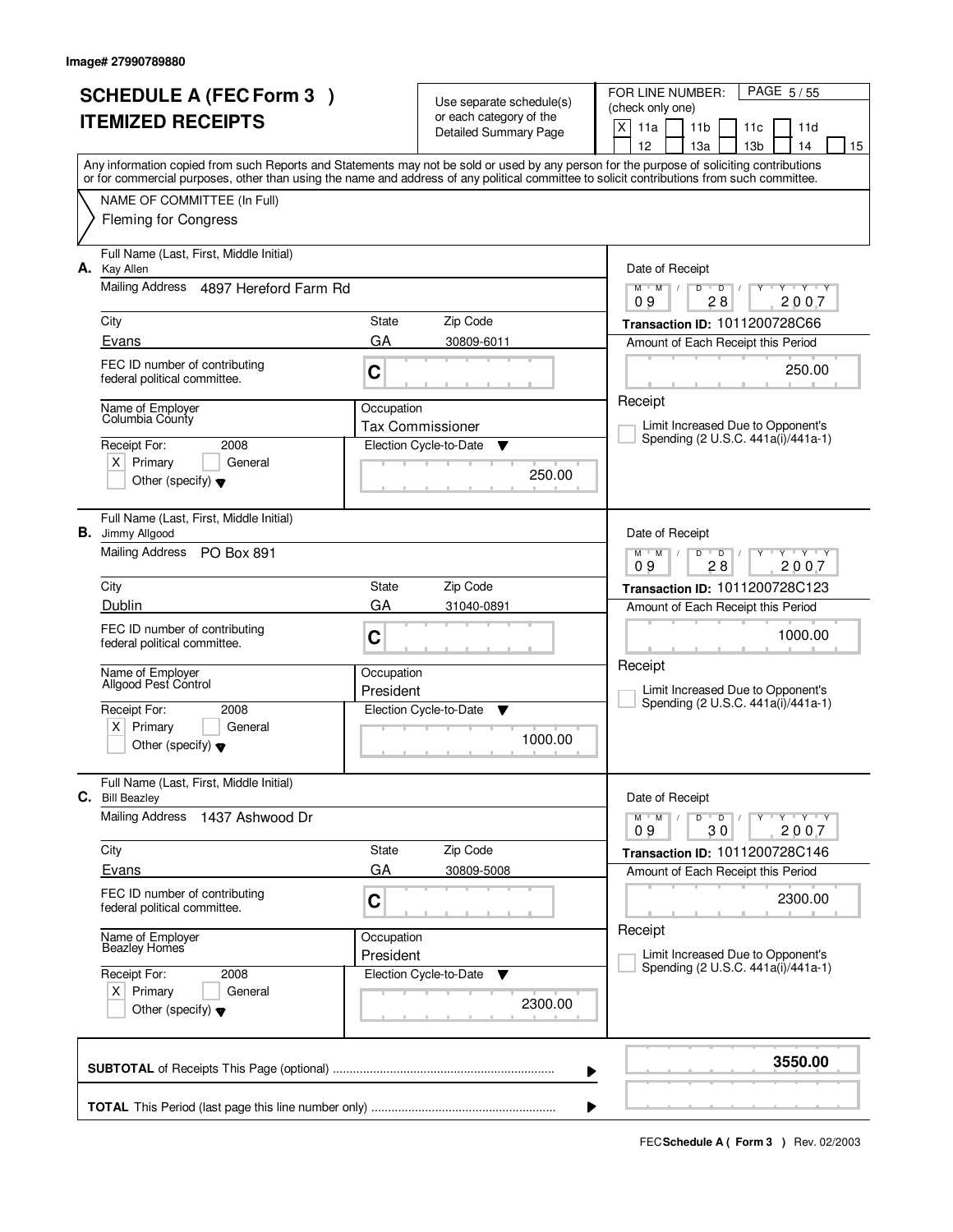| <b>SCHEDULE A (FEC Form 3)</b><br><b>ITEMIZED RECEIPTS</b>                                                                                                                                                                                                                              |            | Use separate schedule(s)<br>or each category of the<br>Detailed Summary Page | PAGE 6/55<br>FOR LINE NUMBER:<br>(check only one)<br>X<br>11a<br>11 <sub>b</sub><br>11c<br>11d            |
|-----------------------------------------------------------------------------------------------------------------------------------------------------------------------------------------------------------------------------------------------------------------------------------------|------------|------------------------------------------------------------------------------|-----------------------------------------------------------------------------------------------------------|
|                                                                                                                                                                                                                                                                                         |            |                                                                              | 12<br>13a<br>13 <sub>b</sub><br>14<br>15                                                                  |
| Any information copied from such Reports and Statements may not be sold or used by any person for the purpose of soliciting contributions<br>or for commercial purposes, other than using the name and address of any political committee to solicit contributions from such committee. |            |                                                                              |                                                                                                           |
| NAME OF COMMITTEE (In Full)                                                                                                                                                                                                                                                             |            |                                                                              |                                                                                                           |
| <b>Fleming for Congress</b>                                                                                                                                                                                                                                                             |            |                                                                              |                                                                                                           |
| Full Name (Last, First, Middle Initial)<br>A. N. Staten Bitting                                                                                                                                                                                                                         |            |                                                                              | Date of Receipt                                                                                           |
| <b>Mailing Address</b><br>1 10th St Ste 700                                                                                                                                                                                                                                             |            |                                                                              | $\overline{D}$<br>Y Y Y Y<br>$M$ $M$ /<br>D<br>28<br>2007<br>09                                           |
| City                                                                                                                                                                                                                                                                                    | State      | Zip Code                                                                     | Transaction ID: 1011200728C124                                                                            |
| Augusta                                                                                                                                                                                                                                                                                 | GA         | 30901-0119                                                                   | Amount of Each Receipt this Period                                                                        |
| FEC ID number of contributing<br>federal political committee.                                                                                                                                                                                                                           | C          |                                                                              | 1000.00                                                                                                   |
| Name of Employer<br><b>Fulcher Hagler</b>                                                                                                                                                                                                                                               | Occupation |                                                                              | Receipt                                                                                                   |
| Receipt For:<br>2008                                                                                                                                                                                                                                                                    | Attorney   | Election Cycle-to-Date<br>v                                                  | Limit Increased Due to Opponent's<br>Spending (2 U.S.C. 441a(i)/441a-1)                                   |
| $X$ Primary<br>General                                                                                                                                                                                                                                                                  |            |                                                                              |                                                                                                           |
| Other (specify) $\blacktriangledown$                                                                                                                                                                                                                                                    |            | 1000.00                                                                      |                                                                                                           |
| Full Name (Last, First, Middle Initial)<br><b>B.</b> Ann Blalock                                                                                                                                                                                                                        |            |                                                                              | Date of Receipt                                                                                           |
| Mailing Address<br>135 Ballard Dr                                                                                                                                                                                                                                                       |            |                                                                              | $\mathbf{y} + \mathbf{y} + \mathbf{y}$<br>$M$ $M$ /<br>$\mathsf{D}$<br>$\overline{D}$<br>09<br>28<br>2007 |
| City                                                                                                                                                                                                                                                                                    | State      | Zip Code                                                                     | Transaction ID: 1011200728C59                                                                             |
| Harlem                                                                                                                                                                                                                                                                                  | GA         | 30814-5065                                                                   | Amount of Each Receipt this Period                                                                        |
| FEC ID number of contributing<br>federal political committee.                                                                                                                                                                                                                           | C          |                                                                              | 250.00                                                                                                    |
| Name of Employer<br>None                                                                                                                                                                                                                                                                | Occupation |                                                                              | Receipt                                                                                                   |
| Receipt For:<br>2008                                                                                                                                                                                                                                                                    | Retired    | Election Cycle-to-Date<br><b>V</b>                                           | Limit Increased Due to Opponent's<br>Spending (2 U.S.C. 441a(i)/441a-1)                                   |
| ΧI<br>Primary<br>General                                                                                                                                                                                                                                                                |            |                                                                              |                                                                                                           |
| Other (specify) $\blacktriangledown$                                                                                                                                                                                                                                                    |            | 250.00                                                                       |                                                                                                           |
| Full Name (Last, First, Middle Initial)<br><b>C.</b> Braye Boardman                                                                                                                                                                                                                     |            |                                                                              | Date of Receipt                                                                                           |
| <b>Mailing Address</b><br>PO Box 2404                                                                                                                                                                                                                                                   |            |                                                                              | D<br>$Y - Y - Y - Y$<br>$M$ $M$ $/$<br>$\overline{D}$ /<br>2007<br>09<br>28                               |
| City                                                                                                                                                                                                                                                                                    | State      | Zip Code                                                                     | Transaction ID: 1011200728C101                                                                            |
| Augusta                                                                                                                                                                                                                                                                                 | GA         | 30903-2404                                                                   | Amount of Each Receipt this Period                                                                        |
| FEC ID number of contributing<br>federal political committee.                                                                                                                                                                                                                           | C          |                                                                              | 2300.00                                                                                                   |
| Name of Employer<br>Beacon Blue LLC                                                                                                                                                                                                                                                     | Occupation |                                                                              | Receipt<br>Limit Increased Due to Opponent's                                                              |
| Receipt For:<br>2008                                                                                                                                                                                                                                                                    | President  | Election Cycle-to-Date<br>v                                                  | Spending (2 U.S.C. 441a(i)/441a-1)                                                                        |
| $X$ Primary<br>General<br>Other (specify) $\blacktriangledown$                                                                                                                                                                                                                          |            | 2300.00                                                                      |                                                                                                           |
|                                                                                                                                                                                                                                                                                         |            | ▶                                                                            | 3550.00                                                                                                   |
|                                                                                                                                                                                                                                                                                         |            | ▶                                                                            |                                                                                                           |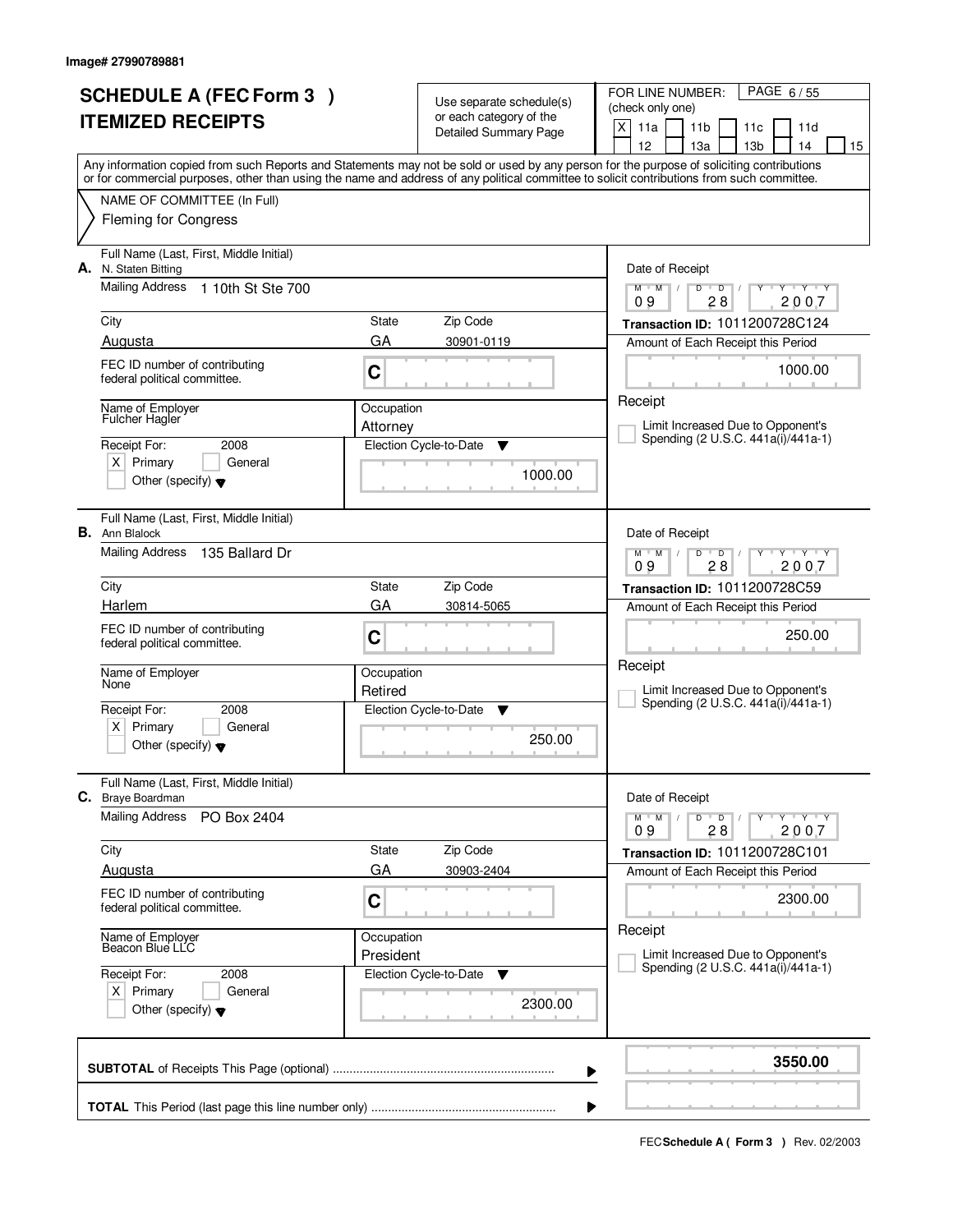|    | <b>SCHEDULE A (FEC Form 3)</b>                                 |            | Use separate schedule(s)    | PAGE 7/55<br>FOR LINE NUMBER:                                                                                                              |  |  |
|----|----------------------------------------------------------------|------------|-----------------------------|--------------------------------------------------------------------------------------------------------------------------------------------|--|--|
|    | <b>ITEMIZED RECEIPTS</b>                                       |            | or each category of the     | (check only one)<br>$\times$<br>11a                                                                                                        |  |  |
|    |                                                                |            | Detailed Summary Page       | 11 <sub>b</sub><br>11d<br>11c<br>12<br>13a<br>13 <sub>b</sub><br>14<br>15                                                                  |  |  |
|    |                                                                |            |                             | Any information copied from such Reports and Statements may not be sold or used by any person for the purpose of soliciting contributions  |  |  |
|    |                                                                |            |                             | or for commercial purposes, other than using the name and address of any political committee to solicit contributions from such committee. |  |  |
|    | NAME OF COMMITTEE (In Full)                                    |            |                             |                                                                                                                                            |  |  |
|    | <b>Fleming for Congress</b>                                    |            |                             |                                                                                                                                            |  |  |
| А. | Full Name (Last, First, Middle Initial)<br>Braye Boardman      |            |                             | Date of Receipt                                                                                                                            |  |  |
|    | <b>Mailing Address</b><br>PO Box 2404                          |            |                             | $Y - Y - Y$<br>$M$ $M$ $/$<br>D<br>$\overline{D}$<br>Ÿ<br>28<br>2007<br>09                                                                 |  |  |
|    | City                                                           | State      | Zip Code                    | Transaction ID: 1011200728C102                                                                                                             |  |  |
|    | Augusta                                                        | GA         | 30903-2404                  | Amount of Each Receipt this Period                                                                                                         |  |  |
|    | FEC ID number of contributing                                  |            |                             | 2300.00                                                                                                                                    |  |  |
|    | federal political committee.                                   | C          |                             |                                                                                                                                            |  |  |
|    | Name of Employer<br>Beacon Blue LLC                            | Occupation |                             | Receipt                                                                                                                                    |  |  |
|    |                                                                | President  |                             | Limit Increased Due to Opponent's<br>Spending (2 U.S.C. 441a(i)/441a-1)                                                                    |  |  |
|    | 2008<br>Receipt For:                                           |            | Election Cycle-to-Date<br>▼ |                                                                                                                                            |  |  |
|    | Primary<br>X General<br>Other (specify) $\blacktriangledown$   |            | 4600.00                     |                                                                                                                                            |  |  |
|    |                                                                |            |                             |                                                                                                                                            |  |  |
|    | Full Name (Last, First, Middle Initial)                        |            |                             |                                                                                                                                            |  |  |
|    | <b>B.</b> Clayton Boardman<br>Mailing Address PO Box 3366      |            |                             | Date of Receipt<br>$M$ $M$ /<br>$Y \vdash Y \vdash Y$<br>D<br>$\overline{D}$                                                               |  |  |
|    |                                                                |            |                             | 28<br>2007<br>09                                                                                                                           |  |  |
|    | City                                                           | State      | Zip Code                    | Transaction ID: 1011200728C95                                                                                                              |  |  |
|    | Augusta                                                        | GA         | 30914-3366                  | Amount of Each Receipt this Period                                                                                                         |  |  |
|    | FEC ID number of contributing<br>federal political committee.  | C          |                             | 2300.00                                                                                                                                    |  |  |
|    |                                                                |            |                             | Receipt                                                                                                                                    |  |  |
|    | Name of Employer<br>Augusta Capital                            | Occupation |                             |                                                                                                                                            |  |  |
|    | 2008                                                           | President  |                             | Limit Increased Due to Opponent's<br>Spending (2 U.S.C. 441a(i)/441a-1)                                                                    |  |  |
|    | Receipt For:<br>Primary<br>ΧI<br>General                       |            | Election Cycle-to-Date<br>▼ |                                                                                                                                            |  |  |
|    | Other (specify) $\blacktriangledown$                           |            | 2300.00                     |                                                                                                                                            |  |  |
|    |                                                                |            |                             |                                                                                                                                            |  |  |
| С. | Full Name (Last, First, Middle Initial)<br><b>Grier Bovard</b> |            |                             | Date of Receipt                                                                                                                            |  |  |
|    | Mailing Address<br>2918 Lake Forest Dr                         |            |                             | $M$ $M$ /<br>$D$ $D$<br>$Y - Y - Y$                                                                                                        |  |  |
|    | City                                                           | State      | Zip Code                    | 09<br>28<br>2007<br>Transaction ID: 1011200728C87                                                                                          |  |  |
|    | Augusta                                                        | GA         | 30909-3026                  | Amount of Each Receipt this Period                                                                                                         |  |  |
|    | FEC ID number of contributing                                  |            |                             | 2300.00                                                                                                                                    |  |  |
|    | federal political committee.                                   | C          |                             |                                                                                                                                            |  |  |
|    | Name of Employer                                               | Occupation |                             | Receipt                                                                                                                                    |  |  |
|    | Augusta Iron & Steel Works                                     | President  |                             | Limit Increased Due to Opponent's<br>Spending (2 U.S.C. 441a(i)/441a-1)                                                                    |  |  |
|    | Receipt For:<br>2008                                           |            | Election Cycle-to-Date<br>v |                                                                                                                                            |  |  |
|    | $X$ Primary<br>General<br>Other (specify) $\blacktriangledown$ |            | 2300.00                     |                                                                                                                                            |  |  |
|    |                                                                |            |                             |                                                                                                                                            |  |  |
|    |                                                                |            |                             | 6900.00                                                                                                                                    |  |  |
|    |                                                                |            |                             | ▶                                                                                                                                          |  |  |
|    |                                                                |            |                             |                                                                                                                                            |  |  |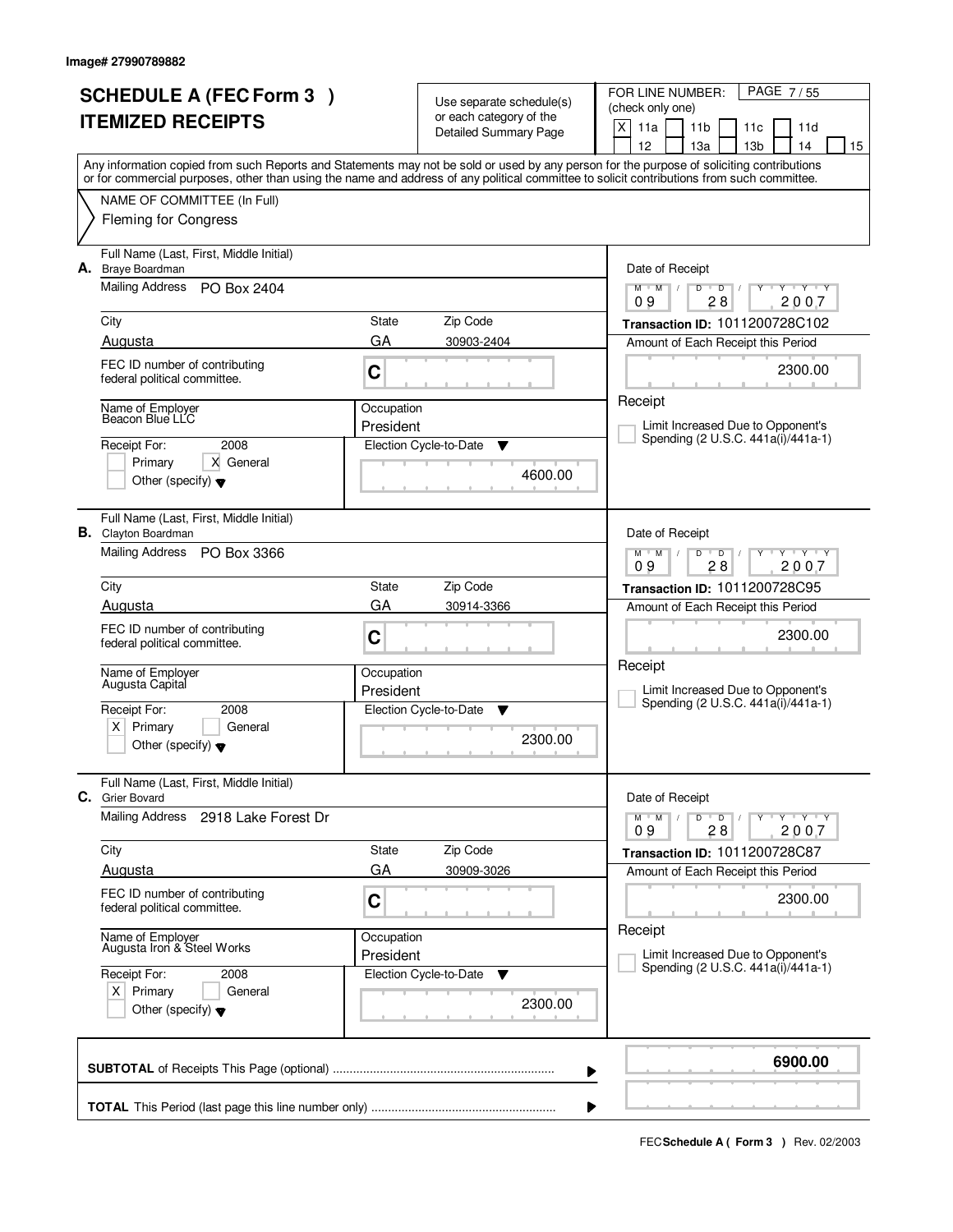| <b>SCHEDULE A (FEC Form 3)</b><br><b>ITEMIZED RECEIPTS</b> |                                                                                        |                         | Use separate schedule(s)<br>or each category of the<br><b>Detailed Summary Page</b> | PAGE 8/55<br>FOR LINE NUMBER:<br>(check only one)<br>X<br>11a<br>11 <sub>b</sub><br>11d<br>11c<br>12<br>13a<br>13 <sub>b</sub><br>14<br>15                                                                                                                                              |
|------------------------------------------------------------|----------------------------------------------------------------------------------------|-------------------------|-------------------------------------------------------------------------------------|-----------------------------------------------------------------------------------------------------------------------------------------------------------------------------------------------------------------------------------------------------------------------------------------|
|                                                            |                                                                                        |                         |                                                                                     | Any information copied from such Reports and Statements may not be sold or used by any person for the purpose of soliciting contributions<br>or for commercial purposes, other than using the name and address of any political committee to solicit contributions from such committee. |
|                                                            | NAME OF COMMITTEE (In Full)<br><b>Fleming for Congress</b>                             |                         |                                                                                     |                                                                                                                                                                                                                                                                                         |
| А.                                                         | Full Name (Last, First, Middle Initial)<br><b>Grier Bovard</b>                         |                         |                                                                                     | Date of Receipt                                                                                                                                                                                                                                                                         |
|                                                            | Mailing Address 2918 Lake Forest Dr                                                    |                         |                                                                                     | $Y$ $Y$ $Y$<br>$D$ $D$<br>$M$ $M$ /<br>Y<br>$\mathbb{L}$<br>28<br>2007<br>09                                                                                                                                                                                                            |
|                                                            | City<br>Augusta                                                                        | State<br>GA             | Zip Code                                                                            | Transaction ID: 1011200728C88                                                                                                                                                                                                                                                           |
|                                                            | FEC ID number of contributing<br>federal political committee.                          | C                       | 30909-3026                                                                          | Amount of Each Receipt this Period<br>2300.00                                                                                                                                                                                                                                           |
|                                                            | Name of Employer<br>Augusta Iron & Steel Works                                         | Occupation<br>President |                                                                                     | Receipt<br>Limit Increased Due to Opponent's                                                                                                                                                                                                                                            |
|                                                            | Receipt For:<br>2008<br>Primary<br>X General<br>Other (specify) $\blacktriangledown$   |                         | Election Cycle-to-Date<br>▼<br>4600.00                                              | Spending (2 U.S.C. 441a(i)/441a-1)                                                                                                                                                                                                                                                      |
|                                                            | Full Name (Last, First, Middle Initial)<br><b>B.</b> Ruth Bovard                       |                         |                                                                                     | Date of Receipt                                                                                                                                                                                                                                                                         |
|                                                            | Mailing Address 2918 Lake Forest Dr                                                    |                         |                                                                                     | $Y - Y - Y$<br>$M$ $M$ /<br>D<br>$\overline{D}$<br>28<br>2007<br>09                                                                                                                                                                                                                     |
|                                                            | City<br>Augusta                                                                        | State<br>GA             | Zip Code                                                                            | Transaction ID: 1011200728C89                                                                                                                                                                                                                                                           |
|                                                            | FEC ID number of contributing<br>federal political committee.                          | C                       | 30909-3026                                                                          | Amount of Each Receipt this Period<br>2300.00                                                                                                                                                                                                                                           |
|                                                            | Name of Employer<br>None                                                               | Occupation<br>Homemaker |                                                                                     | Receipt<br>Limit Increased Due to Opponent's                                                                                                                                                                                                                                            |
|                                                            | 2008<br>Receipt For:<br>X General<br>Primary<br>Other (specify) $\blacktriangledown$   |                         | Election Cycle-to-Date<br>▼<br>2300.00                                              | Spending (2 U.S.C. 441a(i)/441a-1)                                                                                                                                                                                                                                                      |
| С.                                                         | Full Name (Last, First, Middle Initial)<br><b>Ruth Bovard</b>                          |                         |                                                                                     | Date of Receipt                                                                                                                                                                                                                                                                         |
|                                                            | <b>Mailing Address</b><br>2918 Lake Forest Dr                                          |                         |                                                                                     | $D$ $D$ $I$<br>$M$ $M$ /<br>$Y - Y - Y$<br>Υ<br>09<br>28<br>2007                                                                                                                                                                                                                        |
|                                                            | City<br>Augusta                                                                        | State<br>GA             | Zip Code<br>30909-3026                                                              | Transaction ID: 1011200728C90<br>Amount of Each Receipt this Period                                                                                                                                                                                                                     |
|                                                            | FEC ID number of contributing<br>federal political committee.                          | C                       |                                                                                     | 2300.00                                                                                                                                                                                                                                                                                 |
|                                                            | Name of Employer<br>None                                                               | Occupation<br>Homemaker |                                                                                     | Receipt<br>Limit Increased Due to Opponent's                                                                                                                                                                                                                                            |
|                                                            | Receipt For:<br>2008<br>$X$ Primary<br>General<br>Other (specify) $\blacktriangledown$ |                         | Election Cycle-to-Date<br>v<br>4600.00                                              | Spending (2 U.S.C. 441a(i)/441a-1)                                                                                                                                                                                                                                                      |
|                                                            |                                                                                        |                         |                                                                                     | 6900.00<br>▶                                                                                                                                                                                                                                                                            |
|                                                            |                                                                                        |                         |                                                                                     |                                                                                                                                                                                                                                                                                         |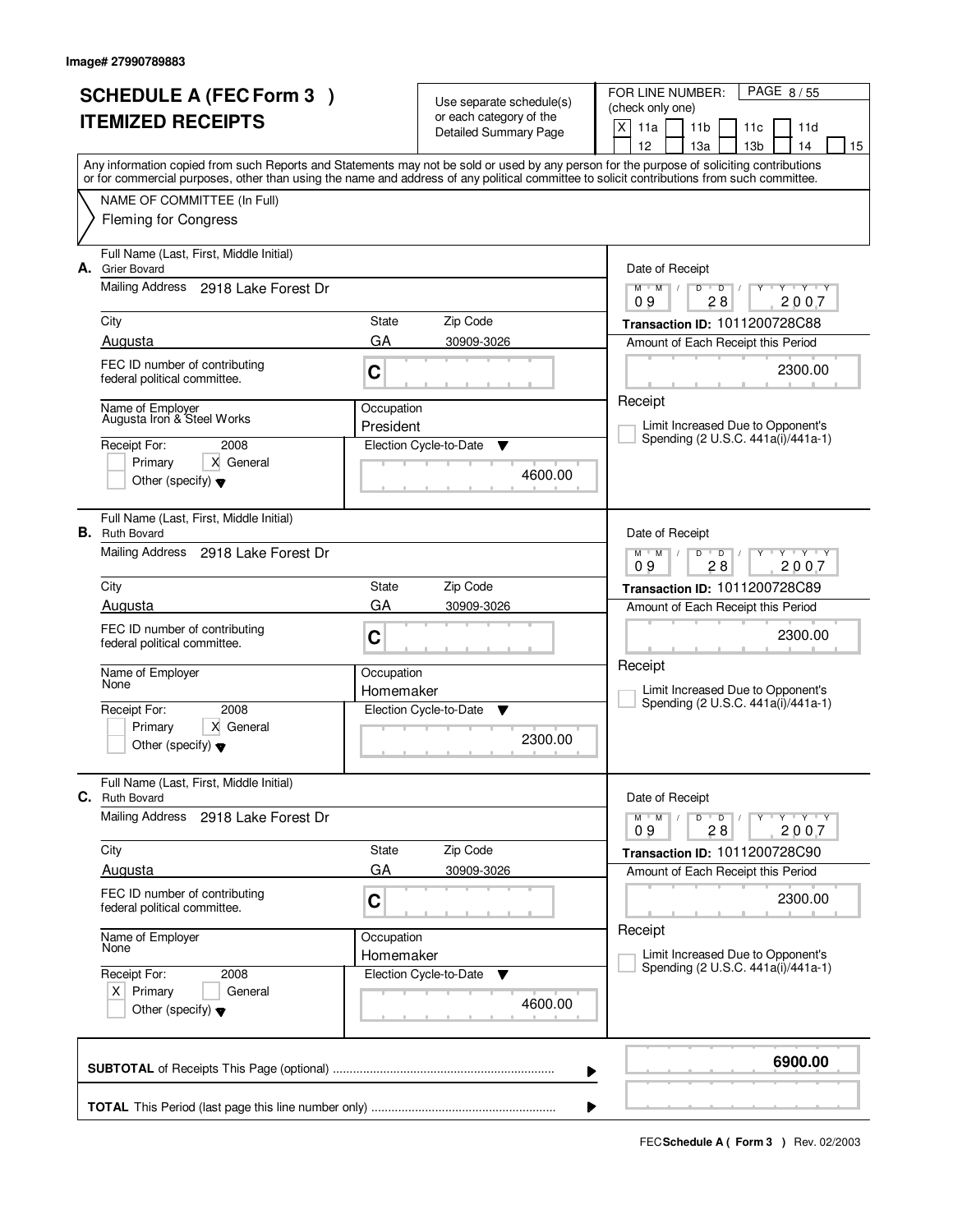| <b>SCHEDULE A (FEC Form 3)</b><br><b>ITEMIZED RECEIPTS</b><br>Any information copied from such Reports and Statements may not be sold or used by any person for the purpose of soliciting contributions                                                                                                                                             |                                            | Use separate schedule(s)<br>or each category of the<br>Detailed Summary Page | PAGE 9/55<br>FOR LINE NUMBER:<br>(check only one)<br>$\times$<br>11a<br>11 <sub>b</sub><br>11d<br>11c<br>12<br>13a<br>13 <sub>b</sub><br>14<br>15                                                                                                                                                                                             |
|-----------------------------------------------------------------------------------------------------------------------------------------------------------------------------------------------------------------------------------------------------------------------------------------------------------------------------------------------------|--------------------------------------------|------------------------------------------------------------------------------|-----------------------------------------------------------------------------------------------------------------------------------------------------------------------------------------------------------------------------------------------------------------------------------------------------------------------------------------------|
| or for commercial purposes, other than using the name and address of any political committee to solicit contributions from such committee.<br>NAME OF COMMITTEE (In Full)<br><b>Fleming for Congress</b>                                                                                                                                            |                                            |                                                                              |                                                                                                                                                                                                                                                                                                                                               |
| Full Name (Last, First, Middle Initial)<br>А.<br>James Box<br>Mailing Address<br>3810 Old Lexington Rd<br>City<br>Athens<br>FEC ID number of contributing<br>federal political committee.<br>Name of Employer<br>None<br>Receipt For:<br>2008<br>$X$ Primary<br>General<br>Other (specify) $\blacktriangledown$                                     | State<br>GA<br>C<br>Occupation<br>Retired  | Zip Code<br>30605-4149<br>Election Cycle-to-Date<br>▼<br>1000.00             | Date of Receipt<br>$Y$ $Y$ $Y$<br>$M$ $M$ $/$<br>D<br>$\blacksquare$ $\blacksquare$ $\blacksquare$ $\blacksquare$ $\blacksquare$<br>$Y$ <sup>U</sup><br>09<br>30<br>2007<br>Transaction ID: 71015.C177<br>Amount of Each Receipt this Period<br>1000.00<br>Receipt<br>Limit Increased Due to Opponent's<br>Spending (2 U.S.C. 441a(i)/441a-1) |
| Full Name (Last, First, Middle Initial)<br><b>B.</b> John Bozeman<br>Mailing Address<br>1409 Landon Dr<br>City<br><b>Locust Grove</b><br>FEC ID number of contributing<br>federal political committee.<br>Name of Employer<br>John Bozeman & Associates<br>Receipt For:<br>2008<br>Primary<br>ΧI<br>General<br>Other (specify) $\blacktriangledown$ | State<br>GA<br>C<br>Occupation<br>Owner    | Zip Code<br>30248-2461<br>Election Cycle-to-Date<br><b>V</b><br>500.00       | Date of Receipt<br>$M$ $M$ /<br>$Y \vdash Y \vdash Y$<br>D<br>D<br>17<br>2007<br>09<br>Transaction ID: 1011200728C34<br>Amount of Each Receipt this Period<br>500.00<br>Receipt<br>Limit Increased Due to Opponent's<br>Spending (2 U.S.C. 441a(i)/441a-1)                                                                                    |
| Full Name (Last, First, Middle Initial)<br>С.<br>Stephen Brown<br><b>Mailing Address</b><br>520 Greene St<br>City<br>Augusta<br>FEC ID number of contributing<br>federal political committee.<br>Name of Employer<br><b>Fulcher Hagler</b><br>Receipt For:<br>2008<br>$X$ Primary<br>General<br>Other (specify) $\blacktriangledown$                | State<br>GA<br>C<br>Occupation<br>Attorney | Zip Code<br>30901-1404<br>Election Cycle-to-Date<br>v<br>750.00              | Date of Receipt<br>$D$ $D$<br>$Y - Y - Y - Y$<br>$M$ $M$ /<br>$\prime$<br>09<br>30<br>2007<br>Transaction ID: 1011200728C142<br>Amount of Each Receipt this Period<br>750.00<br>Receipt<br>Limit Increased Due to Opponent's<br>Spending (2 U.S.C. 441a(i)/441a-1)                                                                            |
|                                                                                                                                                                                                                                                                                                                                                     |                                            |                                                                              | 2250.00<br>▶<br>▶                                                                                                                                                                                                                                                                                                                             |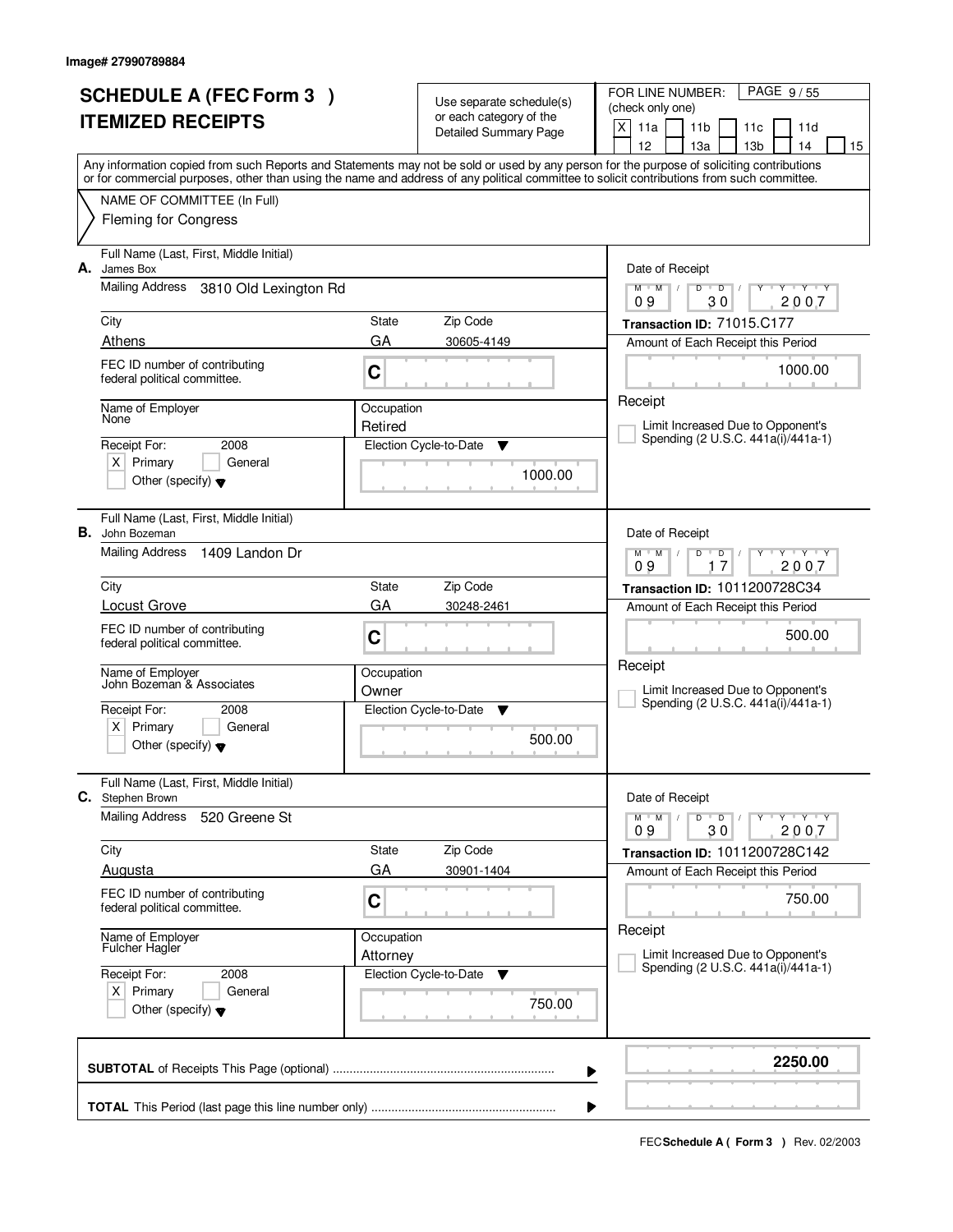|    | <b>SCHEDULE A (FEC Form 3)</b>                                |             |                                                     | PAGE 10/55<br>FOR LINE NUMBER:                                                                                                                                                                                                                                                          |  |  |
|----|---------------------------------------------------------------|-------------|-----------------------------------------------------|-----------------------------------------------------------------------------------------------------------------------------------------------------------------------------------------------------------------------------------------------------------------------------------------|--|--|
|    | <b>ITEMIZED RECEIPTS</b>                                      |             | Use separate schedule(s)<br>or each category of the | (check only one)                                                                                                                                                                                                                                                                        |  |  |
|    |                                                               |             | <b>Detailed Summary Page</b>                        | $\times$<br>11a<br>11 <sub>b</sub><br>11d<br>11c                                                                                                                                                                                                                                        |  |  |
|    |                                                               |             |                                                     | 13 <sub>b</sub><br>12<br>13a<br>14<br>15                                                                                                                                                                                                                                                |  |  |
|    |                                                               |             |                                                     | Any information copied from such Reports and Statements may not be sold or used by any person for the purpose of soliciting contributions<br>or for commercial purposes, other than using the name and address of any political committee to solicit contributions from such committee. |  |  |
|    | NAME OF COMMITTEE (In Full)                                   |             |                                                     |                                                                                                                                                                                                                                                                                         |  |  |
|    | <b>Fleming for Congress</b>                                   |             |                                                     |                                                                                                                                                                                                                                                                                         |  |  |
|    |                                                               |             |                                                     |                                                                                                                                                                                                                                                                                         |  |  |
| А. | Full Name (Last, First, Middle Initial)<br>Patricia Burdette  |             |                                                     | Date of Receipt                                                                                                                                                                                                                                                                         |  |  |
|    | Mailing Address 207 E North St                                |             |                                                     | $Y$ $Y$ $Y$<br>$M$ $M$ /<br>$D$ <sup><math>\Box</math></sup><br>$D$ /<br>$Y$ <sup>U</sup>                                                                                                                                                                                               |  |  |
|    |                                                               |             |                                                     | 17<br>2007<br>09                                                                                                                                                                                                                                                                        |  |  |
|    | City                                                          | State       | Zip Code                                            | Transaction ID: 1011200728C3                                                                                                                                                                                                                                                            |  |  |
|    | Greensboro                                                    | GA          | 30642-1334                                          | Amount of Each Receipt this Period                                                                                                                                                                                                                                                      |  |  |
|    | FEC ID number of contributing                                 | C           |                                                     | 1000.00                                                                                                                                                                                                                                                                                 |  |  |
|    | federal political committee.                                  |             |                                                     |                                                                                                                                                                                                                                                                                         |  |  |
|    | Name of Employer                                              | Occupation  |                                                     | Receipt                                                                                                                                                                                                                                                                                 |  |  |
|    | Glass Tech Services                                           | Co-Owner    |                                                     | Limit Increased Due to Opponent's<br>Spending (2 U.S.C. 441a(i)/441a-1)                                                                                                                                                                                                                 |  |  |
|    | Receipt For:<br>2008                                          |             | Election Cycle-to-Date<br>▼                         |                                                                                                                                                                                                                                                                                         |  |  |
|    | $X$ Primary<br>General                                        |             | 1000.00                                             |                                                                                                                                                                                                                                                                                         |  |  |
|    | Other (specify) $\blacktriangledown$                          |             |                                                     |                                                                                                                                                                                                                                                                                         |  |  |
|    | Full Name (Last, First, Middle Initial)                       |             |                                                     |                                                                                                                                                                                                                                                                                         |  |  |
|    | <b>B.</b> Cynthia Cannon                                      |             |                                                     | Date of Receipt                                                                                                                                                                                                                                                                         |  |  |
|    | Mailing Address 3 Bransford PI                                |             |                                                     | $Y$ $Y$ $Y$<br>$M$ $M$ /<br>D<br>D                                                                                                                                                                                                                                                      |  |  |
|    |                                                               |             |                                                     | 17<br>2007<br>09                                                                                                                                                                                                                                                                        |  |  |
|    | City<br>Augusta                                               | State<br>GA | Zip Code                                            | <b>Transaction ID: 1011200728C7</b>                                                                                                                                                                                                                                                     |  |  |
|    |                                                               |             | 30904-6132                                          | Amount of Each Receipt this Period                                                                                                                                                                                                                                                      |  |  |
|    | FEC ID number of contributing<br>federal political committee. | C           |                                                     | 2300.00                                                                                                                                                                                                                                                                                 |  |  |
|    |                                                               |             |                                                     | Receipt                                                                                                                                                                                                                                                                                 |  |  |
|    | Name of Employer<br>None                                      | Occupation  |                                                     | Limit Increased Due to Opponent's                                                                                                                                                                                                                                                       |  |  |
|    | Receipt For:<br>2008                                          | Homemaker   | Election Cycle-to-Date<br><b>V</b>                  | Spending (2 U.S.C. 441a(i)/441a-1)                                                                                                                                                                                                                                                      |  |  |
|    | Primary<br>ΧI<br>General                                      |             |                                                     |                                                                                                                                                                                                                                                                                         |  |  |
|    | Other (specify) $\blacktriangledown$                          |             | 2300.00                                             |                                                                                                                                                                                                                                                                                         |  |  |
|    |                                                               |             |                                                     |                                                                                                                                                                                                                                                                                         |  |  |
|    | Full Name (Last, First, Middle Initial)                       |             |                                                     |                                                                                                                                                                                                                                                                                         |  |  |
|    | C. Cynthia Cannon<br><b>Mailing Address</b>                   |             |                                                     | Date of Receipt                                                                                                                                                                                                                                                                         |  |  |
|    | 3 Bransford PI                                                |             |                                                     | $D$ $D$<br>$M$ $M$ $/$<br>$Y \rightarrow Y \rightarrow Y$<br>2007<br>09<br>17                                                                                                                                                                                                           |  |  |
|    | City                                                          | State       | Zip Code                                            | Transaction ID: 1011200728C8                                                                                                                                                                                                                                                            |  |  |
|    | Augusta                                                       | GA          | 30904-6132                                          | Amount of Each Receipt this Period                                                                                                                                                                                                                                                      |  |  |
|    | FEC ID number of contributing                                 | C           |                                                     | 2300.00                                                                                                                                                                                                                                                                                 |  |  |
|    | federal political committee.                                  |             |                                                     |                                                                                                                                                                                                                                                                                         |  |  |
|    | Name of Employer                                              | Occupation  |                                                     | Receipt                                                                                                                                                                                                                                                                                 |  |  |
|    | None                                                          | Homemaker   |                                                     | Limit Increased Due to Opponent's                                                                                                                                                                                                                                                       |  |  |
|    | Receipt For:<br>2008                                          |             | Election Cycle-to-Date<br>v                         | Spending (2 U.S.C. 441a(i)/441a-1)                                                                                                                                                                                                                                                      |  |  |
|    | X General<br>Primary                                          |             | 4600.00                                             |                                                                                                                                                                                                                                                                                         |  |  |
|    | Other (specify) $\blacktriangledown$                          |             |                                                     |                                                                                                                                                                                                                                                                                         |  |  |
|    |                                                               |             |                                                     |                                                                                                                                                                                                                                                                                         |  |  |
|    |                                                               |             |                                                     | 5600.00                                                                                                                                                                                                                                                                                 |  |  |
|    |                                                               |             | ▶                                                   |                                                                                                                                                                                                                                                                                         |  |  |
|    |                                                               |             | ▶                                                   |                                                                                                                                                                                                                                                                                         |  |  |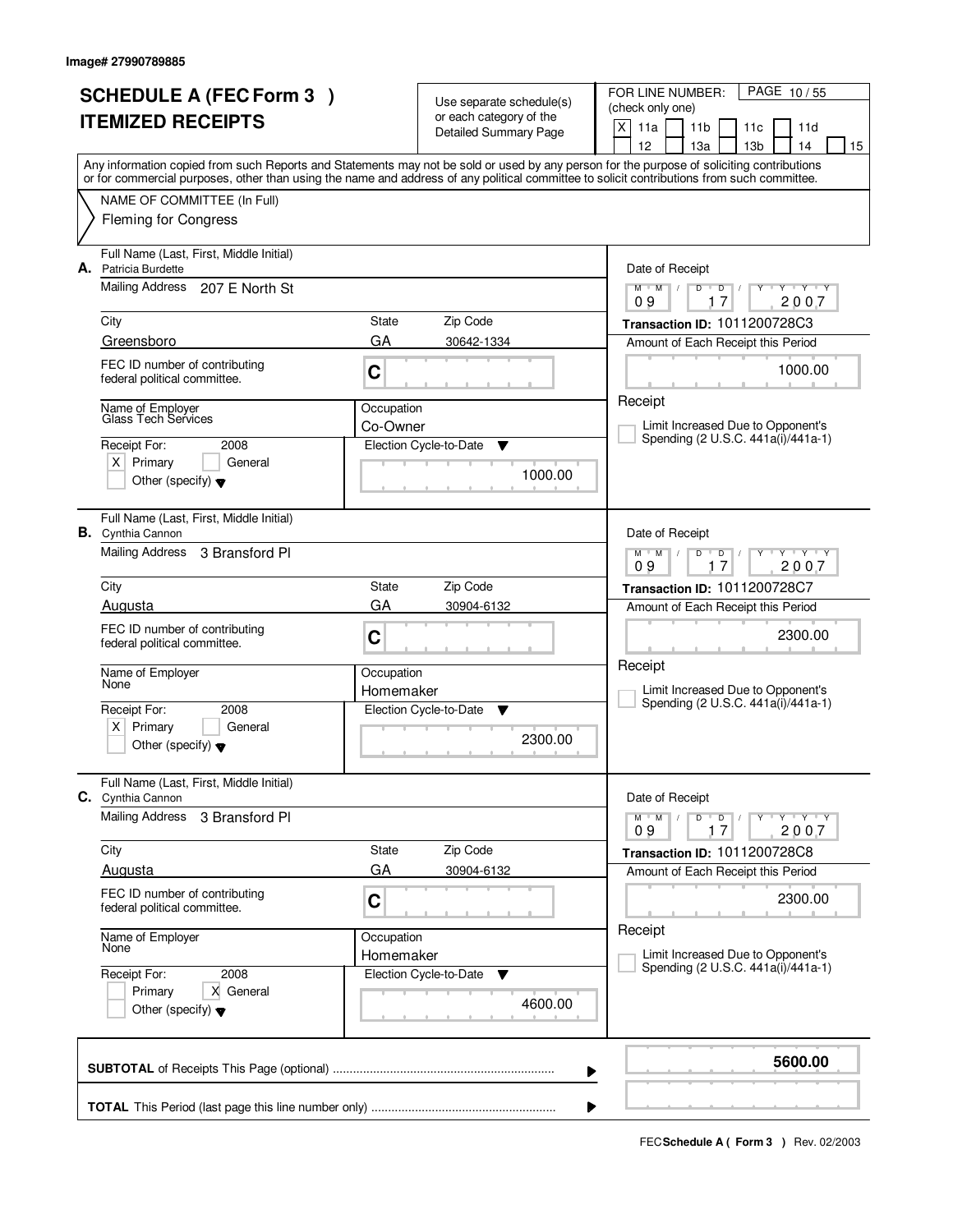|    | <b>SCHEDULE A (FEC Form 3)</b>                                                                                                             |              | Use separate schedule(s)                                | PAGE 11/55<br>FOR LINE NUMBER:<br>(check only one)                                                                                              |
|----|--------------------------------------------------------------------------------------------------------------------------------------------|--------------|---------------------------------------------------------|-------------------------------------------------------------------------------------------------------------------------------------------------|
|    | <b>ITEMIZED RECEIPTS</b>                                                                                                                   |              | or each category of the<br><b>Detailed Summary Page</b> | $\times$<br>11a<br>11 <sub>b</sub><br>11d<br>11c<br>12<br>13a<br>13 <sub>b</sub><br>14                                                          |
|    | or for commercial purposes, other than using the name and address of any political committee to solicit contributions from such committee. |              |                                                         | 15<br>Any information copied from such Reports and Statements may not be sold or used by any person for the purpose of soliciting contributions |
|    | NAME OF COMMITTEE (In Full)                                                                                                                |              |                                                         |                                                                                                                                                 |
|    | <b>Fleming for Congress</b>                                                                                                                |              |                                                         |                                                                                                                                                 |
| А. | Full Name (Last, First, Middle Initial)<br><b>Bobby Christine</b>                                                                          |              |                                                         | Date of Receipt                                                                                                                                 |
|    | Mailing Address<br>5089 Windmill Lake Dr                                                                                                   |              |                                                         | $Y - Y - Y$<br>$M$ $M$ $/$<br>D<br>$\blacksquare$ $\blacksquare$ $\blacksquare$ $\blacksquare$ $\blacksquare$<br>Ÿ<br>09<br>30<br>2007          |
|    | City                                                                                                                                       | State        | Zip Code                                                | Transaction ID: 1011200728C137                                                                                                                  |
|    | Evans                                                                                                                                      | GA           | 30809-6611                                              | Amount of Each Receipt this Period                                                                                                              |
|    | FEC ID number of contributing<br>federal political committee.                                                                              | C            |                                                         | 1000.00                                                                                                                                         |
|    | Name of Employer<br>Self Employed                                                                                                          | Occupation   |                                                         | Receipt                                                                                                                                         |
|    |                                                                                                                                            | Attorney     |                                                         | Limit Increased Due to Opponent's<br>Spending (2 U.S.C. 441a(i)/441a-1)                                                                         |
|    | Receipt For:<br>2008<br>$X$ Primary<br>General                                                                                             |              | Election Cycle-to-Date<br>▼                             |                                                                                                                                                 |
|    | Other (specify) $\blacktriangledown$                                                                                                       |              | 1000.00                                                 |                                                                                                                                                 |
|    | Full Name (Last, First, Middle Initial)<br><b>B.</b> Edgar Clary                                                                           |              |                                                         | Date of Receipt                                                                                                                                 |
|    | Mailing Address 4434 Columbia Rd Ste 100                                                                                                   |              |                                                         | $M$ $M$ /<br>$Y - Y - Y$<br>D<br>$\overline{D}$<br>28<br>2007<br>09                                                                             |
|    | City                                                                                                                                       | State        | Zip Code                                                | Transaction ID: 1011200728C106                                                                                                                  |
|    | Augusta                                                                                                                                    | GA           | 30907-4557                                              | Amount of Each Receipt this Period                                                                                                              |
|    | FEC ID number of contributing<br>federal political committee.                                                                              | C            |                                                         | 500.00                                                                                                                                          |
|    | Name of Employer<br>Self Employed                                                                                                          | Occupation   |                                                         | Receipt                                                                                                                                         |
|    |                                                                                                                                            | Construction |                                                         | Limit Increased Due to Opponent's<br>Spending (2 U.S.C. 441a(i)/441a-1)                                                                         |
|    | Receipt For:<br>2008<br>Primary<br>ΧI<br>General                                                                                           |              | Election Cycle-to-Date<br><b>V</b>                      |                                                                                                                                                 |
|    | Other (specify) $\blacktriangledown$                                                                                                       |              | 500.00                                                  |                                                                                                                                                 |
|    | Full Name (Last, First, Middle Initial)<br>C. Linda Culpepper                                                                              |              |                                                         | Date of Receipt                                                                                                                                 |
|    | <b>Mailing Address</b><br><b>PO Box 146</b>                                                                                                |              |                                                         | $D$ $D$<br>$M$ $M$ $/$<br>Y Y Y Y<br>09<br>2007<br>17                                                                                           |
|    | City                                                                                                                                       | State        | Zip Code                                                | Transaction ID: 1011200728C27                                                                                                                   |
|    | <b>Harlem</b>                                                                                                                              | GA           | 30814-0146                                              | Amount of Each Receipt this Period                                                                                                              |
|    | FEC ID number of contributing<br>federal political committee.                                                                              | C            |                                                         | 2300.00                                                                                                                                         |
|    | Name of Employer<br>None                                                                                                                   | Occupation   |                                                         | Receipt                                                                                                                                         |
|    |                                                                                                                                            | Retired      |                                                         | Limit Increased Due to Opponent's<br>Spending (2 U.S.C. 441a(i)/441a-1)                                                                         |
|    | Receipt For:<br>2008<br>Primary<br>X General                                                                                               |              | Election Cycle-to-Date<br>v                             |                                                                                                                                                 |
|    | Other (specify) $\blacktriangledown$                                                                                                       |              | 2300.00                                                 |                                                                                                                                                 |
|    |                                                                                                                                            |              | ▶                                                       | 3800.00                                                                                                                                         |
|    |                                                                                                                                            |              | ▶                                                       |                                                                                                                                                 |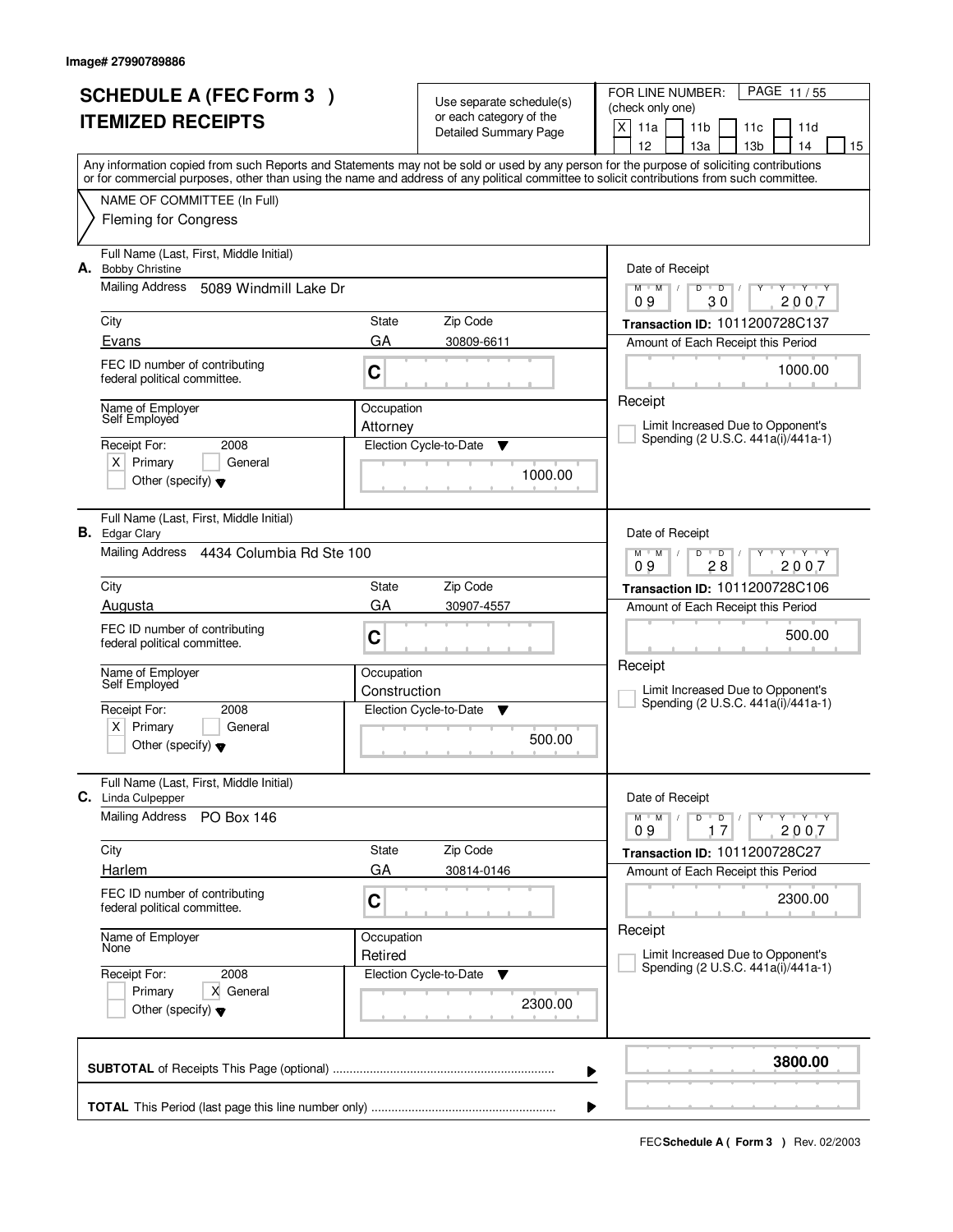| <b>SCHEDULE A (FEC Form 3)</b>                                                                                                                                                                                                                                                          |            | Use separate schedule(s)                                | PAGE 12/55<br>FOR LINE NUMBER:<br>(check only one)                                    |  |  |
|-----------------------------------------------------------------------------------------------------------------------------------------------------------------------------------------------------------------------------------------------------------------------------------------|------------|---------------------------------------------------------|---------------------------------------------------------------------------------------|--|--|
| <b>ITEMIZED RECEIPTS</b>                                                                                                                                                                                                                                                                |            | or each category of the<br><b>Detailed Summary Page</b> | X<br>11a<br>11 <sub>b</sub><br>11d<br>11c<br>12<br>13a<br>13 <sub>b</sub><br>14<br>15 |  |  |
| Any information copied from such Reports and Statements may not be sold or used by any person for the purpose of soliciting contributions<br>or for commercial purposes, other than using the name and address of any political committee to solicit contributions from such committee. |            |                                                         |                                                                                       |  |  |
| NAME OF COMMITTEE (In Full)<br><b>Fleming for Congress</b>                                                                                                                                                                                                                              |            |                                                         |                                                                                       |  |  |
| Full Name (Last, First, Middle Initial)                                                                                                                                                                                                                                                 |            |                                                         |                                                                                       |  |  |
| Linda Culpepper<br>А.                                                                                                                                                                                                                                                                   |            |                                                         | Date of Receipt                                                                       |  |  |
| Mailing Address<br><b>PO Box 146</b>                                                                                                                                                                                                                                                    |            |                                                         | $Y$ $Y$ $Y$<br>$M$ $M$ $/$<br>$\overline{D}$<br>D<br>Ÿ<br>17<br>2007<br>09            |  |  |
| City                                                                                                                                                                                                                                                                                    | State      | Zip Code                                                | Transaction ID: 1011200728C28                                                         |  |  |
| Harlem                                                                                                                                                                                                                                                                                  | GA         | 30814-0146                                              | Amount of Each Receipt this Period                                                    |  |  |
| FEC ID number of contributing<br>federal political committee.                                                                                                                                                                                                                           | C          |                                                         | 2300.00                                                                               |  |  |
| Name of Employer<br>None                                                                                                                                                                                                                                                                | Occupation |                                                         | Receipt                                                                               |  |  |
| 2008<br>Receipt For:                                                                                                                                                                                                                                                                    | Retired    | Election Cycle-to-Date<br>Y                             | Limit Increased Due to Opponent's<br>Spending (2 U.S.C. 441a(i)/441a-1)               |  |  |
| $X$ Primary<br>General                                                                                                                                                                                                                                                                  |            |                                                         |                                                                                       |  |  |
| Other (specify) $\blacktriangledown$                                                                                                                                                                                                                                                    |            | 4600.00                                                 |                                                                                       |  |  |
| Full Name (Last, First, Middle Initial)<br><b>B.</b> R.W. Culpepper                                                                                                                                                                                                                     |            |                                                         | Date of Receipt                                                                       |  |  |
| Mailing Address<br><b>PO Box 146</b>                                                                                                                                                                                                                                                    |            |                                                         | $Y - Y - Y$<br>$M$ $M$ /<br>D<br>D<br>2007<br>09<br>17                                |  |  |
| City                                                                                                                                                                                                                                                                                    | State      | Zip Code                                                | Transaction ID: 1011200728C25                                                         |  |  |
| Harlem                                                                                                                                                                                                                                                                                  | GA         | 30814-0146                                              | Amount of Each Receipt this Period                                                    |  |  |
| FEC ID number of contributing<br>federal political committee.                                                                                                                                                                                                                           | C          |                                                         | 2300.00                                                                               |  |  |
| Name of Employer<br>Freedom Ford                                                                                                                                                                                                                                                        | Occupation |                                                         | Receipt                                                                               |  |  |
| Receipt For:<br>2008                                                                                                                                                                                                                                                                    | Owner      | Election Cycle-to-Date<br>v                             | Limit Increased Due to Opponent's<br>Spending (2 U.S.C. 441a(i)/441a-1)               |  |  |
| $x \mid$<br>Primary<br>General                                                                                                                                                                                                                                                          |            |                                                         |                                                                                       |  |  |
| Other (specify) $\blacktriangledown$                                                                                                                                                                                                                                                    |            | 2300.00                                                 |                                                                                       |  |  |
| Full Name (Last, First, Middle Initial)<br><b>C.</b> R.W. Culpepper                                                                                                                                                                                                                     |            |                                                         | Date of Receipt                                                                       |  |  |
| <b>Mailing Address</b><br><b>PO Box 146</b>                                                                                                                                                                                                                                             |            |                                                         | $M$ $M$<br>$D$ $D$ $/$<br>YULYULYULY<br>09<br>17<br>2007                              |  |  |
| City                                                                                                                                                                                                                                                                                    | State      | Zip Code                                                | Transaction ID: 1011200728C26                                                         |  |  |
| <b>Harlem</b>                                                                                                                                                                                                                                                                           | GA         | 30814-0146                                              | Amount of Each Receipt this Period                                                    |  |  |
| FEC ID number of contributing<br>federal political committee.                                                                                                                                                                                                                           | C          |                                                         | 2300.00                                                                               |  |  |
| Name of Employer<br>Freedom Ford                                                                                                                                                                                                                                                        | Occupation |                                                         | Receipt<br>Limit Increased Due to Opponent's                                          |  |  |
| Receipt For:<br>2008                                                                                                                                                                                                                                                                    | Owner      | Election Cycle-to-Date<br>$\mathbf v$                   | Spending (2 U.S.C. 441a(i)/441a-1)                                                    |  |  |
| Primary<br>X General<br>Other (specify) $\blacktriangledown$                                                                                                                                                                                                                            |            | 4600.00                                                 |                                                                                       |  |  |
|                                                                                                                                                                                                                                                                                         |            |                                                         | 6900.00<br>▶                                                                          |  |  |
|                                                                                                                                                                                                                                                                                         |            |                                                         | ▶                                                                                     |  |  |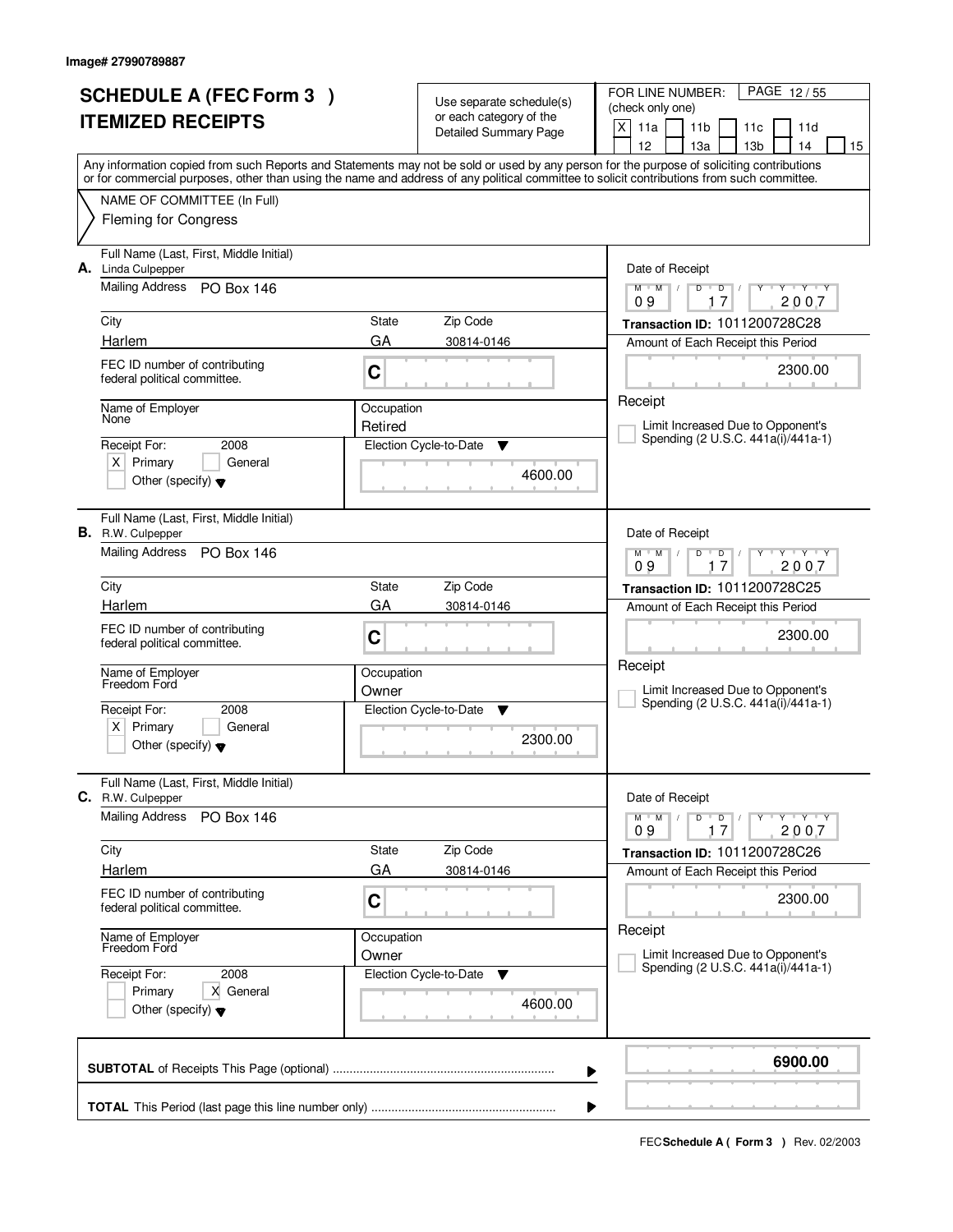| <b>SCHEDULE A (FEC Form 3)</b> |                                                                                        |                        | Use separate schedule(s)                                | PAGE 13/55<br>FOR LINE NUMBER:<br>(check only one)                                                                                                                                                                                                                                      |
|--------------------------------|----------------------------------------------------------------------------------------|------------------------|---------------------------------------------------------|-----------------------------------------------------------------------------------------------------------------------------------------------------------------------------------------------------------------------------------------------------------------------------------------|
| <b>ITEMIZED RECEIPTS</b>       |                                                                                        |                        | or each category of the<br><b>Detailed Summary Page</b> | X<br>11a<br>11 <sub>b</sub><br>11d<br>11c<br>12<br>13a<br>13 <sub>b</sub><br>14<br>15                                                                                                                                                                                                   |
|                                |                                                                                        |                        |                                                         | Any information copied from such Reports and Statements may not be sold or used by any person for the purpose of soliciting contributions<br>or for commercial purposes, other than using the name and address of any political committee to solicit contributions from such committee. |
|                                | NAME OF COMMITTEE (In Full)                                                            |                        |                                                         |                                                                                                                                                                                                                                                                                         |
|                                | <b>Fleming for Congress</b>                                                            |                        |                                                         |                                                                                                                                                                                                                                                                                         |
|                                | Full Name (Last, First, Middle Initial)<br>A. Christopher Cummiskey                    |                        |                                                         | Date of Receipt                                                                                                                                                                                                                                                                         |
|                                | Mailing Address 6375 Glenridge Dr NE Unit 201                                          |                        |                                                         | $Y$ $Y$ $Y$<br>$\mathsf D$<br>$M$ $M$ /<br>D<br>τ<br>28<br>2007<br>09                                                                                                                                                                                                                   |
|                                | City                                                                                   | State                  | Zip Code                                                | Transaction ID: 1011200728C130                                                                                                                                                                                                                                                          |
|                                | Atlanta                                                                                | GA                     | 30328-3499                                              | Amount of Each Receipt this Period                                                                                                                                                                                                                                                      |
|                                | FEC ID number of contributing<br>federal political committee.                          | C                      |                                                         | 250.00                                                                                                                                                                                                                                                                                  |
|                                | Name of Employer                                                                       | Occupation             |                                                         | Receipt                                                                                                                                                                                                                                                                                 |
|                                | Speaker Glenn Richards                                                                 | Chief of Staff         |                                                         | Limit Increased Due to Opponent's<br>Spending (2 U.S.C. 441a(i)/441a-1)                                                                                                                                                                                                                 |
|                                | Receipt For:<br>2008                                                                   |                        | Election Cycle-to-Date<br>Y                             |                                                                                                                                                                                                                                                                                         |
|                                | $X$ Primary<br>General<br>Other (specify) $\blacktriangledown$                         |                        | 250.00                                                  |                                                                                                                                                                                                                                                                                         |
|                                | Full Name (Last, First, Middle Initial)<br><b>B.</b> J. Arthur Davison                 |                        |                                                         | Date of Receipt                                                                                                                                                                                                                                                                         |
|                                | <b>Mailing Address</b><br>2010 Autumn Chase                                            |                        |                                                         | $Y - Y - Y$<br>$M$ $M$ /<br>D<br>$\overline{D}$<br>28<br>09<br>2007                                                                                                                                                                                                                     |
|                                | City                                                                                   | State                  | Zip Code                                                | Transaction ID: 1011200728C104                                                                                                                                                                                                                                                          |
|                                | Augusta                                                                                | GA                     | 30907-3184                                              | Amount of Each Receipt this Period                                                                                                                                                                                                                                                      |
|                                | FEC ID number of contributing<br>federal political committee.                          | C                      |                                                         | 2000.00                                                                                                                                                                                                                                                                                 |
|                                | Name of Employer<br><b>Fulcher Hagler</b>                                              | Occupation<br>Attorney |                                                         | Receipt<br>Limit Increased Due to Opponent's                                                                                                                                                                                                                                            |
|                                | Receipt For:<br>2008                                                                   |                        | Election Cycle-to-Date<br>▼                             | Spending (2 U.S.C. 441a(i)/441a-1)                                                                                                                                                                                                                                                      |
|                                | $x \mid$<br>Primary<br>General<br>Other (specify) $\blacktriangledown$                 |                        | 2000.00                                                 |                                                                                                                                                                                                                                                                                         |
| C.                             | Full Name (Last, First, Middle Initial)<br>Anthony Dean                                |                        |                                                         | Date of Receipt                                                                                                                                                                                                                                                                         |
|                                | <b>Mailing Address</b><br><b>PO Box 100</b>                                            |                        |                                                         | $M^{\prime}$ M $\rightarrow$ M<br>$D$ $D$ $/$<br>Y Y Y Y Y Y<br>09<br>28<br>2007                                                                                                                                                                                                        |
|                                | City                                                                                   | State                  | Zip Code                                                | Transaction ID: 1011200728C70                                                                                                                                                                                                                                                           |
|                                | <b>Harlem</b>                                                                          | GA                     | 30814-0100                                              | Amount of Each Receipt this Period                                                                                                                                                                                                                                                      |
|                                | FEC ID number of contributing<br>federal political committee.                          | C                      |                                                         | 250.00                                                                                                                                                                                                                                                                                  |
|                                | Name of Employer<br>City of Harlem                                                     | Occupation<br>Mayor    |                                                         | Receipt<br>Limit Increased Due to Opponent's                                                                                                                                                                                                                                            |
|                                | Receipt For:<br>2008<br>$X$ Primary<br>General<br>Other (specify) $\blacktriangledown$ |                        | Election Cycle-to-Date<br>$\mathbf v$<br>250.00         | Spending (2 U.S.C. 441a(i)/441a-1)                                                                                                                                                                                                                                                      |
|                                |                                                                                        |                        | ▶                                                       | 2500.00                                                                                                                                                                                                                                                                                 |
|                                |                                                                                        |                        |                                                         |                                                                                                                                                                                                                                                                                         |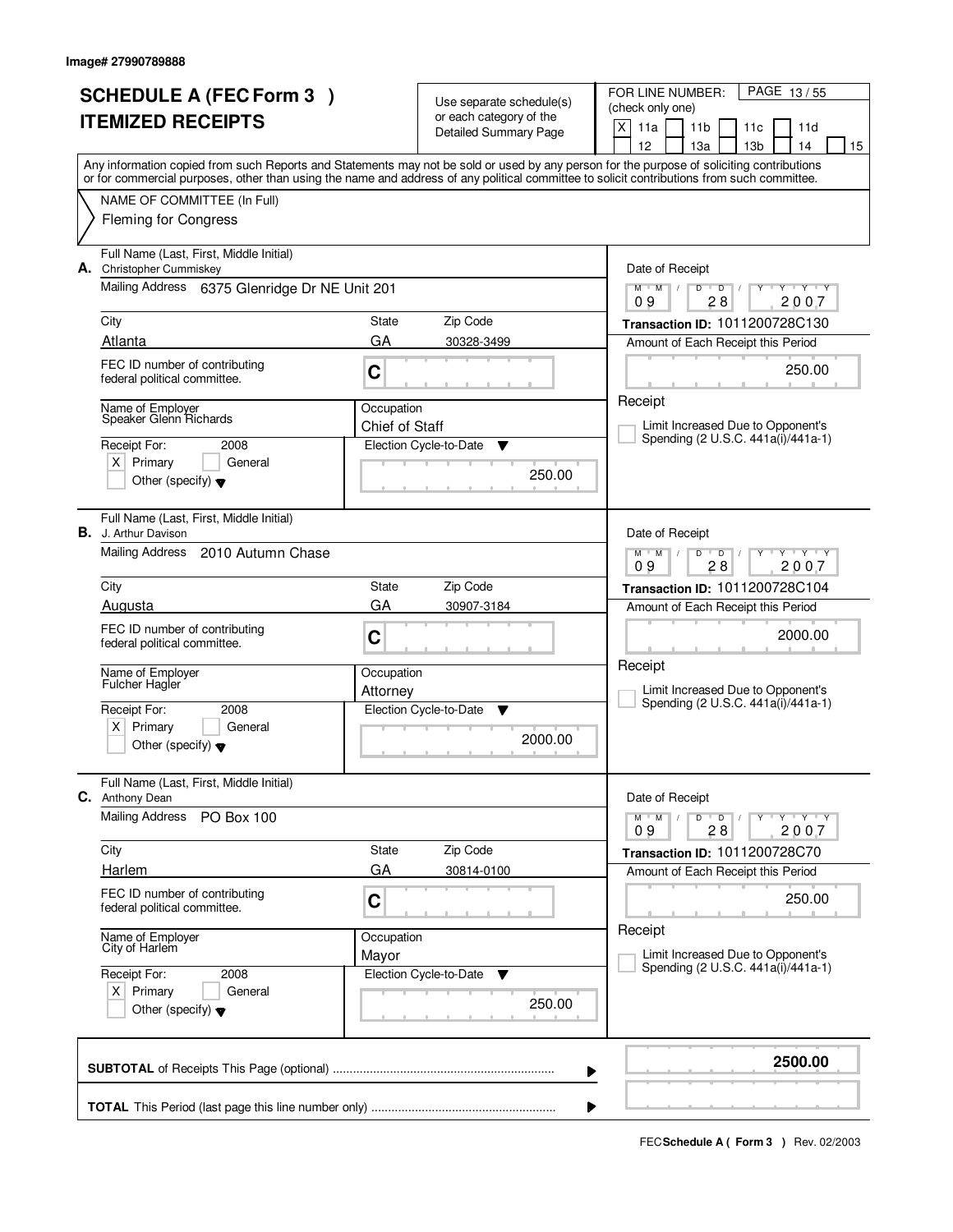|                          | <b>SCHEDULE A (FEC Form 3)</b>                                                                                                             | Use separate schedule(s)            |                                                         | FOR LINE NUMBER:<br>PAGE 14/55<br>(check only one)                                                                                                       |  |  |  |
|--------------------------|--------------------------------------------------------------------------------------------------------------------------------------------|-------------------------------------|---------------------------------------------------------|----------------------------------------------------------------------------------------------------------------------------------------------------------|--|--|--|
| <b>ITEMIZED RECEIPTS</b> |                                                                                                                                            |                                     | or each category of the<br><b>Detailed Summary Page</b> | X<br>11a<br>11 <sub>b</sub><br>11d<br>11c                                                                                                                |  |  |  |
|                          | Any information copied from such Reports and Statements may not be sold or used by any person for the purpose of soliciting contributions  |                                     |                                                         | 12<br>13 <sub>b</sub><br>13a<br>14<br>15                                                                                                                 |  |  |  |
|                          | or for commercial purposes, other than using the name and address of any political committee to solicit contributions from such committee. |                                     |                                                         |                                                                                                                                                          |  |  |  |
|                          | NAME OF COMMITTEE (In Full)<br><b>Fleming for Congress</b>                                                                                 |                                     |                                                         |                                                                                                                                                          |  |  |  |
| А.                       | Full Name (Last, First, Middle Initial)<br>David Dekle                                                                                     |                                     |                                                         | Date of Receipt                                                                                                                                          |  |  |  |
|                          | Mailing Address<br>306 River Retreat Ct                                                                                                    |                                     |                                                         | $Y - Y - Y$<br>$M$ $M$<br>$\sqrt{ }$<br>D<br>$\mathsf D$<br>30<br>2007<br>09                                                                             |  |  |  |
|                          | City                                                                                                                                       | State                               | Zip Code                                                | Transaction ID: 71012.C170                                                                                                                               |  |  |  |
|                          | Augusta                                                                                                                                    | GA                                  | 30907-4998                                              | Amount of Each Receipt this Period                                                                                                                       |  |  |  |
|                          | FEC ID number of contributing<br>federal political committee.                                                                              | C                                   |                                                         | 1000.00                                                                                                                                                  |  |  |  |
|                          | Name of Employer<br><b>Fulcher Hagler</b>                                                                                                  | Occupation                          |                                                         | Receipt                                                                                                                                                  |  |  |  |
|                          | Receipt For:<br>2008                                                                                                                       | Attorney                            | Election Cycle-to-Date<br>v                             | Limit Increased Due to Opponent's<br>Spending (2 U.S.C. 441a(i)/441a-1)                                                                                  |  |  |  |
|                          | $X$ Primary<br>General                                                                                                                     |                                     |                                                         |                                                                                                                                                          |  |  |  |
|                          | Other (specify) $\blacktriangledown$                                                                                                       |                                     | 1000.00                                                 |                                                                                                                                                          |  |  |  |
|                          | Full Name (Last, First, Middle Initial)<br><b>B.</b> Scott Dickinson                                                                       |                                     |                                                         | Date of Receipt                                                                                                                                          |  |  |  |
|                          | Mailing Address<br>4283 Woodland Brook Dr SE                                                                                               |                                     |                                                         | $\begin{array}{c} \Vdash \mathsf{Y} \quad \Vdash \mathsf{Y} \quad \Vdash \mathsf{Y} \end{array}$<br>$M$ $M$ /<br>D<br>$\overline{D}$<br>28<br>09<br>2007 |  |  |  |
|                          | City                                                                                                                                       | State                               | Zip Code                                                | Transaction ID: 1011200728C105                                                                                                                           |  |  |  |
|                          | Atlanta                                                                                                                                    | GA                                  | 30339-4722                                              | Amount of Each Receipt this Period                                                                                                                       |  |  |  |
|                          | FEC ID number of contributing<br>federal political committee.                                                                              | C                                   |                                                         | 500.00                                                                                                                                                   |  |  |  |
|                          | Name of Employer<br>Midway Advisory Group                                                                                                  | Occupation                          |                                                         | Receipt                                                                                                                                                  |  |  |  |
|                          | Receipt For:<br>2008                                                                                                                       | Executive<br>Election Cycle-to-Date |                                                         | Limit Increased Due to Opponent's<br>Spending (2 U.S.C. 441a(i)/441a-1)                                                                                  |  |  |  |
|                          | Primary<br>ΧI<br>General                                                                                                                   |                                     | v                                                       |                                                                                                                                                          |  |  |  |
|                          | Other (specify) $\blacktriangledown$                                                                                                       |                                     | 500.00                                                  |                                                                                                                                                          |  |  |  |
| С.                       | Full Name (Last, First, Middle Initial)<br><b>Brian Epps</b>                                                                               |                                     |                                                         | Date of Receipt                                                                                                                                          |  |  |  |
|                          | Mailing Address<br>2711 Hillcrest Ave                                                                                                      |                                     |                                                         | $M$ $M$ /<br>D<br>$\overline{D}$<br>$Y + Y + Y$<br>2007<br>09<br>17                                                                                      |  |  |  |
|                          | City                                                                                                                                       | State                               | Zip Code                                                | <b>Transaction ID: 1011200728C1</b>                                                                                                                      |  |  |  |
|                          | Augusta                                                                                                                                    | GA                                  | 30909-3813                                              | Amount of Each Receipt this Period                                                                                                                       |  |  |  |
|                          | FEC ID number of contributing<br>federal political committee.                                                                              | C                                   |                                                         | 1000.00                                                                                                                                                  |  |  |  |
|                          | Name of Employer<br>Kilpatrick Stockton                                                                                                    | Occupation                          |                                                         | Receipt                                                                                                                                                  |  |  |  |
|                          | Receipt For:<br>2008                                                                                                                       | Attorney                            | Election Cycle-to-Date<br>v                             | Limit Increased Due to Opponent's<br>Spending (2 U.S.C. 441a(i)/441a-1)                                                                                  |  |  |  |
|                          | $X$ Primary<br>General<br>Other (specify) $\blacktriangledown$                                                                             |                                     | 1000.00                                                 |                                                                                                                                                          |  |  |  |
|                          |                                                                                                                                            |                                     |                                                         |                                                                                                                                                          |  |  |  |
|                          |                                                                                                                                            |                                     |                                                         | 2500.00<br>▶                                                                                                                                             |  |  |  |
|                          |                                                                                                                                            |                                     |                                                         |                                                                                                                                                          |  |  |  |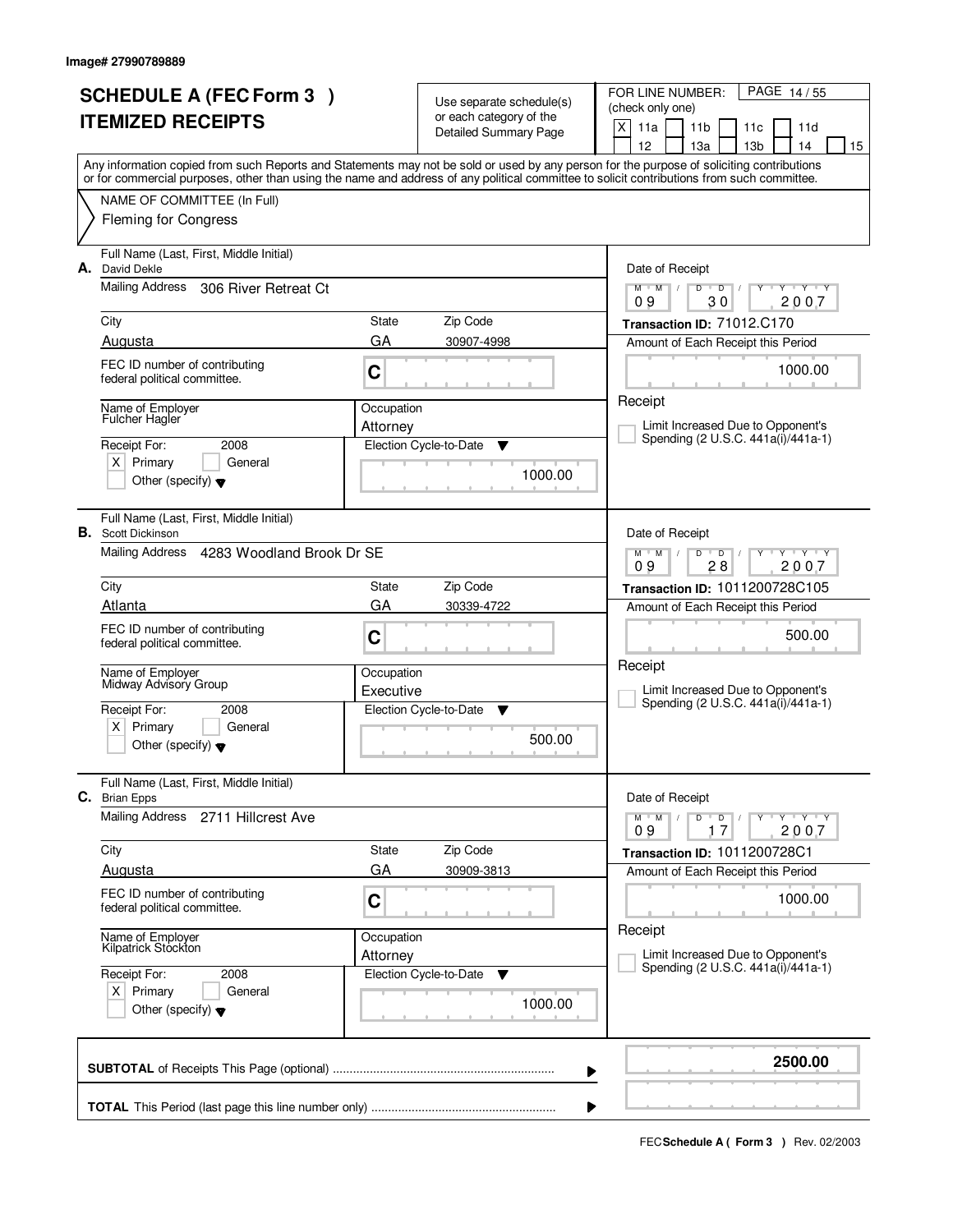|                                                              | <b>SCHEDULE A (FEC Form 3)</b>                                  |            | Use separate schedule(s)                           | PAGE 15/55<br>FOR LINE NUMBER:                                                                                                                                                        |
|--------------------------------------------------------------|-----------------------------------------------------------------|------------|----------------------------------------------------|---------------------------------------------------------------------------------------------------------------------------------------------------------------------------------------|
| <b>ITEMIZED RECEIPTS</b>                                     |                                                                 |            | or each category of the                            | (check only one)                                                                                                                                                                      |
|                                                              |                                                                 |            | <b>Detailed Summary Page</b>                       | $\times$<br>11a<br>11 <sub>b</sub><br>11d<br>11c                                                                                                                                      |
|                                                              |                                                                 |            |                                                    | 12<br>13a<br>13 <sub>b</sub><br>14<br>15<br>Any information copied from such Reports and Statements may not be sold or used by any person for the purpose of soliciting contributions |
|                                                              |                                                                 |            |                                                    | or for commercial purposes, other than using the name and address of any political committee to solicit contributions from such committee.                                            |
|                                                              | NAME OF COMMITTEE (In Full)                                     |            |                                                    |                                                                                                                                                                                       |
|                                                              | <b>Fleming for Congress</b>                                     |            |                                                    |                                                                                                                                                                                       |
| А.                                                           | Full Name (Last, First, Middle Initial)<br>Scott Fitzgerald     |            |                                                    | Date of Receipt                                                                                                                                                                       |
|                                                              | Mailing Address 446 Northridge Cir                              |            |                                                    | $Y - Y - Y$<br>D<br>$\overline{D}$<br>$M$ $M$ /<br>Ÿ<br>28<br>2007<br>09                                                                                                              |
|                                                              | City                                                            | State      | Zip Code                                           | Transaction ID: 1011200728C83                                                                                                                                                         |
|                                                              | Evans                                                           | GA         | 30809-4542                                         | Amount of Each Receipt this Period                                                                                                                                                    |
|                                                              | FEC ID number of contributing<br>federal political committee.   | C          |                                                    | 2300.00                                                                                                                                                                               |
|                                                              | Name of Employer                                                | Occupation |                                                    | Receipt                                                                                                                                                                               |
|                                                              | Strategic Financial Mgmt                                        | Owner      |                                                    | Limit Increased Due to Opponent's                                                                                                                                                     |
|                                                              | Receipt For:<br>2008                                            |            | Election Cycle-to-Date<br>▼                        | Spending (2 U.S.C. 441a(i)/441a-1)                                                                                                                                                    |
|                                                              | $X$ Primary<br>General                                          |            | 2300.00                                            |                                                                                                                                                                                       |
|                                                              | Other (specify) $\blacktriangledown$                            |            |                                                    |                                                                                                                                                                                       |
|                                                              | Full Name (Last, First, Middle Initial)<br><b>B.</b> Les Franks |            |                                                    | Date of Receipt                                                                                                                                                                       |
|                                                              | Mailing Address 425 Riverside Dr Apt 5K                         |            |                                                    | $Y - Y - Y$<br>$M$ $M$ /<br>D<br>$\overline{D}$                                                                                                                                       |
|                                                              |                                                                 |            |                                                    | 30<br>2007<br>09                                                                                                                                                                      |
|                                                              | City                                                            | State      | Zip Code                                           | Transaction ID: 1011200728C143                                                                                                                                                        |
|                                                              | New York                                                        | <b>NY</b>  | 10025-7727                                         | Amount of Each Receipt this Period                                                                                                                                                    |
|                                                              | FEC ID number of contributing<br>federal political committee.   | C          |                                                    | 2300.00                                                                                                                                                                               |
|                                                              |                                                                 |            |                                                    | Receipt                                                                                                                                                                               |
|                                                              | Name of Employer<br>Bank of America                             | Occupation |                                                    |                                                                                                                                                                                       |
|                                                              | Receipt For:                                                    |            | <b>Managing Director</b><br>Election Cycle-to-Date | Limit Increased Due to Opponent's<br>Spending (2 U.S.C. 441a(i)/441a-1)                                                                                                               |
|                                                              | 2008<br>Primary<br>ΧI<br>General                                |            | ▼                                                  |                                                                                                                                                                                       |
|                                                              | Other (specify) $\blacktriangledown$                            |            | 2300.00                                            |                                                                                                                                                                                       |
|                                                              |                                                                 |            |                                                    |                                                                                                                                                                                       |
|                                                              | Full Name (Last, First, Middle Initial)<br><b>C.</b> Les Franks |            |                                                    | Date of Receipt                                                                                                                                                                       |
|                                                              | Mailing Address<br>425 Riverside Dr Apt 5K                      |            |                                                    | $M$ $M$ /<br>$D$ $D$<br>$Y - Y - Y$<br>09<br>30<br>2007                                                                                                                               |
|                                                              | City                                                            | State      | Zip Code                                           | Transaction ID: 1011200728C144                                                                                                                                                        |
|                                                              | New York                                                        | NY         | 10025-7727                                         | Amount of Each Receipt this Period                                                                                                                                                    |
|                                                              | FEC ID number of contributing                                   |            |                                                    | 2300.00                                                                                                                                                                               |
|                                                              | federal political committee.                                    | C          |                                                    |                                                                                                                                                                                       |
|                                                              | Name of Employer<br>Bank of America                             | Occupation |                                                    | Receipt                                                                                                                                                                               |
|                                                              |                                                                 |            | <b>Managing Director</b>                           | Limit Increased Due to Opponent's<br>Spending (2 U.S.C. 441a(i)/441a-1)                                                                                                               |
|                                                              | Receipt For:<br>2008                                            |            | Election Cycle-to-Date<br>v                        |                                                                                                                                                                                       |
| X General<br>Primary<br>Other (specify) $\blacktriangledown$ |                                                                 |            | 4600.00                                            |                                                                                                                                                                                       |
|                                                              |                                                                 |            |                                                    |                                                                                                                                                                                       |
|                                                              |                                                                 |            |                                                    | 6900.00<br>▶                                                                                                                                                                          |
|                                                              |                                                                 |            |                                                    |                                                                                                                                                                                       |
|                                                              |                                                                 |            |                                                    |                                                                                                                                                                                       |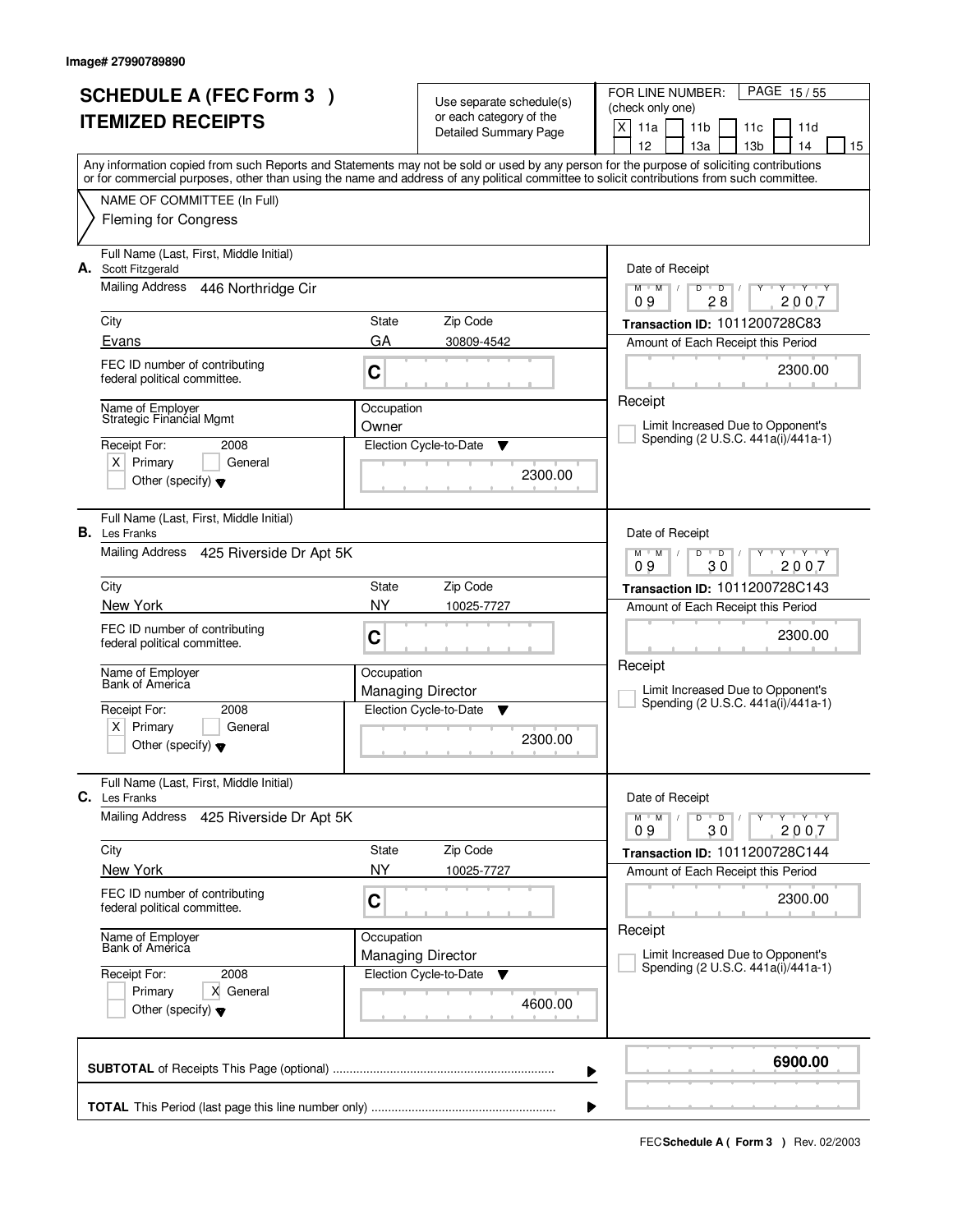| <b>SCHEDULE A (FEC Form 3)</b><br><b>ITEMIZED RECEIPTS</b> |                                                                                                                                            |                        | Use separate schedule(s)<br>or each category of the<br><b>Detailed Summary Page</b> | FOR LINE NUMBER:<br>PAGE 16/55<br>(check only one)<br>X<br>11a<br>11 <sub>b</sub><br>11c<br>11d<br>13 <sub>b</sub><br>12<br>13a<br>14<br>15 |  |  |  |
|------------------------------------------------------------|--------------------------------------------------------------------------------------------------------------------------------------------|------------------------|-------------------------------------------------------------------------------------|---------------------------------------------------------------------------------------------------------------------------------------------|--|--|--|
|                                                            | or for commercial purposes, other than using the name and address of any political committee to solicit contributions from such committee. |                        |                                                                                     | Any information copied from such Reports and Statements may not be sold or used by any person for the purpose of soliciting contributions   |  |  |  |
|                                                            | NAME OF COMMITTEE (In Full)<br><b>Fleming for Congress</b>                                                                                 |                        |                                                                                     |                                                                                                                                             |  |  |  |
| А.                                                         | Full Name (Last, First, Middle Initial)<br>S.G. Freeman<br><b>Mailing Address</b><br>968 Plymouth Rd NE                                    |                        |                                                                                     | Date of Receipt<br>Y Y Y Y<br>$M$ $M$ /<br>D<br>$\overline{D}$                                                                              |  |  |  |
|                                                            | City<br>Atlanta                                                                                                                            | State<br>GA            | Zip Code<br>30306-3010                                                              | 28<br>2007<br>09<br>Transaction ID: 1011200728C128<br>Amount of Each Receipt this Period                                                    |  |  |  |
|                                                            | FEC ID number of contributing<br>federal political committee.                                                                              | C                      |                                                                                     | 350.00<br>Receipt                                                                                                                           |  |  |  |
|                                                            | Name of Emplover<br>Troutman Sanders<br>Receipt For:<br>2008<br>$X$ Primary<br>General<br>Other (specify) $\blacktriangledown$             | Occupation<br>Lobbyist | Election Cycle-to-Date<br>v<br>350.00                                               | Limit Increased Due to Opponent's<br>Spending (2 U.S.C. 441a(i)/441a-1)                                                                     |  |  |  |
|                                                            | Full Name (Last, First, Middle Initial)<br><b>B.</b> Roy Goddard<br>Mailing Address 7404 S Goddard Rd                                      |                        |                                                                                     | Date of Receipt<br>$Y \cup Y \cup Y$<br>$M$ $M$ /<br>D<br>$\overline{D}$                                                                    |  |  |  |
|                                                            | City<br>Lithonia                                                                                                                           | State                  | Zip Code                                                                            | 17<br>09<br>2007<br>Transaction ID: 1011200728C6                                                                                            |  |  |  |
|                                                            | FEC ID number of contributing<br>federal political committee.                                                                              | GA<br>C                | 30038-4626                                                                          | Amount of Each Receipt this Period<br>500.00                                                                                                |  |  |  |
|                                                            | Name of Employer<br>None<br>Receipt For:<br>2008<br>$\times$<br>Primary<br>General<br>Other (specify) $\blacktriangledown$                 | Occupation<br>Retired  | Election Cycle-to-Date<br><b>V</b><br>500.00                                        | Receipt<br>Limit Increased Due to Opponent's<br>Spending (2 U.S.C. 441a(i)/441a-1)                                                          |  |  |  |
|                                                            | Full Name (Last, First, Middle Initial)<br>C. Vernon Googe                                                                                 |                        |                                                                                     | Date of Receipt                                                                                                                             |  |  |  |
|                                                            | Mailing Address<br>3208 Marne Dr NW                                                                                                        | State                  | Zip Code                                                                            | D<br>$Y - Y - Y - Y$<br>$M$ $M$ $/$<br>$\overline{D}$ /<br>2007<br>09<br>28                                                                 |  |  |  |
|                                                            | City<br><b>Atlanta</b>                                                                                                                     | GA                     | 30305-1934                                                                          | Transaction ID: 1011200728C94<br>Amount of Each Receipt this Period                                                                         |  |  |  |
|                                                            | FEC ID number of contributing<br>federal political committee.                                                                              | C                      |                                                                                     | 2000.00<br>Receipt                                                                                                                          |  |  |  |
|                                                            | Name of Employer<br>Seven Oaks Properties                                                                                                  | Occupation<br>CEO      |                                                                                     | Limit Increased Due to Opponent's<br>Spending (2 U.S.C. 441a(i)/441a-1)                                                                     |  |  |  |
|                                                            | Receipt For:<br>2008<br>$X$ Primary<br>General<br>Other (specify) $\blacktriangledown$                                                     |                        | Election Cycle-to-Date<br>v<br>2000.00                                              |                                                                                                                                             |  |  |  |
|                                                            |                                                                                                                                            |                        | ▶                                                                                   | 2850.00                                                                                                                                     |  |  |  |
|                                                            | ▶                                                                                                                                          |                        |                                                                                     |                                                                                                                                             |  |  |  |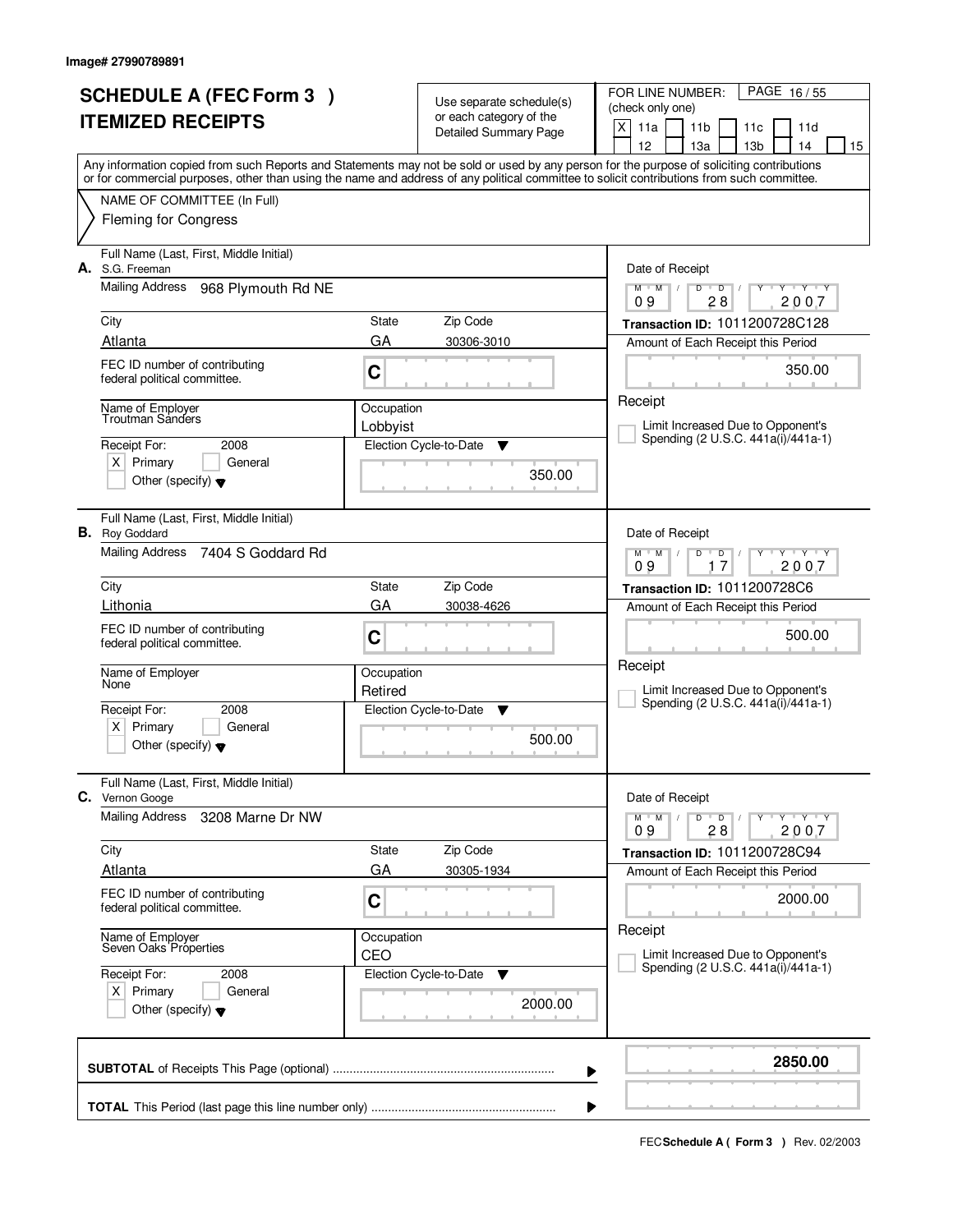|                          | <b>SCHEDULE A (FEC Form 3)</b>                                   |                         | Use separate schedule(s)     | FOR LINE NUMBER:<br>PAGE 17/55                                                                                                             |
|--------------------------|------------------------------------------------------------------|-------------------------|------------------------------|--------------------------------------------------------------------------------------------------------------------------------------------|
| <b>ITEMIZED RECEIPTS</b> |                                                                  |                         | or each category of the      | (check only one)<br>X<br>11 <sub>b</sub><br>11d                                                                                            |
|                          |                                                                  |                         | <b>Detailed Summary Page</b> | 11a<br>11c<br>12<br>13 <sub>b</sub><br>13a<br>14<br>15                                                                                     |
|                          |                                                                  |                         |                              | Any information copied from such Reports and Statements may not be sold or used by any person for the purpose of soliciting contributions  |
|                          |                                                                  |                         |                              | or for commercial purposes, other than using the name and address of any political committee to solicit contributions from such committee. |
|                          | NAME OF COMMITTEE (In Full)<br><b>Fleming for Congress</b>       |                         |                              |                                                                                                                                            |
|                          |                                                                  |                         |                              |                                                                                                                                            |
| А.                       | Full Name (Last, First, Middle Initial)<br>Don Grantham          |                         |                              |                                                                                                                                            |
|                          | Mailing Address<br>808 Quail Ct                                  |                         |                              | Date of Receipt<br>Y Y Y Y<br>$M$ $M$<br>$\sqrt{2}$<br>D<br>$\mathsf D$                                                                    |
|                          |                                                                  |                         |                              | 28<br>2007<br>09                                                                                                                           |
|                          | City                                                             | State                   | Zip Code                     | Transaction ID: 1011200728C84                                                                                                              |
|                          | Augusta                                                          | GA                      | 30909-2722                   | Amount of Each Receipt this Period                                                                                                         |
|                          | FEC ID number of contributing<br>federal political committee.    | C                       |                              | 500.00                                                                                                                                     |
|                          |                                                                  |                         |                              | Receipt                                                                                                                                    |
|                          | Name of Employer<br>Forest Sales Corp.                           | Occupation<br>President |                              | Limit Increased Due to Opponent's                                                                                                          |
|                          | Receipt For:<br>2008                                             |                         | Election Cycle-to-Date<br>Y  | Spending (2 U.S.C. 441a(i)/441a-1)                                                                                                         |
|                          | $X$ Primary<br>General                                           |                         |                              |                                                                                                                                            |
|                          | Other (specify) $\blacktriangledown$                             |                         | 500.00                       |                                                                                                                                            |
|                          | Full Name (Last, First, Middle Initial)                          |                         |                              |                                                                                                                                            |
|                          | <b>B.</b> Michael Hagler                                         |                         |                              | Date of Receipt                                                                                                                            |
|                          | Mailing Address<br>2815 Lombardy Ct                              |                         |                              | $Y$ $Y$ $Y$<br>$M$ $M$ /<br>D<br>D                                                                                                         |
|                          | City                                                             | State                   | Zip Code                     | 2007<br>09<br>17                                                                                                                           |
|                          | Augusta                                                          | GA                      | 30909-3901                   | Transaction ID: 1011200728C17<br>Amount of Each Receipt this Period                                                                        |
|                          | FEC ID number of contributing                                    |                         |                              |                                                                                                                                            |
|                          | federal political committee.                                     | C                       |                              | 2300.00                                                                                                                                    |
|                          | Name of Employer                                                 | Occupation              |                              | Receipt                                                                                                                                    |
|                          | <b>Fulcher Hagler</b>                                            | Attorney                |                              | Limit Increased Due to Opponent's                                                                                                          |
|                          | Receipt For:<br>2008                                             |                         | Election Cycle-to-Date<br>v  | Spending (2 U.S.C. 441a(i)/441a-1)                                                                                                         |
|                          | Primary<br>ΧI<br>General<br>Other (specify) $\blacktriangledown$ |                         | 2300.00                      |                                                                                                                                            |
|                          |                                                                  |                         |                              |                                                                                                                                            |
|                          | Full Name (Last, First, Middle Initial)                          |                         |                              |                                                                                                                                            |
| С.                       | Michael Hagler<br>Mailing Address                                |                         |                              | Date of Receipt<br>$Y - Y - Y - Y$<br>$M$ $M$ /<br>D                                                                                       |
|                          | 2815 Lombardy Ct                                                 |                         |                              | $\overline{D}$<br>09<br>2007<br>17                                                                                                         |
|                          | City                                                             | State                   | Zip Code                     | Transaction ID: 1011200728C18                                                                                                              |
|                          | Augusta                                                          | GA                      | 30909-3901                   | Amount of Each Receipt this Period                                                                                                         |
|                          | FEC ID number of contributing<br>federal political committee.    | C                       |                              | 2300.00                                                                                                                                    |
|                          |                                                                  |                         |                              | Receipt                                                                                                                                    |
|                          | Name of Employer<br>Fulcher Hagler                               | Occupation<br>Attorney  |                              | Limit Increased Due to Opponent's                                                                                                          |
|                          | Receipt For:<br>2008                                             |                         | Election Cycle-to-Date<br>v  | Spending (2 U.S.C. 441a(i)/441a-1)                                                                                                         |
|                          | Primary<br>X General                                             |                         |                              |                                                                                                                                            |
|                          | Other (specify) $\blacktriangledown$                             |                         | 4600.00                      |                                                                                                                                            |
|                          |                                                                  |                         |                              |                                                                                                                                            |
|                          |                                                                  |                         |                              | 5100.00<br>▶                                                                                                                               |
|                          |                                                                  |                         |                              |                                                                                                                                            |
|                          |                                                                  |                         |                              |                                                                                                                                            |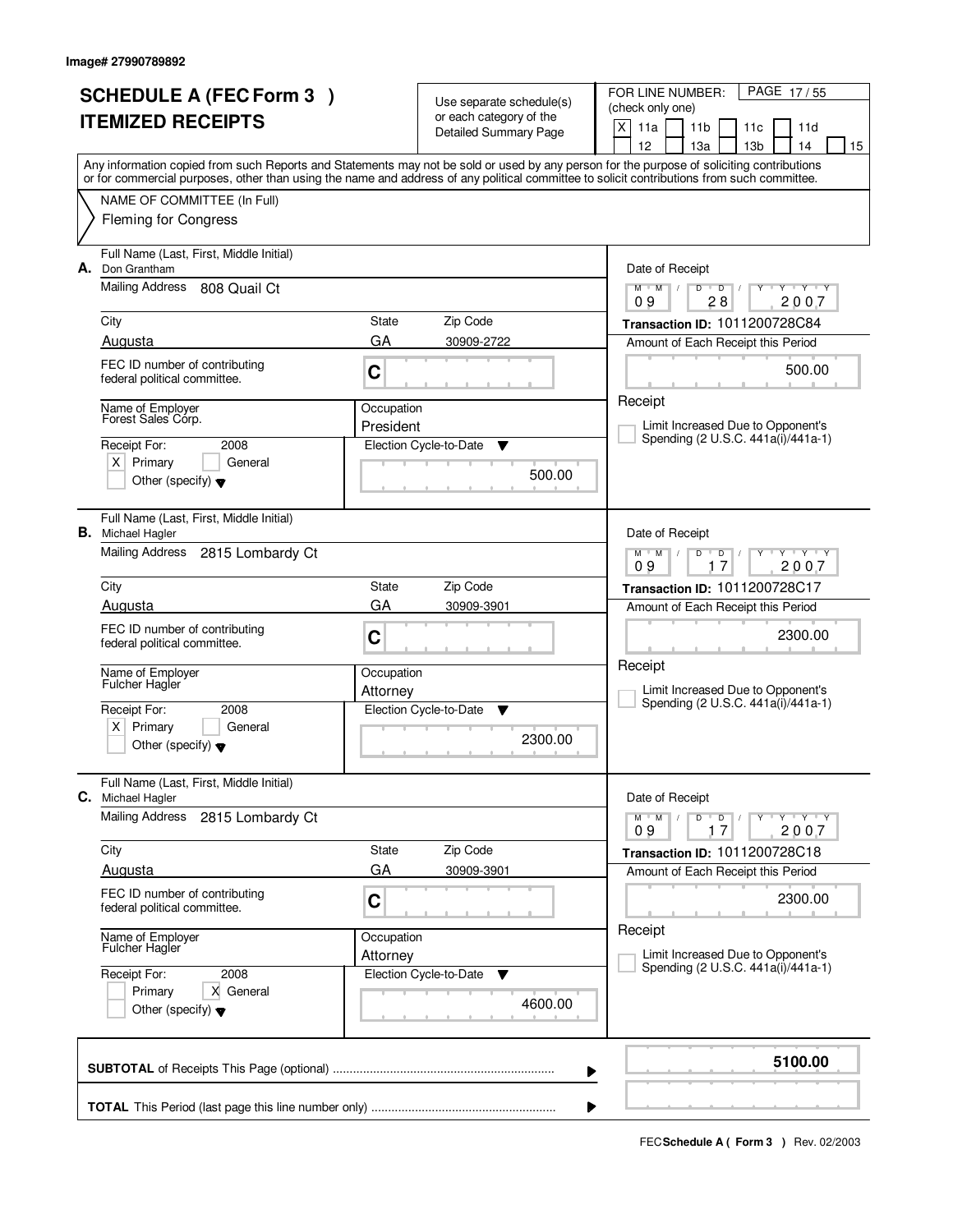|                          | <b>SCHEDULE A (FEC Form 3)</b>                                  |                         |                                                     | FOR LINE NUMBER:<br>PAGE 18/55                                                                                                                                                                                                                                                          |
|--------------------------|-----------------------------------------------------------------|-------------------------|-----------------------------------------------------|-----------------------------------------------------------------------------------------------------------------------------------------------------------------------------------------------------------------------------------------------------------------------------------------|
| <b>ITEMIZED RECEIPTS</b> |                                                                 |                         | Use separate schedule(s)<br>or each category of the | (check only one)                                                                                                                                                                                                                                                                        |
|                          |                                                                 |                         | <b>Detailed Summary Page</b>                        | X<br>11a<br>11 <sub>b</sub><br>11d<br>11c                                                                                                                                                                                                                                               |
|                          |                                                                 |                         |                                                     | 12<br>13 <sub>b</sub><br>13a<br>14<br>15                                                                                                                                                                                                                                                |
|                          |                                                                 |                         |                                                     | Any information copied from such Reports and Statements may not be sold or used by any person for the purpose of soliciting contributions<br>or for commercial purposes, other than using the name and address of any political committee to solicit contributions from such committee. |
|                          | NAME OF COMMITTEE (In Full)                                     |                         |                                                     |                                                                                                                                                                                                                                                                                         |
|                          | <b>Fleming for Congress</b>                                     |                         |                                                     |                                                                                                                                                                                                                                                                                         |
|                          |                                                                 |                         |                                                     |                                                                                                                                                                                                                                                                                         |
|                          | Full Name (Last, First, Middle Initial)                         |                         |                                                     |                                                                                                                                                                                                                                                                                         |
|                          | A. Pia Hagler                                                   |                         |                                                     | Date of Receipt                                                                                                                                                                                                                                                                         |
|                          | <b>Mailing Address</b><br>2815 Lombardy Ct                      |                         |                                                     | $Y$ $Y$ $Y$<br>$M$ $M$<br>$\sqrt{2}$<br>D<br>$\overline{D}$<br>17<br>2007<br>09                                                                                                                                                                                                         |
|                          | City                                                            | State                   | Zip Code                                            | Transaction ID: 1011200728C19                                                                                                                                                                                                                                                           |
|                          | Augusta                                                         | GA                      | 30909-3901                                          | Amount of Each Receipt this Period                                                                                                                                                                                                                                                      |
|                          | FEC ID number of contributing                                   |                         |                                                     |                                                                                                                                                                                                                                                                                         |
|                          | federal political committee.                                    | C                       |                                                     | 2300.00                                                                                                                                                                                                                                                                                 |
|                          |                                                                 |                         |                                                     | Receipt                                                                                                                                                                                                                                                                                 |
|                          | Name of Employer<br>None                                        | Occupation<br>Homemaker |                                                     | Limit Increased Due to Opponent's                                                                                                                                                                                                                                                       |
|                          | 2008<br>Receipt For:                                            |                         | Election Cycle-to-Date<br>▼                         | Spending (2 U.S.C. 441a(i)/441a-1)                                                                                                                                                                                                                                                      |
|                          | X General<br>Primary                                            |                         |                                                     |                                                                                                                                                                                                                                                                                         |
|                          | Other (specify) $\blacktriangledown$                            |                         | 2300.00                                             |                                                                                                                                                                                                                                                                                         |
|                          |                                                                 |                         |                                                     |                                                                                                                                                                                                                                                                                         |
|                          | Full Name (Last, First, Middle Initial)<br><b>B.</b> Pia Hagler |                         |                                                     | Date of Receipt                                                                                                                                                                                                                                                                         |
|                          | Mailing Address 2815 Lombardy Ct                                |                         |                                                     | $Y + Y + Y$<br>$M$ $M$ /<br>D<br>$\overline{D}$                                                                                                                                                                                                                                         |
|                          |                                                                 |                         |                                                     | 09<br>17<br>2007                                                                                                                                                                                                                                                                        |
|                          | City                                                            | State                   | Zip Code                                            | Transaction ID: 1011200728C20                                                                                                                                                                                                                                                           |
|                          | Augusta                                                         | GA                      | 30909-3901                                          | Amount of Each Receipt this Period                                                                                                                                                                                                                                                      |
|                          | FEC ID number of contributing                                   | C                       |                                                     | 2300.00                                                                                                                                                                                                                                                                                 |
|                          | federal political committee.                                    |                         |                                                     |                                                                                                                                                                                                                                                                                         |
|                          | Name of Employer                                                | Occupation              |                                                     | Receipt                                                                                                                                                                                                                                                                                 |
|                          | None                                                            | Homemaker               |                                                     | Limit Increased Due to Opponent's                                                                                                                                                                                                                                                       |
|                          | Receipt For:<br>2008                                            |                         | Election Cycle-to-Date<br>v                         | Spending (2 U.S.C. 441a(i)/441a-1)                                                                                                                                                                                                                                                      |
|                          | Primary<br>X  <br>General                                       |                         | 4600.00                                             |                                                                                                                                                                                                                                                                                         |
|                          | Other (specify) $\blacktriangledown$                            |                         |                                                     |                                                                                                                                                                                                                                                                                         |
|                          | Full Name (Last, First, Middle Initial)                         |                         |                                                     |                                                                                                                                                                                                                                                                                         |
| C.                       | <b>Robert Hagler</b>                                            |                         |                                                     | Date of Receipt                                                                                                                                                                                                                                                                         |
|                          | <b>Mailing Address</b><br>PO Box 1477                           |                         |                                                     | D<br>$Y - Y - Y - Y$<br>$M$ $M$ $/$<br>$\overline{D}$                                                                                                                                                                                                                                   |
|                          |                                                                 |                         |                                                     | 09<br>2007<br>17                                                                                                                                                                                                                                                                        |
|                          | City                                                            | State<br>GA             | Zip Code                                            | Transaction ID: 1011200728C29                                                                                                                                                                                                                                                           |
|                          | Augusta                                                         |                         | 30903-1477                                          | Amount of Each Receipt this Period                                                                                                                                                                                                                                                      |
|                          | FEC ID number of contributing<br>federal political committee.   | C                       |                                                     | 4600.00                                                                                                                                                                                                                                                                                 |
|                          |                                                                 |                         |                                                     | Receipt                                                                                                                                                                                                                                                                                 |
|                          | Name of Employer<br>Fulcher Hagler                              | Occupation              |                                                     |                                                                                                                                                                                                                                                                                         |
|                          | Receipt For:<br>2008                                            | Attorney                | Election Cycle-to-Date<br>v                         | Limit Increased Due to Opponent's<br>Spending (2 U.S.C. 441a(i)/441a-1)                                                                                                                                                                                                                 |
|                          | $X$ Primary<br>General                                          |                         |                                                     |                                                                                                                                                                                                                                                                                         |
|                          | Other (specify) $\blacktriangledown$                            |                         | 4600.00                                             |                                                                                                                                                                                                                                                                                         |
|                          |                                                                 |                         |                                                     |                                                                                                                                                                                                                                                                                         |
|                          |                                                                 |                         |                                                     |                                                                                                                                                                                                                                                                                         |
|                          |                                                                 |                         |                                                     | 9200.00<br>▶                                                                                                                                                                                                                                                                            |
|                          |                                                                 |                         |                                                     |                                                                                                                                                                                                                                                                                         |
|                          |                                                                 |                         |                                                     |                                                                                                                                                                                                                                                                                         |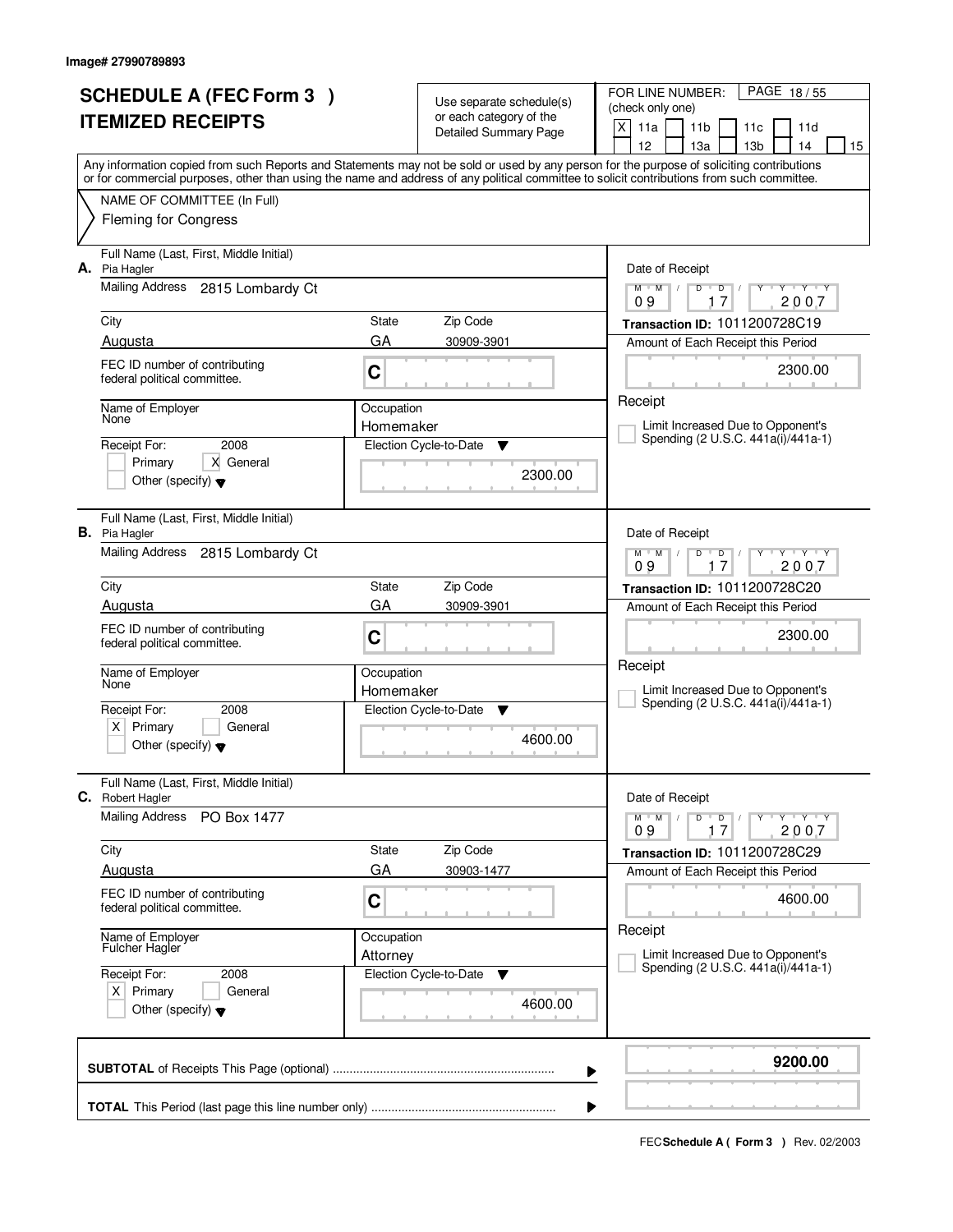|                          | <b>SCHEDULE A (FEC Form 3)</b>                                         |            |                                                     | FOR LINE NUMBER:<br>PAGE 19/55                                                                                                                                                        |  |  |  |
|--------------------------|------------------------------------------------------------------------|------------|-----------------------------------------------------|---------------------------------------------------------------------------------------------------------------------------------------------------------------------------------------|--|--|--|
| <b>ITEMIZED RECEIPTS</b> |                                                                        |            | Use separate schedule(s)<br>or each category of the | (check only one)                                                                                                                                                                      |  |  |  |
|                          |                                                                        |            | <b>Detailed Summary Page</b>                        | X<br>11a<br>11 <sub>b</sub><br>11d<br>11c                                                                                                                                             |  |  |  |
|                          |                                                                        |            |                                                     | 12<br>13 <sub>b</sub><br>13a<br>14<br>15<br>Any information copied from such Reports and Statements may not be sold or used by any person for the purpose of soliciting contributions |  |  |  |
|                          |                                                                        |            |                                                     | or for commercial purposes, other than using the name and address of any political committee to solicit contributions from such committee.                                            |  |  |  |
|                          | NAME OF COMMITTEE (In Full)                                            |            |                                                     |                                                                                                                                                                                       |  |  |  |
|                          | <b>Fleming for Congress</b>                                            |            |                                                     |                                                                                                                                                                                       |  |  |  |
| А.                       | Full Name (Last, First, Middle Initial)<br><b>Robert Hagler</b>        |            |                                                     | Date of Receipt                                                                                                                                                                       |  |  |  |
|                          | Mailing Address<br>PO Box 1477                                         |            |                                                     | $Y - Y - Y$<br>$M$ $M$<br>$\sqrt{2}$<br>D<br>$\overline{\mathsf{D}}$<br>17<br>2007<br>09                                                                                              |  |  |  |
|                          | City                                                                   | State      | Zip Code                                            | Transaction ID: 1011200728C30                                                                                                                                                         |  |  |  |
|                          | Augusta                                                                | GA         | 30903-1477                                          | Amount of Each Receipt this Period                                                                                                                                                    |  |  |  |
|                          | FEC ID number of contributing<br>federal political committee.          | C          |                                                     | 4600.00                                                                                                                                                                               |  |  |  |
|                          | Name of Employer                                                       | Occupation |                                                     | Receipt                                                                                                                                                                               |  |  |  |
|                          | <b>Fulcher Hagler</b>                                                  | Attorney   |                                                     | Limit Increased Due to Opponent's<br>Spending (2 U.S.C. 441a(i)/441a-1)                                                                                                               |  |  |  |
|                          | 2008<br>Receipt For:                                                   |            | Election Cycle-to-Date<br>▼                         |                                                                                                                                                                                       |  |  |  |
|                          | X General<br>Primary<br>Other (specify) $\blacktriangledown$           |            | 9200.00                                             |                                                                                                                                                                                       |  |  |  |
|                          | Full Name (Last, First, Middle Initial)<br><b>B.</b> Stephen Hagler    |            |                                                     | Date of Receipt                                                                                                                                                                       |  |  |  |
|                          | Mailing Address<br>4024 Washington Rd                                  |            |                                                     | $Y$ $Y$ $Y$<br>$M$ $M$ /<br>D<br>$\overline{D}$<br>18<br>2007<br>09                                                                                                                   |  |  |  |
|                          | City                                                                   | State      | Zip Code                                            | Transaction ID: 1011200728C50                                                                                                                                                         |  |  |  |
|                          | Augusta                                                                | GA         | 30907-5204                                          | Amount of Each Receipt this Period                                                                                                                                                    |  |  |  |
|                          | FEC ID number of contributing<br>federal political committee.          | C          |                                                     | 1000.00                                                                                                                                                                               |  |  |  |
|                          | Name of Employer                                                       | Occupation |                                                     | Receipt                                                                                                                                                                               |  |  |  |
|                          | Self Employed                                                          | Attorney   |                                                     | Limit Increased Due to Opponent's                                                                                                                                                     |  |  |  |
|                          | Receipt For:<br>2008                                                   |            | Election Cycle-to-Date<br>v                         | Spending (2 U.S.C. 441a(i)/441a-1)                                                                                                                                                    |  |  |  |
|                          | Primary<br>$\times$<br>General<br>Other (specify) $\blacktriangledown$ |            | 1000.00                                             |                                                                                                                                                                                       |  |  |  |
| С.                       | Full Name (Last, First, Middle Initial)<br>David Hanks                 |            |                                                     | Date of Receipt                                                                                                                                                                       |  |  |  |
|                          | <b>Mailing Address</b><br>1130 Peachtree Rd                            |            |                                                     | D<br>$Y - Y - Y - Y$<br>$M$ $M$ $/$<br>$\Box$ D $\Box$<br>09<br>30<br>2007                                                                                                            |  |  |  |
|                          | City                                                                   | State      | Zip Code                                            | Transaction ID: 1011200728C138                                                                                                                                                        |  |  |  |
|                          | Augusta                                                                | GA         | 30909-3820                                          | Amount of Each Receipt this Period                                                                                                                                                    |  |  |  |
|                          | FEC ID number of contributing<br>federal political committee.          | C          |                                                     | 500.00                                                                                                                                                                                |  |  |  |
|                          | Name of Employer<br>None                                               | Occupation |                                                     | Receipt                                                                                                                                                                               |  |  |  |
|                          |                                                                        | Retired    |                                                     | Limit Increased Due to Opponent's<br>Spending (2 U.S.C. 441a(i)/441a-1)                                                                                                               |  |  |  |
|                          | Receipt For:<br>2008                                                   |            | Election Cycle-to-Date<br>v                         |                                                                                                                                                                                       |  |  |  |
|                          | $X$ Primary<br>General<br>Other (specify) $\blacktriangledown$         |            | 500.00                                              |                                                                                                                                                                                       |  |  |  |
|                          |                                                                        |            |                                                     | 6100.00                                                                                                                                                                               |  |  |  |
|                          | ▶                                                                      |            |                                                     |                                                                                                                                                                                       |  |  |  |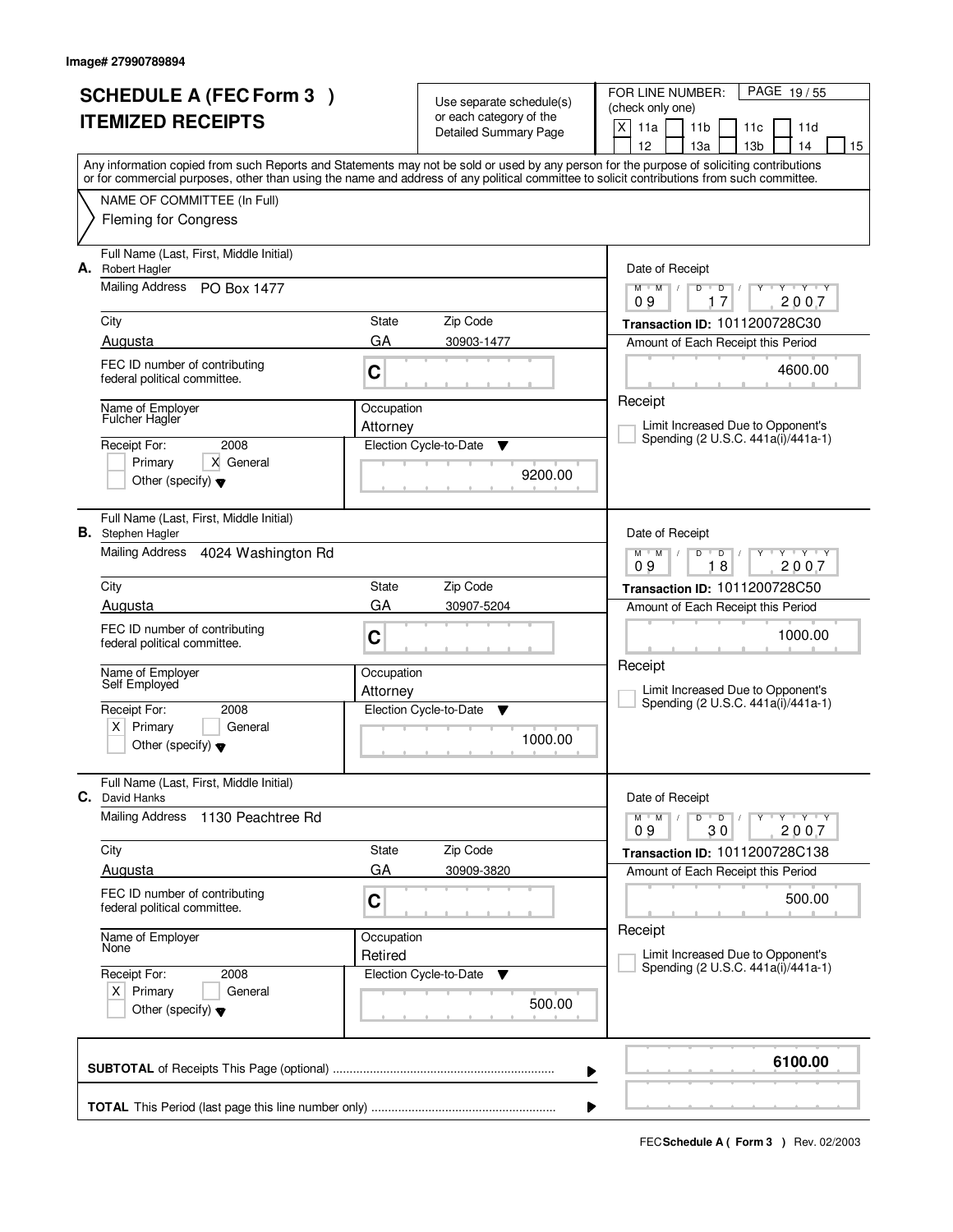| <b>SCHEDULE A (FEC Form 3)</b> |                                                                                                                                            |                         | Use separate schedule(s)                                | PAGE 20 / 55<br>FOR LINE NUMBER:<br>(check only one)                                                                                      |  |  |  |
|--------------------------------|--------------------------------------------------------------------------------------------------------------------------------------------|-------------------------|---------------------------------------------------------|-------------------------------------------------------------------------------------------------------------------------------------------|--|--|--|
|                                | <b>ITEMIZED RECEIPTS</b>                                                                                                                   |                         | or each category of the<br><b>Detailed Summary Page</b> | $\times$<br>11a<br>11 <sub>b</sub><br>11d<br>11c<br>13 <sub>b</sub><br>12<br>13a<br>14<br>15                                              |  |  |  |
|                                | or for commercial purposes, other than using the name and address of any political committee to solicit contributions from such committee. |                         |                                                         | Any information copied from such Reports and Statements may not be sold or used by any person for the purpose of soliciting contributions |  |  |  |
|                                | NAME OF COMMITTEE (In Full)<br><b>Fleming for Congress</b>                                                                                 |                         |                                                         |                                                                                                                                           |  |  |  |
| А.                             | Full Name (Last, First, Middle Initial)<br>J. Daniel Hanks                                                                                 |                         |                                                         | Date of Receipt                                                                                                                           |  |  |  |
|                                | <b>Mailing Address</b><br>39 Huntington Rd SW                                                                                              |                         |                                                         | $Y$ $Y$ $Y$<br>$M$ $M$ /<br>$D$ $D$ $I$<br>$Y$ <sup><math>\top</math></sup><br>18<br>2007<br>09                                           |  |  |  |
|                                | City<br>Rome                                                                                                                               | State<br>GA             | Zip Code<br>30165-6661                                  | Transaction ID: 1011200728C44<br>Amount of Each Receipt this Period                                                                       |  |  |  |
|                                | FEC ID number of contributing<br>federal political committee.                                                                              | C                       |                                                         | 1000.00                                                                                                                                   |  |  |  |
|                                | Name of Employer<br>Rome Radiology Group                                                                                                   | Occupation<br>Physician |                                                         | Receipt<br>Limit Increased Due to Opponent's                                                                                              |  |  |  |
|                                | Receipt For:<br>2008<br>$X$ Primary<br>General<br>Other (specify) $\blacktriangledown$                                                     |                         | Election Cycle-to-Date<br>▼<br>1000.00                  | Spending (2 U.S.C. 441a(i)/441a-1)                                                                                                        |  |  |  |
|                                | Full Name (Last, First, Middle Initial)<br><b>B.</b> Courtney Hanna                                                                        |                         |                                                         | Date of Receipt                                                                                                                           |  |  |  |
|                                | Mailing Address<br>535 Silver Leaf Dr                                                                                                      |                         |                                                         | $M$ $M$ /<br>$Y - Y - Y$<br>D<br>$\overline{D}$<br>30<br>2007<br>09                                                                       |  |  |  |
|                                | City                                                                                                                                       | State                   | Zip Code                                                | Transaction ID: 1011200728C157                                                                                                            |  |  |  |
|                                | Summerville<br>FEC ID number of contributing                                                                                               | GA                      | 30747-5446                                              | Amount of Each Receipt this Period                                                                                                        |  |  |  |
|                                | federal political committee.                                                                                                               | C                       |                                                         | 2300.00                                                                                                                                   |  |  |  |
|                                | Name of Employer<br>None                                                                                                                   | Occupation              |                                                         | Receipt<br>Limit Increased Due to Opponent's                                                                                              |  |  |  |
|                                | Receipt For:<br>2008                                                                                                                       | Homemaker               | Election Cycle-to-Date<br>▼                             | Spending (2 U.S.C. 441a(i)/441a-1)                                                                                                        |  |  |  |
|                                | Primary<br>General<br>ΧI<br>Other (specify) $\blacktriangledown$                                                                           |                         | 2300.00                                                 |                                                                                                                                           |  |  |  |
|                                | Full Name (Last, First, Middle Initial)<br>C. Courtney Hanna                                                                               |                         |                                                         | Date of Receipt                                                                                                                           |  |  |  |
|                                | <b>Mailing Address</b><br>535 Silver Leaf Dr                                                                                               |                         |                                                         | $D$ $D$<br>$Y - Y - Y - Y$<br>$M$ $M$ /<br>$\prime$<br>2007<br>09<br>30                                                                   |  |  |  |
|                                | City                                                                                                                                       | State                   | Zip Code                                                | Transaction ID: 1011200728C158                                                                                                            |  |  |  |
|                                | Summerville                                                                                                                                | GA                      | 30747-5446                                              | Amount of Each Receipt this Period                                                                                                        |  |  |  |
|                                | FEC ID number of contributing<br>federal political committee.                                                                              | C                       |                                                         | 2300.00<br>Receipt                                                                                                                        |  |  |  |
|                                | Name of Employer<br>None                                                                                                                   | Occupation<br>Homemaker |                                                         | Limit Increased Due to Opponent's                                                                                                         |  |  |  |
|                                | Receipt For:<br>2008                                                                                                                       |                         | Election Cycle-to-Date<br>v                             | Spending (2 U.S.C. 441a(i)/441a-1)                                                                                                        |  |  |  |
|                                | X General<br>Primary<br>Other (specify) $\blacktriangledown$                                                                               |                         | 4600.00                                                 |                                                                                                                                           |  |  |  |
|                                |                                                                                                                                            |                         |                                                         | 5600.00<br>▶                                                                                                                              |  |  |  |
|                                | ▶                                                                                                                                          |                         |                                                         |                                                                                                                                           |  |  |  |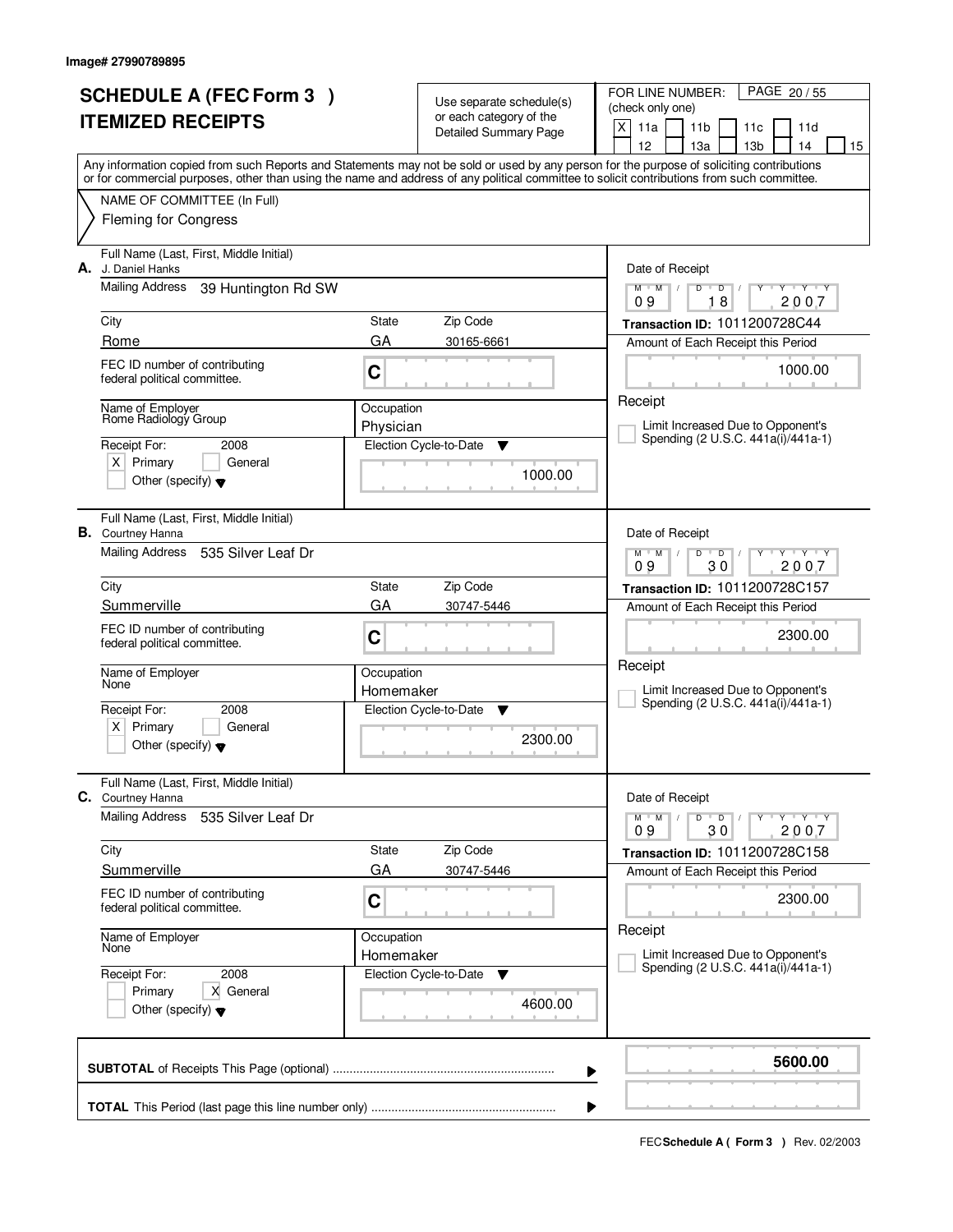|                          | <b>SCHEDULE A (FEC Form 3)</b>                                                                                                             |                         | Use separate schedule(s)                                | PAGE 21/55<br>FOR LINE NUMBER:<br>(check only one)                                                                                                                                    |
|--------------------------|--------------------------------------------------------------------------------------------------------------------------------------------|-------------------------|---------------------------------------------------------|---------------------------------------------------------------------------------------------------------------------------------------------------------------------------------------|
| <b>ITEMIZED RECEIPTS</b> |                                                                                                                                            |                         | or each category of the<br><b>Detailed Summary Page</b> | $\times$<br>11a<br>11 <sub>b</sub><br>11d<br>11c                                                                                                                                      |
|                          |                                                                                                                                            |                         |                                                         | 12<br>13a<br>13 <sub>b</sub><br>14<br>15<br>Any information copied from such Reports and Statements may not be sold or used by any person for the purpose of soliciting contributions |
|                          | or for commercial purposes, other than using the name and address of any political committee to solicit contributions from such committee. |                         |                                                         |                                                                                                                                                                                       |
|                          | NAME OF COMMITTEE (In Full)<br><b>Fleming for Congress</b>                                                                                 |                         |                                                         |                                                                                                                                                                                       |
|                          |                                                                                                                                            |                         |                                                         |                                                                                                                                                                                       |
| А.                       | Full Name (Last, First, Middle Initial)<br>David Hanna                                                                                     |                         |                                                         | Date of Receipt                                                                                                                                                                       |
|                          | Mailing Address 5 Concourse Pkwy NE Ste 400                                                                                                |                         |                                                         | $Y$ $Y$ $Y$<br>$M$ $M$ $/$<br>D<br>$\overline{D}$<br>Ÿ<br>28<br>2007<br>09                                                                                                            |
|                          | City                                                                                                                                       | State                   | Zip Code                                                | Transaction ID: 1011200728C97                                                                                                                                                         |
|                          | Atlanta                                                                                                                                    | GA                      | 30328-5350                                              | Amount of Each Receipt this Period                                                                                                                                                    |
|                          | FEC ID number of contributing<br>federal political committee.                                                                              | C                       |                                                         | 2300.00                                                                                                                                                                               |
|                          |                                                                                                                                            |                         |                                                         | Receipt                                                                                                                                                                               |
|                          | Name of Employer<br>Compucredit                                                                                                            | Occupation<br>President |                                                         | Limit Increased Due to Opponent's                                                                                                                                                     |
|                          | Receipt For:<br>2008                                                                                                                       |                         | Election Cycle-to-Date<br>▼                             | Spending (2 U.S.C. 441a(i)/441a-1)                                                                                                                                                    |
|                          | $X$ Primary<br>General<br>Other (specify) $\blacktriangledown$                                                                             |                         | 2300.00                                                 |                                                                                                                                                                                       |
|                          |                                                                                                                                            |                         |                                                         |                                                                                                                                                                                       |
|                          | Full Name (Last, First, Middle Initial)<br><b>B.</b> David Hanna                                                                           |                         |                                                         | Date of Receipt                                                                                                                                                                       |
|                          | Mailing Address<br>5 Concourse Pkwy NE Ste 400                                                                                             |                         |                                                         | $M$ $M$ /<br>$Y \vdash Y \vdash Y$<br>D<br>$\Box$                                                                                                                                     |
|                          | City                                                                                                                                       | State                   | Zip Code                                                | 28<br>2007<br>09<br>Transaction ID: 1011200728C98                                                                                                                                     |
|                          | Atlanta                                                                                                                                    | GA                      | 30328-5350                                              | Amount of Each Receipt this Period                                                                                                                                                    |
|                          | FEC ID number of contributing                                                                                                              | C                       |                                                         | 2300.00                                                                                                                                                                               |
|                          | federal political committee.                                                                                                               |                         |                                                         | Receipt                                                                                                                                                                               |
|                          | Name of Employer<br>Compucredit                                                                                                            | Occupation<br>President |                                                         | Limit Increased Due to Opponent's                                                                                                                                                     |
|                          | 2008<br>Receipt For:                                                                                                                       |                         | Election Cycle-to-Date<br>▼                             | Spending (2 U.S.C. 441a(i)/441a-1)                                                                                                                                                    |
|                          | Primary<br>X General<br>Other (specify) $\blacktriangledown$                                                                               | 4600.00                 |                                                         |                                                                                                                                                                                       |
|                          |                                                                                                                                            |                         |                                                         |                                                                                                                                                                                       |
| С.                       | Full Name (Last, First, Middle Initial)<br>Frank Hanna                                                                                     |                         |                                                         | Date of Receipt                                                                                                                                                                       |
|                          | Mailing Address 245 Perimeter Center Pkwy NE Ste 6                                                                                         |                         |                                                         | $M$ $M$ /<br>$D$ $D$<br>$Y \rightarrow Y \rightarrow Y$<br>$\prime$                                                                                                                   |
|                          | City                                                                                                                                       | State                   | Zip Code                                                | 09<br>30<br>2007<br>Transaction ID: 1011200728C153                                                                                                                                    |
|                          | <b>Atlanta</b>                                                                                                                             | GA                      | 30346-2304                                              | Amount of Each Receipt this Period                                                                                                                                                    |
|                          | FEC ID number of contributing                                                                                                              | C                       |                                                         | 2300.00                                                                                                                                                                               |
|                          | federal political committee.                                                                                                               |                         |                                                         | Receipt                                                                                                                                                                               |
|                          | Name of Employer<br>Compucredit                                                                                                            | Occupation<br>President |                                                         | Limit Increased Due to Opponent's                                                                                                                                                     |
|                          | Receipt For:<br>2008                                                                                                                       |                         | Election Cycle-to-Date<br>v                             | Spending (2 U.S.C. 441a(i)/441a-1)                                                                                                                                                    |
|                          | $X$ Primary<br>General<br>Other (specify) $\blacktriangledown$                                                                             |                         | 2300.00                                                 |                                                                                                                                                                                       |
|                          |                                                                                                                                            |                         |                                                         |                                                                                                                                                                                       |
|                          |                                                                                                                                            |                         |                                                         | 6900.00                                                                                                                                                                               |
|                          |                                                                                                                                            |                         |                                                         | ▶                                                                                                                                                                                     |
|                          |                                                                                                                                            |                         |                                                         |                                                                                                                                                                                       |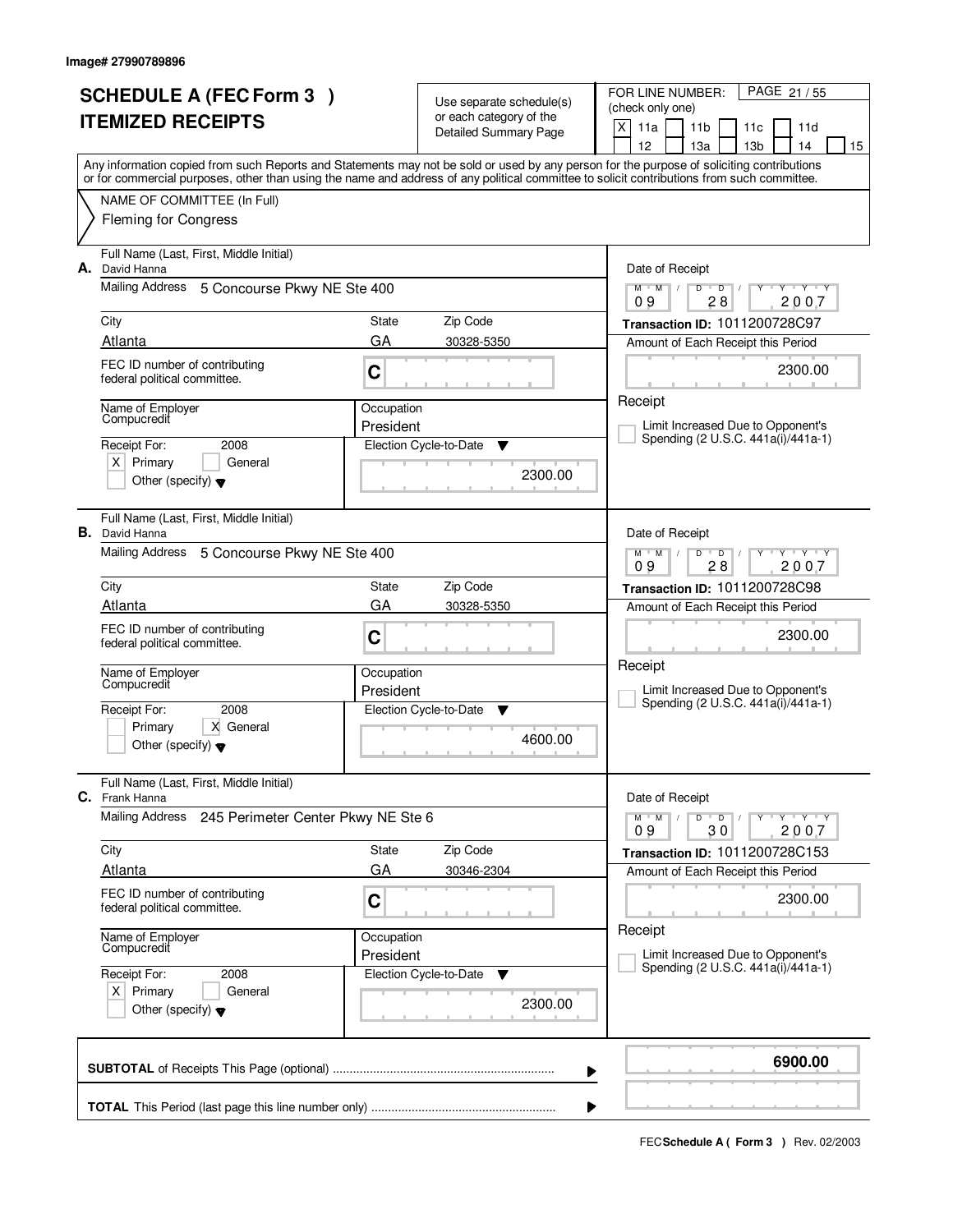|                          | <b>SCHEDULE A (FEC Form 3)</b>                                                                                                             |            | Use separate schedule(s)                                | FOR LINE NUMBER:<br>PAGE 22/55<br>(check only one)                                                                                                       |  |  |  |
|--------------------------|--------------------------------------------------------------------------------------------------------------------------------------------|------------|---------------------------------------------------------|----------------------------------------------------------------------------------------------------------------------------------------------------------|--|--|--|
| <b>ITEMIZED RECEIPTS</b> |                                                                                                                                            |            | or each category of the<br><b>Detailed Summary Page</b> | X<br>11a<br>11 <sub>b</sub><br>11d<br>11c                                                                                                                |  |  |  |
|                          |                                                                                                                                            |            |                                                         | 12<br>13 <sub>b</sub><br>13a<br>14<br>15                                                                                                                 |  |  |  |
|                          | or for commercial purposes, other than using the name and address of any political committee to solicit contributions from such committee. |            |                                                         | Any information copied from such Reports and Statements may not be sold or used by any person for the purpose of soliciting contributions                |  |  |  |
|                          | NAME OF COMMITTEE (In Full)                                                                                                                |            |                                                         |                                                                                                                                                          |  |  |  |
|                          | <b>Fleming for Congress</b>                                                                                                                |            |                                                         |                                                                                                                                                          |  |  |  |
| А.                       | Full Name (Last, First, Middle Initial)<br>Frank Hanna                                                                                     |            |                                                         | Date of Receipt                                                                                                                                          |  |  |  |
|                          | Mailing Address<br>245 Perimeter Center Pkwy NE Ste 6                                                                                      |            |                                                         | $Y$ $Y$ $Y$<br>$M$ $M$ /<br>D<br>$\overline{D}$<br>30<br>2007<br>09                                                                                      |  |  |  |
|                          | City                                                                                                                                       | State      | Zip Code                                                | Transaction ID: 1011200728C154                                                                                                                           |  |  |  |
|                          | Atlanta                                                                                                                                    | GA         | 30346-2304                                              | Amount of Each Receipt this Period                                                                                                                       |  |  |  |
|                          | FEC ID number of contributing<br>federal political committee.                                                                              | C          |                                                         | 2300.00                                                                                                                                                  |  |  |  |
|                          | Name of Emplover<br>Compucredit                                                                                                            | Occupation |                                                         | Receipt                                                                                                                                                  |  |  |  |
|                          | 2008<br>Receipt For:                                                                                                                       | President  | Election Cycle-to-Date<br>▼                             | Limit Increased Due to Opponent's<br>Spending (2 U.S.C. 441a(i)/441a-1)                                                                                  |  |  |  |
|                          | X General<br>Primary                                                                                                                       |            |                                                         |                                                                                                                                                          |  |  |  |
|                          | Other (specify) $\blacktriangledown$                                                                                                       |            | 4600.00                                                 |                                                                                                                                                          |  |  |  |
|                          | Full Name (Last, First, Middle Initial)<br><b>B.</b> Frank Hanna                                                                           |            |                                                         | Date of Receipt                                                                                                                                          |  |  |  |
|                          | Mailing Address<br>535 Silver Leaf Dr                                                                                                      |            |                                                         | $\begin{array}{c} \Vdash \mathsf{Y} \quad \Vdash \mathsf{Y} \quad \Vdash \mathsf{Y} \end{array}$<br>$M$ $M$ /<br>D<br>$\overline{D}$<br>30<br>09<br>2007 |  |  |  |
|                          | City                                                                                                                                       | State      | Zip Code                                                | Transaction ID: 1011200728C159                                                                                                                           |  |  |  |
|                          | Summerville                                                                                                                                | GA         | 30747-5446                                              | Amount of Each Receipt this Period                                                                                                                       |  |  |  |
|                          | FEC ID number of contributing<br>federal political committee.                                                                              | C          |                                                         | 2300.00                                                                                                                                                  |  |  |  |
|                          | Name of Employer<br>None                                                                                                                   | Occupation |                                                         | Receipt                                                                                                                                                  |  |  |  |
|                          | Receipt For:<br>2008                                                                                                                       | Retired    | Election Cycle-to-Date<br>v                             | Limit Increased Due to Opponent's<br>Spending (2 U.S.C. 441a(i)/441a-1)                                                                                  |  |  |  |
|                          | Primary<br>X General                                                                                                                       |            |                                                         |                                                                                                                                                          |  |  |  |
|                          | Other (specify) $\blacktriangledown$                                                                                                       |            | 2300.00                                                 |                                                                                                                                                          |  |  |  |
| C.                       | Full Name (Last, First, Middle Initial)<br>Frank Hanna                                                                                     |            |                                                         | Date of Receipt                                                                                                                                          |  |  |  |
|                          | <b>Mailing Address</b><br>535 Silver Leaf Dr                                                                                               |            |                                                         | $M^+M^-$ /<br>D<br>$Y - Y - Y - Y$<br>$\overline{D}$<br>$\mathcal{L}$<br>2007<br>09<br>30                                                                |  |  |  |
|                          | City                                                                                                                                       | State      | Zip Code                                                | Transaction ID: 1011200728C160                                                                                                                           |  |  |  |
|                          | Summerville                                                                                                                                | GA         | 30747-5446                                              | Amount of Each Receipt this Period                                                                                                                       |  |  |  |
|                          | FEC ID number of contributing<br>federal political committee.                                                                              | C          |                                                         | 2300.00                                                                                                                                                  |  |  |  |
|                          | Name of Employer<br>None                                                                                                                   | Occupation |                                                         | Receipt<br>Limit Increased Due to Opponent's                                                                                                             |  |  |  |
|                          | Receipt For:<br>2008                                                                                                                       | Retired    | Election Cycle-to-Date<br>v                             | Spending (2 U.S.C. 441a(i)/441a-1)                                                                                                                       |  |  |  |
|                          | $X$ Primary<br>General<br>Other (specify) $\blacktriangledown$                                                                             |            | 4600.00                                                 |                                                                                                                                                          |  |  |  |
|                          |                                                                                                                                            |            |                                                         |                                                                                                                                                          |  |  |  |
|                          |                                                                                                                                            |            |                                                         | 6900.00<br>▶                                                                                                                                             |  |  |  |
|                          |                                                                                                                                            |            |                                                         |                                                                                                                                                          |  |  |  |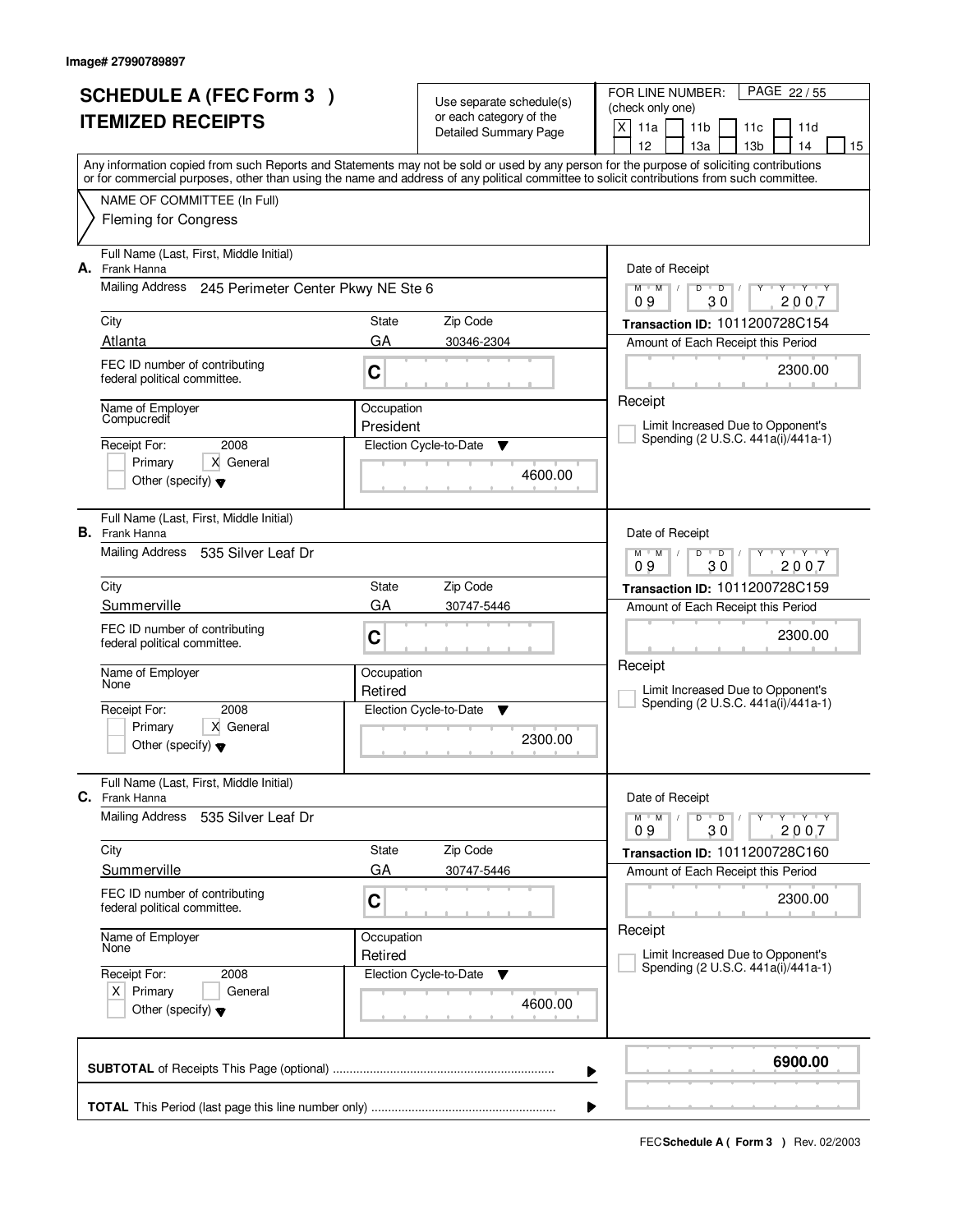|                          | <b>SCHEDULE A (FEC Form 3)</b>                                                                                                             |            | Use separate schedule(s)                                | PAGE 23 / 55<br>FOR LINE NUMBER:<br>(check only one)                                                                                                           |
|--------------------------|--------------------------------------------------------------------------------------------------------------------------------------------|------------|---------------------------------------------------------|----------------------------------------------------------------------------------------------------------------------------------------------------------------|
| <b>ITEMIZED RECEIPTS</b> |                                                                                                                                            |            | or each category of the<br><b>Detailed Summary Page</b> | X<br>11a<br>11 <sub>b</sub><br>11d<br>11c                                                                                                                      |
|                          |                                                                                                                                            |            |                                                         | 13 <sub>b</sub><br>12<br>13a<br>14<br>15                                                                                                                       |
|                          | or for commercial purposes, other than using the name and address of any political committee to solicit contributions from such committee. |            |                                                         | Any information copied from such Reports and Statements may not be sold or used by any person for the purpose of soliciting contributions                      |
|                          | NAME OF COMMITTEE (In Full)                                                                                                                |            |                                                         |                                                                                                                                                                |
|                          | <b>Fleming for Congress</b>                                                                                                                |            |                                                         |                                                                                                                                                                |
| А.                       | Full Name (Last, First, Middle Initial)<br>Kimberly Hanna                                                                                  |            |                                                         | Date of Receipt                                                                                                                                                |
|                          | Mailing Address<br>5 Concourse Pkwy NE Ste 400                                                                                             |            |                                                         | $Y - Y - Y$<br>$M$ $M$ /<br>$\mathsf D$<br>$\blacksquare$ $\blacksquare$ $\blacksquare$ $\blacksquare$<br>$Y$ <sup><math>\top</math></sup><br>28<br>2007<br>09 |
|                          | City                                                                                                                                       | State      | Zip Code                                                | Transaction ID: 1011200728C99                                                                                                                                  |
|                          | Atlanta                                                                                                                                    | GA         | 30328-5350                                              | Amount of Each Receipt this Period                                                                                                                             |
|                          | FEC ID number of contributing<br>federal political committee.                                                                              | C          |                                                         | 2300.00                                                                                                                                                        |
|                          | Name of Employer<br>None                                                                                                                   | Occupation |                                                         | Receipt                                                                                                                                                        |
|                          |                                                                                                                                            | Homemaker  |                                                         | Limit Increased Due to Opponent's<br>Spending (2 U.S.C. 441a(i)/441a-1)                                                                                        |
|                          | 2008<br>Receipt For:<br>Primary<br>X General                                                                                               |            | Election Cycle-to-Date<br>▼                             |                                                                                                                                                                |
|                          | Other (specify) $\blacktriangledown$                                                                                                       |            | 2300.00                                                 |                                                                                                                                                                |
|                          | Full Name (Last, First, Middle Initial)<br><b>B.</b> Kimberly Hanna                                                                        |            |                                                         | Date of Receipt                                                                                                                                                |
|                          | Mailing Address<br>5 Concourse Pkwy NE Ste 400                                                                                             |            |                                                         | $M$ $M$ /<br>$Y - Y - Y$<br>D<br>$\overline{D}$<br>28<br>2007<br>09                                                                                            |
|                          | City                                                                                                                                       | State      | Zip Code                                                | Transaction ID: 1011200728C100                                                                                                                                 |
|                          | Atlanta                                                                                                                                    | GA         | 30328-5350                                              | Amount of Each Receipt this Period                                                                                                                             |
|                          | FEC ID number of contributing<br>federal political committee.                                                                              | C          |                                                         | 2300.00                                                                                                                                                        |
|                          | Name of Employer<br>None                                                                                                                   | Occupation |                                                         | Receipt                                                                                                                                                        |
|                          |                                                                                                                                            | Homemaker  |                                                         | Limit Increased Due to Opponent's<br>Spending (2 U.S.C. 441a(i)/441a-1)                                                                                        |
|                          | Receipt For:<br>2008<br>Primary<br>ΧI<br>General                                                                                           |            | Election Cycle-to-Date<br><b>V</b>                      |                                                                                                                                                                |
|                          | Other (specify) $\blacktriangledown$                                                                                                       |            | 4600.00                                                 |                                                                                                                                                                |
|                          | Full Name (Last, First, Middle Initial)<br>C. Sally Hanna                                                                                  |            |                                                         | Date of Receipt                                                                                                                                                |
|                          | Mailing Address<br>245 Perimeter Center Pkwy NE Ste 6                                                                                      |            |                                                         | $D$ $D$<br>$Y - Y - Y - Y$<br>$M$ $M$ /<br>$\prime$<br>09<br>30<br>2007                                                                                        |
|                          | City                                                                                                                                       | State      | Zip Code                                                | Transaction ID: 1011200728C155                                                                                                                                 |
|                          | <b>Atlanta</b>                                                                                                                             | GA         | 30346-2304                                              | Amount of Each Receipt this Period                                                                                                                             |
|                          | FEC ID number of contributing<br>federal political committee.                                                                              | C          |                                                         | 2300.00                                                                                                                                                        |
|                          | Name of Employer<br>None                                                                                                                   | Occupation |                                                         | Receipt                                                                                                                                                        |
|                          |                                                                                                                                            | Homemaker  |                                                         | Limit Increased Due to Opponent's<br>Spending (2 U.S.C. 441a(i)/441a-1)                                                                                        |
|                          | Receipt For:<br>2008<br>X General<br>Primary                                                                                               |            | Election Cycle-to-Date<br>v                             |                                                                                                                                                                |
|                          | Other (specify) $\blacktriangledown$                                                                                                       |            | 2300.00                                                 |                                                                                                                                                                |
|                          |                                                                                                                                            |            | ▶                                                       | 6900.00                                                                                                                                                        |
|                          |                                                                                                                                            |            |                                                         |                                                                                                                                                                |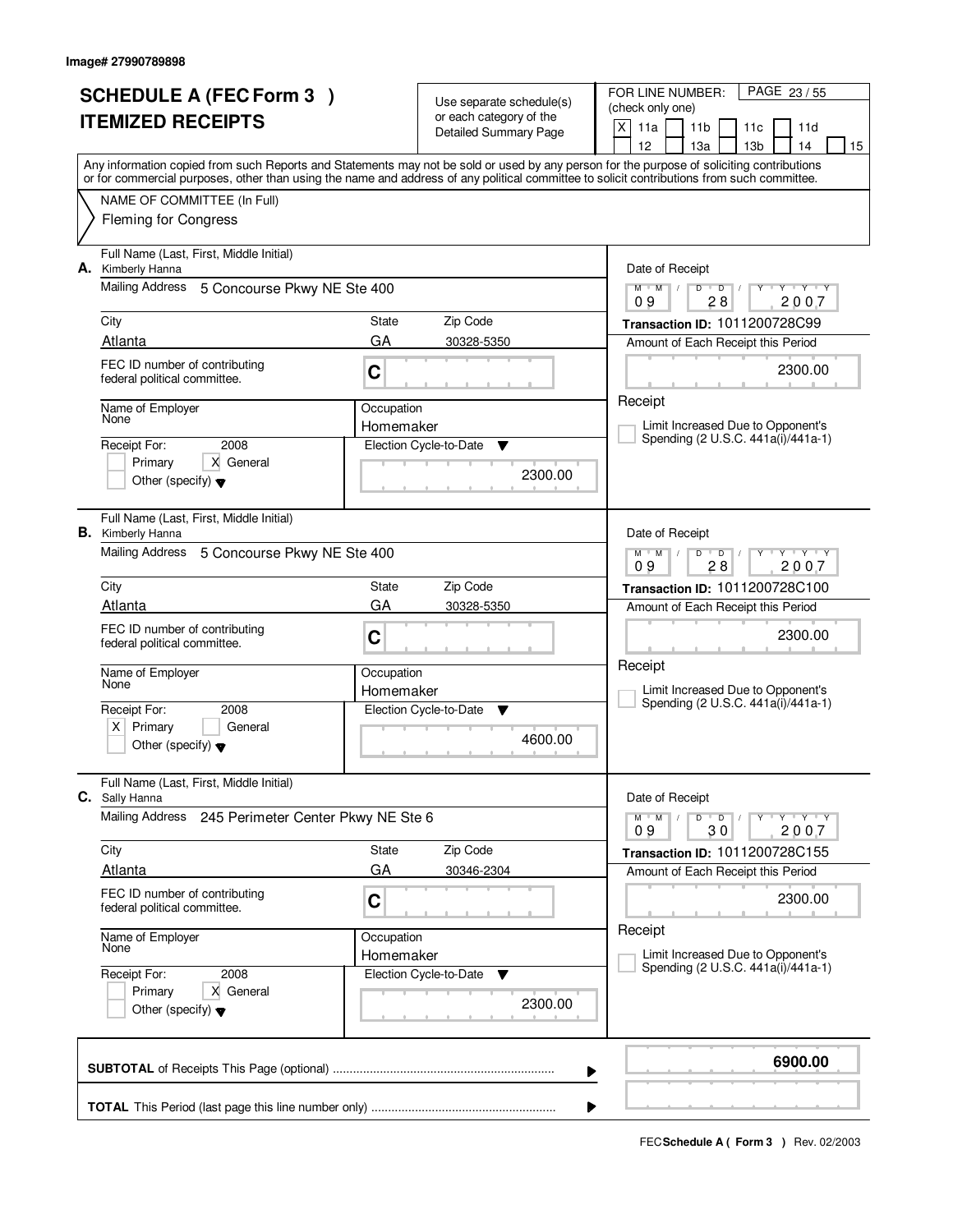|    | <b>SCHEDULE A (FEC Form 3)</b>                                                                                                                                                                                                                                                          |            | Use separate schedule(s)                                | PAGE 24 / 55<br>FOR LINE NUMBER:<br>(check only one)                                                                                 |
|----|-----------------------------------------------------------------------------------------------------------------------------------------------------------------------------------------------------------------------------------------------------------------------------------------|------------|---------------------------------------------------------|--------------------------------------------------------------------------------------------------------------------------------------|
|    | <b>ITEMIZED RECEIPTS</b>                                                                                                                                                                                                                                                                |            | or each category of the<br><b>Detailed Summary Page</b> | $\times$<br>11a<br>11 <sub>b</sub><br>11d<br>11c<br>12<br>13a<br>13 <sub>b</sub><br>14<br>15                                         |
|    | Any information copied from such Reports and Statements may not be sold or used by any person for the purpose of soliciting contributions<br>or for commercial purposes, other than using the name and address of any political committee to solicit contributions from such committee. |            |                                                         |                                                                                                                                      |
|    | NAME OF COMMITTEE (In Full)<br><b>Fleming for Congress</b>                                                                                                                                                                                                                              |            |                                                         |                                                                                                                                      |
|    | Full Name (Last, First, Middle Initial)                                                                                                                                                                                                                                                 |            |                                                         |                                                                                                                                      |
| А. | Sally Hanna                                                                                                                                                                                                                                                                             |            |                                                         | Date of Receipt                                                                                                                      |
|    | Mailing Address 245 Perimeter Center Pkwy NE Ste 6                                                                                                                                                                                                                                      |            |                                                         | $Y$ $Y$ $Y$<br>$M$ $M$ /<br>D<br>$\blacksquare$ $\blacksquare$ $\blacksquare$ $\blacksquare$<br>$Y$ <sup>U</sup><br>30<br>2007<br>09 |
|    | City                                                                                                                                                                                                                                                                                    | State      | Zip Code                                                | Transaction ID: 1011200728C156                                                                                                       |
|    | Atlanta                                                                                                                                                                                                                                                                                 | GA         | 30346-2304                                              | Amount of Each Receipt this Period                                                                                                   |
|    | FEC ID number of contributing<br>federal political committee.                                                                                                                                                                                                                           | C          |                                                         | 2300.00                                                                                                                              |
|    | Name of Employer<br>None                                                                                                                                                                                                                                                                | Occupation |                                                         | Receipt                                                                                                                              |
|    | Receipt For:<br>2008                                                                                                                                                                                                                                                                    | Homemaker  | Election Cycle-to-Date<br>▼                             | Limit Increased Due to Opponent's<br>Spending (2 U.S.C. 441a(i)/441a-1)                                                              |
|    | $X$ Primary<br>General                                                                                                                                                                                                                                                                  |            |                                                         |                                                                                                                                      |
|    | Other (specify) $\blacktriangledown$                                                                                                                                                                                                                                                    |            | 4600.00                                                 |                                                                                                                                      |
|    | Full Name (Last, First, Middle Initial)<br><b>B.</b> Chuck Harper                                                                                                                                                                                                                       |            |                                                         | Date of Receipt                                                                                                                      |
|    | Mailing Address 116 N Ole Hickory Trl                                                                                                                                                                                                                                                   |            |                                                         | $M$ $M$ /<br>$Y - Y - Y$<br>D<br>$\overline{D}$<br>28<br>2007<br>09                                                                  |
|    | City                                                                                                                                                                                                                                                                                    | State      | Zip Code                                                | Transaction ID: 1011200728C133                                                                                                       |
|    | Carrollton                                                                                                                                                                                                                                                                              | GA         | 30117-3517                                              | Amount of Each Receipt this Period                                                                                                   |
|    | FEC ID number of contributing<br>federal political committee.                                                                                                                                                                                                                           | C          |                                                         | 2000.00                                                                                                                              |
|    | Name of Employer<br>Capital City Holdings                                                                                                                                                                                                                                               | Occupation |                                                         | Receipt                                                                                                                              |
|    |                                                                                                                                                                                                                                                                                         | Partner    |                                                         | Limit Increased Due to Opponent's<br>Spending (2 U.S.C. 441a(i)/441a-1)                                                              |
|    | Receipt For:<br>2008<br>Primary<br>X∣<br>General                                                                                                                                                                                                                                        |            | Election Cycle-to-Date<br>▼                             |                                                                                                                                      |
|    | Other (specify) $\blacktriangledown$                                                                                                                                                                                                                                                    |            | 2000.00                                                 |                                                                                                                                      |
| С. | Full Name (Last, First, Middle Initial)<br>Jack Hatcher                                                                                                                                                                                                                                 |            |                                                         | Date of Receipt                                                                                                                      |
|    | Mailing Address<br>160 W Trippe St                                                                                                                                                                                                                                                      |            |                                                         | $D$ $D$<br>$M$ $M$ /<br>$Y - Y - Y$<br>09<br>28<br>2007                                                                              |
|    | City                                                                                                                                                                                                                                                                                    | State      | Zip Code                                                | Transaction ID: 1011200728C71                                                                                                        |
|    | <b>Harlem</b>                                                                                                                                                                                                                                                                           | GA         | 30814-5090                                              | Amount of Each Receipt this Period                                                                                                   |
|    | FEC ID number of contributing<br>federal political committee.                                                                                                                                                                                                                           | C          |                                                         | 500.00                                                                                                                               |
|    | Name of Employer<br>None                                                                                                                                                                                                                                                                | Occupation |                                                         | Receipt                                                                                                                              |
|    | Receipt For:<br>2008                                                                                                                                                                                                                                                                    | Retired    | Election Cycle-to-Date<br>v                             | Limit Increased Due to Opponent's<br>Spending (2 U.S.C. 441a(i)/441a-1)                                                              |
|    | $X$ Primary<br>General<br>Other (specify) $\blacktriangledown$                                                                                                                                                                                                                          |            | 500.00                                                  |                                                                                                                                      |
|    |                                                                                                                                                                                                                                                                                         |            |                                                         | 4800.00                                                                                                                              |
|    |                                                                                                                                                                                                                                                                                         |            | ▶                                                       |                                                                                                                                      |
|    |                                                                                                                                                                                                                                                                                         |            | ▶                                                       |                                                                                                                                      |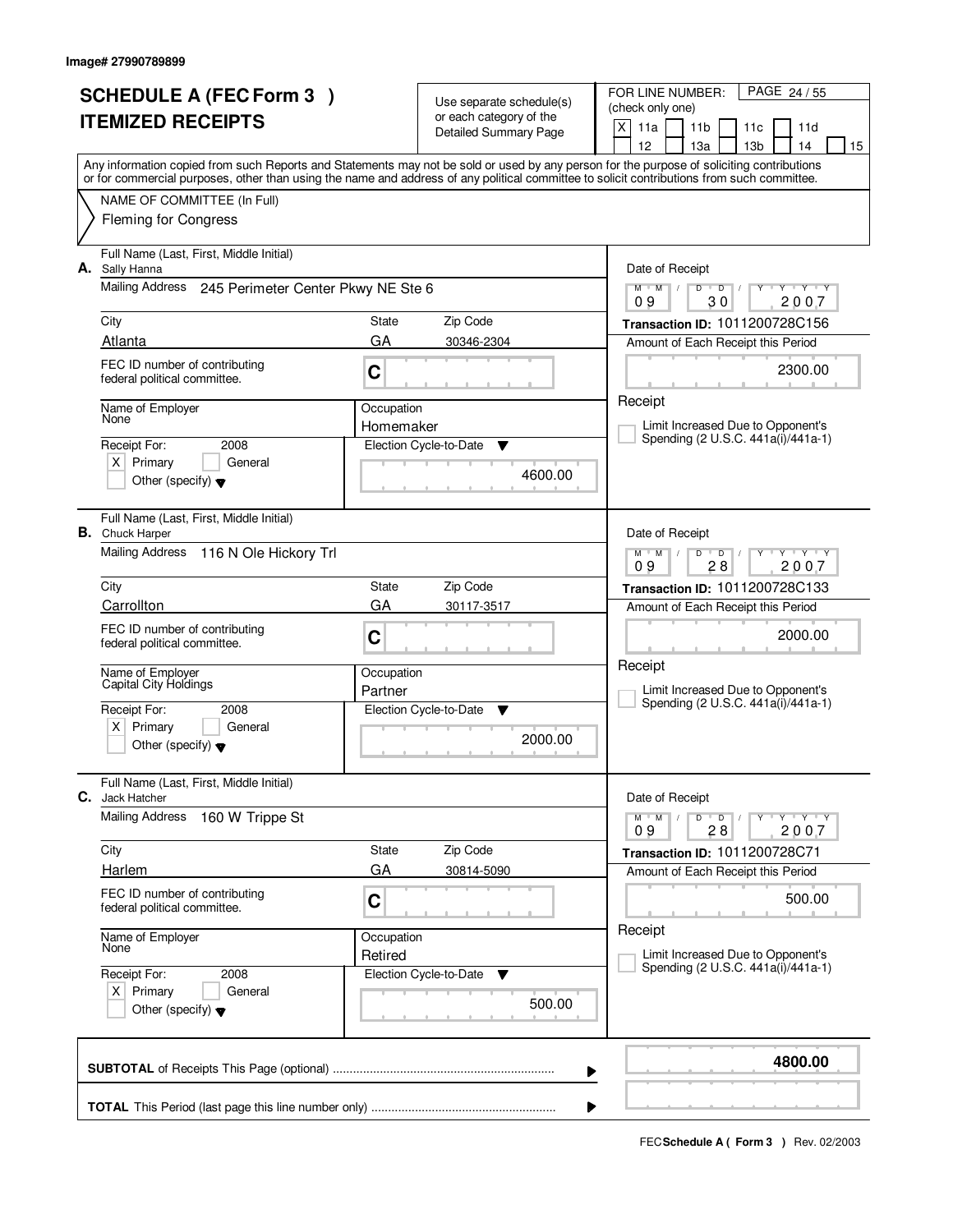| <b>SCHEDULE A (FEC Form 3)</b> |                                                                                                                                                                                                                                                                                         |                                  | Use separate schedule(s)                                | FOR LINE NUMBER:<br>PAGE 25/55<br>(check only one)                                    |  |  |  |
|--------------------------------|-----------------------------------------------------------------------------------------------------------------------------------------------------------------------------------------------------------------------------------------------------------------------------------------|----------------------------------|---------------------------------------------------------|---------------------------------------------------------------------------------------|--|--|--|
|                                | <b>ITEMIZED RECEIPTS</b>                                                                                                                                                                                                                                                                |                                  | or each category of the<br><b>Detailed Summary Page</b> | X<br>11a<br>11 <sub>b</sub><br>11d<br>11c<br>12<br>13 <sub>b</sub><br>13a<br>14<br>15 |  |  |  |
|                                | Any information copied from such Reports and Statements may not be sold or used by any person for the purpose of soliciting contributions<br>or for commercial purposes, other than using the name and address of any political committee to solicit contributions from such committee. |                                  |                                                         |                                                                                       |  |  |  |
|                                | NAME OF COMMITTEE (In Full)<br><b>Fleming for Congress</b>                                                                                                                                                                                                                              |                                  |                                                         |                                                                                       |  |  |  |
|                                | Full Name (Last, First, Middle Initial)                                                                                                                                                                                                                                                 |                                  |                                                         |                                                                                       |  |  |  |
| А.                             | Mark Hennessy<br>Mailing Address 4272 Garmon Rd NW                                                                                                                                                                                                                                      |                                  |                                                         | Date of Receipt<br>$Y - Y - Y$<br>$M$ $M$<br>$\sqrt{ }$<br>D<br>$\overline{D}$        |  |  |  |
|                                |                                                                                                                                                                                                                                                                                         |                                  |                                                         | 28<br>2007<br>09                                                                      |  |  |  |
|                                | City<br>Atlanta                                                                                                                                                                                                                                                                         | State<br>GA                      | Zip Code<br>30327-3834                                  | Transaction ID: 1011200728C53<br>Amount of Each Receipt this Period                   |  |  |  |
|                                | FEC ID number of contributing<br>federal political committee.                                                                                                                                                                                                                           | C                                |                                                         | 2300.00                                                                               |  |  |  |
|                                | Name of Employer<br>Hennessy Automotive                                                                                                                                                                                                                                                 | Occupation<br>President          |                                                         | Receipt<br>Limit Increased Due to Opponent's                                          |  |  |  |
|                                | Receipt For:<br>2008                                                                                                                                                                                                                                                                    |                                  | Election Cycle-to-Date<br>Y                             | Spending (2 U.S.C. 441a(i)/441a-1)                                                    |  |  |  |
|                                | $X$ Primary<br>General<br>Other (specify) $\blacktriangledown$                                                                                                                                                                                                                          |                                  | 2300.00                                                 |                                                                                       |  |  |  |
|                                | Full Name (Last, First, Middle Initial)<br><b>B.</b> Gary Holley                                                                                                                                                                                                                        |                                  |                                                         | Date of Receipt                                                                       |  |  |  |
|                                | Mailing Address<br>634 Fairview Dr.                                                                                                                                                                                                                                                     |                                  |                                                         | $Y + Y + Y$<br>$M$ $M$ /<br>D<br>$\overline{D}$<br>28<br>2007<br>09                   |  |  |  |
|                                | City                                                                                                                                                                                                                                                                                    | State                            | Zip Code                                                | Transaction ID: 1011200728C69                                                         |  |  |  |
|                                | Harlem                                                                                                                                                                                                                                                                                  | GA                               | 30814                                                   | Amount of Each Receipt this Period                                                    |  |  |  |
|                                | FEC ID number of contributing<br>federal political committee.                                                                                                                                                                                                                           | C                                |                                                         | 250.00                                                                                |  |  |  |
|                                | Name of Employer<br>Club Car                                                                                                                                                                                                                                                            | Occupation<br><b>HR Director</b> |                                                         | Receipt<br>Limit Increased Due to Opponent's                                          |  |  |  |
|                                | Receipt For:<br>2008                                                                                                                                                                                                                                                                    |                                  | Election Cycle-to-Date<br>v                             | Spending (2 U.S.C. 441a(i)/441a-1)                                                    |  |  |  |
|                                | Primary<br>ΧI<br>General<br>Other (specify) $\blacktriangledown$                                                                                                                                                                                                                        |                                  | 250.00                                                  |                                                                                       |  |  |  |
|                                | Full Name (Last, First, Middle Initial)<br><b>C.</b> Douglas Hopkins                                                                                                                                                                                                                    |                                  |                                                         | Date of Receipt                                                                       |  |  |  |
|                                | <b>Mailing Address</b><br>PO Box 2381                                                                                                                                                                                                                                                   |                                  |                                                         | $Y - Y - Y - Y$<br>$M$ $M$ /<br>D<br>$\overline{D}$<br>2007<br>09<br>28               |  |  |  |
|                                | City                                                                                                                                                                                                                                                                                    | State                            | Zip Code                                                | Transaction ID: 1011200728C96                                                         |  |  |  |
|                                | <b>Tucker</b>                                                                                                                                                                                                                                                                           | GA                               | 30085-2381                                              | Amount of Each Receipt this Period                                                    |  |  |  |
|                                | FEC ID number of contributing<br>federal political committee.                                                                                                                                                                                                                           | C                                |                                                         | 2300.00                                                                               |  |  |  |
|                                | Name of Employer<br>Coca Cola                                                                                                                                                                                                                                                           | Occupation<br>Executive          |                                                         | Receipt<br>Limit Increased Due to Opponent's                                          |  |  |  |
|                                | Receipt For:<br>2008                                                                                                                                                                                                                                                                    |                                  | Election Cycle-to-Date<br>v                             | Spending (2 U.S.C. 441a(i)/441a-1)                                                    |  |  |  |
|                                | $X$ Primary<br>General<br>Other (specify) $\blacktriangledown$                                                                                                                                                                                                                          |                                  | 2300.00                                                 |                                                                                       |  |  |  |
|                                |                                                                                                                                                                                                                                                                                         |                                  |                                                         | 4850.00<br>▶                                                                          |  |  |  |
|                                |                                                                                                                                                                                                                                                                                         |                                  |                                                         |                                                                                       |  |  |  |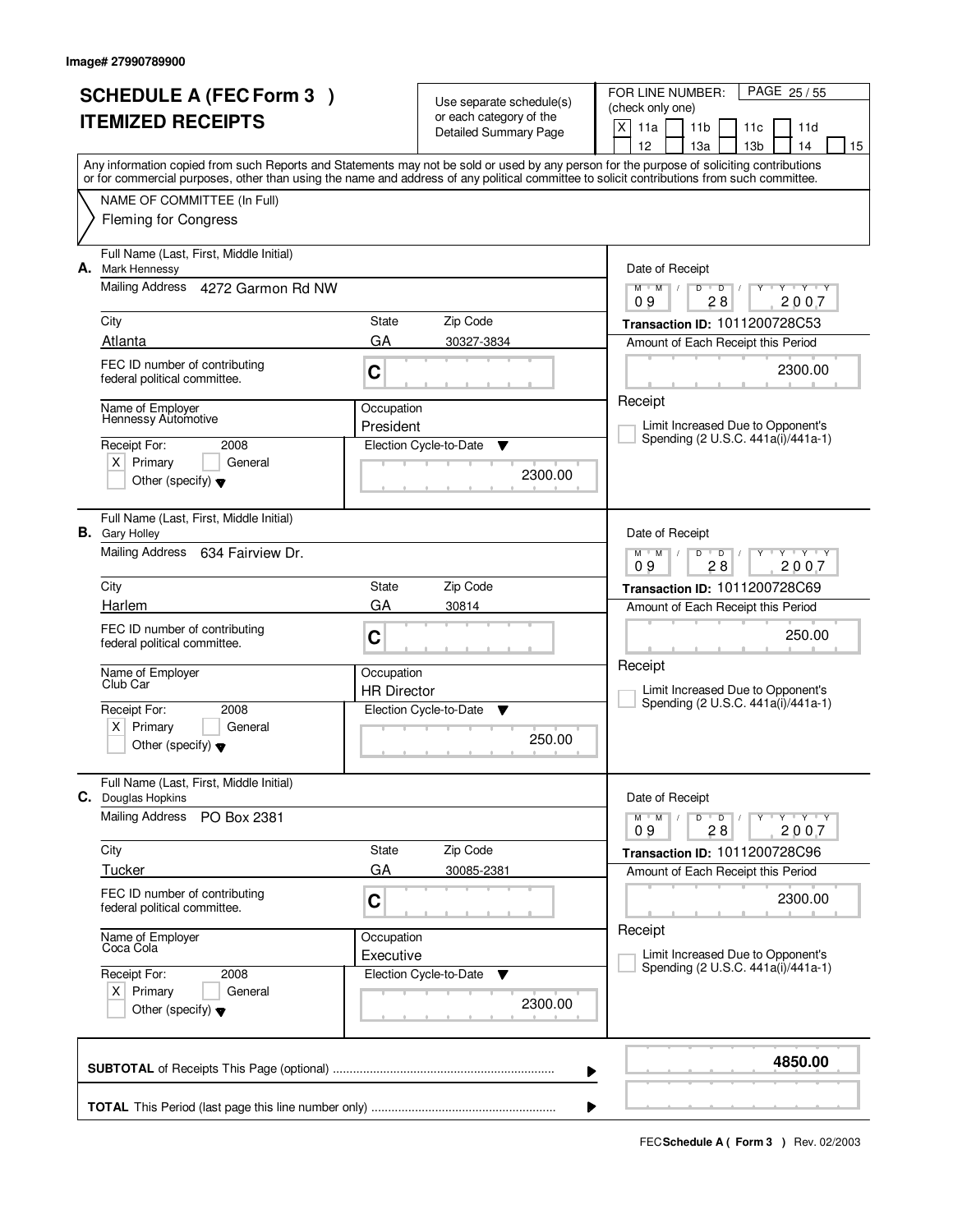| <b>SCHEDULE A (FEC Form 3)</b><br><b>ITEMIZED RECEIPTS</b> |                                                                                                                                                                                                            |                                | Use separate schedule(s)<br>or each category of the<br><b>Detailed Summary Page</b> | FOR LINE NUMBER:<br>PAGE 26/55<br>(check only one)<br>X<br>11a<br>11 <sub>b</sub><br>11d<br>11c<br>12<br>13a<br>13 <sub>b</sub><br>14<br>15                                                                                                                                             |  |  |
|------------------------------------------------------------|------------------------------------------------------------------------------------------------------------------------------------------------------------------------------------------------------------|--------------------------------|-------------------------------------------------------------------------------------|-----------------------------------------------------------------------------------------------------------------------------------------------------------------------------------------------------------------------------------------------------------------------------------------|--|--|
|                                                            |                                                                                                                                                                                                            |                                |                                                                                     | Any information copied from such Reports and Statements may not be sold or used by any person for the purpose of soliciting contributions<br>or for commercial purposes, other than using the name and address of any political committee to solicit contributions from such committee. |  |  |
|                                                            | NAME OF COMMITTEE (In Full)<br><b>Fleming for Congress</b>                                                                                                                                                 |                                |                                                                                     |                                                                                                                                                                                                                                                                                         |  |  |
| А.                                                         | Full Name (Last, First, Middle Initial)<br>Duncan Johnson<br><b>Mailing Address</b><br>PO Box 2125<br>City<br>Augusta<br>FEC ID number of contributing<br>federal political committee.<br>Name of Employer | State<br>GA<br>C<br>Occupation | Zip Code<br>30903-2125                                                              | Date of Receipt<br>Y Y Y Y<br>$M$ $M$ /<br>D<br>$\overline{D}$<br>28<br>2007<br>09<br>Transaction ID: 1011200728C122<br>Amount of Each Receipt this Period<br>1000.00<br>Receipt                                                                                                        |  |  |
|                                                            | Johnson Motor Co.<br>Receipt For:<br>2008<br>$X$ Primary<br>General<br>Other (specify) $\blacktriangledown$                                                                                                | <b>Vice President</b>          | Election Cycle-to-Date<br>▼<br>1000.00                                              | Limit Increased Due to Opponent's<br>Spending (2 U.S.C. 441a(i)/441a-1)                                                                                                                                                                                                                 |  |  |
|                                                            | Full Name (Last, First, Middle Initial)<br><b>B.</b> Sam Kellett<br>Mailing Address<br>3210 Verdun Dr NW                                                                                                   |                                |                                                                                     | Date of Receipt<br>$+$ $\gamma$ $+$ $\gamma$ $+$ $\gamma$<br>$M$ $M$ /<br>$\mathsf{D}$<br>$\overline{D}$<br>09<br>28<br>2007                                                                                                                                                            |  |  |
|                                                            | City<br>Atlanta                                                                                                                                                                                            | State<br>GA                    | Zip Code<br>30305-1942                                                              | Transaction ID: 1011200728C136<br>Amount of Each Receipt this Period                                                                                                                                                                                                                    |  |  |
|                                                            | FEC ID number of contributing<br>federal political committee.                                                                                                                                              | C                              |                                                                                     | 2300.00<br>Receipt                                                                                                                                                                                                                                                                      |  |  |
|                                                            | Name of Employer<br>Kellett Consulting<br>Receipt For:<br>2008<br>ΧI<br>Primary<br>General<br>Other (specify) $\blacktriangledown$                                                                         | Occupation<br>Owner            | Election Cycle-to-Date<br><b>V</b><br>2300.00                                       | Limit Increased Due to Opponent's<br>Spending (2 U.S.C. 441a(i)/441a-1)                                                                                                                                                                                                                 |  |  |
|                                                            | Full Name (Last, First, Middle Initial)<br>C. Scott Kelly                                                                                                                                                  |                                |                                                                                     | Date of Receipt                                                                                                                                                                                                                                                                         |  |  |
|                                                            | <b>Mailing Address</b><br>588 Medinah Dr                                                                                                                                                                   |                                |                                                                                     | D<br>$Y - Y - Y - Y$<br>$M$ $M$ $/$<br>$\bullet$ D $\prime$<br>2007<br>09<br>30                                                                                                                                                                                                         |  |  |
|                                                            | City                                                                                                                                                                                                       | State                          | Zip Code                                                                            | Transaction ID: 71012.C169                                                                                                                                                                                                                                                              |  |  |
|                                                            | Augusta                                                                                                                                                                                                    | GA                             | 30907-9446                                                                          | Amount of Each Receipt this Period                                                                                                                                                                                                                                                      |  |  |
|                                                            | FEC ID number of contributing<br>federal political committee.                                                                                                                                              | C                              |                                                                                     | 2000.00                                                                                                                                                                                                                                                                                 |  |  |
|                                                            | Name of Employer<br>Fulcher Hagler                                                                                                                                                                         | Occupation<br>Attorney         |                                                                                     | Receipt<br>Limit Increased Due to Opponent's                                                                                                                                                                                                                                            |  |  |
|                                                            | Receipt For:<br>2008<br>$X$ Primary<br>General<br>Other (specify) $\blacktriangledown$                                                                                                                     |                                | Election Cycle-to-Date<br>v<br>2000.00                                              | Spending (2 U.S.C. 441a(i)/441a-1)                                                                                                                                                                                                                                                      |  |  |
|                                                            |                                                                                                                                                                                                            |                                |                                                                                     | 5300.00<br>▶                                                                                                                                                                                                                                                                            |  |  |
|                                                            | ▶                                                                                                                                                                                                          |                                |                                                                                     |                                                                                                                                                                                                                                                                                         |  |  |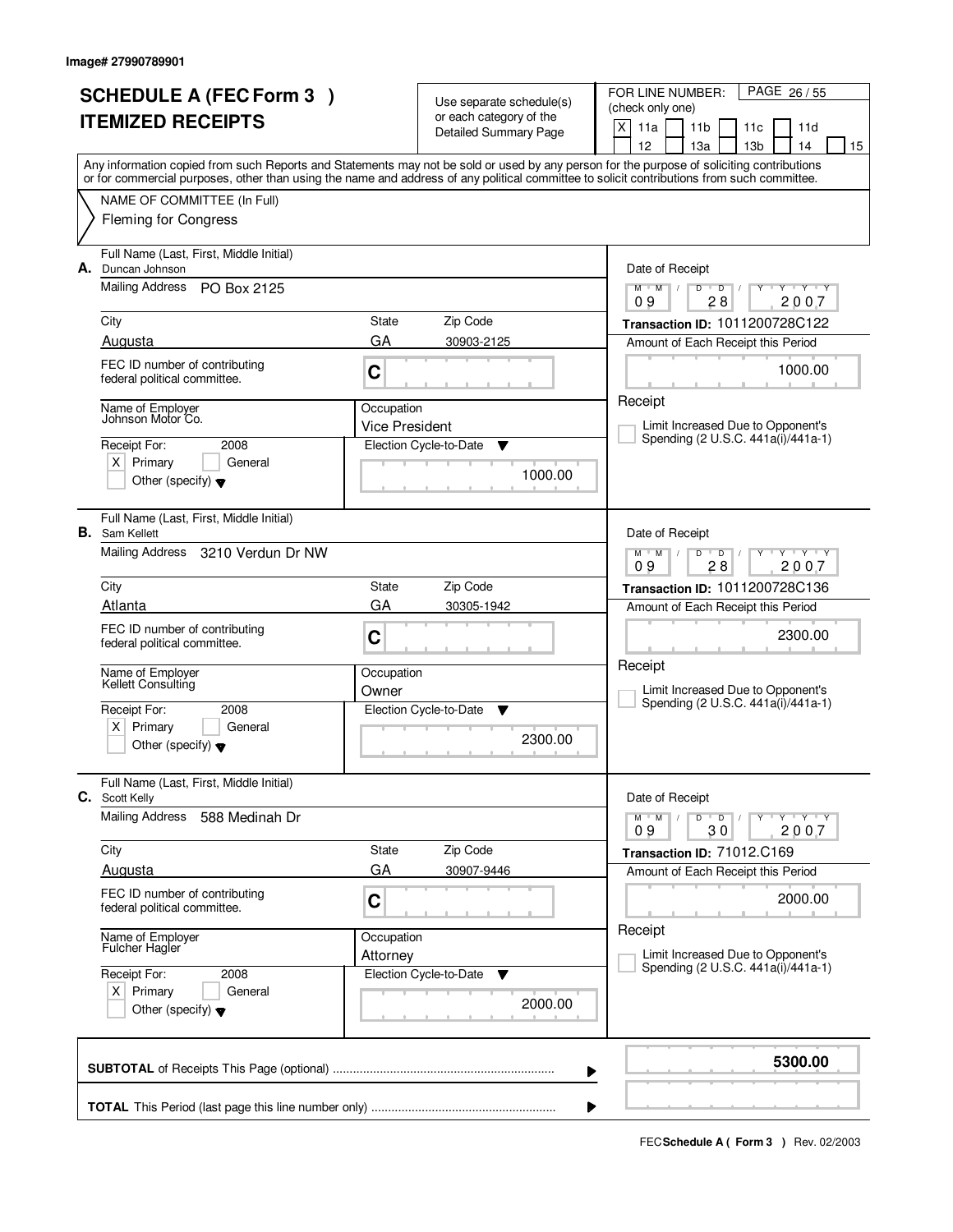| <b>SCHEDULE A (FEC Form 3)</b> |                                                                  |            | Use separate schedule(s)                                | PAGE 27/55<br>FOR LINE NUMBER:<br>(check only one)                                                                                                                                    |
|--------------------------------|------------------------------------------------------------------|------------|---------------------------------------------------------|---------------------------------------------------------------------------------------------------------------------------------------------------------------------------------------|
| <b>ITEMIZED RECEIPTS</b>       |                                                                  |            | or each category of the<br><b>Detailed Summary Page</b> | $\times$<br>11a<br>11 <sub>b</sub><br>11d<br>11c                                                                                                                                      |
|                                |                                                                  |            |                                                         | 12<br>13a<br>13 <sub>b</sub><br>14<br>15<br>Any information copied from such Reports and Statements may not be sold or used by any person for the purpose of soliciting contributions |
|                                |                                                                  |            |                                                         | or for commercial purposes, other than using the name and address of any political committee to solicit contributions from such committee.                                            |
|                                | NAME OF COMMITTEE (In Full)<br><b>Fleming for Congress</b>       |            |                                                         |                                                                                                                                                                                       |
| А.                             | Full Name (Last, First, Middle Initial)<br>W.B. Kuhlke           |            |                                                         | Date of Receipt                                                                                                                                                                       |
|                                | <b>Mailing Address</b><br>10 Indian Creek Rd                     |            |                                                         | $Y$ $Y$ $Y$<br>$M$ $M$ /<br>$D^{-1}$<br>D<br>$Y$ <sup>U</sup><br>$\prime$<br>17<br>2007<br>09                                                                                         |
|                                | City                                                             | State      | Zip Code                                                | Transaction ID: 1011200728C11                                                                                                                                                         |
|                                | Augusta<br>FEC ID number of contributing                         | GA         | 30909-3749                                              | Amount of Each Receipt this Period                                                                                                                                                    |
|                                | federal political committee.                                     | C          |                                                         | 2300.00                                                                                                                                                                               |
|                                | Name of Employer<br>Kuhlke Properties                            | Occupation |                                                         | Receipt                                                                                                                                                                               |
|                                | 2008<br>Receipt For:                                             | President  | Election Cycle-to-Date<br>▼                             | Limit Increased Due to Opponent's<br>Spending (2 U.S.C. 441a(i)/441a-1)                                                                                                               |
|                                | Primary<br>X General                                             |            |                                                         |                                                                                                                                                                                       |
|                                | Other (specify) $\blacktriangledown$                             |            | 2300.00                                                 |                                                                                                                                                                                       |
|                                | Full Name (Last, First, Middle Initial)<br><b>B.</b> W.B. Kuhlke |            |                                                         | Date of Receipt                                                                                                                                                                       |
|                                | Mailing Address<br>10 Indian Creek Rd                            |            |                                                         | $Y$ $Y$ $Y$<br>$M$ $M$ /<br>D<br>D<br>17<br>2007<br>09                                                                                                                                |
|                                | City                                                             | State      | Zip Code                                                | Transaction ID: 1011200728C12                                                                                                                                                         |
|                                | Augusta                                                          | GA         | 30909-3749                                              | Amount of Each Receipt this Period                                                                                                                                                    |
|                                | FEC ID number of contributing<br>federal political committee.    | C          |                                                         | 2300.00                                                                                                                                                                               |
|                                | Name of Employer<br>Kuhlke Properties                            | Occupation |                                                         | Receipt                                                                                                                                                                               |
|                                |                                                                  | President  |                                                         | Limit Increased Due to Opponent's<br>Spending (2 U.S.C. 441a(i)/441a-1)                                                                                                               |
|                                | Receipt For:<br>2008<br>Primary<br>ΧI<br>General                 |            | Election Cycle-to-Date<br>▼                             |                                                                                                                                                                                       |
|                                | Other (specify) $\blacktriangledown$                             |            | 4600.00                                                 |                                                                                                                                                                                       |
| C.                             | Full Name (Last, First, Middle Initial)<br>Donald Leebern        |            |                                                         | Date of Receipt                                                                                                                                                                       |
|                                | <b>Mailing Address</b><br>PO Box 7908                            |            |                                                         | $D$ $D$<br>$Y - Y - Y - Y$<br>$M$ $M$ /<br>$\prime$<br>2007<br>09<br>30                                                                                                               |
|                                | City                                                             | State      | Zip Code                                                | Transaction ID: 1011200728C148                                                                                                                                                        |
|                                | Columbus                                                         | GA         | 31908-7908                                              | Amount of Each Receipt this Period                                                                                                                                                    |
|                                | FEC ID number of contributing<br>federal political committee.    | C          |                                                         | 2300.00                                                                                                                                                                               |
|                                | Name of Employer<br>Crown Distributors                           | Occupation |                                                         | Receipt                                                                                                                                                                               |
|                                | Receipt For:<br>2008                                             | President  | Election Cycle-to-Date<br>v                             | Limit Increased Due to Opponent's<br>Spending (2 U.S.C. 441a(i)/441a-1)                                                                                                               |
|                                | $X$ Primary<br>General<br>Other (specify) $\blacktriangledown$   |            | 2300.00                                                 |                                                                                                                                                                                       |
|                                |                                                                  |            |                                                         | 6900.00                                                                                                                                                                               |
|                                |                                                                  |            |                                                         | ▶                                                                                                                                                                                     |
|                                |                                                                  |            |                                                         | ▶                                                                                                                                                                                     |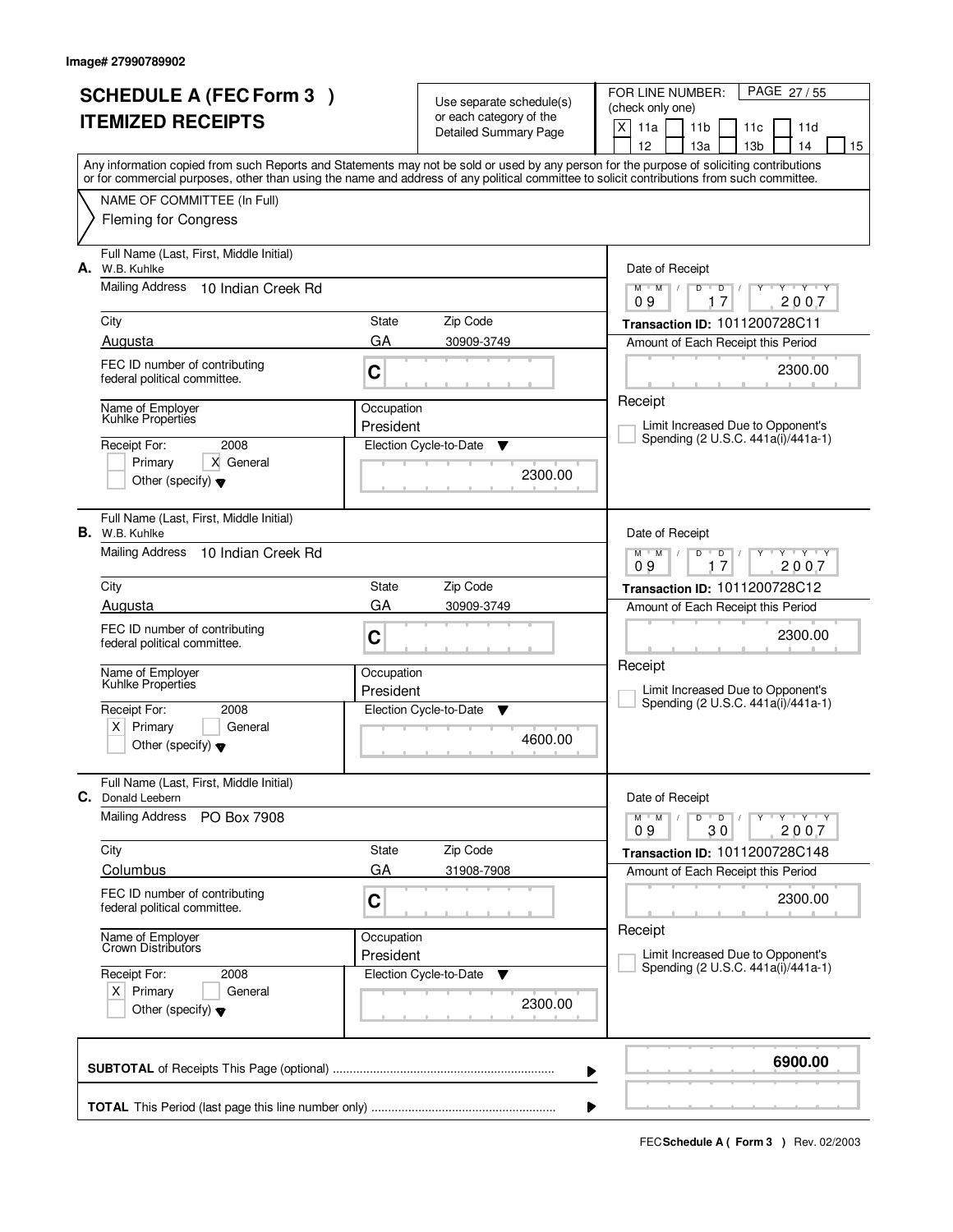|                          | <b>SCHEDULE A (FEC Form 3)</b>                                      |            | Use separate schedule(s)     | PAGE 28 / 55<br>FOR LINE NUMBER:                                                                                                           |
|--------------------------|---------------------------------------------------------------------|------------|------------------------------|--------------------------------------------------------------------------------------------------------------------------------------------|
| <b>ITEMIZED RECEIPTS</b> |                                                                     |            | or each category of the      | (check only one)                                                                                                                           |
|                          |                                                                     |            | <b>Detailed Summary Page</b> | $\times$<br>11a<br>11 <sub>b</sub><br>11d<br>11c<br>12<br>13a<br>13 <sub>b</sub><br>14<br>15                                               |
|                          |                                                                     |            |                              | Any information copied from such Reports and Statements may not be sold or used by any person for the purpose of soliciting contributions  |
|                          |                                                                     |            |                              | or for commercial purposes, other than using the name and address of any political committee to solicit contributions from such committee. |
|                          | NAME OF COMMITTEE (In Full)                                         |            |                              |                                                                                                                                            |
|                          | <b>Fleming for Congress</b>                                         |            |                              |                                                                                                                                            |
| А.                       | Full Name (Last, First, Middle Initial)<br>Donald Leebern           |            |                              | Date of Receipt                                                                                                                            |
|                          | Mailing Address<br>PO Box 7908                                      |            |                              | $Y$ $Y$ $Y$<br>$M$ $M$ /<br>D<br>$\overline{D}$<br>Ÿ<br>$\prime$<br>30<br>2007<br>09                                                       |
|                          | City                                                                | State      | Zip Code                     | Transaction ID: 1011200728C149                                                                                                             |
|                          | Columbus                                                            | GA         | 31908-7908                   | Amount of Each Receipt this Period                                                                                                         |
|                          | FEC ID number of contributing<br>federal political committee.       | C          |                              | 2300.00                                                                                                                                    |
|                          | Name of Employer                                                    | Occupation |                              | Receipt                                                                                                                                    |
|                          | Crown Distributors                                                  | President  |                              | Limit Increased Due to Opponent's<br>Spending (2 U.S.C. 441a(i)/441a-1)                                                                    |
|                          | 2008<br>Receipt For:                                                |            | Election Cycle-to-Date<br>▼  |                                                                                                                                            |
|                          | Primary<br>X General<br>Other (specify) $\blacktriangledown$        |            | 4600.00                      |                                                                                                                                            |
|                          |                                                                     |            |                              |                                                                                                                                            |
|                          | Full Name (Last, First, Middle Initial)<br><b>B.</b> Robert Leebern |            |                              | Date of Receipt                                                                                                                            |
|                          | Mailing Address<br>551 Hillside Dr NW                               |            |                              | $M$ $M$ /<br>$Y - Y - Y$<br>D<br>$\overline{D}$<br>30<br>2007<br>09                                                                        |
|                          | City                                                                | State      | Zip Code                     | Transaction ID: 1011200728C147                                                                                                             |
|                          | Atlanta                                                             | GA         | 30342-3629                   | Amount of Each Receipt this Period                                                                                                         |
|                          | FEC ID number of contributing<br>federal political committee.       | C          |                              | 500.00                                                                                                                                     |
|                          | Name of Employer                                                    | Occupation |                              | Receipt                                                                                                                                    |
|                          | Troutman Sanders                                                    | Attorney   |                              | Limit Increased Due to Opponent's                                                                                                          |
|                          | Receipt For:<br>2008                                                |            | Election Cycle-to-Date<br>▼  | Spending (2 U.S.C. 441a(i)/441a-1)                                                                                                         |
|                          | Primary<br>ΧI<br>General                                            |            | 500.00                       |                                                                                                                                            |
|                          | Other (specify) $\blacktriangledown$                                |            |                              |                                                                                                                                            |
| С.                       | Full Name (Last, First, Middle Initial)<br><b>Stacey Leebern</b>    |            |                              | Date of Receipt                                                                                                                            |
|                          | <b>Mailing Address</b><br>1 Mountainbrook Ct                        |            |                              | $D$ $D$<br>$Y - Y - Y - Y$<br>$M$ $M$ /<br>$\prime$<br>09<br>30<br>2007                                                                    |
|                          | City                                                                | State      | Zip Code                     | Transaction ID: 1011200728C150                                                                                                             |
|                          | Columbus                                                            | GA         | 31904-3308                   | Amount of Each Receipt this Period                                                                                                         |
|                          | FEC ID number of contributing<br>federal political committee.       | C          |                              | 2300.00                                                                                                                                    |
|                          | Name of Employer                                                    | Occupation |                              | Receipt                                                                                                                                    |
|                          | None                                                                | Homemaker  |                              | Limit Increased Due to Opponent's<br>Spending (2 U.S.C. 441a(i)/441a-1)                                                                    |
|                          | Receipt For:<br>2008                                                |            | Election Cycle-to-Date<br>v  |                                                                                                                                            |
|                          | X General<br>Primary<br>Other (specify) $\blacktriangledown$        |            | 2300.00                      |                                                                                                                                            |
|                          |                                                                     |            |                              | 5100.00                                                                                                                                    |
|                          |                                                                     |            |                              | ▶                                                                                                                                          |
|                          |                                                                     |            |                              | ▶                                                                                                                                          |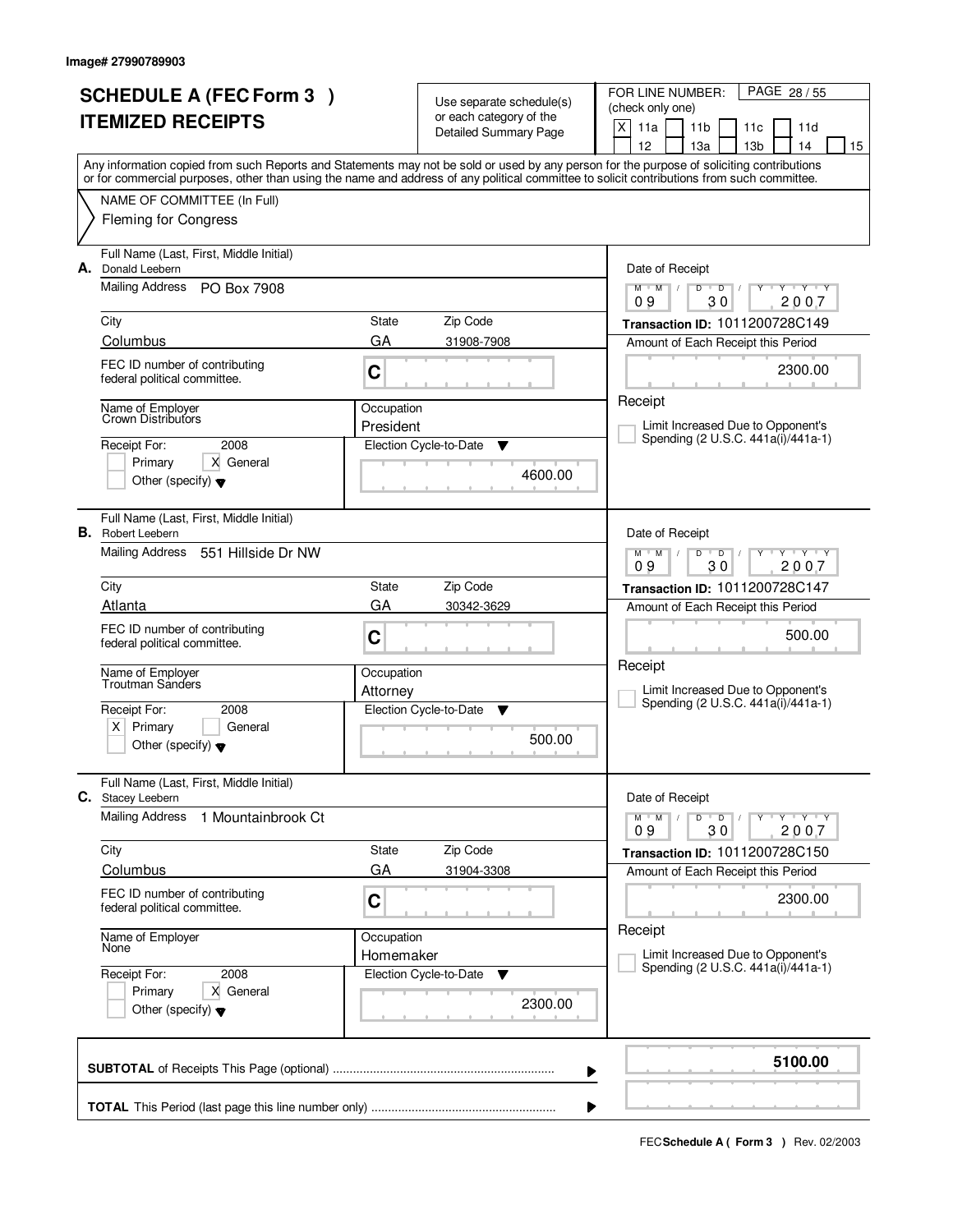|                                                                | <b>SCHEDULE A (FEC Form 3)</b>                                |                                                   |                                                     | FOR LINE NUMBER:<br>PAGE 29 / 55                                                                                                                                                                                                                                                        |
|----------------------------------------------------------------|---------------------------------------------------------------|---------------------------------------------------|-----------------------------------------------------|-----------------------------------------------------------------------------------------------------------------------------------------------------------------------------------------------------------------------------------------------------------------------------------------|
| <b>ITEMIZED RECEIPTS</b>                                       |                                                               |                                                   | Use separate schedule(s)<br>or each category of the | (check only one)                                                                                                                                                                                                                                                                        |
|                                                                |                                                               |                                                   | <b>Detailed Summary Page</b>                        | X<br>11a<br>11 <sub>b</sub><br>11d<br>11c                                                                                                                                                                                                                                               |
|                                                                |                                                               |                                                   |                                                     | 12<br>13 <sub>b</sub><br>13a<br>14<br>15                                                                                                                                                                                                                                                |
|                                                                |                                                               |                                                   |                                                     | Any information copied from such Reports and Statements may not be sold or used by any person for the purpose of soliciting contributions<br>or for commercial purposes, other than using the name and address of any political committee to solicit contributions from such committee. |
|                                                                | NAME OF COMMITTEE (In Full)                                   |                                                   |                                                     |                                                                                                                                                                                                                                                                                         |
|                                                                | <b>Fleming for Congress</b>                                   |                                                   |                                                     |                                                                                                                                                                                                                                                                                         |
|                                                                |                                                               |                                                   |                                                     |                                                                                                                                                                                                                                                                                         |
|                                                                | Full Name (Last, First, Middle Initial)                       |                                                   |                                                     |                                                                                                                                                                                                                                                                                         |
| А.                                                             | <b>Stacey Leebern</b>                                         |                                                   |                                                     | Date of Receipt                                                                                                                                                                                                                                                                         |
|                                                                | Mailing Address<br>1 Mountainbrook Ct                         |                                                   |                                                     | $Y$ $Y$ $Y$<br>$M$ $M$<br>$\sqrt{2}$<br>D<br>$\overline{D}$<br>30<br>2007<br>09                                                                                                                                                                                                         |
|                                                                | City                                                          | State                                             | Zip Code                                            | Transaction ID: 1011200728C151                                                                                                                                                                                                                                                          |
|                                                                | Columbus                                                      | GA                                                | 31904-3308                                          | Amount of Each Receipt this Period                                                                                                                                                                                                                                                      |
|                                                                | FEC ID number of contributing                                 |                                                   |                                                     |                                                                                                                                                                                                                                                                                         |
|                                                                | federal political committee.                                  | C                                                 |                                                     | 2300.00                                                                                                                                                                                                                                                                                 |
|                                                                |                                                               |                                                   |                                                     | Receipt                                                                                                                                                                                                                                                                                 |
|                                                                | Name of Employer<br>None                                      | Occupation<br>Homemaker                           |                                                     | Limit Increased Due to Opponent's                                                                                                                                                                                                                                                       |
|                                                                | Receipt For:<br>2008                                          |                                                   | Election Cycle-to-Date<br>▼                         | Spending (2 U.S.C. 441a(i)/441a-1)                                                                                                                                                                                                                                                      |
|                                                                | $X$ Primary<br>General                                        |                                                   |                                                     |                                                                                                                                                                                                                                                                                         |
|                                                                | Other (specify) $\blacktriangledown$                          |                                                   | 4600.00                                             |                                                                                                                                                                                                                                                                                         |
|                                                                |                                                               |                                                   |                                                     |                                                                                                                                                                                                                                                                                         |
|                                                                | Full Name (Last, First, Middle Initial)                       |                                                   |                                                     |                                                                                                                                                                                                                                                                                         |
|                                                                | <b>B.</b> Michael Lobel<br>Mailing Address                    |                                                   |                                                     | Date of Receipt<br>$Y + Y + Y$                                                                                                                                                                                                                                                          |
|                                                                | 3213 Huxley Dr                                                |                                                   |                                                     | $M$ $M$ /<br>D<br>$\overline{D}$<br>28<br>2007<br>09                                                                                                                                                                                                                                    |
|                                                                | City                                                          | State                                             | Zip Code                                            | Transaction ID: 1011200728C91                                                                                                                                                                                                                                                           |
|                                                                | Augusta                                                       | GA                                                | 30909-3128                                          | Amount of Each Receipt this Period                                                                                                                                                                                                                                                      |
|                                                                | FEC ID number of contributing                                 |                                                   |                                                     | 500.00                                                                                                                                                                                                                                                                                  |
|                                                                | federal political committee.                                  | C                                                 |                                                     |                                                                                                                                                                                                                                                                                         |
|                                                                | Name of Employer                                              | Occupation                                        |                                                     | Receipt                                                                                                                                                                                                                                                                                 |
|                                                                | Fulcher Hagler                                                | Attorney<br>Election Cycle-to-Date<br>v<br>500.00 |                                                     | Limit Increased Due to Opponent's                                                                                                                                                                                                                                                       |
|                                                                | Receipt For:<br>2008                                          |                                                   |                                                     | Spending (2 U.S.C. 441a(i)/441a-1)                                                                                                                                                                                                                                                      |
|                                                                | Primary<br>X  <br>General                                     |                                                   |                                                     |                                                                                                                                                                                                                                                                                         |
|                                                                | Other (specify) $\blacktriangledown$                          |                                                   |                                                     |                                                                                                                                                                                                                                                                                         |
|                                                                |                                                               |                                                   |                                                     |                                                                                                                                                                                                                                                                                         |
|                                                                | Full Name (Last, First, Middle Initial)<br>C. Paula May       |                                                   |                                                     | Date of Receipt                                                                                                                                                                                                                                                                         |
|                                                                | <b>Mailing Address</b><br>1 10th St Ste 600                   |                                                   |                                                     | D<br>$Y - Y - Y - Y$<br>$M$ $M$ $/$<br>$\overline{D}$                                                                                                                                                                                                                                   |
|                                                                |                                                               |                                                   |                                                     | 2007<br>09<br>28                                                                                                                                                                                                                                                                        |
|                                                                | City                                                          | State                                             | Zip Code                                            | Transaction ID: 1011200728C115                                                                                                                                                                                                                                                          |
|                                                                | Augusta                                                       | GA                                                | 30901-0111                                          | Amount of Each Receipt this Period                                                                                                                                                                                                                                                      |
|                                                                | FEC ID number of contributing<br>federal political committee. | $\mathbf C$                                       |                                                     | 2300.00                                                                                                                                                                                                                                                                                 |
|                                                                |                                                               |                                                   |                                                     |                                                                                                                                                                                                                                                                                         |
|                                                                | Name of Employer<br>None                                      | Occupation                                        |                                                     | Receipt                                                                                                                                                                                                                                                                                 |
|                                                                |                                                               | Homemaker                                         |                                                     | Limit Increased Due to Opponent's<br>Spending (2 U.S.C. 441a(i)/441a-1)                                                                                                                                                                                                                 |
|                                                                | Receipt For:<br>2008                                          |                                                   | Election Cycle-to-Date<br>v                         |                                                                                                                                                                                                                                                                                         |
| $X$ Primary<br>General<br>Other (specify) $\blacktriangledown$ |                                                               |                                                   | 2300.00                                             |                                                                                                                                                                                                                                                                                         |
|                                                                |                                                               |                                                   |                                                     |                                                                                                                                                                                                                                                                                         |
|                                                                |                                                               |                                                   |                                                     |                                                                                                                                                                                                                                                                                         |
|                                                                |                                                               |                                                   |                                                     | 5100.00<br>▶                                                                                                                                                                                                                                                                            |
|                                                                |                                                               |                                                   |                                                     |                                                                                                                                                                                                                                                                                         |
|                                                                |                                                               |                                                   |                                                     |                                                                                                                                                                                                                                                                                         |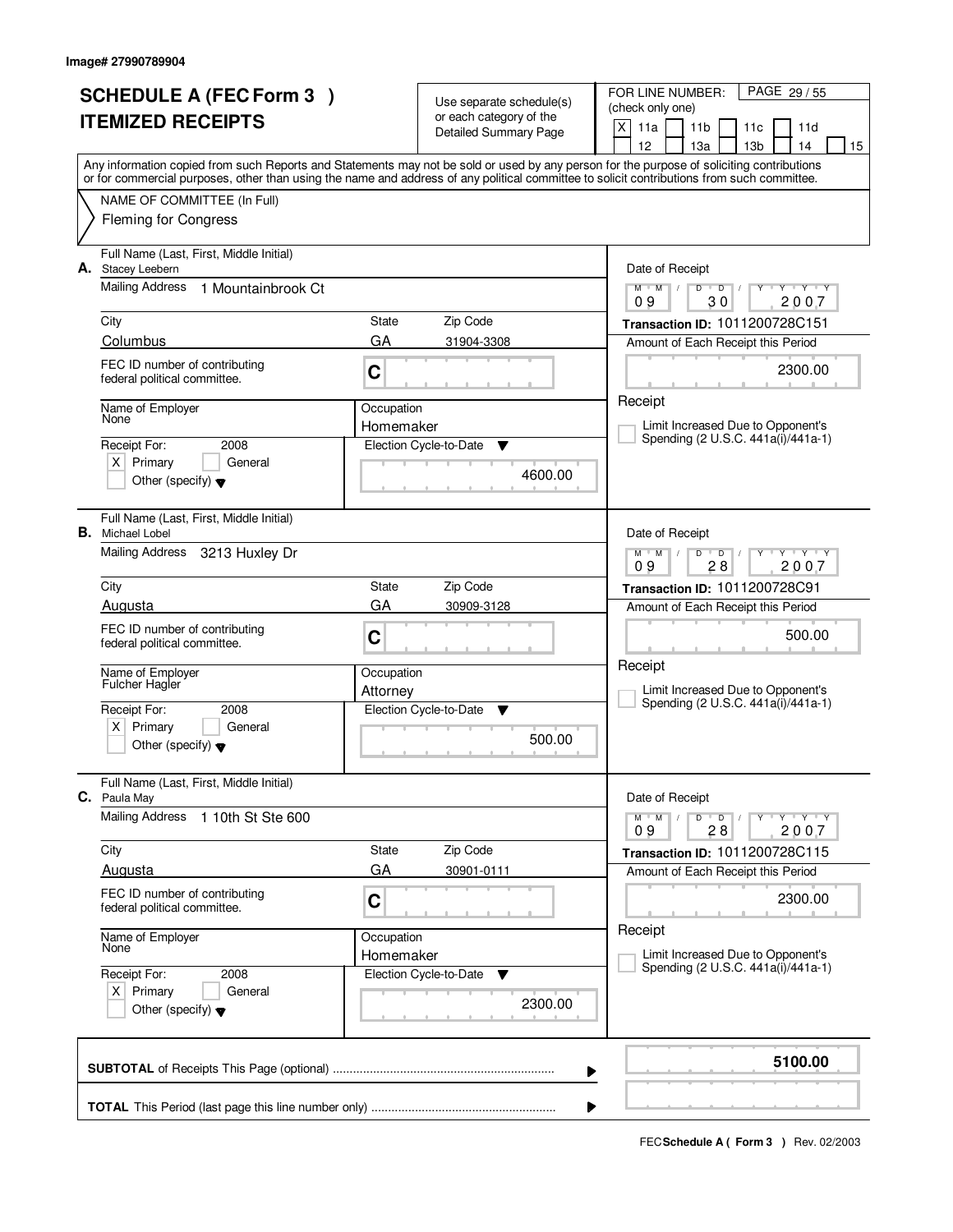|                          | <b>SCHEDULE A (FEC Form 3)</b>                                         |            |                                                     | PAGE 30/55<br>FOR LINE NUMBER:                                                                                                                                                        |
|--------------------------|------------------------------------------------------------------------|------------|-----------------------------------------------------|---------------------------------------------------------------------------------------------------------------------------------------------------------------------------------------|
| <b>ITEMIZED RECEIPTS</b> |                                                                        |            | Use separate schedule(s)<br>or each category of the | (check only one)                                                                                                                                                                      |
|                          |                                                                        |            | <b>Detailed Summary Page</b>                        | X<br>11a<br>11 <sub>b</sub><br>11d<br>11c                                                                                                                                             |
|                          |                                                                        |            |                                                     | 12<br>13a<br>13 <sub>b</sub><br>14<br>15<br>Any information copied from such Reports and Statements may not be sold or used by any person for the purpose of soliciting contributions |
|                          |                                                                        |            |                                                     | or for commercial purposes, other than using the name and address of any political committee to solicit contributions from such committee.                                            |
|                          | NAME OF COMMITTEE (In Full)                                            |            |                                                     |                                                                                                                                                                                       |
|                          | <b>Fleming for Congress</b>                                            |            |                                                     |                                                                                                                                                                                       |
| А.                       | Full Name (Last, First, Middle Initial)<br>Paula May                   |            |                                                     | Date of Receipt                                                                                                                                                                       |
|                          | <b>Mailing Address</b><br>1 10th St Ste 600                            |            |                                                     | $Y - Y - Y$<br>$D$ $D$<br>$M$ $M$ /<br>$Y$ <sup>U</sup><br>28<br>2007<br>09                                                                                                           |
|                          | City                                                                   | State      | Zip Code                                            | Transaction ID: 1011200728C116                                                                                                                                                        |
|                          | Augusta                                                                | GA         | 30901-0111                                          | Amount of Each Receipt this Period                                                                                                                                                    |
|                          | FEC ID number of contributing<br>federal political committee.          | C          |                                                     | 2300.00                                                                                                                                                                               |
|                          | Name of Employer                                                       | Occupation |                                                     | Receipt                                                                                                                                                                               |
|                          | None                                                                   | Homemaker  |                                                     | Limit Increased Due to Opponent's<br>Spending (2 U.S.C. 441a(i)/441a-1)                                                                                                               |
|                          | 2008<br>Receipt For:                                                   |            | Election Cycle-to-Date<br>▼                         |                                                                                                                                                                                       |
|                          | X General<br>Primary<br>Other (specify) $\blacktriangledown$           |            | 4600.00                                             |                                                                                                                                                                                       |
|                          |                                                                        |            |                                                     |                                                                                                                                                                                       |
|                          | Full Name (Last, First, Middle Initial)<br><b>B.</b> Timothy McGill    |            |                                                     | Date of Receipt                                                                                                                                                                       |
|                          | Mailing Address 3712 Pebble Beach Dr                                   |            |                                                     | $M$ $M$ /<br>$Y - Y - Y$<br>D<br>$\overline{D}$<br>28<br>2007<br>09                                                                                                                   |
|                          | City                                                                   | State      | Zip Code                                            | Transaction ID: 1011200728C114                                                                                                                                                        |
|                          | Augusta                                                                | GA         | 30907-9555                                          | Amount of Each Receipt this Period                                                                                                                                                    |
|                          | FEC ID number of contributing<br>federal political committee.          | C          |                                                     | 250.00                                                                                                                                                                                |
|                          | Name of Employer                                                       | Occupation |                                                     | Receipt                                                                                                                                                                               |
|                          | Southern Company                                                       |            | Regional External Manager                           | Limit Increased Due to Opponent's<br>Spending (2 U.S.C. 441a(i)/441a-1)                                                                                                               |
|                          | Receipt For:<br>2008                                                   |            | Election Cycle-to-Date<br>$\overline{\mathbf{v}}$   |                                                                                                                                                                                       |
|                          | $\times$<br>Primary<br>General<br>Other (specify) $\blacktriangledown$ | 250.00     |                                                     |                                                                                                                                                                                       |
|                          |                                                                        |            |                                                     |                                                                                                                                                                                       |
| С.                       | Full Name (Last, First, Middle Initial)<br><b>Edward McGrady</b>       |            |                                                     | Date of Receipt                                                                                                                                                                       |
|                          | <b>Mailing Address</b><br>112 Ashby St                                 |            |                                                     | $D$ $D$<br>$M$ $M$ /<br>$Y - Y - Y$<br>09<br>28<br>2007                                                                                                                               |
|                          | City                                                                   | State      | Zip Code                                            | Transaction ID: 1011200728C131                                                                                                                                                        |
|                          | Americus                                                               | GA         | 31709-3111                                          | Amount of Each Receipt this Period                                                                                                                                                    |
|                          | FEC ID number of contributing<br>federal political committee.          | C          |                                                     | 500.00                                                                                                                                                                                |
|                          | Name of Employer<br>Information Requested                              | Occupation |                                                     | Receipt                                                                                                                                                                               |
|                          |                                                                        |            | <b>Information Requested</b>                        | Limit Increased Due to Opponent's<br>Spending (2 U.S.C. 441a(i)/441a-1)                                                                                                               |
|                          | Receipt For:<br>2008                                                   |            | Election Cycle-to-Date<br><b>V</b>                  |                                                                                                                                                                                       |
|                          | $X$ Primary<br>General<br>Other (specify) $\blacktriangledown$         |            | 500.00                                              |                                                                                                                                                                                       |
|                          |                                                                        |            |                                                     |                                                                                                                                                                                       |
|                          |                                                                        |            |                                                     | 3050.00<br>▶                                                                                                                                                                          |
|                          |                                                                        |            |                                                     |                                                                                                                                                                                       |
|                          |                                                                        |            |                                                     |                                                                                                                                                                                       |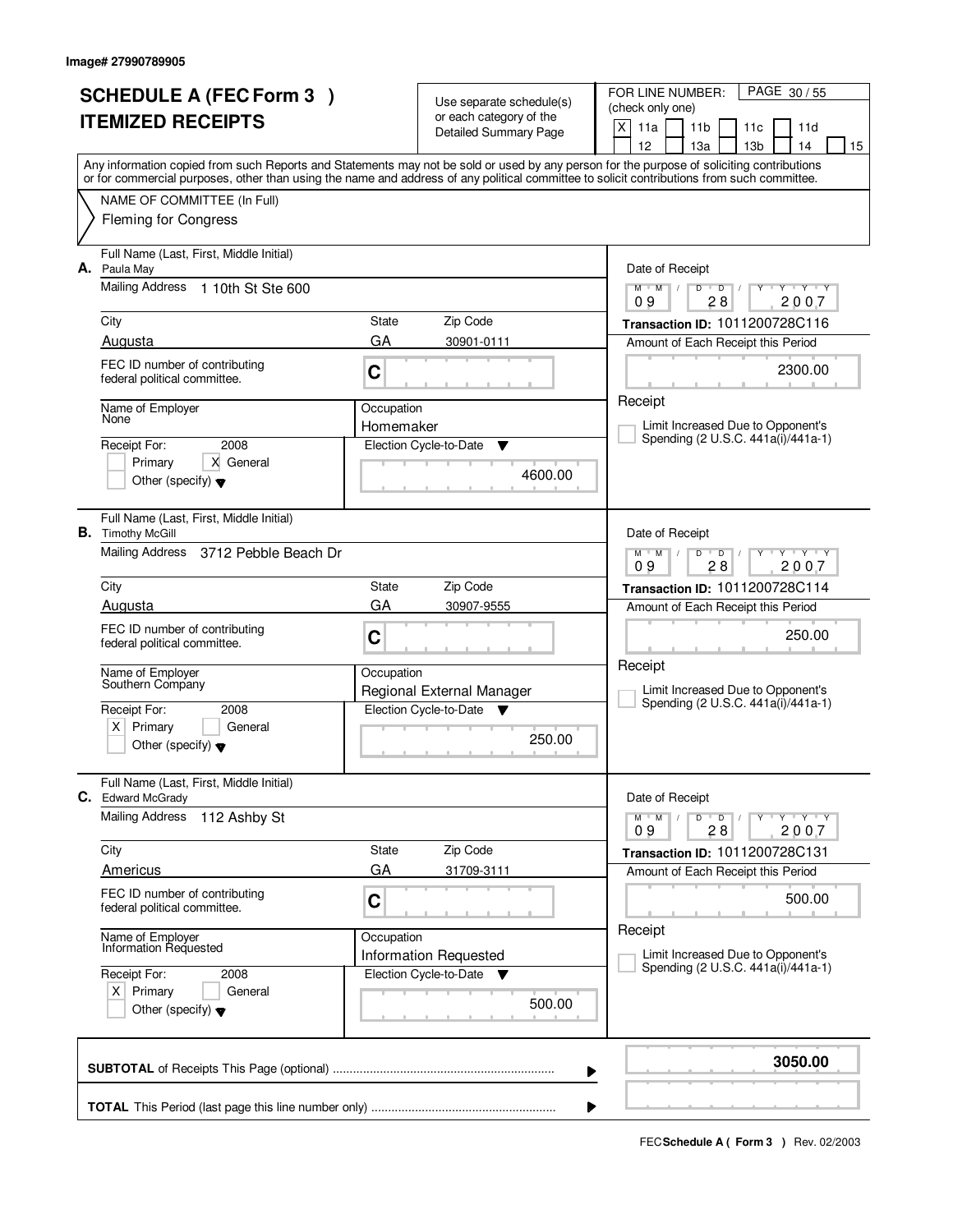|                                                                | <b>SCHEDULE A (FEC Form 3)</b>                                    |            | Use separate schedule(s)     | PAGE 31/55<br>FOR LINE NUMBER:                                                                                                                  |
|----------------------------------------------------------------|-------------------------------------------------------------------|------------|------------------------------|-------------------------------------------------------------------------------------------------------------------------------------------------|
| <b>ITEMIZED RECEIPTS</b>                                       |                                                                   |            | or each category of the      | (check only one)                                                                                                                                |
|                                                                |                                                                   |            | <b>Detailed Summary Page</b> | $\times$<br>11a<br>11 <sub>b</sub><br>11d<br>11c<br>12<br>13a<br>13 <sub>b</sub><br>14                                                          |
|                                                                |                                                                   |            |                              | 15<br>Any information copied from such Reports and Statements may not be sold or used by any person for the purpose of soliciting contributions |
|                                                                |                                                                   |            |                              | or for commercial purposes, other than using the name and address of any political committee to solicit contributions from such committee.      |
|                                                                | NAME OF COMMITTEE (In Full)                                       |            |                              |                                                                                                                                                 |
|                                                                | <b>Fleming for Congress</b>                                       |            |                              |                                                                                                                                                 |
| А.                                                             | Full Name (Last, First, Middle Initial)<br><b>Claud Mclver</b>    |            |                              | Date of Receipt                                                                                                                                 |
|                                                                | Mailing Address<br>603 Pea Ridge Rd                               |            |                              | $Y$ $Y$ $Y$<br>D<br>$\overline{D}$<br>$M$ $M$ /<br>Ÿ<br>$\sqrt{ }$<br>30<br>2007<br>09                                                          |
|                                                                | City                                                              | State      | Zip Code                     | Transaction ID: 1011200728C139                                                                                                                  |
|                                                                | Eatonton                                                          | GA         | 31024-7860                   | Amount of Each Receipt this Period                                                                                                              |
|                                                                | FEC ID number of contributing<br>federal political committee.     | C          |                              | 2300.00                                                                                                                                         |
|                                                                | Name of Employer                                                  | Occupation |                              | Receipt                                                                                                                                         |
|                                                                | <b>Fisher Phillips</b>                                            | Attorney   |                              | Limit Increased Due to Opponent's<br>Spending (2 U.S.C. 441a(i)/441a-1)                                                                         |
|                                                                | Receipt For:<br>2008                                              |            | Election Cycle-to-Date<br>▼  |                                                                                                                                                 |
|                                                                | $X$ Primary<br>General<br>Other (specify) $\blacktriangledown$    |            | 2300.00                      |                                                                                                                                                 |
|                                                                |                                                                   |            |                              |                                                                                                                                                 |
|                                                                | Full Name (Last, First, Middle Initial)<br><b>B.</b> Claud McIver |            |                              | Date of Receipt                                                                                                                                 |
|                                                                | Mailing Address<br>603 Pea Ridge Rd                               |            |                              | $Y - Y - Y$<br>$M$ $M$ /<br>D<br>$\overline{D}$<br>30<br>2007<br>09                                                                             |
|                                                                | City                                                              | State      | Zip Code                     | Transaction ID: 1011200728C140                                                                                                                  |
|                                                                | Eatonton                                                          | GA         | 31024-7860                   | Amount of Each Receipt this Period                                                                                                              |
|                                                                | FEC ID number of contributing                                     |            |                              |                                                                                                                                                 |
|                                                                | federal political committee.                                      | C          |                              | 6900.00                                                                                                                                         |
|                                                                | Name of Employer                                                  | Occupation |                              | Receipt                                                                                                                                         |
|                                                                | <b>Fisher Phillips</b>                                            | Attorney   |                              | Limit Increased Due to Opponent's                                                                                                               |
|                                                                | 2008<br>Receipt For:                                              |            | Election Cycle-to-Date<br>▼  | Spending (2 U.S.C. 441a(i)/441a-1)                                                                                                              |
|                                                                | Primary<br>X General                                              |            |                              |                                                                                                                                                 |
|                                                                | Other (specify) $\blacktriangledown$                              |            | 9200.00                      |                                                                                                                                                 |
|                                                                | Full Name (Last, First, Middle Initial)<br>C. E.G. Meybohm        |            |                              | Date of Receipt                                                                                                                                 |
|                                                                | <b>Mailing Address</b><br>3519 Wheeler Rd                         |            |                              | $D$ $D$<br>$M$ $M$ /<br>Y Y Y Y<br>09<br>2007<br>17                                                                                             |
|                                                                | City                                                              | State      | Zip Code                     | Transaction ID: 1011200728C33                                                                                                                   |
|                                                                | Augusta                                                           | GA         | 30909-6516                   | Amount of Each Receipt this Period                                                                                                              |
|                                                                | FEC ID number of contributing                                     |            |                              | 2300.00                                                                                                                                         |
|                                                                | federal political committee.                                      | C          |                              |                                                                                                                                                 |
|                                                                | Name of Employer<br>Meybohm Realty                                | Occupation |                              | Receipt                                                                                                                                         |
|                                                                |                                                                   | President  |                              | Limit Increased Due to Opponent's<br>Spending (2 U.S.C. 441a(i)/441a-1)                                                                         |
|                                                                | Receipt For:<br>2008                                              |            | Election Cycle-to-Date<br>v  |                                                                                                                                                 |
| $X$ Primary<br>General<br>Other (specify) $\blacktriangledown$ |                                                                   |            | 2300.00                      |                                                                                                                                                 |
|                                                                |                                                                   |            |                              |                                                                                                                                                 |
|                                                                |                                                                   |            |                              | 11500.00<br>▶                                                                                                                                   |
|                                                                |                                                                   |            |                              |                                                                                                                                                 |
|                                                                |                                                                   |            | ▶                            |                                                                                                                                                 |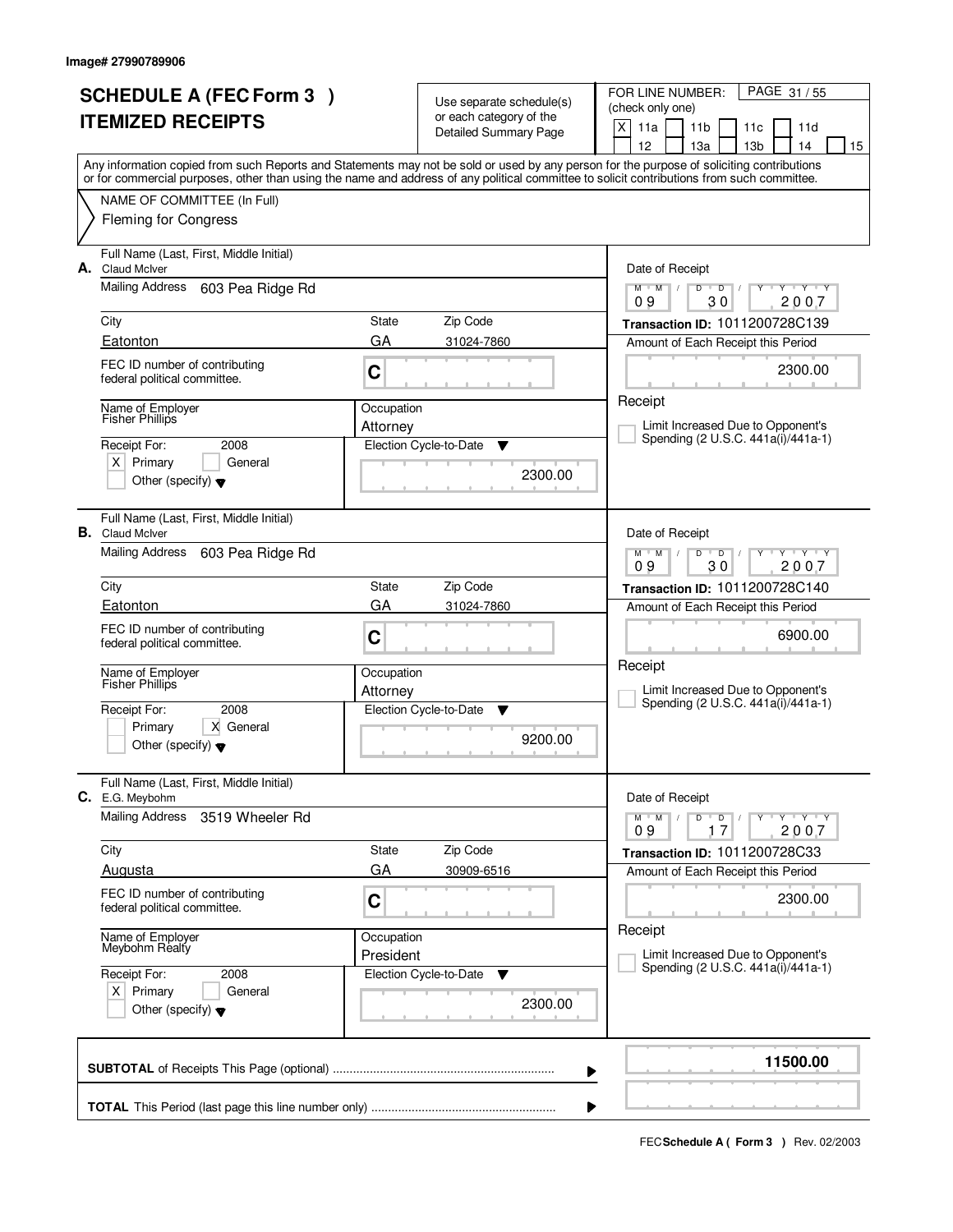| <b>SCHEDULE A (FEC Form 3)</b><br><b>ITEMIZED RECEIPTS</b> |                                                                     |             | Use separate schedule(s)<br>or each category of the<br>Detailed Summary Page | PAGE 32/55<br>FOR LINE NUMBER:<br>(check only one)<br>X<br>11a<br>11 <sub>b</sub><br>11d<br>11c                                                                                                                                                                                         |  |  |
|------------------------------------------------------------|---------------------------------------------------------------------|-------------|------------------------------------------------------------------------------|-----------------------------------------------------------------------------------------------------------------------------------------------------------------------------------------------------------------------------------------------------------------------------------------|--|--|
|                                                            |                                                                     |             |                                                                              | 12<br>13a<br>13 <sub>b</sub><br>14<br>15                                                                                                                                                                                                                                                |  |  |
|                                                            |                                                                     |             |                                                                              | Any information copied from such Reports and Statements may not be sold or used by any person for the purpose of soliciting contributions<br>or for commercial purposes, other than using the name and address of any political committee to solicit contributions from such committee. |  |  |
|                                                            | NAME OF COMMITTEE (In Full)                                         |             |                                                                              |                                                                                                                                                                                                                                                                                         |  |  |
|                                                            | <b>Fleming for Congress</b>                                         |             |                                                                              |                                                                                                                                                                                                                                                                                         |  |  |
| А.                                                         | Full Name (Last, First, Middle Initial)<br>Lynn Meybohm             |             |                                                                              | Date of Receipt                                                                                                                                                                                                                                                                         |  |  |
|                                                            | Mailing Address 815 Milledge Rd                                     |             |                                                                              | $Y$ $Y$ $Y$<br>$\mathsf D$<br>$M$ $M$ /<br>D<br>17<br>2007<br>09                                                                                                                                                                                                                        |  |  |
|                                                            | City                                                                | State       | Zip Code                                                                     | Transaction ID: 1011200728C32                                                                                                                                                                                                                                                           |  |  |
|                                                            | Augusta                                                             | GA          | 30904-4351                                                                   | Amount of Each Receipt this Period                                                                                                                                                                                                                                                      |  |  |
|                                                            | FEC ID number of contributing<br>federal political committee.       | C           |                                                                              | 2300.00                                                                                                                                                                                                                                                                                 |  |  |
|                                                            | Name of Employer<br>None                                            | Occupation  |                                                                              | Receipt                                                                                                                                                                                                                                                                                 |  |  |
|                                                            |                                                                     | Homemaker   |                                                                              | Limit Increased Due to Opponent's<br>Spending (2 U.S.C. 441a(i)/441a-1)                                                                                                                                                                                                                 |  |  |
|                                                            | 2008<br>Receipt For:<br>$X$ Primary<br>General                      |             | Election Cycle-to-Date<br>Y                                                  |                                                                                                                                                                                                                                                                                         |  |  |
|                                                            | Other (specify) $\blacktriangledown$                                |             | 2300.00                                                                      |                                                                                                                                                                                                                                                                                         |  |  |
|                                                            | Full Name (Last, First, Middle Initial)<br><b>B.</b> Russell Mobley |             |                                                                              | Date of Receipt                                                                                                                                                                                                                                                                         |  |  |
|                                                            | Mailing Address<br>587 Medinah Dr                                   |             |                                                                              | $Y - Y - Y$<br>$M$ $M$ /<br>D<br>D<br>2007<br>09<br>17                                                                                                                                                                                                                                  |  |  |
|                                                            | City                                                                | State       | Zip Code                                                                     | Transaction ID: 1011200728C16                                                                                                                                                                                                                                                           |  |  |
|                                                            | Augusta                                                             | GA          | 30907-9447                                                                   | Amount of Each Receipt this Period                                                                                                                                                                                                                                                      |  |  |
|                                                            | FEC ID number of contributing<br>federal political committee.       | C           |                                                                              | 2000.00                                                                                                                                                                                                                                                                                 |  |  |
|                                                            | Name of Employer<br><b>Fulcher Hagler</b>                           | Occupation  |                                                                              | Receipt                                                                                                                                                                                                                                                                                 |  |  |
|                                                            |                                                                     | Attorney    |                                                                              | Limit Increased Due to Opponent's<br>Spending (2 U.S.C. 441a(i)/441a-1)                                                                                                                                                                                                                 |  |  |
|                                                            | Receipt For:<br>2008<br>x <sub>1</sub><br>Primary<br>General        |             | Election Cycle-to-Date<br>▼                                                  |                                                                                                                                                                                                                                                                                         |  |  |
|                                                            | Other (specify) $\blacktriangledown$                                |             | 2000.00                                                                      |                                                                                                                                                                                                                                                                                         |  |  |
| С.                                                         | Full Name (Last, First, Middle Initial)<br>John Neal                |             |                                                                              | Date of Receipt                                                                                                                                                                                                                                                                         |  |  |
|                                                            | <b>Mailing Address</b><br>501 Canterbury Ct                         |             |                                                                              | $M$ $M$ /<br>$D$ $D$ $I$<br>y y y y y y<br>09<br>18<br>2007                                                                                                                                                                                                                             |  |  |
|                                                            | City                                                                | State       | Zip Code                                                                     | Transaction ID: 1011200728C40                                                                                                                                                                                                                                                           |  |  |
|                                                            | Harlem                                                              | GA          | 30814-5085                                                                   | Amount of Each Receipt this Period                                                                                                                                                                                                                                                      |  |  |
|                                                            | FEC ID number of contributing<br>federal political committee.       | $\mathbf C$ |                                                                              | 2300.00                                                                                                                                                                                                                                                                                 |  |  |
|                                                            | Name of Employer<br>Cherry, Bekaert, and Holl-                      | Occupation  |                                                                              | Receipt                                                                                                                                                                                                                                                                                 |  |  |
|                                                            | and                                                                 | Accountant  |                                                                              | Limit Increased Due to Opponent's<br>Spending (2 U.S.C. 441a(i)/441a-1)                                                                                                                                                                                                                 |  |  |
| Receipt For:<br>2008<br>$X$ Primary<br>General             |                                                                     |             | Election Cycle-to-Date<br><b>V</b>                                           |                                                                                                                                                                                                                                                                                         |  |  |
|                                                            | Other (specify) $\blacktriangledown$                                |             | 2300.00                                                                      |                                                                                                                                                                                                                                                                                         |  |  |
|                                                            |                                                                     |             |                                                                              | 6600.00<br>▶                                                                                                                                                                                                                                                                            |  |  |
|                                                            | ▶                                                                   |             |                                                                              |                                                                                                                                                                                                                                                                                         |  |  |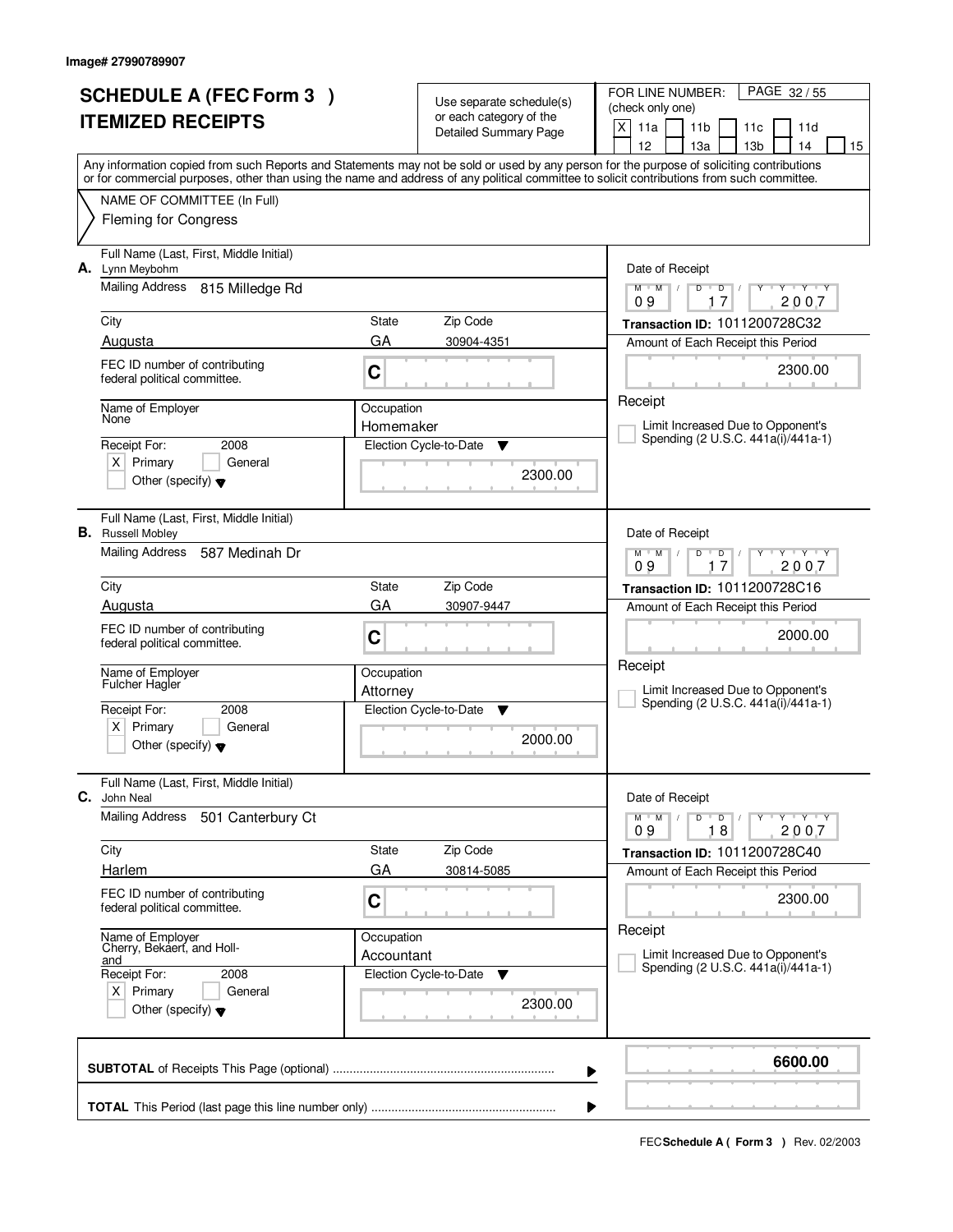| <b>SCHEDULE A (FEC Form 3)</b> |                                                                   |            | Use separate schedule(s)<br>or each category of the | PAGE 33/55<br>FOR LINE NUMBER:<br>(check only one)                                                                                                                                                                                                                                      |  |  |
|--------------------------------|-------------------------------------------------------------------|------------|-----------------------------------------------------|-----------------------------------------------------------------------------------------------------------------------------------------------------------------------------------------------------------------------------------------------------------------------------------------|--|--|
|                                | <b>ITEMIZED RECEIPTS</b>                                          |            | <b>Detailed Summary Page</b>                        | X<br>11a<br>11 <sub>b</sub><br>11d<br>11c<br>12<br>13a<br>13 <sub>b</sub><br>14<br>15                                                                                                                                                                                                   |  |  |
|                                |                                                                   |            |                                                     | Any information copied from such Reports and Statements may not be sold or used by any person for the purpose of soliciting contributions<br>or for commercial purposes, other than using the name and address of any political committee to solicit contributions from such committee. |  |  |
|                                | NAME OF COMMITTEE (In Full)<br><b>Fleming for Congress</b>        |            |                                                     |                                                                                                                                                                                                                                                                                         |  |  |
| А.                             | Full Name (Last, First, Middle Initial)<br>John Neal              |            |                                                     | Date of Receipt                                                                                                                                                                                                                                                                         |  |  |
|                                | Mailing Address<br>501 Canterbury Ct                              |            |                                                     | $Y$ $Y$ $Y$<br>$D$ $D$ $I$<br>Ÿ<br>$M$ $M$ /<br>18<br>2007<br>09                                                                                                                                                                                                                        |  |  |
|                                | City                                                              | State      | Zip Code                                            | Transaction ID: 1011200728C41                                                                                                                                                                                                                                                           |  |  |
|                                | Harlem                                                            | GA         | 30814-5085                                          | Amount of Each Receipt this Period                                                                                                                                                                                                                                                      |  |  |
|                                | FEC ID number of contributing<br>federal political committee.     | C          |                                                     | 1700.00                                                                                                                                                                                                                                                                                 |  |  |
|                                | Name of Employer<br>Cherry, Bekaert, and Holl-                    | Occupation |                                                     | Receipt                                                                                                                                                                                                                                                                                 |  |  |
|                                | and<br>Receipt For:<br>2008                                       | Accountant | Election Cycle-to-Date<br>▼                         | Limit Increased Due to Opponent's<br>Spending (2 U.S.C. 441a(i)/441a-1)                                                                                                                                                                                                                 |  |  |
|                                | X General<br>Primary                                              |            |                                                     |                                                                                                                                                                                                                                                                                         |  |  |
|                                | Other (specify) $\blacktriangledown$                              |            | 4000.00                                             |                                                                                                                                                                                                                                                                                         |  |  |
|                                | Full Name (Last, First, Middle Initial)<br><b>B.</b> Tommy Norris |            |                                                     | Date of Receipt                                                                                                                                                                                                                                                                         |  |  |
|                                | Mailing Address<br>321 Summer Pl                                  |            |                                                     | $Y - Y - Y$<br>$M$ M<br>$\overline{D}$<br>D<br>18<br>2007<br>09                                                                                                                                                                                                                         |  |  |
|                                | City                                                              | State      | Zip Code                                            | Transaction ID: 1011200728C51                                                                                                                                                                                                                                                           |  |  |
|                                | Augusta                                                           | GA         | 30907-4626                                          | Amount of Each Receipt this Period                                                                                                                                                                                                                                                      |  |  |
|                                | FEC ID number of contributing<br>federal political committee.     | C          |                                                     | 1000.00                                                                                                                                                                                                                                                                                 |  |  |
|                                | Name of Employer<br>The Norris Group                              | Occupation |                                                     | Receipt                                                                                                                                                                                                                                                                                 |  |  |
|                                |                                                                   | President  |                                                     | Limit Increased Due to Opponent's<br>Spending (2 U.S.C. 441a(i)/441a-1)                                                                                                                                                                                                                 |  |  |
|                                | Receipt For:<br>2008<br>$\times$<br>Primary<br>General            |            | Election Cycle-to-Date<br>Y                         |                                                                                                                                                                                                                                                                                         |  |  |
|                                | Other (specify) $\blacktriangledown$                              |            | 1000.00                                             |                                                                                                                                                                                                                                                                                         |  |  |
| С.                             | Full Name (Last, First, Middle Initial)<br>H.M. Osteen            |            |                                                     | Date of Receipt                                                                                                                                                                                                                                                                         |  |  |
|                                | <b>Mailing Address</b><br>12 Highgate W                           |            |                                                     | $D$ $D$ $/$<br>$M$ $M$ /<br>Y Y Y Y<br>09<br>30<br>2007                                                                                                                                                                                                                                 |  |  |
|                                | City                                                              | State      | Zip Code                                            | Transaction ID: 71012.C166                                                                                                                                                                                                                                                              |  |  |
|                                | Augusta                                                           | GA         | 30909-3109                                          | Amount of Each Receipt this Period                                                                                                                                                                                                                                                      |  |  |
|                                | FEC ID number of contributing<br>federal political committee.     | C          |                                                     | 2300.00                                                                                                                                                                                                                                                                                 |  |  |
|                                | Name of Employer<br>None                                          | Occupation |                                                     | Receipt                                                                                                                                                                                                                                                                                 |  |  |
|                                | Receipt For:<br>2008                                              | Retired    | Election Cycle-to-Date<br>v                         | Limit Increased Due to Opponent's<br>Spending (2 U.S.C. 441a(i)/441a-1)                                                                                                                                                                                                                 |  |  |
|                                | $X$ Primary<br>General                                            |            | 2300.00                                             |                                                                                                                                                                                                                                                                                         |  |  |
|                                | Other (specify) $\blacktriangledown$                              |            |                                                     |                                                                                                                                                                                                                                                                                         |  |  |
|                                |                                                                   |            |                                                     | 5000.00<br>▶                                                                                                                                                                                                                                                                            |  |  |
|                                |                                                                   |            |                                                     |                                                                                                                                                                                                                                                                                         |  |  |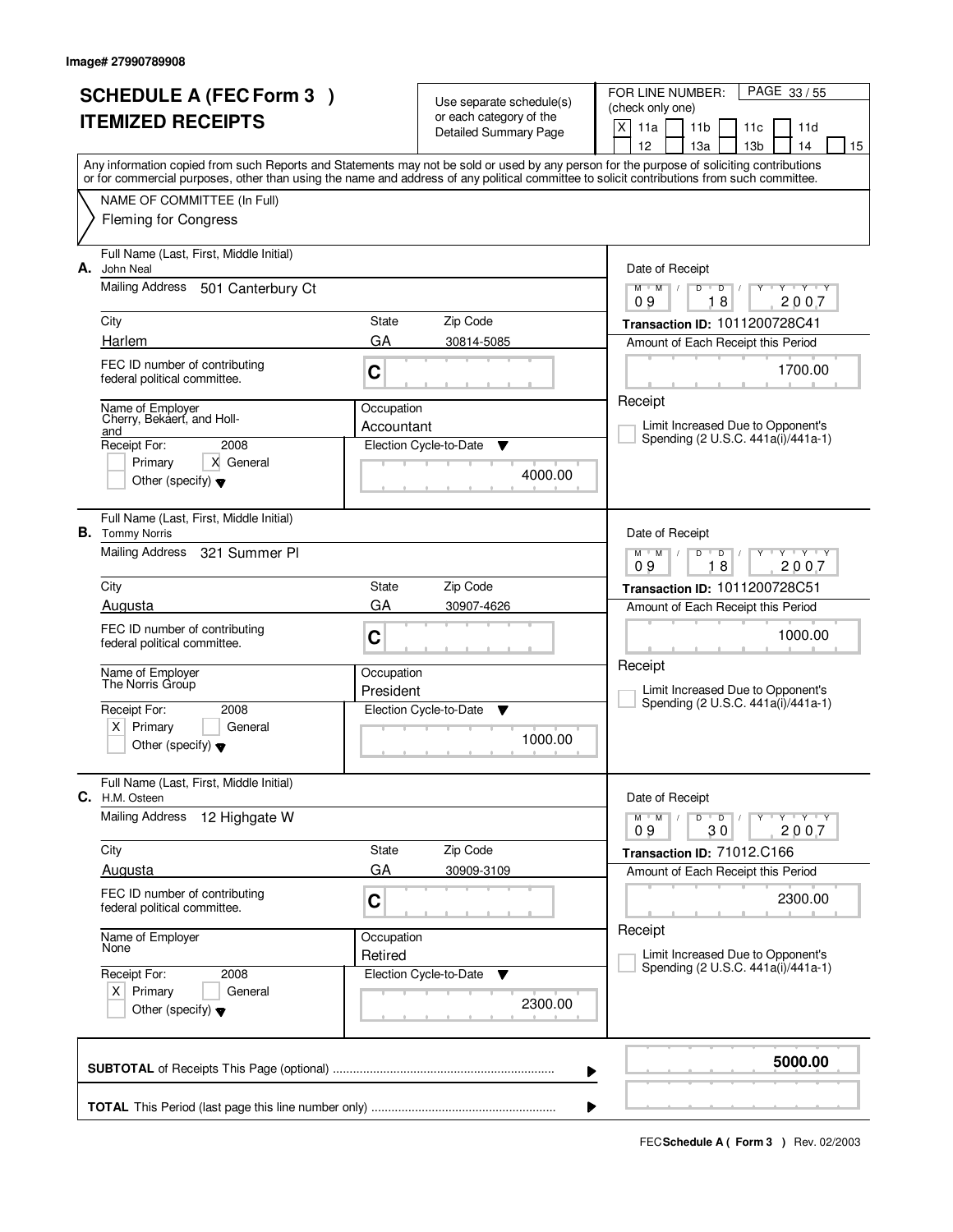| <b>SCHEDULE A (FEC Form 3)</b> |                                                                     |                         | Use separate schedule(s)<br>or each category of the | PAGE 34/55<br>FOR LINE NUMBER:<br>(check only one)                                                                                                                                                                                                                                      |
|--------------------------------|---------------------------------------------------------------------|-------------------------|-----------------------------------------------------|-----------------------------------------------------------------------------------------------------------------------------------------------------------------------------------------------------------------------------------------------------------------------------------------|
|                                | <b>ITEMIZED RECEIPTS</b>                                            |                         | <b>Detailed Summary Page</b>                        | X<br>11a<br>11 <sub>b</sub><br>11d<br>11c<br>12<br>13a<br>13 <sub>b</sub><br>14<br>15                                                                                                                                                                                                   |
|                                |                                                                     |                         |                                                     | Any information copied from such Reports and Statements may not be sold or used by any person for the purpose of soliciting contributions<br>or for commercial purposes, other than using the name and address of any political committee to solicit contributions from such committee. |
|                                | NAME OF COMMITTEE (In Full)                                         |                         |                                                     |                                                                                                                                                                                                                                                                                         |
|                                | <b>Fleming for Congress</b>                                         |                         |                                                     |                                                                                                                                                                                                                                                                                         |
| А.                             | Full Name (Last, First, Middle Initial)<br>H.M. Osteen              |                         |                                                     | Date of Receipt                                                                                                                                                                                                                                                                         |
|                                | <b>Mailing Address</b><br>12 Highgate W                             |                         |                                                     | $Y - Y - Y$<br>D<br>$\blacksquare$ $\blacksquare$ $\blacksquare$ $\blacksquare$<br>$M$ $M$ /<br>$Y$ <sup>U</sup><br>09<br>30<br>2007                                                                                                                                                    |
|                                | City                                                                | State                   | Zip Code                                            | Transaction ID: 71012.C167                                                                                                                                                                                                                                                              |
|                                | Augusta                                                             | GA                      | 30909-3109                                          | Amount of Each Receipt this Period                                                                                                                                                                                                                                                      |
|                                | FEC ID number of contributing<br>federal political committee.       | C                       |                                                     | 6900.00                                                                                                                                                                                                                                                                                 |
|                                | Name of Employer<br>None                                            | Occupation              |                                                     | Receipt                                                                                                                                                                                                                                                                                 |
|                                | 2008<br>Receipt For:                                                | Retired                 | Election Cycle-to-Date<br>▼                         | Limit Increased Due to Opponent's<br>Spending (2 U.S.C. 441a(i)/441a-1)                                                                                                                                                                                                                 |
|                                | X General<br>Primary                                                |                         |                                                     |                                                                                                                                                                                                                                                                                         |
|                                | Other (specify) $\blacktriangledown$                                |                         | 9200.00                                             |                                                                                                                                                                                                                                                                                         |
|                                | Full Name (Last, First, Middle Initial)<br><b>B.</b> Robert Pollard |                         |                                                     | Date of Receipt                                                                                                                                                                                                                                                                         |
|                                | Mailing Address<br>5812 Tubman Rd                                   |                         |                                                     | $Y$ $Y$ $Y$<br>$M$ $M$ /<br>D<br>$\overline{D}$<br>18<br>2007<br>09                                                                                                                                                                                                                     |
|                                | City                                                                | State                   | Zip Code                                            | Transaction ID: 1011200728C42                                                                                                                                                                                                                                                           |
|                                | Appling                                                             | GA                      | 30802-3524                                          | Amount of Each Receipt this Period                                                                                                                                                                                                                                                      |
|                                | FEC ID number of contributing<br>federal political committee.       | C                       |                                                     | 2300.00<br>Receipt                                                                                                                                                                                                                                                                      |
|                                | Name of Employer<br>Pollard Lumber                                  | Occupation<br>President |                                                     | Limit Increased Due to Opponent's                                                                                                                                                                                                                                                       |
|                                | Receipt For:<br>2008                                                |                         | Election Cycle-to-Date<br>▼                         | Spending (2 U.S.C. 441a(i)/441a-1)                                                                                                                                                                                                                                                      |
|                                | X General<br>Primary                                                |                         | 2300.00                                             |                                                                                                                                                                                                                                                                                         |
|                                | Other (specify) $\blacktriangledown$                                |                         |                                                     |                                                                                                                                                                                                                                                                                         |
| C.                             | Full Name (Last, First, Middle Initial)<br><b>Robert Pollard</b>    |                         |                                                     | Date of Receipt                                                                                                                                                                                                                                                                         |
|                                | <b>Mailing Address</b><br>5812 Tubman Rd                            |                         |                                                     | $D$ $D$<br>$M$ $M$ /<br>Y Y Y Y<br>$\sqrt{ }$<br>09<br>18<br>2007                                                                                                                                                                                                                       |
|                                | City                                                                | State                   | Zip Code                                            | Transaction ID: 1011200728C43                                                                                                                                                                                                                                                           |
|                                | Appling                                                             | GA                      | 30802-3524                                          | Amount of Each Receipt this Period                                                                                                                                                                                                                                                      |
|                                | FEC ID number of contributing<br>federal political committee.       | C                       |                                                     | 2300.00                                                                                                                                                                                                                                                                                 |
|                                | Name of Employer<br>Pollard Lumber                                  | Occupation              |                                                     | Receipt                                                                                                                                                                                                                                                                                 |
|                                | Receipt For:<br>2008                                                | President               | Election Cycle-to-Date<br>v                         | Limit Increased Due to Opponent's<br>Spending (2 U.S.C. 441a(i)/441a-1)                                                                                                                                                                                                                 |
|                                | $X$ Primary<br>General<br>Other (specify) $\blacktriangledown$      |                         | 4600.00                                             |                                                                                                                                                                                                                                                                                         |
|                                |                                                                     |                         |                                                     | 11500.00<br>▶                                                                                                                                                                                                                                                                           |
|                                |                                                                     |                         |                                                     |                                                                                                                                                                                                                                                                                         |
|                                |                                                                     |                         |                                                     |                                                                                                                                                                                                                                                                                         |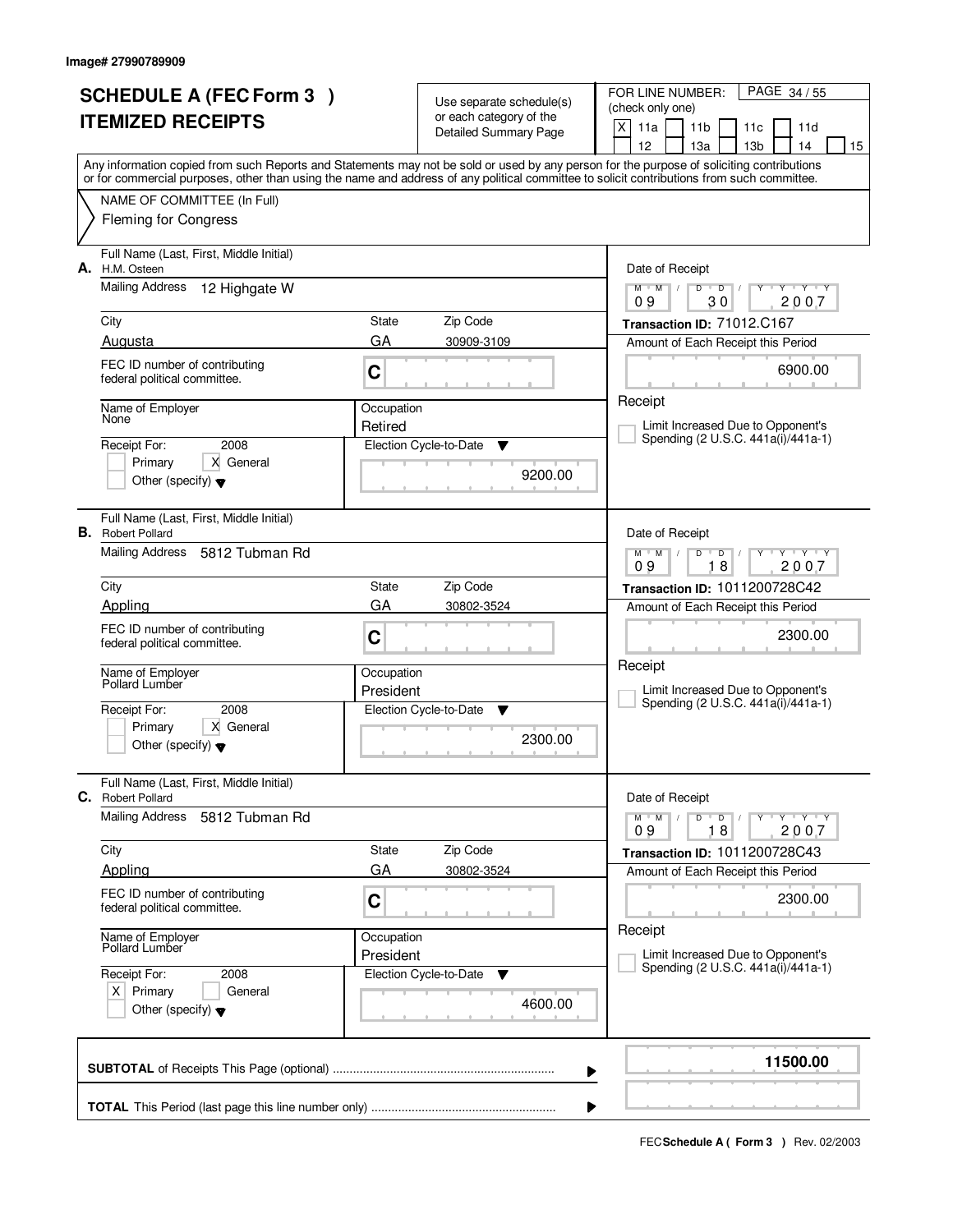|                                      | <b>SCHEDULE A (FEC Form 3)</b>                                    |                 |                                                                              | FOR LINE NUMBER:<br>PAGE 35/55                                                                                                             |
|--------------------------------------|-------------------------------------------------------------------|-----------------|------------------------------------------------------------------------------|--------------------------------------------------------------------------------------------------------------------------------------------|
| <b>ITEMIZED RECEIPTS</b>             |                                                                   |                 | Use separate schedule(s)<br>or each category of the<br>Detailed Summary Page | (check only one)                                                                                                                           |
|                                      |                                                                   |                 |                                                                              | X<br>11a<br>11 <sub>b</sub><br>11d<br>11c                                                                                                  |
|                                      |                                                                   |                 |                                                                              | 12<br>13 <sub>b</sub><br>13a<br>14<br>15                                                                                                   |
|                                      |                                                                   |                 |                                                                              | Any information copied from such Reports and Statements may not be sold or used by any person for the purpose of soliciting contributions  |
|                                      |                                                                   |                 |                                                                              | or for commercial purposes, other than using the name and address of any political committee to solicit contributions from such committee. |
|                                      | NAME OF COMMITTEE (In Full)                                       |                 |                                                                              |                                                                                                                                            |
|                                      | <b>Fleming for Congress</b>                                       |                 |                                                                              |                                                                                                                                            |
|                                      | Full Name (Last, First, Middle Initial)                           |                 |                                                                              |                                                                                                                                            |
| А.                                   | <b>Larry Prather</b>                                              |                 |                                                                              | Date of Receipt                                                                                                                            |
|                                      | <b>Mailing Address</b><br>PO Box 70                               |                 |                                                                              | Y Y Y Y<br>$M$ $M$<br>D<br>$\overline{D}$<br>$\sqrt{2}$                                                                                    |
|                                      |                                                                   |                 |                                                                              | 30<br>2007<br>09                                                                                                                           |
|                                      | City                                                              | State           | Zip Code                                                                     | Transaction ID: 1011200728C162                                                                                                             |
|                                      | Harlem                                                            | GA              | 30814-0070                                                                   | Amount of Each Receipt this Period                                                                                                         |
|                                      | FEC ID number of contributing                                     | C               |                                                                              | 2000.00                                                                                                                                    |
|                                      | federal political committee.                                      |                 |                                                                              |                                                                                                                                            |
|                                      | Name of Employer                                                  | Occupation      |                                                                              | Receipt                                                                                                                                    |
|                                      | <b>Prather Construction</b>                                       | Owner           |                                                                              | Limit Increased Due to Opponent's                                                                                                          |
|                                      | Receipt For:<br>2008                                              |                 | Election Cycle-to-Date<br>▼                                                  | Spending (2 U.S.C. 441a(i)/441a-1)                                                                                                         |
|                                      | $X$ Primary<br>General                                            |                 | 2000.00                                                                      |                                                                                                                                            |
|                                      | Other (specify) $\blacktriangledown$                              |                 |                                                                              |                                                                                                                                            |
|                                      |                                                                   |                 |                                                                              |                                                                                                                                            |
|                                      | Full Name (Last, First, Middle Initial)<br><b>B.</b> Thomas Price |                 |                                                                              | Date of Receipt                                                                                                                            |
|                                      | Mailing Address<br>4128 Stonegate Dr                              |                 |                                                                              | $Y + Y + Y$<br>$M$ $M$ /<br>D<br>$\overline{D}$                                                                                            |
|                                      |                                                                   |                 |                                                                              | 28<br>2007<br>09                                                                                                                           |
|                                      | City                                                              | State           | Zip Code                                                                     | Transaction ID: 1011200728C58                                                                                                              |
|                                      | Evans                                                             | GA              | 30809-4614                                                                   | Amount of Each Receipt this Period                                                                                                         |
|                                      | FEC ID number of contributing                                     | C<br>Occupation |                                                                              | 1000.00                                                                                                                                    |
|                                      | federal political committee.                                      |                 |                                                                              |                                                                                                                                            |
|                                      | Name of Employer                                                  |                 |                                                                              | Receipt                                                                                                                                    |
|                                      | Columbia County                                                   | Superintendent  |                                                                              | Limit Increased Due to Opponent's                                                                                                          |
|                                      | Receipt For:<br>2008                                              |                 | Election Cycle-to-Date<br>▼                                                  | Spending (2 U.S.C. 441a(i)/441a-1)                                                                                                         |
|                                      | Primary<br>$\times$<br>General                                    |                 |                                                                              |                                                                                                                                            |
|                                      | Other (specify) $\blacktriangledown$                              |                 | 1000.00                                                                      |                                                                                                                                            |
|                                      |                                                                   |                 |                                                                              |                                                                                                                                            |
| C.                                   | Full Name (Last, First, Middle Initial)<br>Ana Purcell            |                 |                                                                              | Date of Receipt                                                                                                                            |
|                                      | <b>Mailing Address</b><br>3112 Natalie Cir                        |                 |                                                                              | D<br>$Y - Y - Y - Y$<br>$M$ $M$ $/$<br>$\overline{D}$                                                                                      |
|                                      |                                                                   |                 |                                                                              | 2007<br>09<br>28                                                                                                                           |
|                                      | City                                                              | State           | Zip Code                                                                     | Transaction ID: 1011200728C119                                                                                                             |
|                                      | Augusta                                                           | GA              | 30909-2748                                                                   | Amount of Each Receipt this Period                                                                                                         |
|                                      | FEC ID number of contributing                                     | $\mathbf C$     |                                                                              | 2300.00                                                                                                                                    |
|                                      | federal political committee.                                      |                 |                                                                              |                                                                                                                                            |
|                                      | Name of Employer                                                  | Occupation      |                                                                              | Receipt                                                                                                                                    |
|                                      | None                                                              | Homemaker       |                                                                              | Limit Increased Due to Opponent's                                                                                                          |
|                                      | Receipt For:<br>2008                                              |                 | Election Cycle-to-Date<br>v                                                  | Spending (2 U.S.C. 441a(i)/441a-1)                                                                                                         |
| $X$ Primary<br>General               |                                                                   |                 |                                                                              |                                                                                                                                            |
| Other (specify) $\blacktriangledown$ |                                                                   | 2300.00         |                                                                              |                                                                                                                                            |
|                                      |                                                                   |                 |                                                                              |                                                                                                                                            |
|                                      |                                                                   |                 |                                                                              | 5300.00                                                                                                                                    |
|                                      |                                                                   |                 |                                                                              | ▶                                                                                                                                          |
|                                      |                                                                   |                 |                                                                              |                                                                                                                                            |
|                                      |                                                                   |                 |                                                                              |                                                                                                                                            |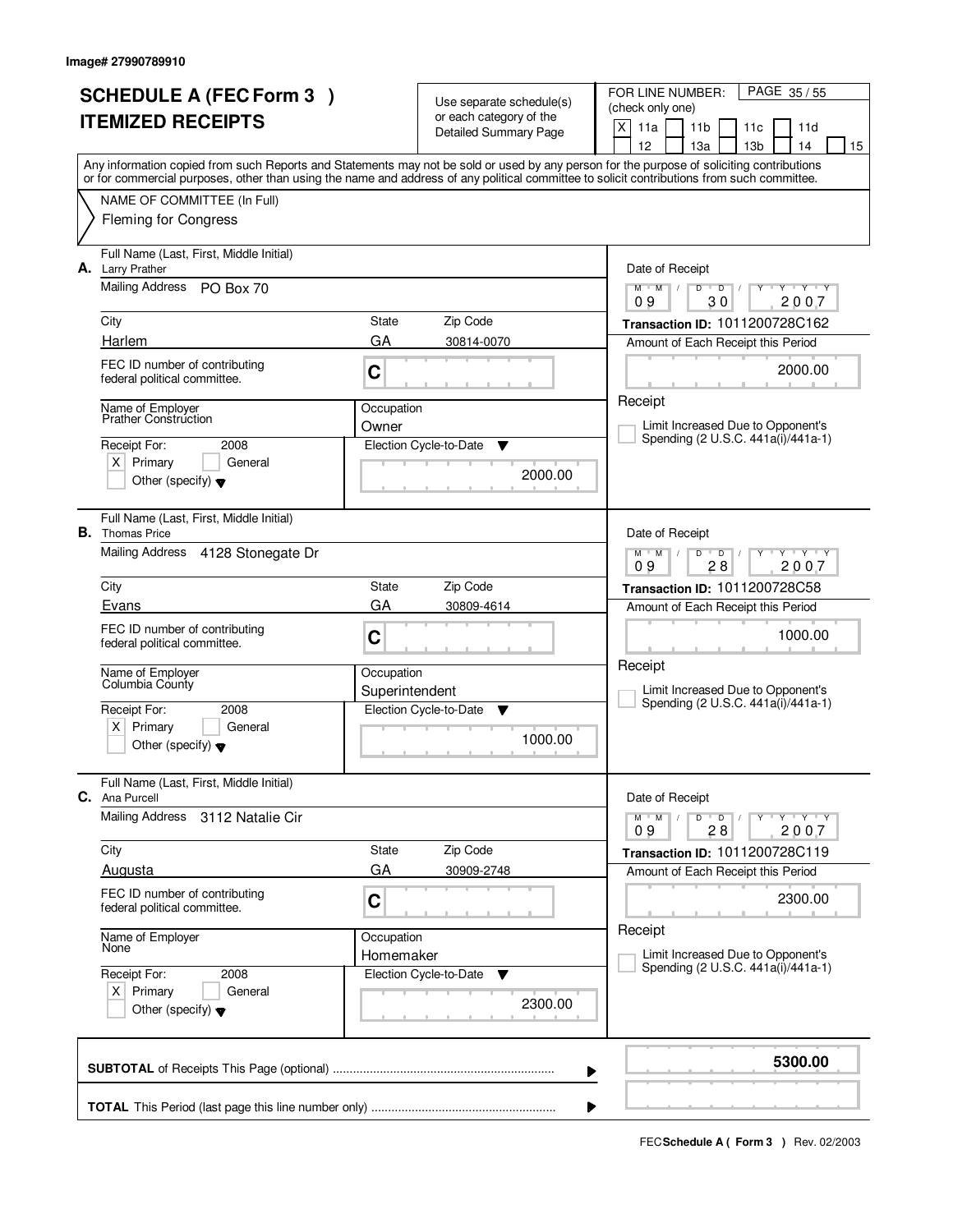|    | <b>SCHEDULE A (FEC Form 3)</b>                                 |                         |                                                     | FOR LINE NUMBER:<br>PAGE 36/55                                                                                                                                                                                                                                                          |
|----|----------------------------------------------------------------|-------------------------|-----------------------------------------------------|-----------------------------------------------------------------------------------------------------------------------------------------------------------------------------------------------------------------------------------------------------------------------------------------|
|    |                                                                |                         | Use separate schedule(s)<br>or each category of the | (check only one)                                                                                                                                                                                                                                                                        |
|    | <b>ITEMIZED RECEIPTS</b>                                       |                         | <b>Detailed Summary Page</b>                        | X<br>11a<br>11 <sub>b</sub><br>11d<br>11c                                                                                                                                                                                                                                               |
|    |                                                                |                         |                                                     | 12<br>13 <sub>b</sub><br>13a<br>14<br>15                                                                                                                                                                                                                                                |
|    |                                                                |                         |                                                     | Any information copied from such Reports and Statements may not be sold or used by any person for the purpose of soliciting contributions<br>or for commercial purposes, other than using the name and address of any political committee to solicit contributions from such committee. |
|    | NAME OF COMMITTEE (In Full)                                    |                         |                                                     |                                                                                                                                                                                                                                                                                         |
|    | <b>Fleming for Congress</b>                                    |                         |                                                     |                                                                                                                                                                                                                                                                                         |
|    |                                                                |                         |                                                     |                                                                                                                                                                                                                                                                                         |
|    | Full Name (Last, First, Middle Initial)                        |                         |                                                     |                                                                                                                                                                                                                                                                                         |
| А. | Ana Purcell                                                    |                         |                                                     | Date of Receipt                                                                                                                                                                                                                                                                         |
|    | Mailing Address<br>3112 Natalie Cir                            |                         |                                                     | $Y$ $Y$ $Y$<br>$M$ $M$<br>$\sqrt{ }$<br>D<br>$\overline{D}$<br>28<br>2007<br>09                                                                                                                                                                                                         |
|    | City                                                           | State                   | Zip Code                                            | Transaction ID: 1011200728C120                                                                                                                                                                                                                                                          |
|    | Augusta                                                        | GA                      | 30909-2748                                          | Amount of Each Receipt this Period                                                                                                                                                                                                                                                      |
|    | FEC ID number of contributing                                  |                         |                                                     |                                                                                                                                                                                                                                                                                         |
|    | federal political committee.                                   | C                       |                                                     | 2300.00                                                                                                                                                                                                                                                                                 |
|    |                                                                |                         |                                                     | Receipt                                                                                                                                                                                                                                                                                 |
|    | Name of Employer<br>None                                       | Occupation<br>Homemaker |                                                     | Limit Increased Due to Opponent's                                                                                                                                                                                                                                                       |
|    | 2008<br>Receipt For:                                           |                         | Election Cycle-to-Date<br>▼                         | Spending (2 U.S.C. 441a(i)/441a-1)                                                                                                                                                                                                                                                      |
|    | X General<br>Primary                                           |                         |                                                     |                                                                                                                                                                                                                                                                                         |
|    | Other (specify) $\blacktriangledown$                           |                         | 4600.00                                             |                                                                                                                                                                                                                                                                                         |
|    |                                                                |                         |                                                     |                                                                                                                                                                                                                                                                                         |
|    | Full Name (Last, First, Middle Initial)                        |                         |                                                     |                                                                                                                                                                                                                                                                                         |
|    | <b>B.</b> James Purcell<br>Mailing Address<br>3112 Natalie Cir |                         |                                                     | Date of Receipt<br>$\begin{array}{c} \Vdash \mathsf{Y} \quad \Vdash \mathsf{Y} \quad \Vdash \mathsf{Y} \end{array}$<br>$M$ $M$ /<br>D                                                                                                                                                   |
|    |                                                                |                         |                                                     | $\overline{D}$<br>28<br>09<br>2007                                                                                                                                                                                                                                                      |
|    | City                                                           | State                   | Zip Code                                            | Transaction ID: 1011200728C117                                                                                                                                                                                                                                                          |
|    | Augusta                                                        | GA                      | 30909-2748                                          | Amount of Each Receipt this Period                                                                                                                                                                                                                                                      |
|    | FEC ID number of contributing                                  | C                       |                                                     | 2300.00                                                                                                                                                                                                                                                                                 |
|    | federal political committee.                                   |                         |                                                     |                                                                                                                                                                                                                                                                                         |
|    | Name of Employer                                               | Occupation              |                                                     | Receipt                                                                                                                                                                                                                                                                                 |
|    | <b>Fulcher Hagler</b>                                          | Attorney                |                                                     | Limit Increased Due to Opponent's                                                                                                                                                                                                                                                       |
|    | Receipt For:<br>2008                                           |                         | Election Cycle-to-Date<br>v                         | Spending (2 U.S.C. 441a(i)/441a-1)                                                                                                                                                                                                                                                      |
|    | Primary<br>X General                                           |                         | 2300.00                                             |                                                                                                                                                                                                                                                                                         |
|    | Other (specify) $\blacktriangledown$                           |                         |                                                     |                                                                                                                                                                                                                                                                                         |
|    | Full Name (Last, First, Middle Initial)                        |                         |                                                     |                                                                                                                                                                                                                                                                                         |
| С. | James Purcell                                                  |                         |                                                     | Date of Receipt                                                                                                                                                                                                                                                                         |
|    | <b>Mailing Address</b><br>3112 Natalie Cir                     |                         |                                                     | Y FY FY<br>$M$ $M$ $/$<br>D<br>$\overline{D}$                                                                                                                                                                                                                                           |
|    |                                                                |                         | Zip Code                                            | 2007<br>09<br>28                                                                                                                                                                                                                                                                        |
|    | City<br>Augusta                                                | State<br>GA             | 30909-2748                                          | Transaction ID: 1011200728C118                                                                                                                                                                                                                                                          |
|    |                                                                |                         |                                                     | Amount of Each Receipt this Period                                                                                                                                                                                                                                                      |
|    | FEC ID number of contributing<br>federal political committee.  | C                       |                                                     | 2300.00                                                                                                                                                                                                                                                                                 |
|    |                                                                |                         |                                                     | Receipt                                                                                                                                                                                                                                                                                 |
|    | Name of Employer<br>Fulcher Hagler                             | Occupation              |                                                     | Limit Increased Due to Opponent's                                                                                                                                                                                                                                                       |
|    | Receipt For:<br>2008                                           | Attorney                | Election Cycle-to-Date<br>v                         | Spending (2 U.S.C. 441a(i)/441a-1)                                                                                                                                                                                                                                                      |
|    | $X$ Primary<br>General                                         |                         |                                                     |                                                                                                                                                                                                                                                                                         |
|    | Other (specify) $\blacktriangledown$                           |                         | 4600.00                                             |                                                                                                                                                                                                                                                                                         |
|    |                                                                |                         |                                                     |                                                                                                                                                                                                                                                                                         |
|    |                                                                |                         |                                                     |                                                                                                                                                                                                                                                                                         |
|    |                                                                |                         |                                                     | 6900.00<br>▶                                                                                                                                                                                                                                                                            |
|    |                                                                |                         |                                                     |                                                                                                                                                                                                                                                                                         |
|    |                                                                |                         |                                                     |                                                                                                                                                                                                                                                                                         |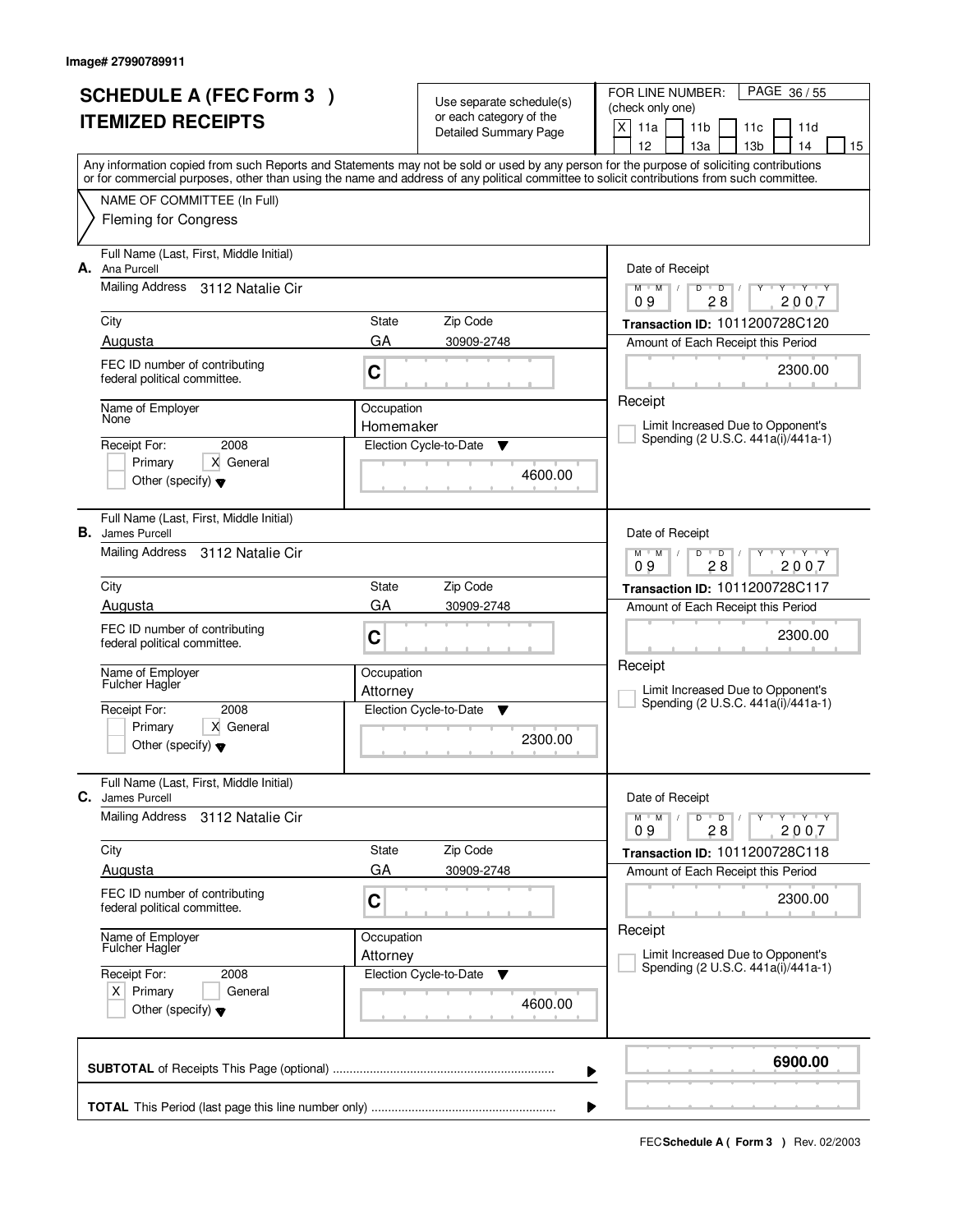| <b>SCHEDULE A (FEC Form 3)</b> |                                                                                                                                            |            | Use separate schedule(s)                                    | PAGE 37/55<br>FOR LINE NUMBER:<br>(check only one)                                                                                        |
|--------------------------------|--------------------------------------------------------------------------------------------------------------------------------------------|------------|-------------------------------------------------------------|-------------------------------------------------------------------------------------------------------------------------------------------|
|                                | <b>ITEMIZED RECEIPTS</b>                                                                                                                   |            | or each category of the<br><b>Detailed Summary Page</b>     | $\times$<br>11a<br>11 <sub>b</sub><br>11d<br>11c<br>12<br>13a<br>13 <sub>b</sub><br>14<br>15                                              |
|                                | or for commercial purposes, other than using the name and address of any political committee to solicit contributions from such committee. |            |                                                             | Any information copied from such Reports and Statements may not be sold or used by any person for the purpose of soliciting contributions |
|                                | NAME OF COMMITTEE (In Full)                                                                                                                |            |                                                             |                                                                                                                                           |
|                                | <b>Fleming for Congress</b>                                                                                                                |            |                                                             |                                                                                                                                           |
| А.                             | Full Name (Last, First, Middle Initial)<br>Neal Ray                                                                                        |            |                                                             | Date of Receipt                                                                                                                           |
|                                | Mailing Address<br>25 Woodcrest Ave NE                                                                                                     |            |                                                             | $Y - Y - Y$<br>$M$ $M$ $/$<br>D<br>$\overline{D}$<br>Ÿ<br>28<br>2007<br>09                                                                |
|                                | City                                                                                                                                       | State      | Zip Code                                                    | Transaction ID: 1011200728C129                                                                                                            |
|                                | Atlanta                                                                                                                                    | GA         | 30309-1535                                                  | Amount of Each Receipt this Period                                                                                                        |
|                                | FEC ID number of contributing<br>federal political committee.                                                                              | C          |                                                             | 250.00                                                                                                                                    |
|                                | Name of Employer<br>Information Requested                                                                                                  | Occupation |                                                             | Receipt                                                                                                                                   |
|                                | Receipt For:<br>2008                                                                                                                       |            | Information Requested<br>Election Cycle-to-Date<br><b>V</b> | Limit Increased Due to Opponent's<br>Spending (2 U.S.C. 441a(i)/441a-1)                                                                   |
|                                | $X$ Primary<br>General                                                                                                                     |            |                                                             |                                                                                                                                           |
|                                | Other (specify) $\blacktriangledown$                                                                                                       |            | 250.00                                                      |                                                                                                                                           |
|                                | Full Name (Last, First, Middle Initial)<br><b>B.</b> T.R. Reddy                                                                            |            |                                                             | Date of Receipt                                                                                                                           |
|                                | Mailing Address 3539 W Lake Dr                                                                                                             |            |                                                             | $Y$ $Y$ $Y$<br>$M$ $M$ /<br>D<br>D<br>17<br>2007<br>09                                                                                    |
|                                | City                                                                                                                                       | State      | Zip Code                                                    | Transaction ID: 1011200728C31                                                                                                             |
|                                | Augusta                                                                                                                                    | GA         | 30907-8931                                                  | Amount of Each Receipt this Period                                                                                                        |
|                                | FEC ID number of contributing<br>federal political committee.                                                                              | C          |                                                             | 1000.00                                                                                                                                   |
|                                | Name of Employer<br>Powerline, Inc.                                                                                                        | Occupation |                                                             | Receipt                                                                                                                                   |
|                                | 2008<br>Receipt For:                                                                                                                       | Engineer   | Election Cycle-to-Date<br>Y                                 | Limit Increased Due to Opponent's<br>Spending (2 U.S.C. 441a(i)/441a-1)                                                                   |
|                                | Primary<br>ΧI<br>General                                                                                                                   |            |                                                             |                                                                                                                                           |
|                                | Other (specify) $\blacktriangledown$                                                                                                       |            | 1000.00                                                     |                                                                                                                                           |
| C.                             | Full Name (Last, First, Middle Initial)<br><b>Michael Reese</b>                                                                            |            |                                                             | Date of Receipt                                                                                                                           |
|                                | Mailing Address<br>517 Laniers Way                                                                                                         |            |                                                             | $D$ $D$<br>$M$ $M$ /<br>$Y - Y - Y$<br>09<br>28<br>2007                                                                                   |
|                                | City                                                                                                                                       | State      | Zip Code                                                    | Transaction ID: 1011200728C121                                                                                                            |
|                                | Evans                                                                                                                                      | GA         | 30809-5310                                                  | Amount of Each Receipt this Period                                                                                                        |
|                                | FEC ID number of contributing<br>federal political committee.                                                                              | C          |                                                             | 2300.00                                                                                                                                   |
|                                | Name of Employer<br>Merril Lynch                                                                                                           | Occupation |                                                             | Receipt                                                                                                                                   |
|                                | Receipt For:<br>2008                                                                                                                       |            | <b>Investment Manager</b><br>Election Cycle-to-Date<br>v    | Limit Increased Due to Opponent's<br>Spending (2 U.S.C. 441a(i)/441a-1)                                                                   |
|                                | $X$ Primary<br>General<br>Other (specify) $\blacktriangledown$                                                                             |            | 2300.00                                                     |                                                                                                                                           |
|                                |                                                                                                                                            |            |                                                             | 3550.00<br>▶                                                                                                                              |
|                                |                                                                                                                                            |            |                                                             |                                                                                                                                           |
|                                |                                                                                                                                            |            |                                                             |                                                                                                                                           |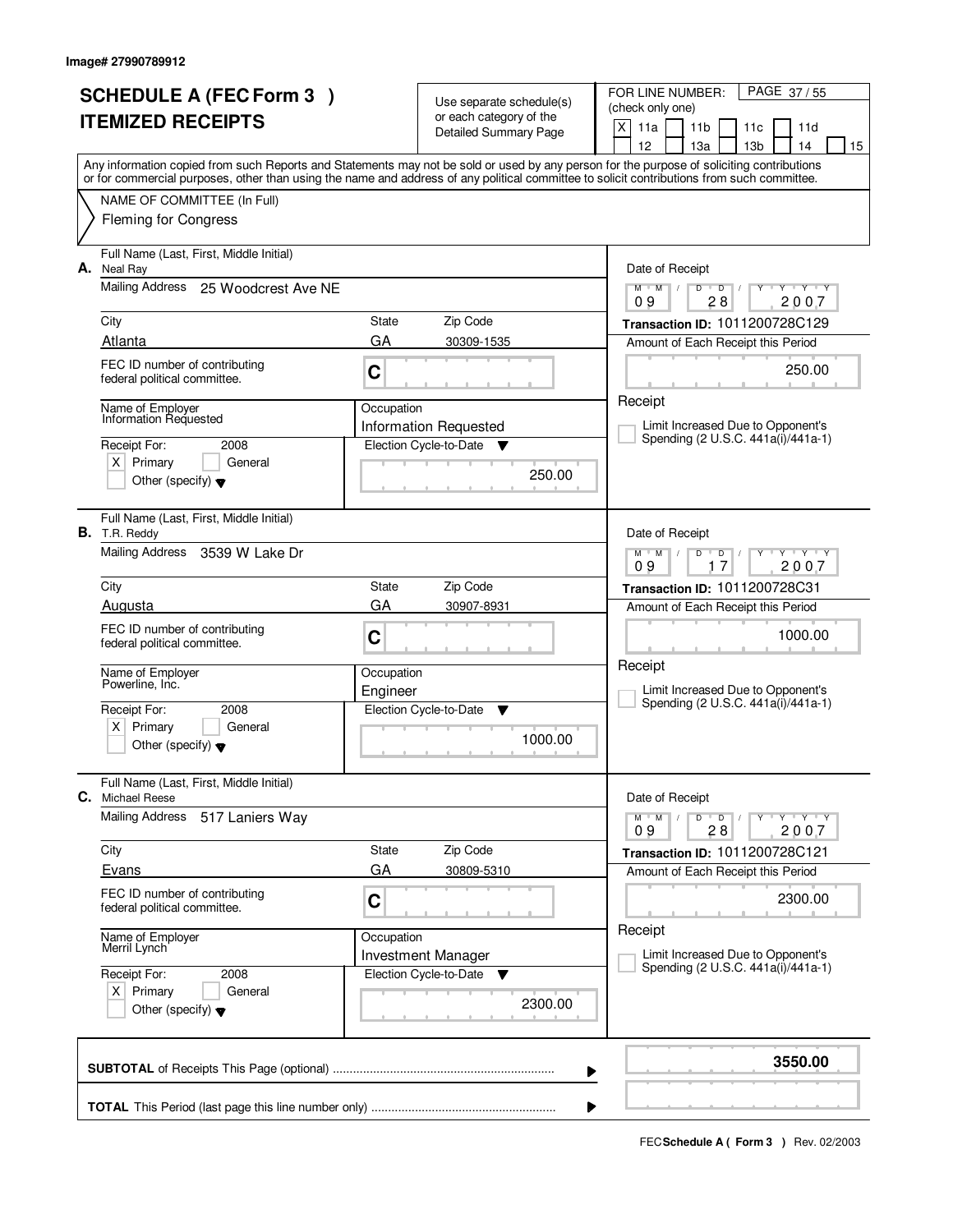| <b>SCHEDULE A (FEC Form 3)</b><br><b>ITEMIZED RECEIPTS</b> |                                                                     |            | Use separate schedule(s)<br>or each category of the | PAGE 38 / 55<br>FOR LINE NUMBER:<br>(check only one)                                                                                                                                                                                                                                    |
|------------------------------------------------------------|---------------------------------------------------------------------|------------|-----------------------------------------------------|-----------------------------------------------------------------------------------------------------------------------------------------------------------------------------------------------------------------------------------------------------------------------------------------|
|                                                            |                                                                     |            | <b>Detailed Summary Page</b>                        | X<br>11a<br>11 <sub>b</sub><br>11d<br>11c<br>12<br>13 <sub>b</sub><br>14<br>15<br>1За                                                                                                                                                                                                   |
|                                                            |                                                                     |            |                                                     | Any information copied from such Reports and Statements may not be sold or used by any person for the purpose of soliciting contributions<br>or for commercial purposes, other than using the name and address of any political committee to solicit contributions from such committee. |
|                                                            | NAME OF COMMITTEE (In Full)                                         |            |                                                     |                                                                                                                                                                                                                                                                                         |
|                                                            | <b>Fleming for Congress</b>                                         |            |                                                     |                                                                                                                                                                                                                                                                                         |
| А.                                                         | Full Name (Last, First, Middle Initial)<br>James Reynolds           |            |                                                     | Date of Receipt                                                                                                                                                                                                                                                                         |
|                                                            | Mailing Address<br>2561 Lake Oconee Pkwy                            |            |                                                     | $Y$ $Y$ $Y$<br>$D$ $D$<br>$M$ <sup>U</sup><br>$M$ /<br>Y<br>$\mathbb{L}$<br>2007<br>09<br>30                                                                                                                                                                                            |
|                                                            | City                                                                | State      | Zip Code                                            | Transaction ID: 71015.C172                                                                                                                                                                                                                                                              |
|                                                            | Greensboro                                                          | GA         | 30642-3305                                          | Amount of Each Receipt this Period                                                                                                                                                                                                                                                      |
|                                                            | FEC ID number of contributing<br>federal political committee.       | C          |                                                     | 2300.00                                                                                                                                                                                                                                                                                 |
|                                                            | Name of Employer                                                    | Occupation |                                                     | Receipt                                                                                                                                                                                                                                                                                 |
|                                                            | Reynolds Plantation                                                 | Owner      |                                                     | Limit Increased Due to Opponent's<br>Spending (2 U.S.C. 441a(i)/441a-1)                                                                                                                                                                                                                 |
|                                                            | 2008<br>Receipt For:<br>X General<br>Primary                        |            | Election Cycle-to-Date<br>▼                         |                                                                                                                                                                                                                                                                                         |
|                                                            | Other (specify) $\blacktriangledown$                                |            | 2300.00                                             |                                                                                                                                                                                                                                                                                         |
|                                                            | Full Name (Last, First, Middle Initial)<br><b>B.</b> James Reynolds |            |                                                     | Date of Receipt                                                                                                                                                                                                                                                                         |
|                                                            | Mailing Address<br>2561 Lake Oconee Pkwy                            |            |                                                     | <b>TAY TAY</b><br>$M$ $M$ /<br>D<br>$\overline{D}$<br>30<br>2007<br>09                                                                                                                                                                                                                  |
|                                                            | City                                                                | State      | Zip Code                                            | Transaction ID: 71015.C171                                                                                                                                                                                                                                                              |
|                                                            | Greensboro                                                          | GA         | 30642-3305                                          | Amount of Each Receipt this Period                                                                                                                                                                                                                                                      |
|                                                            | FEC ID number of contributing<br>federal political committee.       | C          |                                                     | 2300.00                                                                                                                                                                                                                                                                                 |
|                                                            | Name of Employer<br>Reynolds Plantation                             | Occupation |                                                     | Receipt                                                                                                                                                                                                                                                                                 |
|                                                            | Receipt For:<br>2008                                                | Owner      | Election Cycle-to-Date<br>▼                         | Limit Increased Due to Opponent's<br>Spending (2 U.S.C. 441a(i)/441a-1)                                                                                                                                                                                                                 |
|                                                            | $\times$<br>Primary<br>General                                      |            |                                                     |                                                                                                                                                                                                                                                                                         |
|                                                            | Other (specify) $\blacktriangledown$                                |            | 4600.00                                             |                                                                                                                                                                                                                                                                                         |
| С.                                                         | Full Name (Last, First, Middle Initial)<br>Kathy Reynolds           |            |                                                     | Date of Receipt                                                                                                                                                                                                                                                                         |
|                                                            | <b>Mailing Address</b><br>2561 Lake Oconee Pkwy                     |            |                                                     | $D$ $D$ $/$<br>$M$ $M$ /<br>Y Y Y Y<br>Υ<br>09<br>30<br>2007                                                                                                                                                                                                                            |
|                                                            | City                                                                | State      | Zip Code                                            | Transaction ID: 71015.C173                                                                                                                                                                                                                                                              |
|                                                            | Greensboro                                                          | GA         | 30642-3305                                          | Amount of Each Receipt this Period                                                                                                                                                                                                                                                      |
|                                                            | FEC ID number of contributing<br>federal political committee.       | C          |                                                     | 2300.00                                                                                                                                                                                                                                                                                 |
|                                                            | Name of Employer<br>None                                            | Occupation |                                                     | Receipt<br>Limit Increased Due to Opponent's                                                                                                                                                                                                                                            |
|                                                            | Receipt For:<br>2008                                                | Homemaker  | Election Cycle-to-Date<br>v                         | Spending (2 U.S.C. 441a(i)/441a-1)                                                                                                                                                                                                                                                      |
|                                                            | X General<br>Primary<br>Other (specify) $\blacktriangledown$        |            | 2300.00                                             |                                                                                                                                                                                                                                                                                         |
|                                                            |                                                                     |            |                                                     | 6900.00<br>▶                                                                                                                                                                                                                                                                            |
|                                                            |                                                                     |            |                                                     |                                                                                                                                                                                                                                                                                         |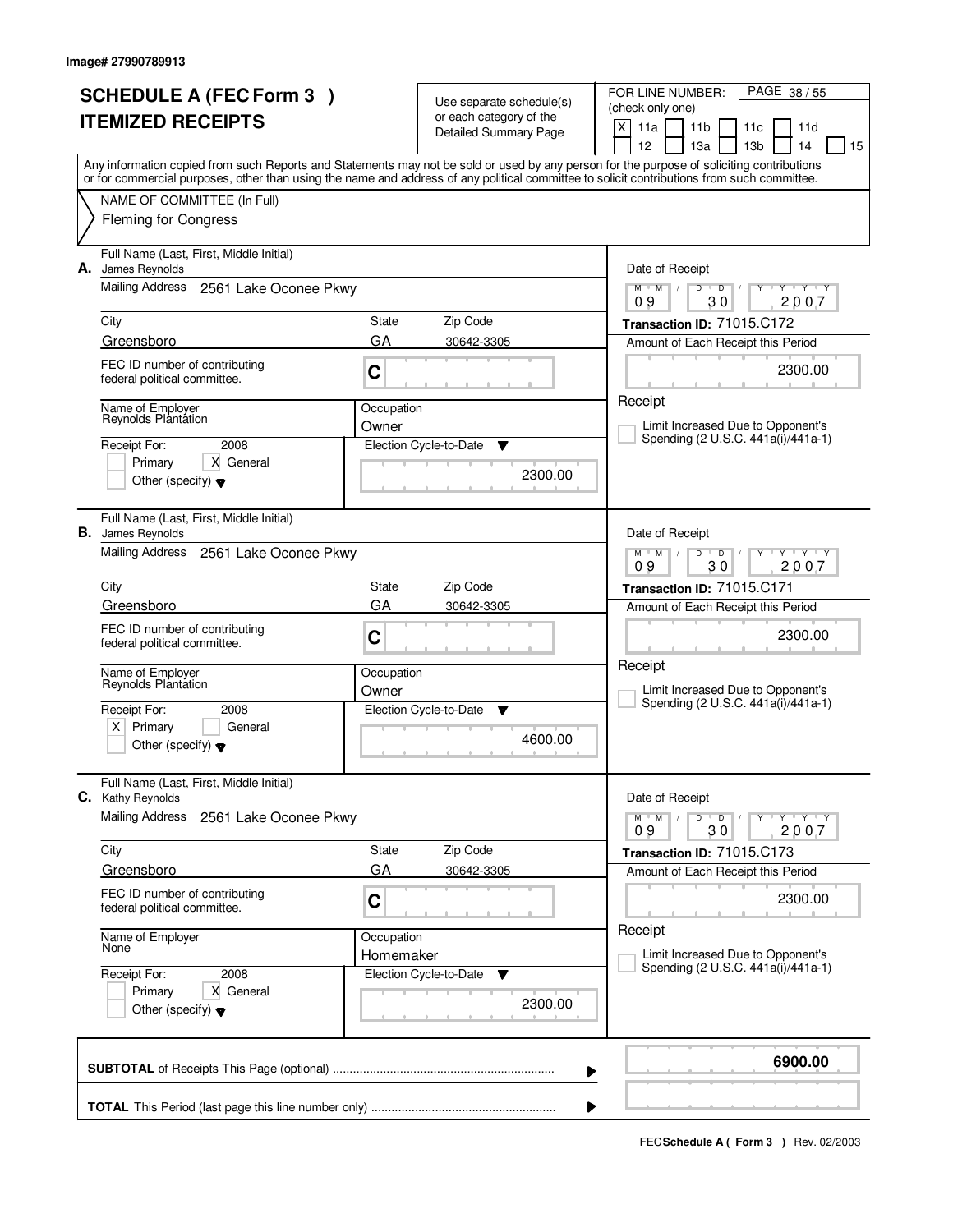|                          | <b>SCHEDULE A (FEC Form 3)</b>                                     |            |                                                     | FOR LINE NUMBER:<br>PAGE 39 / 55                                                                                                                                                      |
|--------------------------|--------------------------------------------------------------------|------------|-----------------------------------------------------|---------------------------------------------------------------------------------------------------------------------------------------------------------------------------------------|
| <b>ITEMIZED RECEIPTS</b> |                                                                    |            | Use separate schedule(s)<br>or each category of the | (check only one)                                                                                                                                                                      |
|                          |                                                                    |            | <b>Detailed Summary Page</b>                        | X<br>11a<br>11 <sub>b</sub><br>11d<br>11c                                                                                                                                             |
|                          |                                                                    |            |                                                     | 12<br>13 <sub>b</sub><br>15<br>13a<br>14<br>Any information copied from such Reports and Statements may not be sold or used by any person for the purpose of soliciting contributions |
|                          |                                                                    |            |                                                     | or for commercial purposes, other than using the name and address of any political committee to solicit contributions from such committee.                                            |
|                          | NAME OF COMMITTEE (In Full)                                        |            |                                                     |                                                                                                                                                                                       |
|                          | <b>Fleming for Congress</b>                                        |            |                                                     |                                                                                                                                                                                       |
| А.                       | Full Name (Last, First, Middle Initial)<br>Kathy Reynolds          |            |                                                     | Date of Receipt                                                                                                                                                                       |
|                          | <b>Mailing Address</b><br>2561 Lake Oconee Pkwy                    |            |                                                     | $\overline{D}$<br>$Y - Y - Y$<br>$M$ $M$ /<br>D<br>30<br>2007<br>09                                                                                                                   |
|                          | City                                                               | State      | Zip Code                                            | Transaction ID: 71015.C174                                                                                                                                                            |
|                          | Greensboro                                                         | GA         | 30642-3305                                          | Amount of Each Receipt this Period                                                                                                                                                    |
|                          | FEC ID number of contributing<br>federal political committee.      | C          |                                                     | 2300.00                                                                                                                                                                               |
|                          | Name of Employer                                                   | Occupation |                                                     | Receipt                                                                                                                                                                               |
|                          | None                                                               | Homemaker  |                                                     | Limit Increased Due to Opponent's<br>Spending (2 U.S.C. 441a(i)/441a-1)                                                                                                               |
|                          | Receipt For:<br>2008                                               |            | Election Cycle-to-Date<br>Y                         |                                                                                                                                                                                       |
|                          | $X$ Primary<br>General<br>Other (specify) $\blacktriangledown$     |            | 4600.00                                             |                                                                                                                                                                                       |
|                          |                                                                    |            |                                                     |                                                                                                                                                                                       |
|                          | Full Name (Last, First, Middle Initial)<br><b>B.</b> John Richards |            |                                                     | Date of Receipt                                                                                                                                                                       |
|                          | Mailing Address<br>4210 Columbia Rd # 14                           |            |                                                     | $\mathsf{v}$ $\mathsf{v}$ $\mathsf{v}$ $\mathsf{v}$ $\mathsf{v}$<br>$M$ $M$ /<br>$\overline{D}$<br>D<br>30<br>09<br>2007                                                              |
|                          | City                                                               | State      | Zip Code                                            | Transaction ID: 1011200728C163                                                                                                                                                        |
|                          | Augusta                                                            | GA         | 30907-0401                                          | Amount of Each Receipt this Period                                                                                                                                                    |
|                          | FEC ID number of contributing                                      |            |                                                     | 2300.00                                                                                                                                                                               |
|                          | federal political committee.                                       | C          |                                                     |                                                                                                                                                                                       |
|                          | Name of Employer<br>AWAC                                           | Occupation |                                                     | Receipt                                                                                                                                                                               |
|                          |                                                                    | President  |                                                     | Limit Increased Due to Opponent's                                                                                                                                                     |
|                          | Receipt For:<br>2008                                               |            | Election Cycle-to-Date<br>- V                       | Spending (2 U.S.C. 441a(i)/441a-1)                                                                                                                                                    |
|                          | Primary<br>General<br>ΧI                                           |            | 2300.00                                             |                                                                                                                                                                                       |
|                          | Other (specify) $\blacktriangledown$                               |            |                                                     |                                                                                                                                                                                       |
| С.                       | Full Name (Last, First, Middle Initial)<br>John Richards           |            |                                                     | Date of Receipt                                                                                                                                                                       |
|                          | Mailing Address<br>4210 Columbia Rd # 14                           |            |                                                     | D<br>$Y - Y - Y - Y$<br>$M$ $M$ /<br>$\bullet$ D $\prime$<br>09<br>30<br>2007                                                                                                         |
|                          | City                                                               | State      | Zip Code                                            | Transaction ID: 1011200728C164                                                                                                                                                        |
|                          | Augusta                                                            | GA         | 30907-0401                                          | Amount of Each Receipt this Period                                                                                                                                                    |
|                          | FEC ID number of contributing<br>federal political committee.      | C          |                                                     | 2300.00                                                                                                                                                                               |
|                          | Name of Employer<br>AWAC                                           | Occupation |                                                     | Receipt                                                                                                                                                                               |
|                          |                                                                    | President  |                                                     | Limit Increased Due to Opponent's                                                                                                                                                     |
|                          | 2008<br>Receipt For:                                               |            | Election Cycle-to-Date<br>v                         | Spending (2 U.S.C. 441a(i)/441a-1)                                                                                                                                                    |
|                          | Primary<br>X General<br>Other (specify) $\blacktriangledown$       |            | 4600.00                                             |                                                                                                                                                                                       |
|                          |                                                                    |            |                                                     | 6900.00                                                                                                                                                                               |
|                          |                                                                    |            |                                                     | ▶                                                                                                                                                                                     |
|                          |                                                                    |            |                                                     |                                                                                                                                                                                       |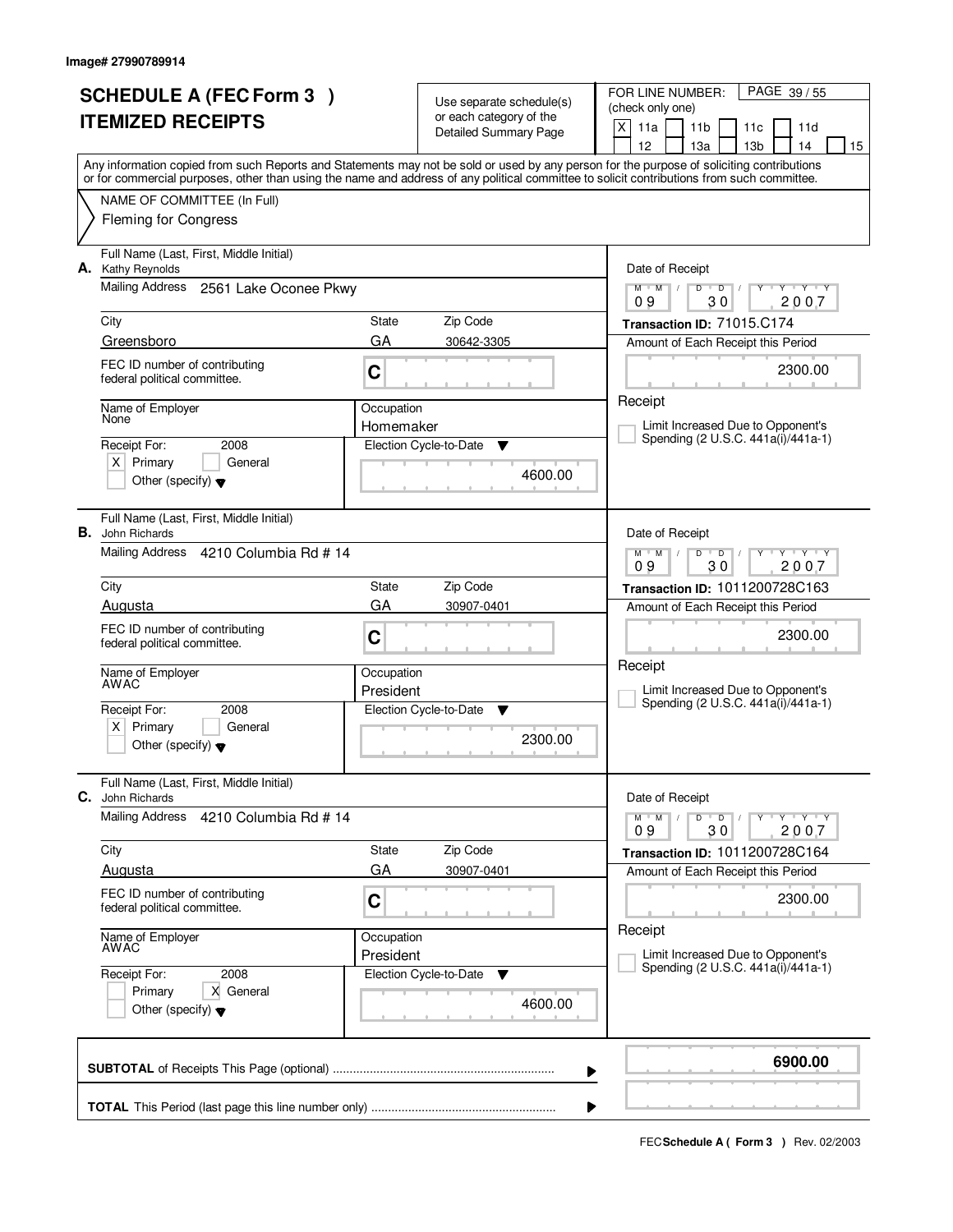|    | <b>SCHEDULE A (FEC Form 3)</b>                                     |            |                                                     | PAGE 40/55<br>FOR LINE NUMBER:                                                                                                                                                        |
|----|--------------------------------------------------------------------|------------|-----------------------------------------------------|---------------------------------------------------------------------------------------------------------------------------------------------------------------------------------------|
|    | <b>ITEMIZED RECEIPTS</b>                                           |            | Use separate schedule(s)<br>or each category of the | (check only one)                                                                                                                                                                      |
|    |                                                                    |            | <b>Detailed Summary Page</b>                        | $\times$<br>11a<br>11 <sub>b</sub><br>11d<br>11c                                                                                                                                      |
|    |                                                                    |            |                                                     | 12<br>13a<br>13 <sub>b</sub><br>14<br>15<br>Any information copied from such Reports and Statements may not be sold or used by any person for the purpose of soliciting contributions |
|    |                                                                    |            |                                                     | or for commercial purposes, other than using the name and address of any political committee to solicit contributions from such committee.                                            |
|    | NAME OF COMMITTEE (In Full)                                        |            |                                                     |                                                                                                                                                                                       |
|    | <b>Fleming for Congress</b>                                        |            |                                                     |                                                                                                                                                                                       |
| А. | Full Name (Last, First, Middle Initial)<br>H.W. Roberts            |            |                                                     | Date of Receipt                                                                                                                                                                       |
|    | Mailing Address PO Box 605                                         |            |                                                     | $Y$ $Y$ $Y$<br>$M$ $M$ /<br>$D^{-1}$<br>D<br>$Y$ <sup>U</sup><br>$\prime$<br>17<br>2007<br>09                                                                                         |
|    | City                                                               | State      | Zip Code                                            | Transaction ID: 1011200728C13                                                                                                                                                         |
|    | Ocilla                                                             | GA         | 31774-0605                                          | Amount of Each Receipt this Period                                                                                                                                                    |
|    | FEC ID number of contributing<br>federal political committee.      | C          |                                                     | 1500.00                                                                                                                                                                               |
|    | Name of Employer                                                   | Occupation |                                                     | Receipt                                                                                                                                                                               |
|    | Meeks, Roberts, Ashley LLC                                         | <b>CPA</b> |                                                     | Limit Increased Due to Opponent's                                                                                                                                                     |
|    | Receipt For:<br>2008                                               |            | Election Cycle-to-Date<br>▼                         | Spending (2 U.S.C. 441a(i)/441a-1)                                                                                                                                                    |
|    | $X$ Primary<br>General                                             |            | 1500.00                                             |                                                                                                                                                                                       |
|    | Other (specify) $\blacktriangledown$                               |            |                                                     |                                                                                                                                                                                       |
|    | Full Name (Last, First, Middle Initial)<br><b>B.</b> Amy Snell     |            |                                                     | Date of Receipt                                                                                                                                                                       |
|    | Mailing Address<br>3684 Foxfire Pl                                 |            |                                                     | $M$ $M$ /<br>$Y \vdash Y \vdash Y$<br>D<br>$\overline{D}$<br>28<br>2007<br>09                                                                                                         |
|    | City                                                               | State      | Zip Code                                            | Transaction ID: 1011200728C86                                                                                                                                                         |
|    | Augusta                                                            | GA         | 30907-8951                                          | Amount of Each Receipt this Period                                                                                                                                                    |
|    | FEC ID number of contributing                                      |            |                                                     | 2000.00                                                                                                                                                                               |
|    | federal political committee.                                       | C          |                                                     |                                                                                                                                                                                       |
|    | Name of Employer                                                   | Occupation |                                                     | Receipt                                                                                                                                                                               |
|    | <b>Fulcher Hagler</b>                                              | Attorney   |                                                     | Limit Increased Due to Opponent's                                                                                                                                                     |
|    | Receipt For:<br>2008                                               |            | Election Cycle-to-Date<br>▼                         | Spending (2 U.S.C. 441a(i)/441a-1)                                                                                                                                                    |
|    | Primary<br>X∣<br>General                                           |            | 2000.00                                             |                                                                                                                                                                                       |
|    | Other (specify) $\blacktriangledown$                               |            |                                                     |                                                                                                                                                                                       |
|    | Full Name (Last, First, Middle Initial)<br><b>C.</b> Anne Snelling |            |                                                     | Date of Receipt                                                                                                                                                                       |
|    | Mailing Address<br>610 Brae Burn Dr                                |            |                                                     | $D$ $D$<br>$M$ $M$ $/$<br>Y Y Y Y<br>09<br>2007<br>17                                                                                                                                 |
|    | City                                                               | State      | Zip Code                                            | Transaction ID: 1011200728C23                                                                                                                                                         |
|    | Augusta                                                            | GA         | 30907-9128                                          | Amount of Each Receipt this Period                                                                                                                                                    |
|    | FEC ID number of contributing<br>federal political committee.      | C          |                                                     | 2300.00                                                                                                                                                                               |
|    | Name of Employer                                                   | Occupation |                                                     | Receipt                                                                                                                                                                               |
|    | None                                                               | Homemaker  |                                                     | Limit Increased Due to Opponent's<br>Spending (2 U.S.C. 441a(i)/441a-1)                                                                                                               |
|    | Receipt For:<br>2008                                               |            | Election Cycle-to-Date<br>v                         |                                                                                                                                                                                       |
|    | Primary<br>X General<br>Other (specify) $\blacktriangledown$       |            | 2300.00                                             |                                                                                                                                                                                       |
|    |                                                                    |            |                                                     | 5800.00                                                                                                                                                                               |
|    |                                                                    |            |                                                     | ▶                                                                                                                                                                                     |
|    |                                                                    |            |                                                     |                                                                                                                                                                                       |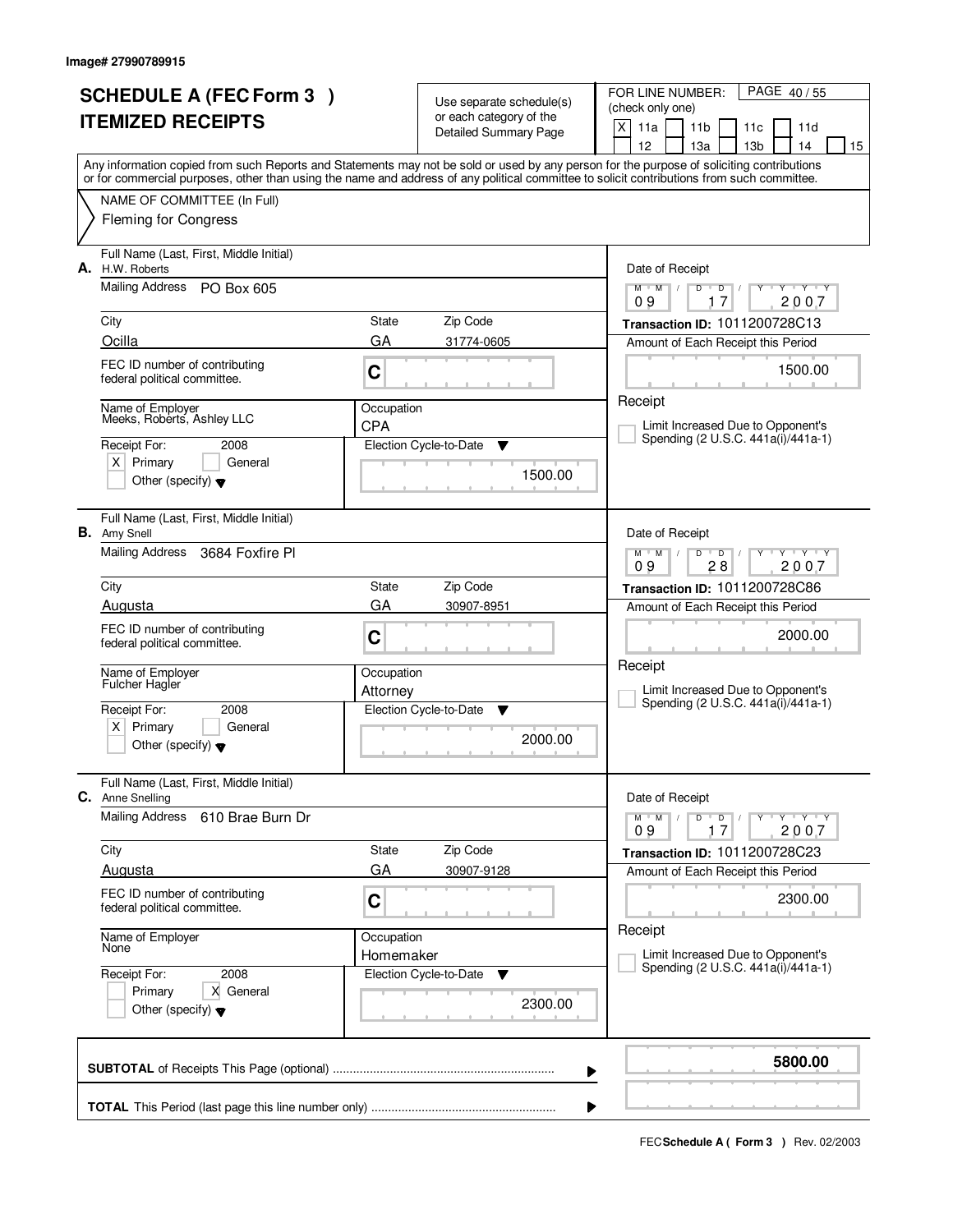|    | <b>SCHEDULE A (FEC Form 3)</b>                 |                         |                                                     | FOR LINE NUMBER:<br>PAGE 41/55                                                                                                                                                                                                                                                          |
|----|------------------------------------------------|-------------------------|-----------------------------------------------------|-----------------------------------------------------------------------------------------------------------------------------------------------------------------------------------------------------------------------------------------------------------------------------------------|
|    |                                                |                         | Use separate schedule(s)<br>or each category of the | (check only one)                                                                                                                                                                                                                                                                        |
|    | <b>ITEMIZED RECEIPTS</b>                       |                         | <b>Detailed Summary Page</b>                        | X<br>11a<br>11 <sub>b</sub><br>11d<br>11c                                                                                                                                                                                                                                               |
|    |                                                |                         |                                                     | 12<br>13 <sub>b</sub><br>15<br>13a<br>14                                                                                                                                                                                                                                                |
|    |                                                |                         |                                                     | Any information copied from such Reports and Statements may not be sold or used by any person for the purpose of soliciting contributions<br>or for commercial purposes, other than using the name and address of any political committee to solicit contributions from such committee. |
|    | NAME OF COMMITTEE (In Full)                    |                         |                                                     |                                                                                                                                                                                                                                                                                         |
|    | <b>Fleming for Congress</b>                    |                         |                                                     |                                                                                                                                                                                                                                                                                         |
|    |                                                |                         |                                                     |                                                                                                                                                                                                                                                                                         |
|    | Full Name (Last, First, Middle Initial)        |                         |                                                     |                                                                                                                                                                                                                                                                                         |
| А. | Anne Snelling                                  |                         |                                                     | Date of Receipt                                                                                                                                                                                                                                                                         |
|    | Mailing Address 610 Brae Burn Dr               |                         |                                                     | $Y - Y - Y$<br>$M$ $M$<br>$\sqrt{ }$<br>D<br>D<br>2007<br>09<br>17                                                                                                                                                                                                                      |
|    | City                                           | State                   | Zip Code                                            | Transaction ID: 1011200728C24                                                                                                                                                                                                                                                           |
|    | Augusta                                        | GA                      | 30907-9128                                          | Amount of Each Receipt this Period                                                                                                                                                                                                                                                      |
|    | FEC ID number of contributing                  |                         |                                                     |                                                                                                                                                                                                                                                                                         |
|    | federal political committee.                   | C                       |                                                     | 2300.00                                                                                                                                                                                                                                                                                 |
|    |                                                |                         |                                                     | Receipt                                                                                                                                                                                                                                                                                 |
|    | Name of Employer<br>None                       | Occupation<br>Homemaker |                                                     | Limit Increased Due to Opponent's                                                                                                                                                                                                                                                       |
|    | Receipt For:<br>2008                           |                         | Election Cycle-to-Date<br>Y                         | Spending (2 U.S.C. 441a(i)/441a-1)                                                                                                                                                                                                                                                      |
|    | $X$ Primary<br>General                         |                         |                                                     |                                                                                                                                                                                                                                                                                         |
|    | Other (specify) $\blacktriangledown$           |                         | 4600.00                                             |                                                                                                                                                                                                                                                                                         |
|    |                                                |                         |                                                     |                                                                                                                                                                                                                                                                                         |
|    | Full Name (Last, First, Middle Initial)        |                         |                                                     |                                                                                                                                                                                                                                                                                         |
|    | <b>B.</b> George Snelling                      |                         |                                                     | Date of Receipt                                                                                                                                                                                                                                                                         |
|    | Mailing Address<br>610 Brae Burn Dr            |                         |                                                     | $Y + Y + Y$<br>$M$ $M$ /<br>D<br>$\overline{D}$<br>2007<br>09<br>17                                                                                                                                                                                                                     |
|    | City                                           | State                   | Zip Code                                            | Transaction ID: 1011200728C21                                                                                                                                                                                                                                                           |
|    | Augusta                                        | GA                      | 30907-9128                                          | Amount of Each Receipt this Period                                                                                                                                                                                                                                                      |
|    | FEC ID number of contributing                  |                         |                                                     |                                                                                                                                                                                                                                                                                         |
|    | federal political committee.                   | C                       |                                                     | 2300.00                                                                                                                                                                                                                                                                                 |
|    |                                                |                         |                                                     | Receipt                                                                                                                                                                                                                                                                                 |
|    | Name of Employer<br><b>Snelling Properties</b> | Occupation<br>President |                                                     | Limit Increased Due to Opponent's                                                                                                                                                                                                                                                       |
|    | Receipt For:<br>2008                           |                         | Election Cycle-to-Date<br>- V                       | Spending (2 U.S.C. 441a(i)/441a-1)                                                                                                                                                                                                                                                      |
|    | Primary<br>ΧI<br>General                       |                         |                                                     |                                                                                                                                                                                                                                                                                         |
|    | Other (specify) $\blacktriangledown$           |                         | 2300.00                                             |                                                                                                                                                                                                                                                                                         |
|    |                                                |                         |                                                     |                                                                                                                                                                                                                                                                                         |
|    | Full Name (Last, First, Middle Initial)        |                         |                                                     |                                                                                                                                                                                                                                                                                         |
|    | C. George Snelling                             |                         |                                                     | Date of Receipt                                                                                                                                                                                                                                                                         |
|    | Mailing Address<br>610 Brae Burn Dr            |                         |                                                     | $Y - Y - Y - Y$<br>$M$ $M$ /<br>D<br>$\overline{D}$<br>09<br>2007<br>17                                                                                                                                                                                                                 |
|    | City                                           | State                   | Zip Code                                            | Transaction ID: 1011200728C22                                                                                                                                                                                                                                                           |
|    | Augusta                                        | GA                      | 30907-9128                                          | Amount of Each Receipt this Period                                                                                                                                                                                                                                                      |
|    | FEC ID number of contributing                  |                         |                                                     |                                                                                                                                                                                                                                                                                         |
|    | federal political committee.                   | C                       |                                                     | 2300.00                                                                                                                                                                                                                                                                                 |
|    |                                                | Occupation              |                                                     | Receipt                                                                                                                                                                                                                                                                                 |
|    | Name of Employer<br>Snelling Properties        | President               |                                                     | Limit Increased Due to Opponent's                                                                                                                                                                                                                                                       |
|    | Receipt For:<br>2008                           |                         | Election Cycle-to-Date<br>v                         | Spending (2 U.S.C. 441a(i)/441a-1)                                                                                                                                                                                                                                                      |
|    | Primary<br>X General                           |                         |                                                     |                                                                                                                                                                                                                                                                                         |
|    | Other (specify) $\blacktriangledown$           |                         | 4600.00                                             |                                                                                                                                                                                                                                                                                         |
|    |                                                |                         |                                                     |                                                                                                                                                                                                                                                                                         |
|    |                                                |                         |                                                     |                                                                                                                                                                                                                                                                                         |
|    |                                                |                         |                                                     | 6900.00<br>▶                                                                                                                                                                                                                                                                            |
|    |                                                |                         |                                                     |                                                                                                                                                                                                                                                                                         |
|    |                                                |                         |                                                     |                                                                                                                                                                                                                                                                                         |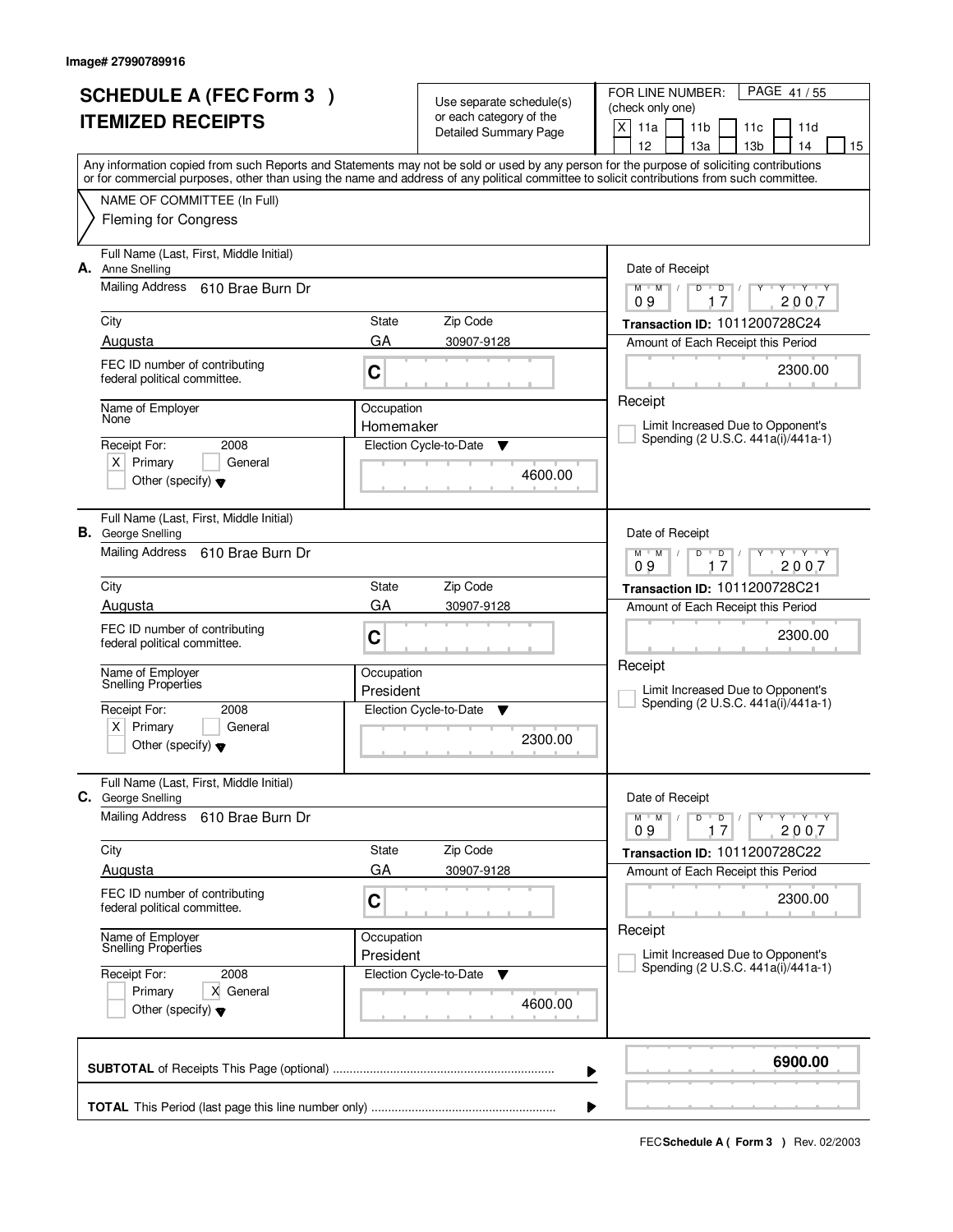|    | <b>SCHEDULE A (FEC Form 3)</b>                                        |            |                                                         | FOR LINE NUMBER:<br>PAGE 42/55                                                                                                             |  |  |
|----|-----------------------------------------------------------------------|------------|---------------------------------------------------------|--------------------------------------------------------------------------------------------------------------------------------------------|--|--|
|    |                                                                       |            | Use separate schedule(s)                                | (check only one)                                                                                                                           |  |  |
|    | <b>ITEMIZED RECEIPTS</b>                                              |            | or each category of the<br><b>Detailed Summary Page</b> | X<br>11a<br>11 <sub>b</sub><br>11d<br>11c                                                                                                  |  |  |
|    |                                                                       |            |                                                         | 12<br>13 <sub>b</sub><br>13a<br>14<br>15                                                                                                   |  |  |
|    |                                                                       |            |                                                         | Any information copied from such Reports and Statements may not be sold or used by any person for the purpose of soliciting contributions  |  |  |
|    |                                                                       |            |                                                         | or for commercial purposes, other than using the name and address of any political committee to solicit contributions from such committee. |  |  |
|    | NAME OF COMMITTEE (In Full)                                           |            |                                                         |                                                                                                                                            |  |  |
|    | <b>Fleming for Congress</b>                                           |            |                                                         |                                                                                                                                            |  |  |
|    |                                                                       |            |                                                         |                                                                                                                                            |  |  |
| А. | Full Name (Last, First, Middle Initial)<br>Donna Stephenson           |            |                                                         | Date of Receipt                                                                                                                            |  |  |
|    | <b>Mailing Address</b><br>PO Box 43326                                |            |                                                         | $Y + Y + Y$<br>$\overline{D}$<br>$M$ $M$ /<br>D                                                                                            |  |  |
|    |                                                                       |            |                                                         | 28<br>2007<br>09                                                                                                                           |  |  |
|    | City                                                                  | State      | Zip Code                                                | Transaction ID: 1011200728C110                                                                                                             |  |  |
|    | Atlanta                                                               | GA         | 30336-0326                                              | Amount of Each Receipt this Period                                                                                                         |  |  |
|    | FEC ID number of contributing                                         | C          |                                                         | 2300.00                                                                                                                                    |  |  |
|    | federal political committee.                                          |            |                                                         |                                                                                                                                            |  |  |
|    | Name of Employer                                                      | Occupation |                                                         | Receipt                                                                                                                                    |  |  |
|    | None                                                                  | Homemaker  |                                                         | Limit Increased Due to Opponent's                                                                                                          |  |  |
|    | Receipt For:<br>2008                                                  |            | Election Cycle-to-Date<br>▼                             | Spending (2 U.S.C. 441a(i)/441a-1)                                                                                                         |  |  |
|    | $X$ Primary<br>General                                                |            |                                                         |                                                                                                                                            |  |  |
|    | Other (specify) $\blacktriangledown$                                  |            | 2300.00                                                 |                                                                                                                                            |  |  |
|    |                                                                       |            |                                                         |                                                                                                                                            |  |  |
|    | Full Name (Last, First, Middle Initial)<br><b>B.</b> Donna Stephenson |            |                                                         | Date of Receipt                                                                                                                            |  |  |
|    | Mailing Address PO Box 43326                                          |            |                                                         | $\mathsf{v}$ $\mathsf{v}$ $\mathsf{v}$ $\mathsf{v}$ $\mathsf{v}$<br>$M$ $M$ /<br>D<br>$\overline{D}$                                       |  |  |
|    |                                                                       |            |                                                         | 28<br>09<br>2007                                                                                                                           |  |  |
|    | City                                                                  | State      | Zip Code                                                | Transaction ID: 1011200728C111                                                                                                             |  |  |
|    | Atlanta                                                               | GA         | 30336-0326                                              | Amount of Each Receipt this Period                                                                                                         |  |  |
|    | FEC ID number of contributing                                         |            |                                                         | 2300.00                                                                                                                                    |  |  |
|    | federal political committee.                                          | C          |                                                         |                                                                                                                                            |  |  |
|    | Name of Employer                                                      | Occupation |                                                         | Receipt                                                                                                                                    |  |  |
|    | None                                                                  | Homemaker  |                                                         | Limit Increased Due to Opponent's                                                                                                          |  |  |
|    | Receipt For:<br>2008                                                  |            | Election Cycle-to-Date<br>- V                           | Spending (2 U.S.C. 441a(i)/441a-1)                                                                                                         |  |  |
|    | X General<br>Primary                                                  |            |                                                         |                                                                                                                                            |  |  |
|    | Other (specify) $\blacktriangledown$                                  |            | 4600.00                                                 |                                                                                                                                            |  |  |
|    |                                                                       |            |                                                         |                                                                                                                                            |  |  |
| С. | Full Name (Last, First, Middle Initial)<br>James Stephenson           |            |                                                         | Date of Receipt                                                                                                                            |  |  |
|    | Mailing Address<br>PO Box 43326                                       |            |                                                         | $Y - Y - Y - Y$<br>$M$ $M$ /<br>D<br>$\overline{D}$                                                                                        |  |  |
|    |                                                                       |            |                                                         | 2007<br>09<br>28                                                                                                                           |  |  |
|    | City                                                                  | State      | Zip Code                                                | Transaction ID: 1011200728C112                                                                                                             |  |  |
|    | <b>Atlanta</b>                                                        | GA         | 30336-0326                                              | Amount of Each Receipt this Period                                                                                                         |  |  |
|    | FEC ID number of contributing                                         |            |                                                         | 2300.00                                                                                                                                    |  |  |
|    | federal political committee.                                          | C          |                                                         |                                                                                                                                            |  |  |
|    |                                                                       | Occupation |                                                         | Receipt                                                                                                                                    |  |  |
|    | Name of Employer<br>Yancey Bros Co.                                   | President  |                                                         | Limit Increased Due to Opponent's                                                                                                          |  |  |
|    | Receipt For:<br>2008                                                  |            | Election Cycle-to-Date<br>v                             | Spending (2 U.S.C. 441a(i)/441a-1)                                                                                                         |  |  |
|    | Primary<br>X General                                                  |            |                                                         |                                                                                                                                            |  |  |
|    | Other (specify) $\blacktriangledown$                                  |            | 2300.00                                                 |                                                                                                                                            |  |  |
|    |                                                                       |            |                                                         |                                                                                                                                            |  |  |
|    |                                                                       |            |                                                         |                                                                                                                                            |  |  |
|    |                                                                       |            |                                                         | 6900.00<br>▶                                                                                                                               |  |  |
|    |                                                                       |            |                                                         |                                                                                                                                            |  |  |
|    |                                                                       |            |                                                         |                                                                                                                                            |  |  |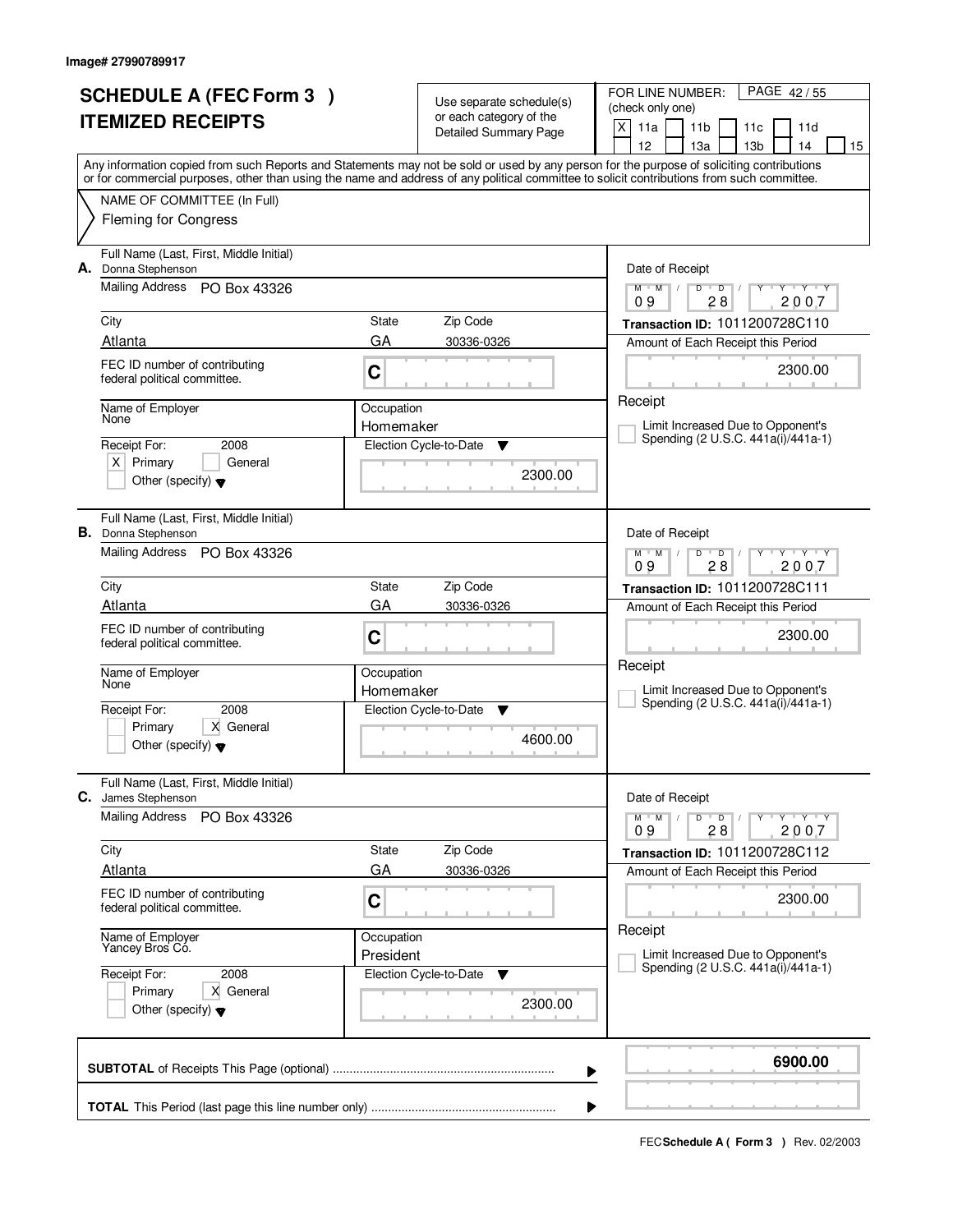| <b>SCHEDULE A (FEC Form 3)</b> |                                                                                        |                         | Use separate schedule(s)                                | PAGE 43/55<br>FOR LINE NUMBER:<br>(check only one)                                                                                                                                                                                                                                      |  |  |
|--------------------------------|----------------------------------------------------------------------------------------|-------------------------|---------------------------------------------------------|-----------------------------------------------------------------------------------------------------------------------------------------------------------------------------------------------------------------------------------------------------------------------------------------|--|--|
|                                | <b>ITEMIZED RECEIPTS</b>                                                               |                         | or each category of the<br><b>Detailed Summary Page</b> | $\times$<br>11a<br>11 <sub>b</sub><br>11d<br>11c<br>12<br>13a<br>13 <sub>b</sub><br>14<br>15                                                                                                                                                                                            |  |  |
|                                |                                                                                        |                         |                                                         | Any information copied from such Reports and Statements may not be sold or used by any person for the purpose of soliciting contributions<br>or for commercial purposes, other than using the name and address of any political committee to solicit contributions from such committee. |  |  |
|                                | NAME OF COMMITTEE (In Full)<br><b>Fleming for Congress</b>                             |                         |                                                         |                                                                                                                                                                                                                                                                                         |  |  |
| А.                             | Full Name (Last, First, Middle Initial)<br>James Stephenson                            |                         |                                                         | Date of Receipt                                                                                                                                                                                                                                                                         |  |  |
|                                | Mailing Address PO Box 43326                                                           |                         |                                                         | $Y$ $Y$ $Y$<br>$M$ $M$ /<br>D<br>$\overline{D}$<br>Ÿ<br>28<br>2007<br>09                                                                                                                                                                                                                |  |  |
|                                | City                                                                                   | State                   | Zip Code                                                | Transaction ID: 1011200728C113                                                                                                                                                                                                                                                          |  |  |
|                                | Atlanta                                                                                | GA                      | 30336-0326                                              | Amount of Each Receipt this Period                                                                                                                                                                                                                                                      |  |  |
|                                | FEC ID number of contributing<br>federal political committee.                          | C                       |                                                         | 2300.00                                                                                                                                                                                                                                                                                 |  |  |
|                                | Name of Employer<br>Yancey Bros Có.                                                    | Occupation              |                                                         | Receipt                                                                                                                                                                                                                                                                                 |  |  |
|                                |                                                                                        | President               |                                                         | Limit Increased Due to Opponent's<br>Spending (2 U.S.C. 441a(i)/441a-1)                                                                                                                                                                                                                 |  |  |
|                                | Receipt For:<br>2008<br>$X$ Primary<br>General                                         |                         | Election Cycle-to-Date<br>▼                             |                                                                                                                                                                                                                                                                                         |  |  |
|                                | Other (specify) $\blacktriangledown$                                                   |                         | 4600.00                                                 |                                                                                                                                                                                                                                                                                         |  |  |
|                                | Full Name (Last, First, Middle Initial)<br><b>B.</b> Charles Tarbutton                 |                         |                                                         | Date of Receipt                                                                                                                                                                                                                                                                         |  |  |
|                                | Mailing Address 646 W Haynes St                                                        |                         |                                                         | $M$ $M$ /<br>$Y - Y - Y$<br>D<br>$\overline{D}$<br>30<br>2007<br>09                                                                                                                                                                                                                     |  |  |
|                                | City                                                                                   | State                   | Zip Code                                                | Transaction ID: 1011200728C161                                                                                                                                                                                                                                                          |  |  |
|                                | Sandersville                                                                           | GA                      | 31082-9207                                              | Amount of Each Receipt this Period                                                                                                                                                                                                                                                      |  |  |
|                                | FEC ID number of contributing<br>federal political committee.                          | C                       |                                                         | 1000.00                                                                                                                                                                                                                                                                                 |  |  |
|                                | Name of Employer<br>Sandersville RR                                                    | Occupation              |                                                         | Receipt                                                                                                                                                                                                                                                                                 |  |  |
|                                | Receipt For:<br>2008                                                                   | <b>Vice President</b>   | Election Cycle-to-Date<br>▼                             | Limit Increased Due to Opponent's<br>Spending (2 U.S.C. 441a(i)/441a-1)                                                                                                                                                                                                                 |  |  |
|                                | Primary<br>ΧI<br>General<br>Other (specify) $\blacktriangledown$                       |                         | 1000.00                                                 |                                                                                                                                                                                                                                                                                         |  |  |
| C.                             | Full Name (Last, First, Middle Initial)<br><b>Michael Tomberlin</b>                    |                         |                                                         | Date of Receipt                                                                                                                                                                                                                                                                         |  |  |
|                                | <b>Mailing Address</b><br>627 High Hampton Dr                                          |                         |                                                         | $D$ $D$<br>$Y - Y - Y - Y$<br>$M$ $M$ /<br>$\sqrt{ }$<br>09<br>18<br>2007                                                                                                                                                                                                               |  |  |
|                                | City                                                                                   | State                   | Zip Code                                                | Transaction ID: 1011200728C45                                                                                                                                                                                                                                                           |  |  |
|                                | Augusta                                                                                | GA                      | 30907-9126                                              | Amount of Each Receipt this Period                                                                                                                                                                                                                                                      |  |  |
|                                | FEC ID number of contributing<br>federal political committee.                          | C                       |                                                         | 2300.00                                                                                                                                                                                                                                                                                 |  |  |
|                                | Name of Employer<br>Polaris of Augusta                                                 | Occupation<br>President |                                                         | Receipt<br>Limit Increased Due to Opponent's                                                                                                                                                                                                                                            |  |  |
|                                | Receipt For:<br>2008<br>$X$ Primary<br>General<br>Other (specify) $\blacktriangledown$ |                         | Election Cycle-to-Date<br>v<br>2300.00                  | Spending (2 U.S.C. 441a(i)/441a-1)                                                                                                                                                                                                                                                      |  |  |
|                                |                                                                                        |                         |                                                         | 5600.00<br>▶                                                                                                                                                                                                                                                                            |  |  |
|                                |                                                                                        |                         |                                                         |                                                                                                                                                                                                                                                                                         |  |  |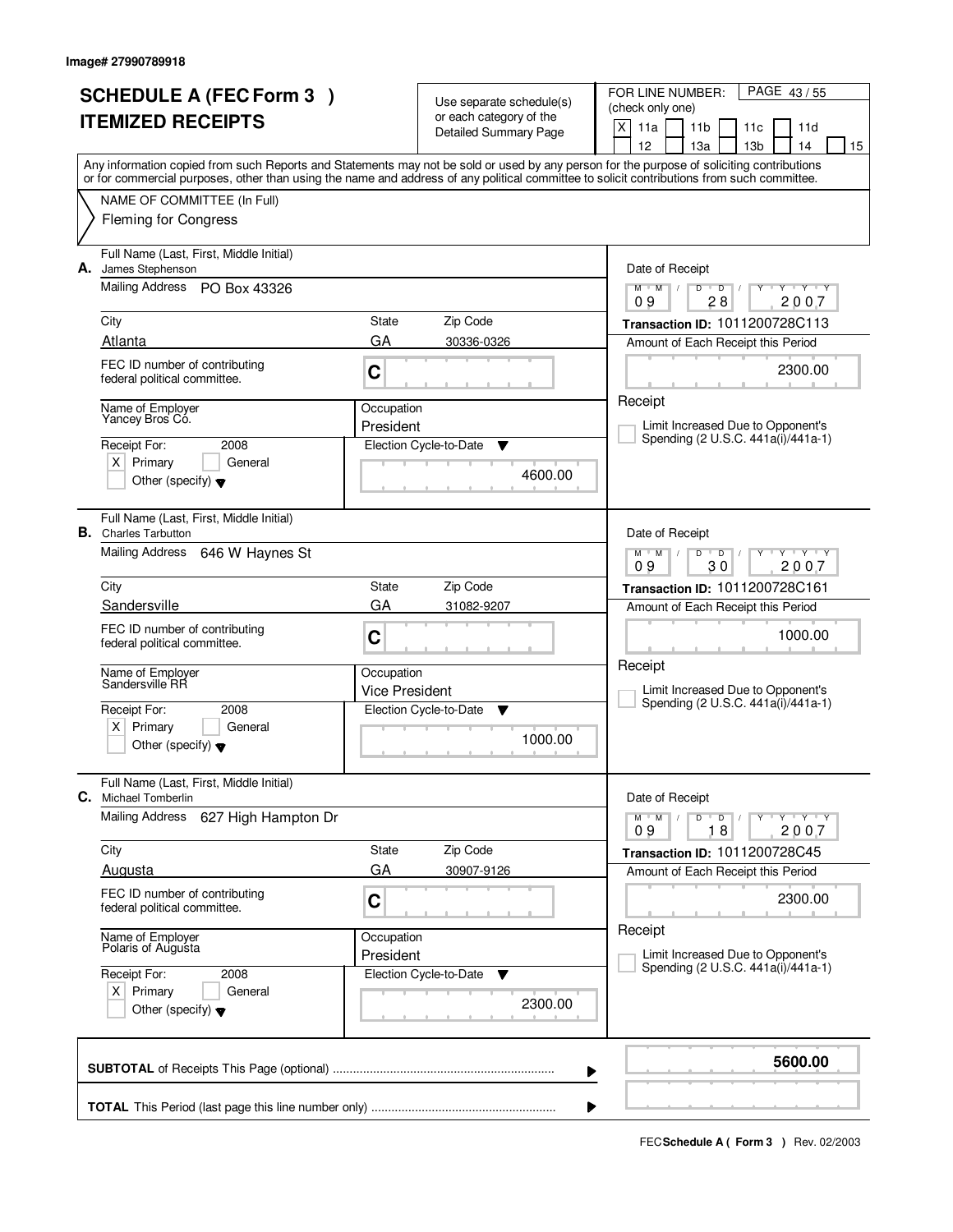|    | <b>SCHEDULE A (FEC Form 3)</b>                                       |            |                                                     | FOR LINE NUMBER:<br>PAGE 44 / 55                                                                                                                                                                                                                                                        |  |  |
|----|----------------------------------------------------------------------|------------|-----------------------------------------------------|-----------------------------------------------------------------------------------------------------------------------------------------------------------------------------------------------------------------------------------------------------------------------------------------|--|--|
|    | <b>ITEMIZED RECEIPTS</b>                                             |            | Use separate schedule(s)<br>or each category of the | (check only one)                                                                                                                                                                                                                                                                        |  |  |
|    |                                                                      |            | <b>Detailed Summary Page</b>                        | X<br>11a<br>11 <sub>b</sub><br>11d<br>11c                                                                                                                                                                                                                                               |  |  |
|    |                                                                      |            |                                                     | 12<br>13 <sub>b</sub><br>13a<br>14<br>15                                                                                                                                                                                                                                                |  |  |
|    |                                                                      |            |                                                     | Any information copied from such Reports and Statements may not be sold or used by any person for the purpose of soliciting contributions<br>or for commercial purposes, other than using the name and address of any political committee to solicit contributions from such committee. |  |  |
|    | NAME OF COMMITTEE (In Full)                                          |            |                                                     |                                                                                                                                                                                                                                                                                         |  |  |
|    | <b>Fleming for Congress</b>                                          |            |                                                     |                                                                                                                                                                                                                                                                                         |  |  |
| А. | Full Name (Last, First, Middle Initial)<br>Michael Tomberlin         |            |                                                     | Date of Receipt                                                                                                                                                                                                                                                                         |  |  |
|    | <b>Mailing Address</b><br>627 High Hampton Dr                        |            |                                                     | $Y - Y - Y$<br>$M$ $M$<br>$\sqrt{ }$<br>D<br>D<br>18<br>2007<br>09                                                                                                                                                                                                                      |  |  |
|    | City                                                                 | State      | Zip Code                                            | Transaction ID: 1011200728C47                                                                                                                                                                                                                                                           |  |  |
|    | Augusta                                                              | GA         | 30907-9126                                          | Amount of Each Receipt this Period                                                                                                                                                                                                                                                      |  |  |
|    | FEC ID number of contributing<br>federal political committee.        | C          |                                                     | 2300.00                                                                                                                                                                                                                                                                                 |  |  |
|    | Name of Employer                                                     | Occupation |                                                     | Receipt                                                                                                                                                                                                                                                                                 |  |  |
|    | Polaris of Augusta                                                   | President  |                                                     | Limit Increased Due to Opponent's<br>Spending (2 U.S.C. 441a(i)/441a-1)                                                                                                                                                                                                                 |  |  |
|    | 2008<br>Receipt For:                                                 |            | Election Cycle-to-Date<br>Y                         |                                                                                                                                                                                                                                                                                         |  |  |
|    | Primary<br>X General<br>Other (specify) $\blacktriangledown$         |            | 4600.00                                             |                                                                                                                                                                                                                                                                                         |  |  |
|    |                                                                      |            |                                                     |                                                                                                                                                                                                                                                                                         |  |  |
|    | Full Name (Last, First, Middle Initial)<br><b>B.</b> Vicki Tomberlin |            |                                                     | Date of Receipt                                                                                                                                                                                                                                                                         |  |  |
|    | Mailing Address<br>627 High Hampton Dr                               |            |                                                     | $Y$ $Y$ $Y$<br>$M$ $M$ /<br>D<br>$\overline{D}$<br>18<br>09<br>2007                                                                                                                                                                                                                     |  |  |
|    | City                                                                 | State      | Zip Code                                            | Transaction ID: 1011200728C48                                                                                                                                                                                                                                                           |  |  |
|    | Augusta                                                              | GA         | 30907-9126                                          | Amount of Each Receipt this Period                                                                                                                                                                                                                                                      |  |  |
|    | FEC ID number of contributing<br>federal political committee.        | C          |                                                     | 2300.00                                                                                                                                                                                                                                                                                 |  |  |
|    | Name of Employer                                                     | Occupation |                                                     | Receipt                                                                                                                                                                                                                                                                                 |  |  |
|    | None                                                                 | Homemaker  |                                                     | Limit Increased Due to Opponent's<br>Spending (2 U.S.C. 441a(i)/441a-1)                                                                                                                                                                                                                 |  |  |
|    | Receipt For:<br>2008                                                 |            | Election Cycle-to-Date<br>v                         |                                                                                                                                                                                                                                                                                         |  |  |
|    | Primary<br>X General<br>Other (specify) $\blacktriangledown$         |            | 2300.00                                             |                                                                                                                                                                                                                                                                                         |  |  |
|    |                                                                      |            |                                                     |                                                                                                                                                                                                                                                                                         |  |  |
|    | Full Name (Last, First, Middle Initial)<br>C. Vicki Tomberlin        |            |                                                     | Date of Receipt                                                                                                                                                                                                                                                                         |  |  |
|    | <b>Mailing Address</b><br>627 High Hampton Dr                        |            |                                                     | D<br>$Y - Y - Y - Y$<br>$M$ $M$ /<br>$\overline{D}$<br>2007<br>09<br>18                                                                                                                                                                                                                 |  |  |
|    | City                                                                 | State      | Zip Code                                            | Transaction ID: 1011200728C49                                                                                                                                                                                                                                                           |  |  |
|    | Augusta                                                              | GA         | 30907-9126                                          | Amount of Each Receipt this Period                                                                                                                                                                                                                                                      |  |  |
|    | FEC ID number of contributing<br>federal political committee.        | C          |                                                     | 2300.00                                                                                                                                                                                                                                                                                 |  |  |
|    | Name of Employer                                                     | Occupation |                                                     | Receipt                                                                                                                                                                                                                                                                                 |  |  |
|    | None                                                                 | Homemaker  |                                                     | Limit Increased Due to Opponent's<br>Spending (2 U.S.C. 441a(i)/441a-1)                                                                                                                                                                                                                 |  |  |
|    | Receipt For:<br>2008                                                 |            | Election Cycle-to-Date<br>v                         |                                                                                                                                                                                                                                                                                         |  |  |
|    | $X$ Primary<br>General<br>Other (specify) $\blacktriangledown$       |            | 4600.00                                             |                                                                                                                                                                                                                                                                                         |  |  |
|    |                                                                      |            |                                                     | 6900.00                                                                                                                                                                                                                                                                                 |  |  |
|    |                                                                      |            |                                                     | ▶                                                                                                                                                                                                                                                                                       |  |  |
|    |                                                                      |            |                                                     |                                                                                                                                                                                                                                                                                         |  |  |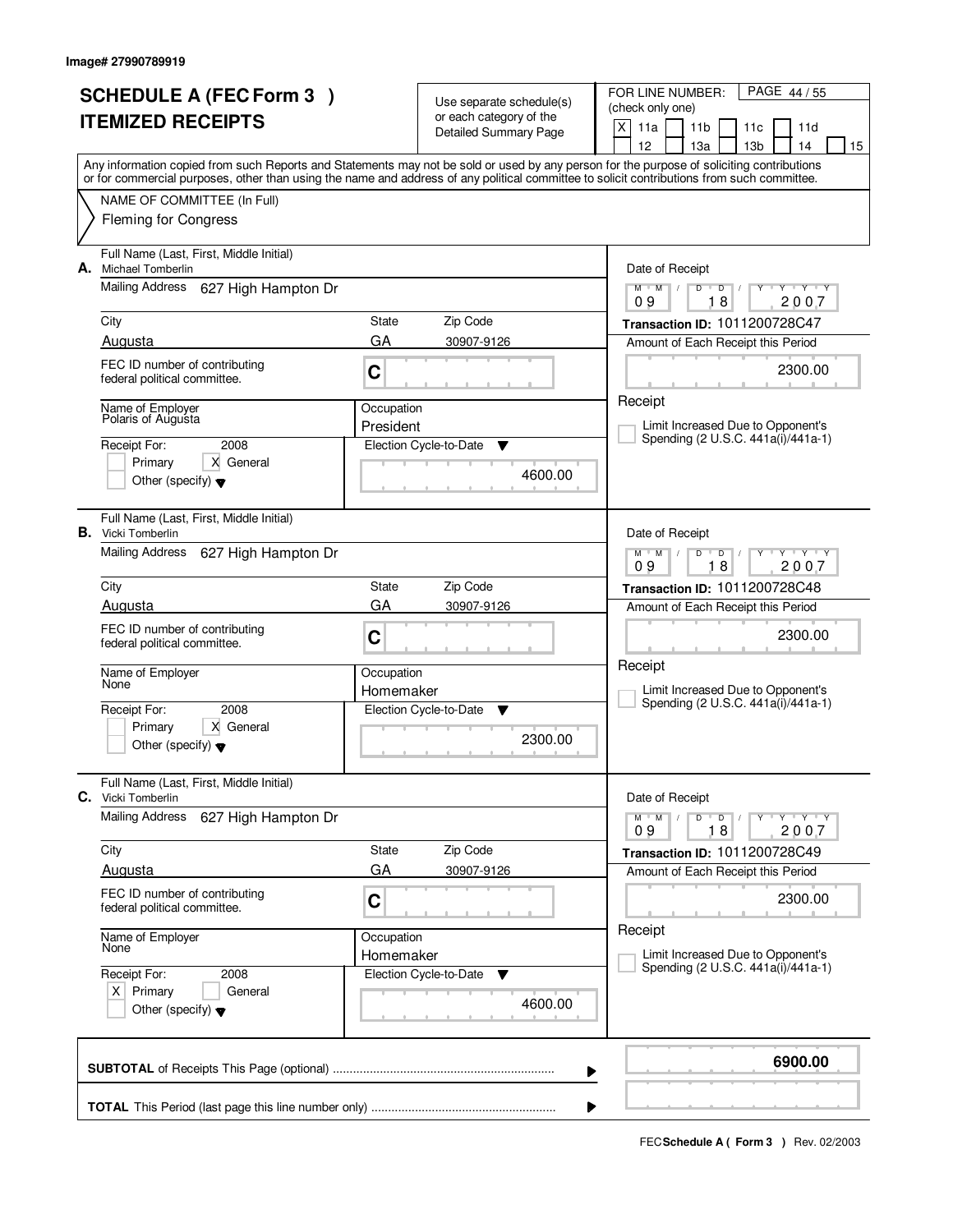|    | <b>SCHEDULE A (FEC Form 3)</b>                                |                    |                                                         | FOR LINE NUMBER:<br>PAGE 45/55                                                                                                             |  |  |
|----|---------------------------------------------------------------|--------------------|---------------------------------------------------------|--------------------------------------------------------------------------------------------------------------------------------------------|--|--|
|    |                                                               |                    | Use separate schedule(s)                                | (check only one)                                                                                                                           |  |  |
|    | <b>ITEMIZED RECEIPTS</b>                                      |                    | or each category of the<br><b>Detailed Summary Page</b> | X<br>11a<br>11 <sub>b</sub><br>11d<br>11c                                                                                                  |  |  |
|    |                                                               |                    |                                                         | 12<br>13 <sub>b</sub><br>13a<br>14<br>15                                                                                                   |  |  |
|    |                                                               |                    |                                                         | Any information copied from such Reports and Statements may not be sold or used by any person for the purpose of soliciting contributions  |  |  |
|    |                                                               |                    |                                                         | or for commercial purposes, other than using the name and address of any political committee to solicit contributions from such committee. |  |  |
|    | NAME OF COMMITTEE (In Full)                                   |                    |                                                         |                                                                                                                                            |  |  |
|    | <b>Fleming for Congress</b>                                   |                    |                                                         |                                                                                                                                            |  |  |
|    | Full Name (Last, First, Middle Initial)                       |                    |                                                         |                                                                                                                                            |  |  |
| А. | Donna Walker                                                  |                    |                                                         | Date of Receipt                                                                                                                            |  |  |
|    | Mailing Address<br>PO Box 1707                                |                    |                                                         | $Y - Y - Y$<br>$M$ $M$<br>$\sqrt{2}$<br>D<br>D                                                                                             |  |  |
|    |                                                               |                    |                                                         | 17<br>2007<br>09                                                                                                                           |  |  |
|    | City                                                          | State              | Zip Code                                                | Transaction ID: 1011200728C14                                                                                                              |  |  |
|    | Tifton                                                        | GA                 | 31793-1707                                              | Amount of Each Receipt this Period                                                                                                         |  |  |
|    | FEC ID number of contributing<br>federal political committee. | C                  |                                                         | 1200.00                                                                                                                                    |  |  |
|    |                                                               |                    |                                                         |                                                                                                                                            |  |  |
|    | Name of Employer                                              | Occupation         |                                                         | Receipt                                                                                                                                    |  |  |
|    | Self Employed                                                 | <b>Book Keeper</b> |                                                         | Limit Increased Due to Opponent's<br>Spending (2 U.S.C. 441a(i)/441a-1)                                                                    |  |  |
|    | Receipt For:<br>2008                                          |                    | Election Cycle-to-Date<br>Y                             |                                                                                                                                            |  |  |
|    | $X$ Primary<br>General                                        |                    | 1200.00                                                 |                                                                                                                                            |  |  |
|    | Other (specify) $\blacktriangledown$                          |                    |                                                         |                                                                                                                                            |  |  |
|    | Full Name (Last, First, Middle Initial)                       |                    |                                                         |                                                                                                                                            |  |  |
|    | <b>B.</b> Mark Whitaker                                       |                    |                                                         | Date of Receipt                                                                                                                            |  |  |
|    | Mailing Address<br>PO Box 1012                                |                    |                                                         | $Y + Y + Y$<br>$M$ $M$ /<br>$\overline{D}$<br>D                                                                                            |  |  |
|    |                                                               |                    |                                                         | 30<br>09<br>2007                                                                                                                           |  |  |
|    | City                                                          | State              | Zip Code                                                | Transaction ID: 1011200728C145                                                                                                             |  |  |
|    | Harlem                                                        | GA                 | 30814-1012                                              | Amount of Each Receipt this Period                                                                                                         |  |  |
|    | FEC ID number of contributing                                 | C                  |                                                         | 250.00                                                                                                                                     |  |  |
|    | federal political committee.                                  |                    |                                                         |                                                                                                                                            |  |  |
|    | Name of Employer                                              | Occupation         |                                                         | Receipt                                                                                                                                    |  |  |
|    | Whitaker Electric                                             | Owner              |                                                         | Limit Increased Due to Opponent's                                                                                                          |  |  |
|    | Receipt For:<br>2008                                          |                    | Election Cycle-to-Date<br>v                             | Spending (2 U.S.C. 441a(i)/441a-1)                                                                                                         |  |  |
|    | Primary<br>ΧI<br>General                                      | 250.00             |                                                         |                                                                                                                                            |  |  |
|    | Other (specify) $\blacktriangledown$                          |                    |                                                         |                                                                                                                                            |  |  |
|    |                                                               |                    |                                                         |                                                                                                                                            |  |  |
|    | Full Name (Last, First, Middle Initial)<br>C. Raymon White    |                    |                                                         | Date of Receipt                                                                                                                            |  |  |
|    | Mailing Address<br>2255 Peachtree Rd NE Unit 421              |                    |                                                         | $Y - Y - Y - Y$<br>$M$ $M$ /<br>D<br>$\overline{D}$                                                                                        |  |  |
|    |                                                               |                    |                                                         | 09<br>28<br>2007                                                                                                                           |  |  |
|    | City                                                          | State              | Zip Code                                                | Transaction ID: 1011200728C109                                                                                                             |  |  |
|    | <b>Atlanta</b>                                                | GA                 | 30309-1170                                              | Amount of Each Receipt this Period                                                                                                         |  |  |
|    | FEC ID number of contributing                                 | C                  |                                                         | 1000.00                                                                                                                                    |  |  |
|    | federal political committee.                                  |                    |                                                         |                                                                                                                                            |  |  |
|    |                                                               | Occupation         |                                                         | Receipt                                                                                                                                    |  |  |
|    | Name of Employer<br>Georgia Strategies                        | Lobbyist           |                                                         | Limit Increased Due to Opponent's                                                                                                          |  |  |
|    | Receipt For:<br>2008                                          |                    | Election Cycle-to-Date<br>v                             | Spending (2 U.S.C. 441a(i)/441a-1)                                                                                                         |  |  |
|    | $X$ Primary<br>General                                        |                    |                                                         |                                                                                                                                            |  |  |
|    | Other (specify) $\blacktriangledown$                          |                    | 1000.00                                                 |                                                                                                                                            |  |  |
|    |                                                               |                    |                                                         |                                                                                                                                            |  |  |
|    |                                                               |                    |                                                         | 2450.00                                                                                                                                    |  |  |
|    |                                                               |                    |                                                         | ▶                                                                                                                                          |  |  |
|    |                                                               |                    |                                                         |                                                                                                                                            |  |  |
|    |                                                               |                    |                                                         |                                                                                                                                            |  |  |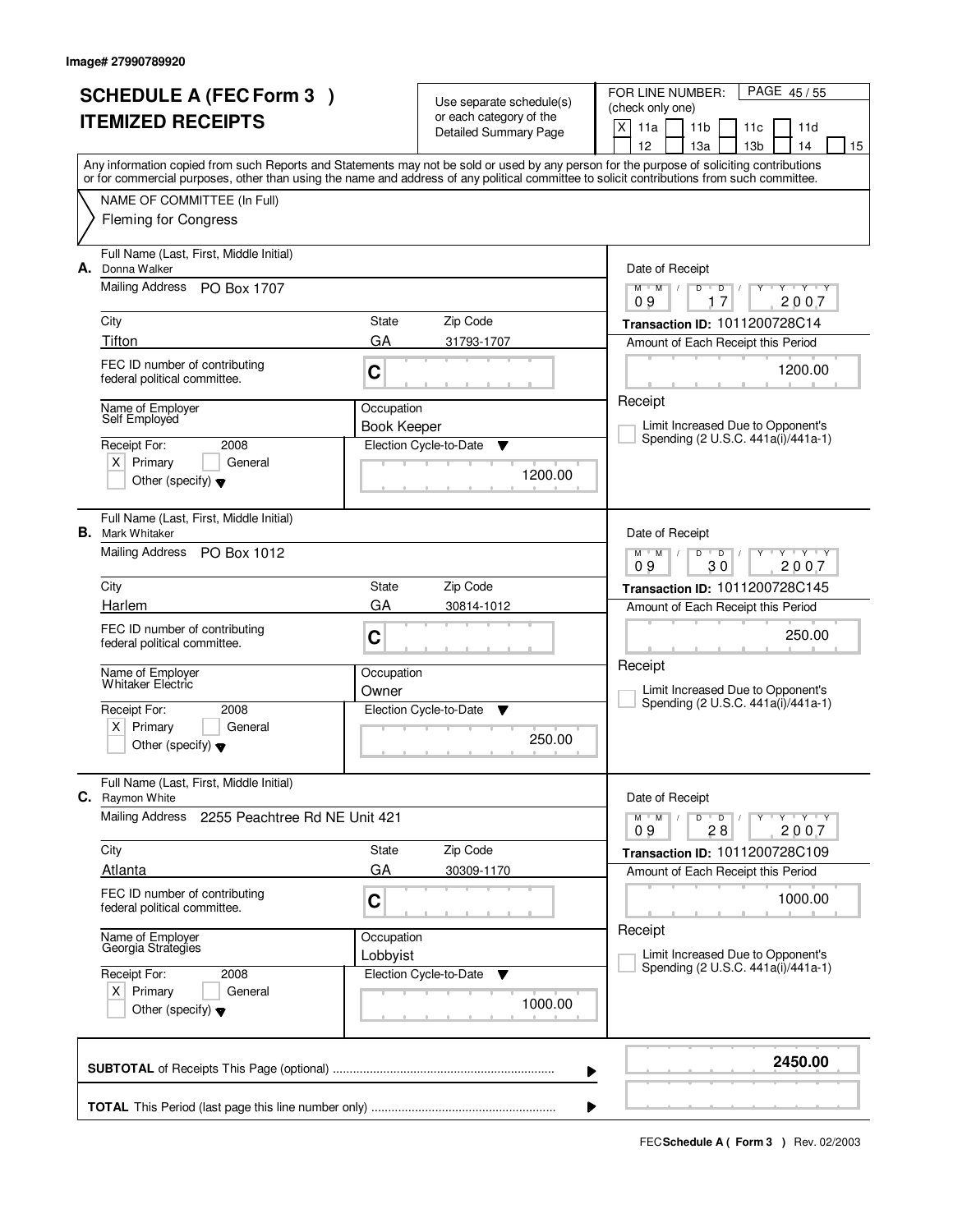| <b>SCHEDULE A (FEC Form 3)</b> |                                                                                          |                     | Use separate schedule(s)<br>or each category of the | FOR LINE NUMBER:<br>PAGE 46/55<br>(check only one)                                                                                                                                                                                                                                      |  |
|--------------------------------|------------------------------------------------------------------------------------------|---------------------|-----------------------------------------------------|-----------------------------------------------------------------------------------------------------------------------------------------------------------------------------------------------------------------------------------------------------------------------------------------|--|
|                                | <b>ITEMIZED RECEIPTS</b>                                                                 |                     | <b>Detailed Summary Page</b>                        | X<br>11a<br>11 <sub>b</sub><br>11d<br>11c<br>12<br>13 <sub>b</sub><br>13a<br>14<br>15                                                                                                                                                                                                   |  |
|                                |                                                                                          |                     |                                                     | Any information copied from such Reports and Statements may not be sold or used by any person for the purpose of soliciting contributions<br>or for commercial purposes, other than using the name and address of any political committee to solicit contributions from such committee. |  |
|                                | NAME OF COMMITTEE (In Full)<br><b>Fleming for Congress</b>                               |                     |                                                     |                                                                                                                                                                                                                                                                                         |  |
| А.                             | Full Name (Last, First, Middle Initial)<br>Angela Willis                                 |                     |                                                     | Date of Receipt                                                                                                                                                                                                                                                                         |  |
|                                | Mailing Address 4197 Mike Padgett Hwy                                                    |                     |                                                     | $Y$ $Y$ $Y$<br>$M$ $M$ /<br>D<br>$\overline{D}$<br>18<br>2007<br>09                                                                                                                                                                                                                     |  |
|                                | City                                                                                     | State               | Zip Code                                            | Transaction ID: 1011200728C38                                                                                                                                                                                                                                                           |  |
|                                | Augusta                                                                                  | GA                  | 30906-9780                                          | Amount of Each Receipt this Period                                                                                                                                                                                                                                                      |  |
|                                | FEC ID number of contributing<br>federal political committee.                            | C                   |                                                     | 2300.00                                                                                                                                                                                                                                                                                 |  |
|                                | Name of Employer                                                                         | Occupation          |                                                     | Receipt                                                                                                                                                                                                                                                                                 |  |
|                                | None                                                                                     | Homemaker           |                                                     | Limit Increased Due to Opponent's<br>Spending (2 U.S.C. 441a(i)/441a-1)                                                                                                                                                                                                                 |  |
|                                | 2008<br>Receipt For:                                                                     |                     | Election Cycle-to-Date<br>Y                         |                                                                                                                                                                                                                                                                                         |  |
|                                | X General<br>Primary<br>Other (specify) $\blacktriangledown$                             |                     | 2300.00                                             |                                                                                                                                                                                                                                                                                         |  |
|                                | Full Name (Last, First, Middle Initial)<br><b>B.</b> Angela Willis                       |                     |                                                     | Date of Receipt                                                                                                                                                                                                                                                                         |  |
|                                | Mailing Address 4197 Mike Padgett Hwy                                                    |                     |                                                     | $Y$ $Y$ $Y$<br>$M$ $M$ /<br>D<br>$\overline{D}$<br>18<br>09<br>2007                                                                                                                                                                                                                     |  |
|                                | City                                                                                     | State               | Zip Code                                            | Transaction ID: 1011200728C39                                                                                                                                                                                                                                                           |  |
|                                | Augusta                                                                                  | GA                  | 30906-9780                                          | Amount of Each Receipt this Period                                                                                                                                                                                                                                                      |  |
|                                | FEC ID number of contributing<br>federal political committee.                            | C                   |                                                     | 2300.00<br>Receipt                                                                                                                                                                                                                                                                      |  |
|                                | Name of Employer<br>None                                                                 | Occupation          |                                                     |                                                                                                                                                                                                                                                                                         |  |
|                                |                                                                                          | Homemaker           |                                                     | Limit Increased Due to Opponent's<br>Spending (2 U.S.C. 441a(i)/441a-1)                                                                                                                                                                                                                 |  |
|                                | Receipt For:<br>2008<br>Primary<br>General<br>ΧI<br>Other (specify) $\blacktriangledown$ |                     | Election Cycle-to-Date<br>- V<br>4600.00            |                                                                                                                                                                                                                                                                                         |  |
|                                | Full Name (Last, First, Middle Initial)<br><b>C.</b> L. Robert Willis                    |                     |                                                     | Date of Receipt                                                                                                                                                                                                                                                                         |  |
|                                | Mailing Address<br>4197 Mike Padgett Hwy                                                 |                     |                                                     | $Y - Y - Y - Y$<br>$M$ $M$ /<br>D<br>$\bullet$ D $\prime$<br>09<br>18<br>2007                                                                                                                                                                                                           |  |
|                                | City                                                                                     | State               | Zip Code                                            | Transaction ID: 1011200728C36                                                                                                                                                                                                                                                           |  |
|                                | Augusta                                                                                  | GA                  | 30906-9780                                          | Amount of Each Receipt this Period                                                                                                                                                                                                                                                      |  |
|                                | FEC ID number of contributing<br>federal political committee.                            | C                   |                                                     | 2300.00                                                                                                                                                                                                                                                                                 |  |
|                                | Name of Employer<br>F&W Trucking                                                         | Occupation<br>Owner |                                                     | Receipt<br>Limit Increased Due to Opponent's                                                                                                                                                                                                                                            |  |
|                                | Receipt For:<br>2008<br>$X$ Primary<br>General<br>Other (specify) $\blacktriangledown$   |                     | Election Cycle-to-Date<br>v<br>2300.00              | Spending (2 U.S.C. 441a(i)/441a-1)                                                                                                                                                                                                                                                      |  |
|                                |                                                                                          |                     | ▶                                                   | 6900.00                                                                                                                                                                                                                                                                                 |  |
|                                |                                                                                          |                     |                                                     |                                                                                                                                                                                                                                                                                         |  |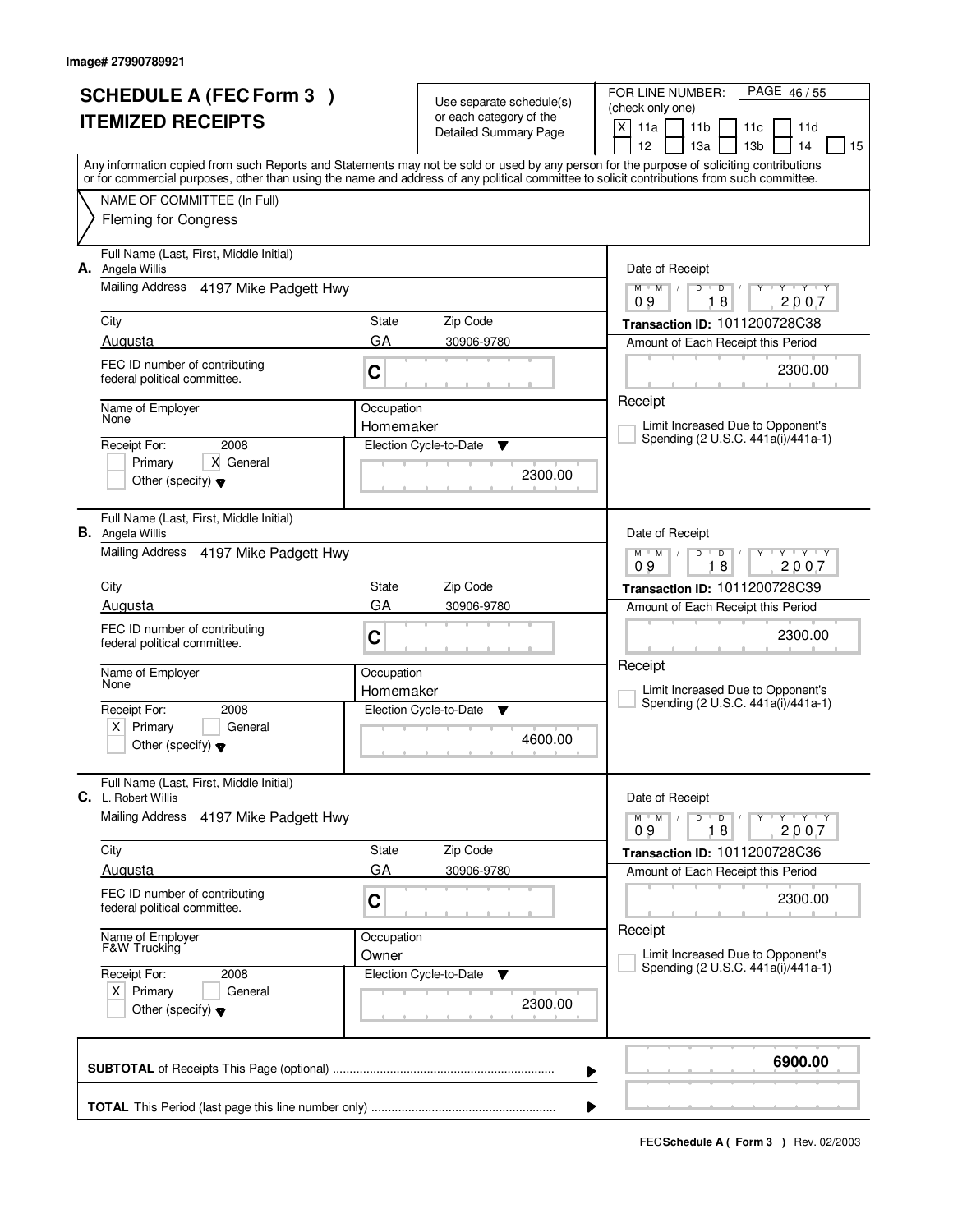|    | <b>SCHEDULE A (FEC Form 3)</b><br><b>ITEMIZED RECEIPTS</b><br>Any information copied from such Reports and Statements may not be sold or used by any person for the purpose of soliciting contributions<br>or for commercial purposes, other than using the name and address of any political committee to solicit contributions from such committee.<br>NAME OF COMMITTEE (In Full)<br><b>Fleming for Congress</b> |                        | Use separate schedule(s)<br>or each category of the<br><b>Detailed Summary Page</b> | FOR LINE NUMBER:<br>PAGE 47/55<br>(check only one)<br>X<br>11a<br>11 <sub>b</sub><br>11c<br>11d<br>12<br>13a<br>13 <sub>b</sub><br>14<br>15 |
|----|---------------------------------------------------------------------------------------------------------------------------------------------------------------------------------------------------------------------------------------------------------------------------------------------------------------------------------------------------------------------------------------------------------------------|------------------------|-------------------------------------------------------------------------------------|---------------------------------------------------------------------------------------------------------------------------------------------|
|    | Full Name (Last, First, Middle Initial)<br><b>A.</b> L. Robert Willis<br>Mailing Address 4197 Mike Padgett Hwy                                                                                                                                                                                                                                                                                                      |                        |                                                                                     | Date of Receipt<br><b>TY TY TY</b><br>$M$ $M$<br>$D$ $D$<br>18<br>2007<br>09                                                                |
|    | City                                                                                                                                                                                                                                                                                                                                                                                                                | <b>State</b>           | Zip Code                                                                            | Transaction ID: 1011200728C37                                                                                                               |
|    | Augusta                                                                                                                                                                                                                                                                                                                                                                                                             | GA                     | 30906-9780                                                                          | Amount of Each Receipt this Period                                                                                                          |
|    | FEC ID number of contributing<br>federal political committee.                                                                                                                                                                                                                                                                                                                                                       | C                      |                                                                                     | 2300.00                                                                                                                                     |
|    | Name of Employer<br><b>F&amp;W Trucking</b>                                                                                                                                                                                                                                                                                                                                                                         | Occupation<br>Owner    |                                                                                     | Receipt<br>Limit Increased Due to Opponent's<br>Spending (2 U.S.C. 441a(i)/441a-1)                                                          |
|    | 2008<br>Receipt For:<br>X General<br>Primary<br>Other (specify) $\blacktriangledown$                                                                                                                                                                                                                                                                                                                                |                        | Election Cycle-to-Date<br>▼<br>4600.00                                              |                                                                                                                                             |
| В. | Full Name (Last, First, Middle Initial)<br><b>Robert Willis</b>                                                                                                                                                                                                                                                                                                                                                     |                        |                                                                                     | Date of Receipt                                                                                                                             |
|    | Mailing Address 29 Golf Cir NE                                                                                                                                                                                                                                                                                                                                                                                      |                        |                                                                                     | $M$ $M$ /<br>$D$ $D$ $/$<br>$Y+Y$<br>09<br>28<br>2007                                                                                       |
|    | City                                                                                                                                                                                                                                                                                                                                                                                                                | <b>State</b>           | Zip Code                                                                            | Transaction ID: 1011200728C132                                                                                                              |
|    | Atlanta                                                                                                                                                                                                                                                                                                                                                                                                             | GA                     | 30309-2754                                                                          | Amount of Each Receipt this Period                                                                                                          |
|    | FEC ID number of contributing<br>federal political committee.                                                                                                                                                                                                                                                                                                                                                       | C                      |                                                                                     | 500.00                                                                                                                                      |
|    | Name of Employer<br>Troutman Sanders                                                                                                                                                                                                                                                                                                                                                                                | Occupation<br>Lobbyist |                                                                                     | Receipt<br>Limit Increased Due to Opponent's                                                                                                |
|    | Receipt For:<br>2008<br>Primary<br>General<br>$X \mid$<br>Other (specify) $\blacktriangledown$                                                                                                                                                                                                                                                                                                                      |                        | Election Cycle-to-Date<br>▼<br>500.00                                               | Spending (2 U.S.C. 441a(i)/441a-1)                                                                                                          |

|  | 2800.00   |
|--|-----------|
|  | 244400.00 |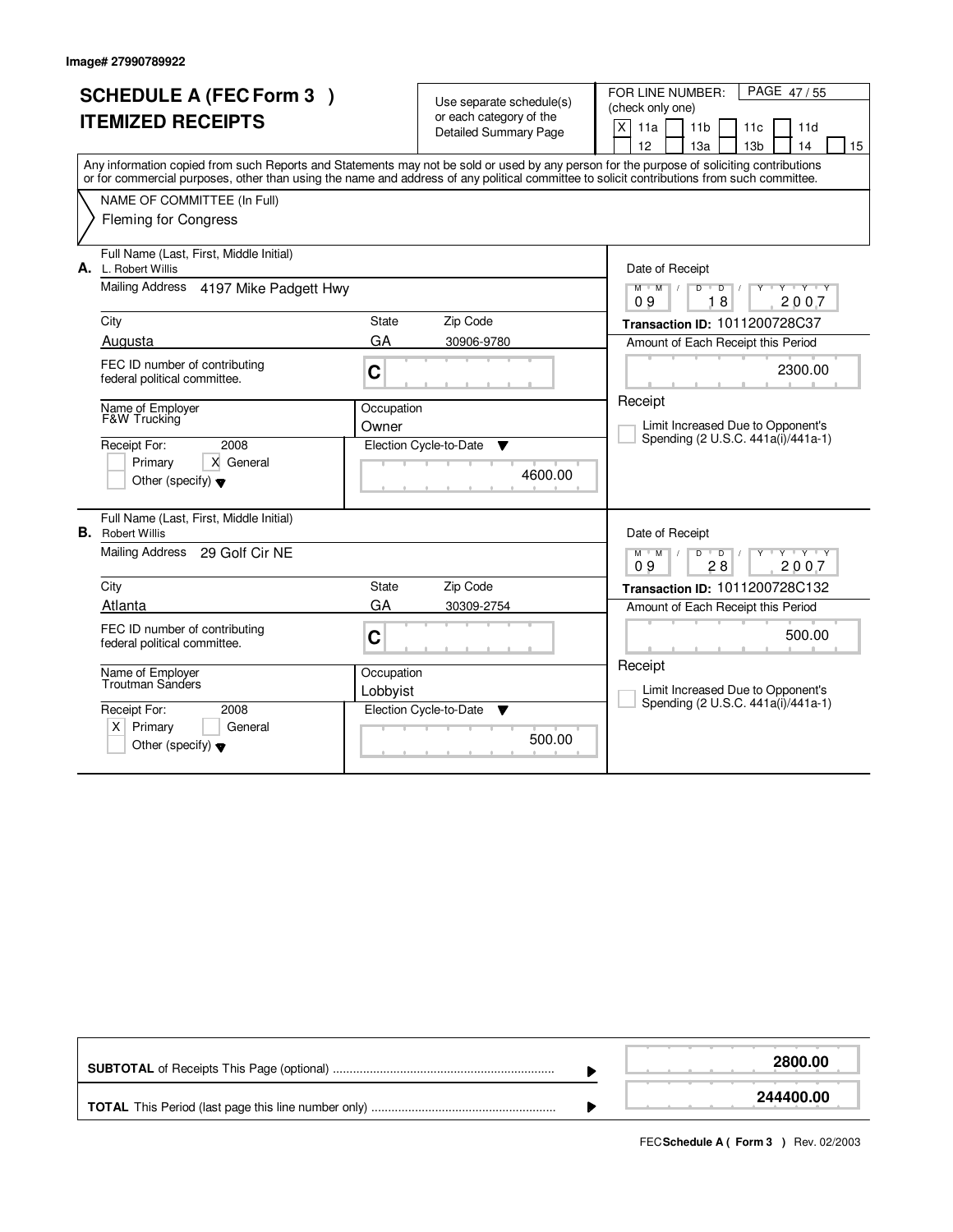|                          | <b>SCHEDULE A (FEC Form 3)</b>                                           |            |                                                     | FOR LINE NUMBER:<br>PAGE 48/55                                                                                                                                                                                                                                                          |  |
|--------------------------|--------------------------------------------------------------------------|------------|-----------------------------------------------------|-----------------------------------------------------------------------------------------------------------------------------------------------------------------------------------------------------------------------------------------------------------------------------------------|--|
| <b>ITEMIZED RECEIPTS</b> |                                                                          |            | Use separate schedule(s)<br>or each category of the | (check only one)                                                                                                                                                                                                                                                                        |  |
|                          |                                                                          |            | <b>Detailed Summary Page</b>                        | 11 <sub>b</sub><br>11a<br>X<br>11c<br>11d                                                                                                                                                                                                                                               |  |
|                          |                                                                          |            |                                                     | 12<br>13 <sub>b</sub><br>13a<br>14<br>15                                                                                                                                                                                                                                                |  |
|                          |                                                                          |            |                                                     | Any information copied from such Reports and Statements may not be sold or used by any person for the purpose of soliciting contributions<br>or for commercial purposes, other than using the name and address of any political committee to solicit contributions from such committee. |  |
|                          | NAME OF COMMITTEE (In Full)                                              |            |                                                     |                                                                                                                                                                                                                                                                                         |  |
|                          | <b>Fleming for Congress</b>                                              |            |                                                     |                                                                                                                                                                                                                                                                                         |  |
|                          |                                                                          |            |                                                     |                                                                                                                                                                                                                                                                                         |  |
|                          | Full Name (Last, First, Middle Initial)                                  |            |                                                     |                                                                                                                                                                                                                                                                                         |  |
|                          | A. Barbara Sims for Georgia House<br>Mailing Address PO Box 726          |            |                                                     | Date of Receipt<br>$Y + Y + Y$<br>$M$ $M$<br>$D^{-1}$<br>$\overline{D}$<br>Y<br>$\frac{1}{2}$                                                                                                                                                                                           |  |
|                          |                                                                          |            |                                                     | 17<br>2007<br>09                                                                                                                                                                                                                                                                        |  |
|                          | City                                                                     | State      | Zip Code                                            | Transaction ID: 1011200728C4                                                                                                                                                                                                                                                            |  |
|                          | Augusta                                                                  | GA         | 30903-0726                                          | Amount of Each Receipt this Period                                                                                                                                                                                                                                                      |  |
|                          | FEC ID number of contributing                                            | C          |                                                     | 1000.00                                                                                                                                                                                                                                                                                 |  |
|                          | federal political committee.                                             |            |                                                     |                                                                                                                                                                                                                                                                                         |  |
|                          | Name of Employer                                                         | Occupation |                                                     | Receipt                                                                                                                                                                                                                                                                                 |  |
|                          |                                                                          |            |                                                     | Limit Increased Due to Opponent's                                                                                                                                                                                                                                                       |  |
|                          | Receipt For:<br>2008                                                     |            | Election Cycle-to-Date<br>v                         | Spending (2 U.S.C. 441a(i)/441a-1)                                                                                                                                                                                                                                                      |  |
|                          | $X$ Primary<br>General                                                   |            | 1000.00                                             |                                                                                                                                                                                                                                                                                         |  |
|                          | Other (specify) $\blacktriangledown$                                     |            |                                                     |                                                                                                                                                                                                                                                                                         |  |
|                          |                                                                          |            |                                                     |                                                                                                                                                                                                                                                                                         |  |
| В.                       | Full Name (Last, First, Middle Initial)<br>Committee to Elect Ben Harbin |            |                                                     | Date of Receipt                                                                                                                                                                                                                                                                         |  |
|                          | Mailing Address PO Box 211959                                            |            |                                                     | $\mathsf{L} \mathsf{Y} \mathsf{L} \mathsf{Y} \mathsf{Y} \mathsf{Y}$<br>$M^+M^-$ /<br>D<br>$\overline{D}$                                                                                                                                                                                |  |
|                          |                                                                          |            |                                                     | 28<br>09<br>2007                                                                                                                                                                                                                                                                        |  |
|                          | City                                                                     | State      | Zip Code                                            | Transaction ID: 1011200728C107                                                                                                                                                                                                                                                          |  |
|                          | Augusta                                                                  | GA         | 30917-1959                                          | Amount of Each Receipt this Period                                                                                                                                                                                                                                                      |  |
|                          | FEC ID number of contributing                                            | C          |                                                     | 1000.00                                                                                                                                                                                                                                                                                 |  |
|                          | federal political committee.                                             |            |                                                     |                                                                                                                                                                                                                                                                                         |  |
|                          | Name of Employer                                                         | Occupation |                                                     | Receipt                                                                                                                                                                                                                                                                                 |  |
|                          |                                                                          |            |                                                     | Limit Increased Due to Opponent's<br>Spending (2 U.S.C. 441a(i)/441a-1)                                                                                                                                                                                                                 |  |
|                          | Receipt For:<br>2008                                                     |            | Election Cycle-to-Date<br>v                         |                                                                                                                                                                                                                                                                                         |  |
|                          | Primary<br>$X \mid$<br>General<br>Other (specify) $\blacktriangledown$   |            | 1000.00                                             |                                                                                                                                                                                                                                                                                         |  |
|                          |                                                                          |            |                                                     |                                                                                                                                                                                                                                                                                         |  |
|                          | Full Name (Last, First, Middle Initial)                                  |            |                                                     |                                                                                                                                                                                                                                                                                         |  |
|                          | C. Committee to Elect Jim Cole                                           |            |                                                     | Date of Receipt                                                                                                                                                                                                                                                                         |  |
|                          | <b>Mailing Address</b><br>PO Box 767                                     |            |                                                     | D<br>$Y^ Y^ Y^ Y^-$<br>$M$ $M$ /<br>$\overline{D}$<br>2007<br>09<br>28                                                                                                                                                                                                                  |  |
|                          | City                                                                     | State      | Zip Code                                            |                                                                                                                                                                                                                                                                                         |  |
|                          | Forsyth                                                                  | GA         | 31029-0767                                          | Transaction ID: 1011200728C85<br>Amount of Each Receipt this Period                                                                                                                                                                                                                     |  |
|                          | FEC ID number of contributing                                            |            |                                                     |                                                                                                                                                                                                                                                                                         |  |
|                          | federal political committee.                                             | C          |                                                     | 1000.00                                                                                                                                                                                                                                                                                 |  |
|                          |                                                                          |            |                                                     | Receipt                                                                                                                                                                                                                                                                                 |  |
|                          | Name of Employer                                                         | Occupation |                                                     | Limit Increased Due to Opponent's                                                                                                                                                                                                                                                       |  |
|                          | Receipt For:<br>2008                                                     |            | Election Cycle-to-Date<br>v                         | Spending (2 U.S.C. 441a(i)/441a-1)                                                                                                                                                                                                                                                      |  |
|                          | $X$ Primary<br>General                                                   |            |                                                     |                                                                                                                                                                                                                                                                                         |  |
|                          | Other (specify) $\blacktriangledown$                                     |            | 1000.00                                             |                                                                                                                                                                                                                                                                                         |  |
|                          |                                                                          |            |                                                     |                                                                                                                                                                                                                                                                                         |  |
|                          |                                                                          |            |                                                     |                                                                                                                                                                                                                                                                                         |  |
|                          |                                                                          |            |                                                     | 3000.00<br>▶                                                                                                                                                                                                                                                                            |  |
|                          |                                                                          |            |                                                     |                                                                                                                                                                                                                                                                                         |  |
|                          |                                                                          |            |                                                     |                                                                                                                                                                                                                                                                                         |  |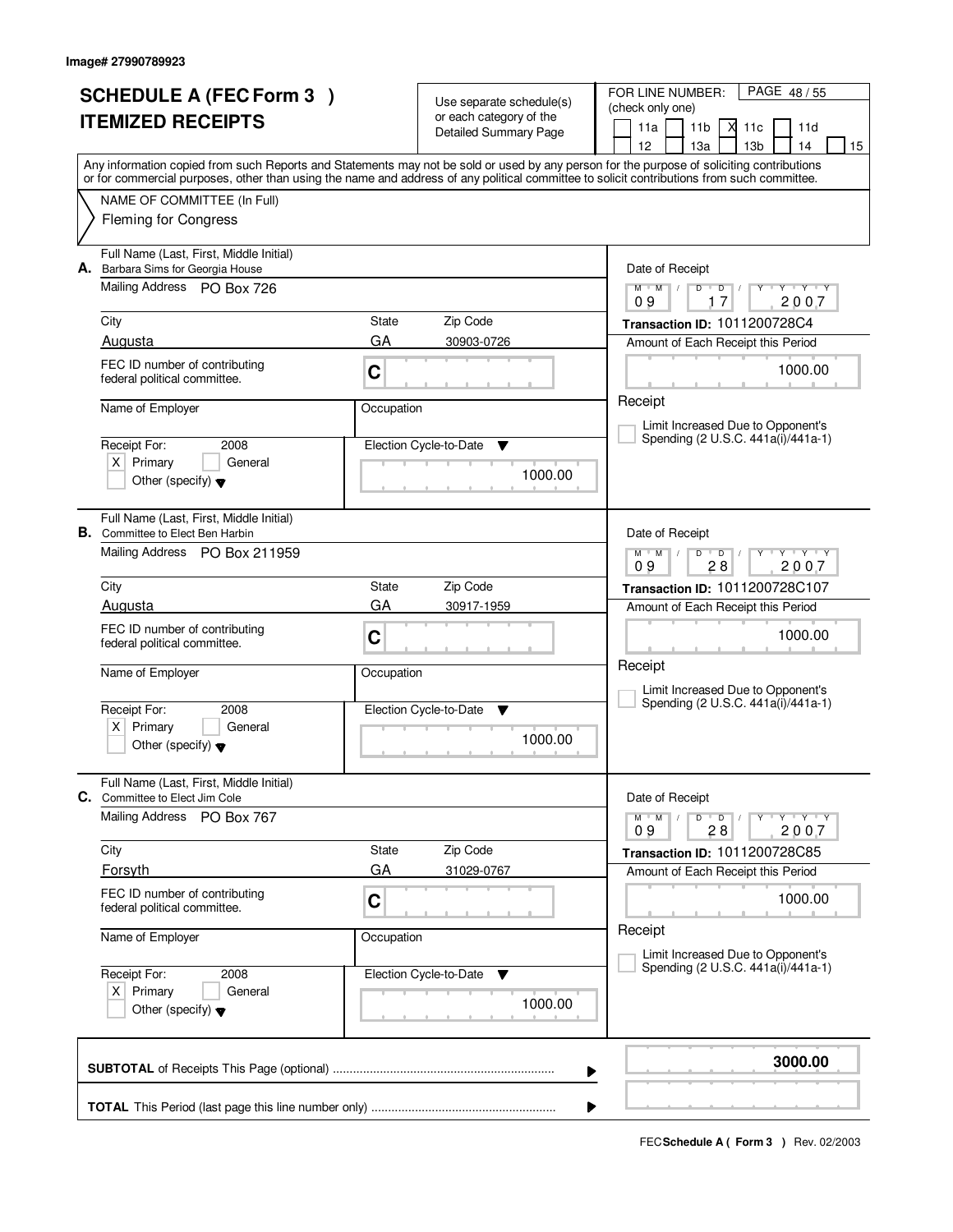|  | <b>SCHEDULE A (FEC Form 3)</b>                                |             |                                                     | PAGE 49/55<br>FOR LINE NUMBER:                                                                                                             |
|--|---------------------------------------------------------------|-------------|-----------------------------------------------------|--------------------------------------------------------------------------------------------------------------------------------------------|
|  |                                                               |             | Use separate schedule(s)<br>or each category of the | (check only one)                                                                                                                           |
|  | <b>ITEMIZED RECEIPTS</b>                                      |             | Detailed Summary Page                               | 11a<br>11 <sub>b</sub><br>М<br>11d<br>11c                                                                                                  |
|  |                                                               |             |                                                     | 13 <sub>b</sub><br>12<br>13a<br>14<br>15                                                                                                   |
|  |                                                               |             |                                                     | Any information copied from such Reports and Statements may not be sold or used by any person for the purpose of soliciting contributions  |
|  |                                                               |             |                                                     | or for commercial purposes, other than using the name and address of any political committee to solicit contributions from such committee. |
|  | NAME OF COMMITTEE (In Full)                                   |             |                                                     |                                                                                                                                            |
|  | <b>Fleming for Congress</b>                                   |             |                                                     |                                                                                                                                            |
|  | Full Name (Last, First, Middle Initial)                       |             |                                                     |                                                                                                                                            |
|  | A. Committee to Elect R.M. Channell                           |             |                                                     | Date of Receipt                                                                                                                            |
|  | Mailing Address PO Box 839                                    |             |                                                     | $Y$ $Y$ $Y$<br>$M$ $M$ /<br>D<br>$\overline{D}$ /<br>Y<br>09<br>28<br>2007                                                                 |
|  | City                                                          | State       | Zip Code                                            |                                                                                                                                            |
|  | Greensboro                                                    | GA          | 30642-0839                                          | Transaction ID: 1011200728C92                                                                                                              |
|  |                                                               |             |                                                     | Amount of Each Receipt this Period                                                                                                         |
|  | FEC ID number of contributing<br>federal political committee. | $\mathbf C$ |                                                     | 1000.00                                                                                                                                    |
|  |                                                               |             |                                                     | Receipt                                                                                                                                    |
|  | Name of Employer                                              | Occupation  |                                                     |                                                                                                                                            |
|  |                                                               |             |                                                     | Limit Increased Due to Opponent's<br>Spending (2 U.S.C. 441a(i)/441a-1)                                                                    |
|  | Receipt For:<br>2008<br>$X$ Primary<br>General                |             | Election Cycle-to-Date<br>▼                         |                                                                                                                                            |
|  | Other (specify) $\blacktriangledown$                          |             | 1000.00                                             |                                                                                                                                            |
|  |                                                               |             |                                                     |                                                                                                                                            |
|  | Full Name (Last, First, Middle Initial)                       |             |                                                     |                                                                                                                                            |
|  | <b>B.</b> Committee to Elect Vance Smith                      |             |                                                     | Date of Receipt                                                                                                                            |
|  | Mailing Address PO Box 171                                    |             |                                                     | $M$ $M$ /<br>$Y - Y - Y$<br>D<br>$\overline{D}$                                                                                            |
|  |                                                               |             |                                                     | 30<br>2007<br>09                                                                                                                           |
|  | City                                                          | State       | Zip Code                                            | Transaction ID: 1011200728C152                                                                                                             |
|  | Pine Mountain                                                 | GA          | 31822-0171                                          | Amount of Each Receipt this Period                                                                                                         |
|  | FEC ID number of contributing<br>federal political committee. | C           |                                                     | 1000.00                                                                                                                                    |
|  |                                                               |             |                                                     | Receipt                                                                                                                                    |
|  | Name of Employer                                              | Occupation  |                                                     |                                                                                                                                            |
|  |                                                               |             |                                                     | Limit Increased Due to Opponent's<br>Spending (2 U.S.C. 441a(i)/441a-1)                                                                    |
|  | Receipt For:<br>2008<br>Primary<br>$X \mid$<br>General        |             | Election Cycle-to-Date<br>v                         |                                                                                                                                            |
|  | Other (specify) $\blacktriangledown$                          |             | 1000.00                                             |                                                                                                                                            |
|  |                                                               |             |                                                     |                                                                                                                                            |
|  | Full Name (Last, First, Middle Initial)                       |             |                                                     |                                                                                                                                            |
|  | C. Equifax PAC                                                |             |                                                     | Date of Receipt                                                                                                                            |
|  | <b>Mailing Address</b><br>PO Box 4081                         |             |                                                     | $D$ $D$<br>$Y - Y - Y - Y$<br>$M$ $M$ /<br>09<br>28<br>2007                                                                                |
|  | City                                                          | State       | Zip Code                                            | Transaction ID: 1011200728C108                                                                                                             |
|  | <b>Atlanta</b>                                                | GA          | 30302-4081                                          | Amount of Each Receipt this Period                                                                                                         |
|  | FEC ID number of contributing                                 |             |                                                     |                                                                                                                                            |
|  | federal political committee.                                  | $\mathbf C$ |                                                     | 1000.00                                                                                                                                    |
|  |                                                               |             |                                                     | Receipt                                                                                                                                    |
|  | Name of Employer                                              | Occupation  |                                                     | Limit Increased Due to Opponent's                                                                                                          |
|  | Receipt For:<br>2008                                          |             | Election Cycle-to-Date<br>v                         | Spending (2 U.S.C. 441a(i)/441a-1)                                                                                                         |
|  | $X$ Primary<br>General                                        |             |                                                     |                                                                                                                                            |
|  | Other (specify) $\blacktriangledown$                          |             | 1000.00                                             |                                                                                                                                            |
|  |                                                               |             |                                                     |                                                                                                                                            |
|  |                                                               |             |                                                     | 3000.00                                                                                                                                    |
|  |                                                               |             | ▶                                                   |                                                                                                                                            |
|  |                                                               |             |                                                     |                                                                                                                                            |
|  |                                                               |             | ▶                                                   |                                                                                                                                            |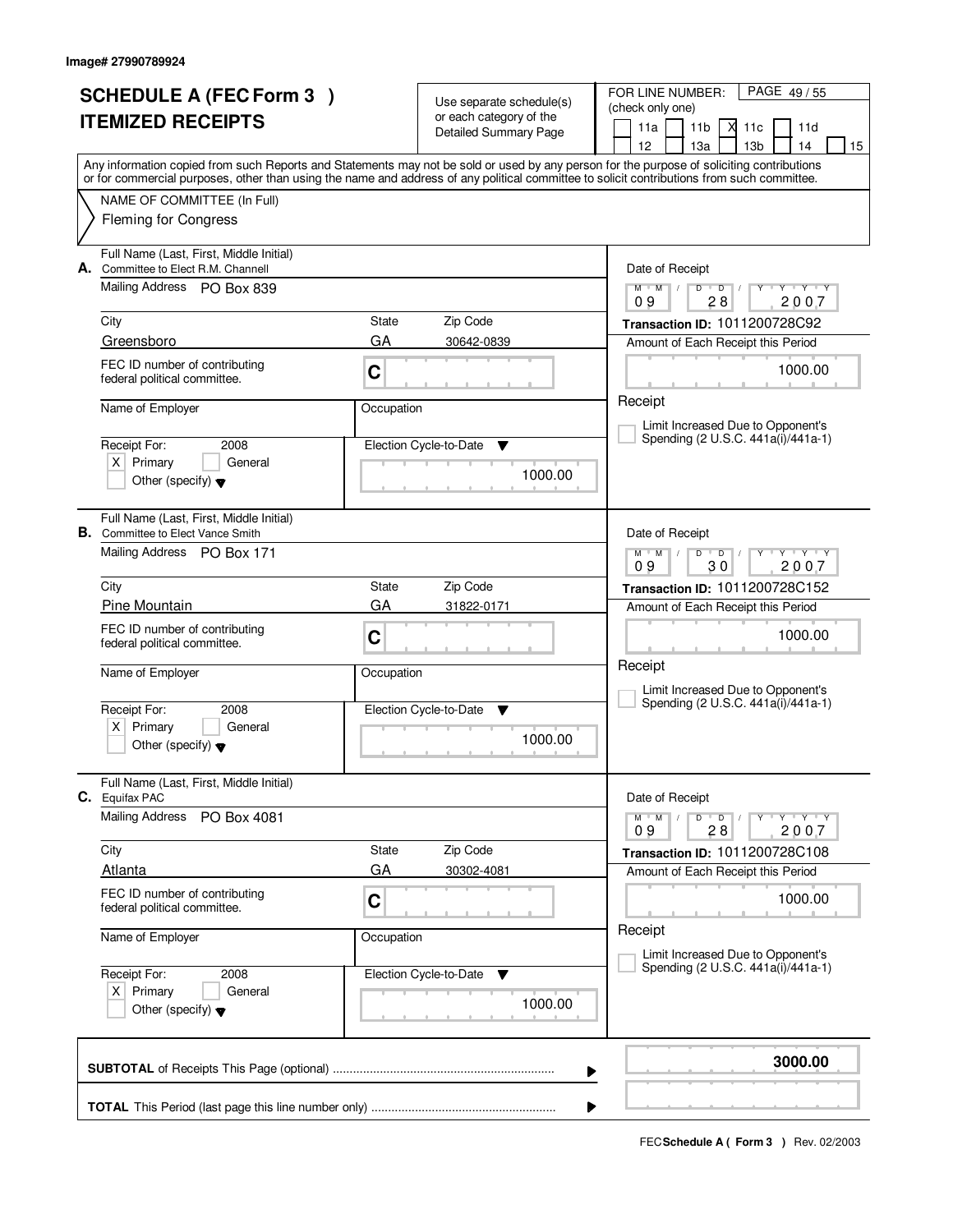|                          | <b>SCHEDULE A (FEC Form 3)</b>                                             |                    | Use separate schedule(s)    | PAGE 50/55<br>FOR LINE NUMBER:                                                                                                             |
|--------------------------|----------------------------------------------------------------------------|--------------------|-----------------------------|--------------------------------------------------------------------------------------------------------------------------------------------|
| <b>ITEMIZED RECEIPTS</b> |                                                                            |                    | or each category of the     | (check only one)                                                                                                                           |
|                          |                                                                            |                    | Detailed Summary Page       | М<br>11a<br>11 <sub>b</sub><br>11c<br>11d<br>12<br>13a<br>13 <sub>b</sub><br>14<br>15                                                      |
|                          |                                                                            |                    |                             | Any information copied from such Reports and Statements may not be sold or used by any person for the purpose of soliciting contributions  |
|                          |                                                                            |                    |                             | or for commercial purposes, other than using the name and address of any political committee to solicit contributions from such committee. |
|                          | NAME OF COMMITTEE (In Full)<br><b>Fleming for Congress</b>                 |                    |                             |                                                                                                                                            |
|                          |                                                                            |                    |                             |                                                                                                                                            |
| А.                       | Full Name (Last, First, Middle Initial)<br>Friends of Jeff May             |                    |                             | Date of Receipt                                                                                                                            |
|                          | Mailing Address PO Box 883                                                 |                    |                             | $Y$ $Y$ $Y$<br>$M$ $M$<br>$D$ $D$ $I$<br>$Y$ <sup>U</sup>                                                                                  |
|                          | City                                                                       | State              | Zip Code                    | 28<br>2007<br>09<br>Transaction ID: 1011200728C93                                                                                          |
|                          | Monroe                                                                     | GA                 | 30655-0883                  | Amount of Each Receipt this Period                                                                                                         |
|                          | FEC ID number of contributing                                              |                    |                             | 1000.00                                                                                                                                    |
|                          | federal political committee.                                               | C                  |                             |                                                                                                                                            |
|                          | Name of Employer                                                           | Occupation         |                             | Receipt                                                                                                                                    |
|                          |                                                                            |                    |                             | Limit Increased Due to Opponent's<br>Spending (2 U.S.C. 441a(i)/441a-1)                                                                    |
|                          | Receipt For:<br>2008<br>$X$ Primary<br>General                             |                    | Election Cycle-to-Date<br>▼ |                                                                                                                                            |
|                          | Other (specify) $\blacktriangledown$                                       |                    | 1000.00                     |                                                                                                                                            |
|                          |                                                                            |                    |                             |                                                                                                                                            |
|                          | Full Name (Last, First, Middle Initial)<br><b>B.</b> Friends of Jerry Keen |                    |                             | Date of Receipt                                                                                                                            |
|                          | Mailing Address PO Box 24290                                               |                    |                             | $M$ $M$ /<br>$Y - Y - Y$<br>D<br>$\overline{D}$                                                                                            |
|                          |                                                                            |                    |                             | 17<br>2007<br>09                                                                                                                           |
|                          | City<br>Saint Simons Islan                                                 | <b>State</b><br>GA | Zip Code<br>31522-7290      | Transaction ID: 1011200728C5<br>Amount of Each Receipt this Period                                                                         |
|                          | FEC ID number of contributing                                              |                    |                             |                                                                                                                                            |
|                          | federal political committee.                                               | C                  |                             | 1000.00                                                                                                                                    |
|                          | Name of Employer                                                           | Occupation         |                             | Receipt                                                                                                                                    |
|                          |                                                                            |                    |                             | Limit Increased Due to Opponent's<br>Spending (2 U.S.C. 441a(i)/441a-1)                                                                    |
|                          | Receipt For:<br>2008<br>Primary<br>General                                 |                    | Election Cycle-to-Date<br>v |                                                                                                                                            |
|                          | ΧI<br>Other (specify) $\blacktriangledown$                                 |                    | 1000.00                     |                                                                                                                                            |
|                          |                                                                            |                    |                             |                                                                                                                                            |
| C.                       | Full Name (Last, First, Middle Initial)<br>Friends of Judson Hill          |                    |                             | Date of Receipt                                                                                                                            |
|                          | <b>Mailing Address</b><br>3102 Raines Ct                                   |                    |                             | $D$ $D$ $/$<br>$M$ $M$ $/$<br>$Y - Y - Y$<br>Y                                                                                             |
|                          |                                                                            |                    |                             | 2007<br>09<br>30                                                                                                                           |
|                          | City<br>Marietta                                                           | State<br>GA        | Zip Code<br>30062-5427      | Transaction ID: 71015.C176<br>Amount of Each Receipt this Period                                                                           |
|                          | FEC ID number of contributing                                              |                    |                             |                                                                                                                                            |
|                          | federal political committee.                                               | C                  |                             | 500.00                                                                                                                                     |
|                          | Name of Employer                                                           | Occupation         |                             | Receipt                                                                                                                                    |
|                          |                                                                            |                    |                             | Limit Increased Due to Opponent's<br>Spending (2 U.S.C. 441a(i)/441a-1)                                                                    |
|                          | Receipt For:<br>2008<br>$X$ Primary<br>General                             |                    | Election Cycle-to-Date<br>v |                                                                                                                                            |
|                          | Other (specify) $\blacktriangledown$                                       |                    | 500.00                      |                                                                                                                                            |
|                          |                                                                            |                    |                             |                                                                                                                                            |
|                          |                                                                            |                    |                             | 2500.00                                                                                                                                    |
|                          |                                                                            |                    |                             | ▶                                                                                                                                          |
|                          |                                                                            |                    |                             |                                                                                                                                            |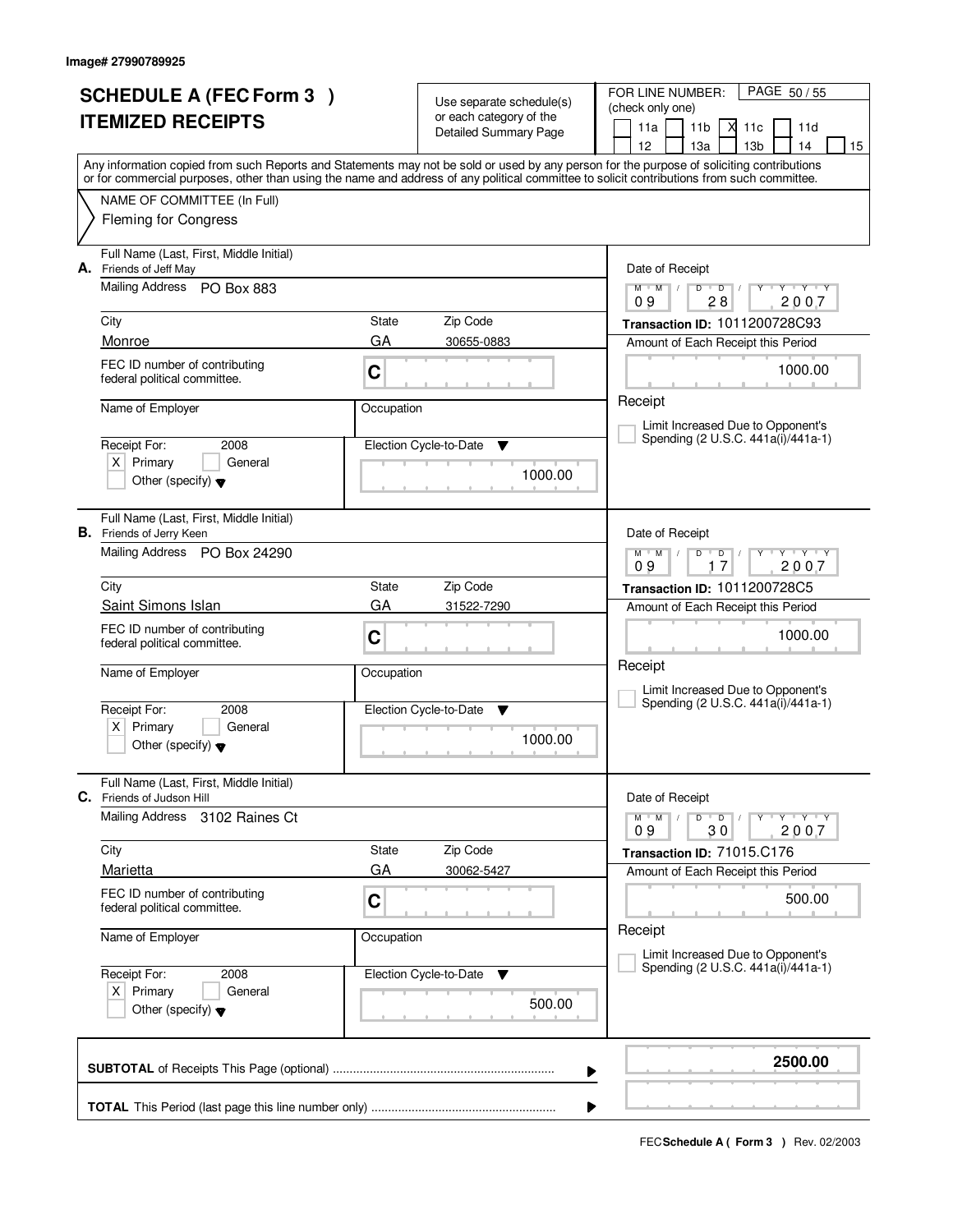| <b>SCHEDULE A (FEC Form 3)</b> |                                                                                                                                            |             | Use separate schedule(s)                                | PAGE 51 / 55<br>FOR LINE NUMBER:<br>(check only one)                                                                                      |
|--------------------------------|--------------------------------------------------------------------------------------------------------------------------------------------|-------------|---------------------------------------------------------|-------------------------------------------------------------------------------------------------------------------------------------------|
|                                | <b>ITEMIZED RECEIPTS</b>                                                                                                                   |             | or each category of the<br><b>Detailed Summary Page</b> | 11a<br>11 <sub>b</sub><br>X<br>11c<br>11d<br>13 <sub>b</sub><br>12 <sup>2</sup><br>13a<br>14<br>15                                        |
|                                | or for commercial purposes, other than using the name and address of any political committee to solicit contributions from such committee. |             |                                                         | Any information copied from such Reports and Statements may not be sold or used by any person for the purpose of soliciting contributions |
|                                | NAME OF COMMITTEE (In Full)<br><b>Fleming for Congress</b>                                                                                 |             |                                                         |                                                                                                                                           |
| А.                             | Full Name (Last, First, Middle Initial)<br>Friends of Mark Burkhalter                                                                      |             |                                                         | Date of Receipt                                                                                                                           |
|                                | Mailing Address 9800 Medlock Bridge Rd Ste 3<br>Suite 3                                                                                    |             |                                                         | $Y - Y - Y$<br>$M$ $M$ /<br>$D$ $D$ $1$<br>$Y$ <sup>U</sup><br>09<br>28<br>2007                                                           |
|                                | City<br>Duluth                                                                                                                             | State<br>GA | Zip Code<br>30097-5989                                  | Transaction ID: 1011200728C54<br>Amount of Each Receipt this Period                                                                       |
|                                | FEC ID number of contributing<br>federal political committee.                                                                              | C           |                                                         | 1000.00                                                                                                                                   |
|                                | Name of Employer                                                                                                                           | Occupation  |                                                         | Receipt<br>Limit Increased Due to Opponent's                                                                                              |
|                                | Receipt For:<br>2008<br>$X$ Primary<br>General<br>Other (specify) $\blacktriangledown$                                                     |             | Election Cycle-to-Date<br>▼<br>1000.00                  | Spending (2 U.S.C. 441a(i)/441a-1)                                                                                                        |
|                                | Full Name (Last, First, Middle Initial)<br><b>B.</b> Hatfield for House                                                                    |             |                                                         | Date of Receipt                                                                                                                           |
|                                | Mailing Address PO Box 1361                                                                                                                |             |                                                         | $M$ $M$ /<br>$Y \vdash Y \vdash Y$<br>D<br>$\overline{D}$<br>09<br>30<br>2007                                                             |
|                                | City<br>Waycross                                                                                                                           | State<br>GA | Zip Code<br>31502-1361                                  | Transaction ID: 71015.C178<br>Amount of Each Receipt this Period                                                                          |
|                                | FEC ID number of contributing<br>federal political committee.                                                                              | C           |                                                         | 1000.00                                                                                                                                   |
|                                | Name of Employer                                                                                                                           | Occupation  |                                                         | Receipt<br>Limit Increased Due to Opponent's                                                                                              |
|                                | Receipt For:<br>2008<br>Primary<br>General<br>ΧI<br>Other (specify) $\blacktriangledown$                                                   |             | Election Cycle-to-Date<br>v<br>1000.00                  | Spending (2 U.S.C. 441a(i)/441a-1)                                                                                                        |
| С.                             | Full Name (Last, First, Middle Initial)<br>Jay Roberts Campaign                                                                            |             |                                                         | Date of Receipt                                                                                                                           |
|                                | Mailing Address<br>PO Box 1707                                                                                                             |             |                                                         | $D$ $D$<br>$M$ $M$ $/$<br>Y Y Y Y<br>09<br>2007<br>17                                                                                     |
|                                | City<br>Tifton                                                                                                                             | State<br>GA | Zip Code<br>31793-1707                                  | Transaction ID: 1011200728C15<br>Amount of Each Receipt this Period                                                                       |
|                                | FEC ID number of contributing<br>federal political committee.                                                                              | C           |                                                         | 1000.00                                                                                                                                   |
|                                | Name of Employer                                                                                                                           | Occupation  |                                                         | Receipt<br>Limit Increased Due to Opponent's                                                                                              |
|                                | Receipt For:<br>2008<br>$X$ Primary<br>General<br>Other (specify) $\blacktriangledown$                                                     |             | Election Cycle-to-Date<br>v<br>1000.00                  | Spending (2 U.S.C. 441a(i)/441a-1)                                                                                                        |
|                                |                                                                                                                                            |             | ▶                                                       | 3000.00                                                                                                                                   |
|                                |                                                                                                                                            |             | ▶                                                       |                                                                                                                                           |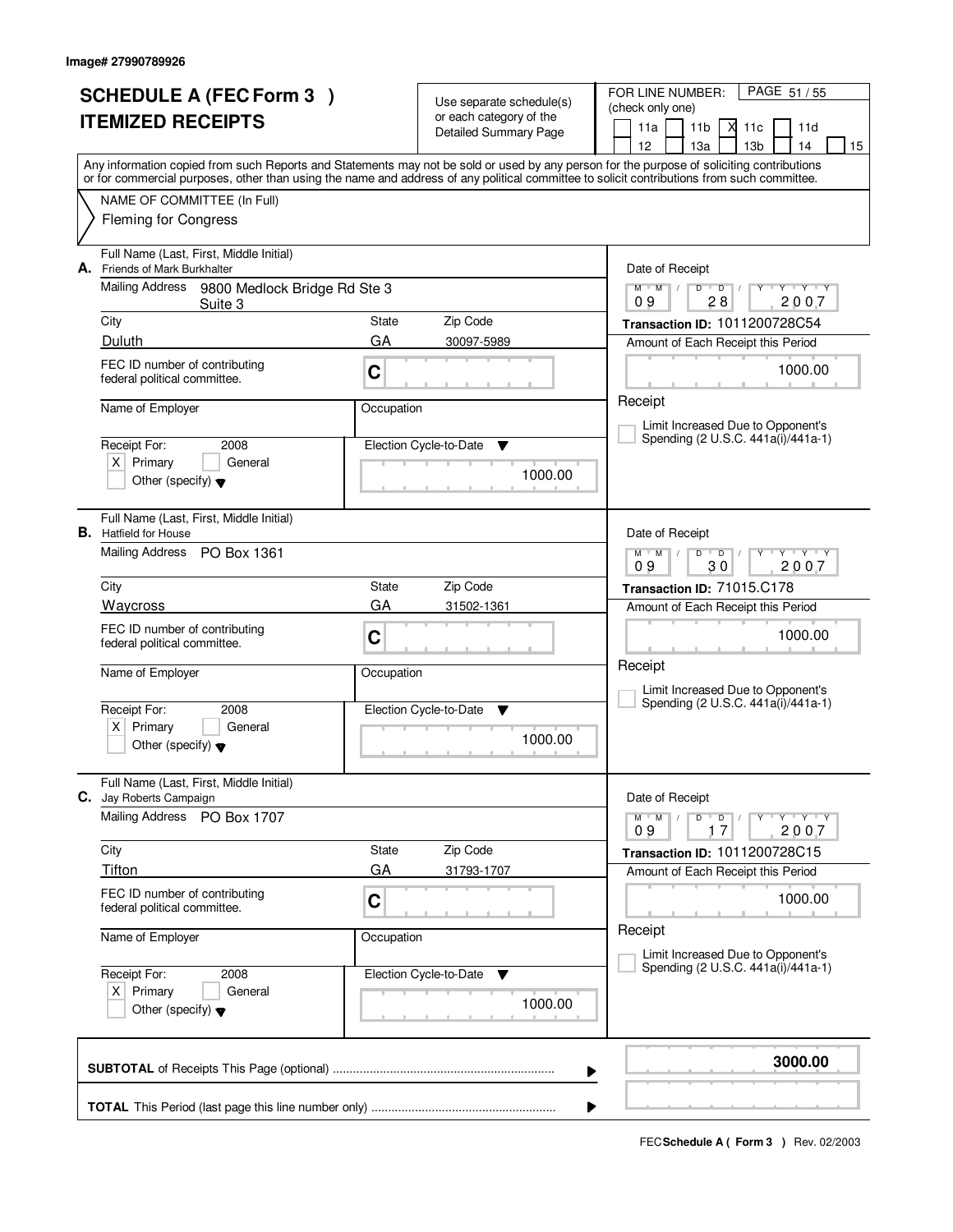|    | <b>SCHEDULE A (FEC Form 3)</b>          |            |                                                     | PAGE 52/55<br>FOR LINE NUMBER:                                                                                                                                                                                                                                                          |
|----|-----------------------------------------|------------|-----------------------------------------------------|-----------------------------------------------------------------------------------------------------------------------------------------------------------------------------------------------------------------------------------------------------------------------------------------|
|    |                                         |            | Use separate schedule(s)<br>or each category of the | (check only one)                                                                                                                                                                                                                                                                        |
|    | <b>ITEMIZED RECEIPTS</b>                |            | <b>Detailed Summary Page</b>                        | 11a<br>11 <sub>b</sub><br>М<br>11c<br>11d                                                                                                                                                                                                                                               |
|    |                                         |            |                                                     | 12<br>13a<br>13 <sub>b</sub><br>14<br>15                                                                                                                                                                                                                                                |
|    |                                         |            |                                                     | Any information copied from such Reports and Statements may not be sold or used by any person for the purpose of soliciting contributions<br>or for commercial purposes, other than using the name and address of any political committee to solicit contributions from such committee. |
|    | NAME OF COMMITTEE (In Full)             |            |                                                     |                                                                                                                                                                                                                                                                                         |
|    | <b>Fleming for Congress</b>             |            |                                                     |                                                                                                                                                                                                                                                                                         |
|    |                                         |            |                                                     |                                                                                                                                                                                                                                                                                         |
|    | Full Name (Last, First, Middle Initial) |            |                                                     |                                                                                                                                                                                                                                                                                         |
| А. | Neighbors for Earl Ehrhart              |            |                                                     | Date of Receipt                                                                                                                                                                                                                                                                         |
|    | Mailing Address 5500 Wright Rd          |            |                                                     | $Y$ $Y$ $Y$<br>$M$ $M$ /<br>$D$ $D$<br>Ÿ<br>28<br>2007<br>09                                                                                                                                                                                                                            |
|    | City                                    | State      | Zip Code                                            | Transaction ID: 1011200728C103                                                                                                                                                                                                                                                          |
|    | <b>Powder Springs</b>                   | GA         | 30127-1073                                          | Amount of Each Receipt this Period                                                                                                                                                                                                                                                      |
|    | FEC ID number of contributing           |            |                                                     |                                                                                                                                                                                                                                                                                         |
|    | federal political committee.            | C          |                                                     | 1000.00                                                                                                                                                                                                                                                                                 |
|    |                                         |            |                                                     | Receipt                                                                                                                                                                                                                                                                                 |
|    | Name of Employer                        | Occupation |                                                     | Limit Increased Due to Opponent's                                                                                                                                                                                                                                                       |
|    | Receipt For:<br>2008                    |            | Election Cycle-to-Date<br>▼                         | Spending (2 U.S.C. 441a(i)/441a-1)                                                                                                                                                                                                                                                      |
|    | $X$ Primary<br>General                  |            |                                                     |                                                                                                                                                                                                                                                                                         |
|    | Other (specify) $\blacktriangledown$    |            | 1000.00                                             |                                                                                                                                                                                                                                                                                         |
|    |                                         |            |                                                     |                                                                                                                                                                                                                                                                                         |
|    | Full Name (Last, First, Middle Initial) |            |                                                     |                                                                                                                                                                                                                                                                                         |
|    | <b>B.</b> Senator Jeff Mullis           |            |                                                     | Date of Receipt                                                                                                                                                                                                                                                                         |
|    | Mailing Address 212 English Ave         |            |                                                     | $M$ $M$ $/$<br>$Y - Y - Y$<br>D<br>$\overline{D}$<br>30<br>2007<br>09                                                                                                                                                                                                                   |
|    | City                                    | State      | Zip Code                                            | Transaction ID: 1011200728C141                                                                                                                                                                                                                                                          |
|    | Chickamauga                             | GA         | 30707-1634                                          | Amount of Each Receipt this Period                                                                                                                                                                                                                                                      |
|    | FEC ID number of contributing           |            |                                                     |                                                                                                                                                                                                                                                                                         |
|    | federal political committee.            | C          |                                                     | 500.00                                                                                                                                                                                                                                                                                  |
|    |                                         |            |                                                     | Receipt                                                                                                                                                                                                                                                                                 |
|    | Name of Employer                        | Occupation |                                                     | Limit Increased Due to Opponent's                                                                                                                                                                                                                                                       |
|    | Receipt For:<br>2008                    |            | Election Cycle-to-Date<br>▼                         | Spending (2 U.S.C. 441a(i)/441a-1)                                                                                                                                                                                                                                                      |
|    | Primary<br>$\times$<br>General          |            |                                                     |                                                                                                                                                                                                                                                                                         |
|    | Other (specify) $\blacktriangledown$    |            | 500.00                                              |                                                                                                                                                                                                                                                                                         |
|    |                                         |            |                                                     |                                                                                                                                                                                                                                                                                         |
|    | Full Name (Last, First, Middle Initial) |            |                                                     |                                                                                                                                                                                                                                                                                         |
| C. | The 159 Group PAC                       |            |                                                     | Date of Receipt                                                                                                                                                                                                                                                                         |
|    | Mailing Address<br>3210 Verdun Dr NW    |            |                                                     | $D$ $D$ $I$<br>$M$ $M$ /<br>$Y - Y - Y$<br>2007<br>09<br>28                                                                                                                                                                                                                             |
|    | City                                    | State      | Zip Code                                            | Transaction ID: 1011200728C134                                                                                                                                                                                                                                                          |
|    | <b>Atlanta</b>                          | GA         | 30305-1942                                          | Amount of Each Receipt this Period                                                                                                                                                                                                                                                      |
|    | FEC ID number of contributing           |            |                                                     | 5000.00                                                                                                                                                                                                                                                                                 |
|    | federal political committee.            | C          | C00390179                                           |                                                                                                                                                                                                                                                                                         |
|    | Name of Employer                        | Occupation |                                                     | Receipt                                                                                                                                                                                                                                                                                 |
|    |                                         |            |                                                     | Limit Increased Due to Opponent's                                                                                                                                                                                                                                                       |
|    | Receipt For:<br>2008                    |            | Election Cycle-to-Date<br>v                         | Spending (2 U.S.C. 441a(i)/441a-1)                                                                                                                                                                                                                                                      |
|    | $X$ Primary<br>General                  |            |                                                     |                                                                                                                                                                                                                                                                                         |
|    | Other (specify) $\blacktriangledown$    |            | 5000.00                                             |                                                                                                                                                                                                                                                                                         |
|    |                                         |            |                                                     |                                                                                                                                                                                                                                                                                         |
|    |                                         |            |                                                     | 6500.00                                                                                                                                                                                                                                                                                 |
|    |                                         |            |                                                     | ▶                                                                                                                                                                                                                                                                                       |
|    |                                         |            |                                                     |                                                                                                                                                                                                                                                                                         |
|    |                                         |            |                                                     |                                                                                                                                                                                                                                                                                         |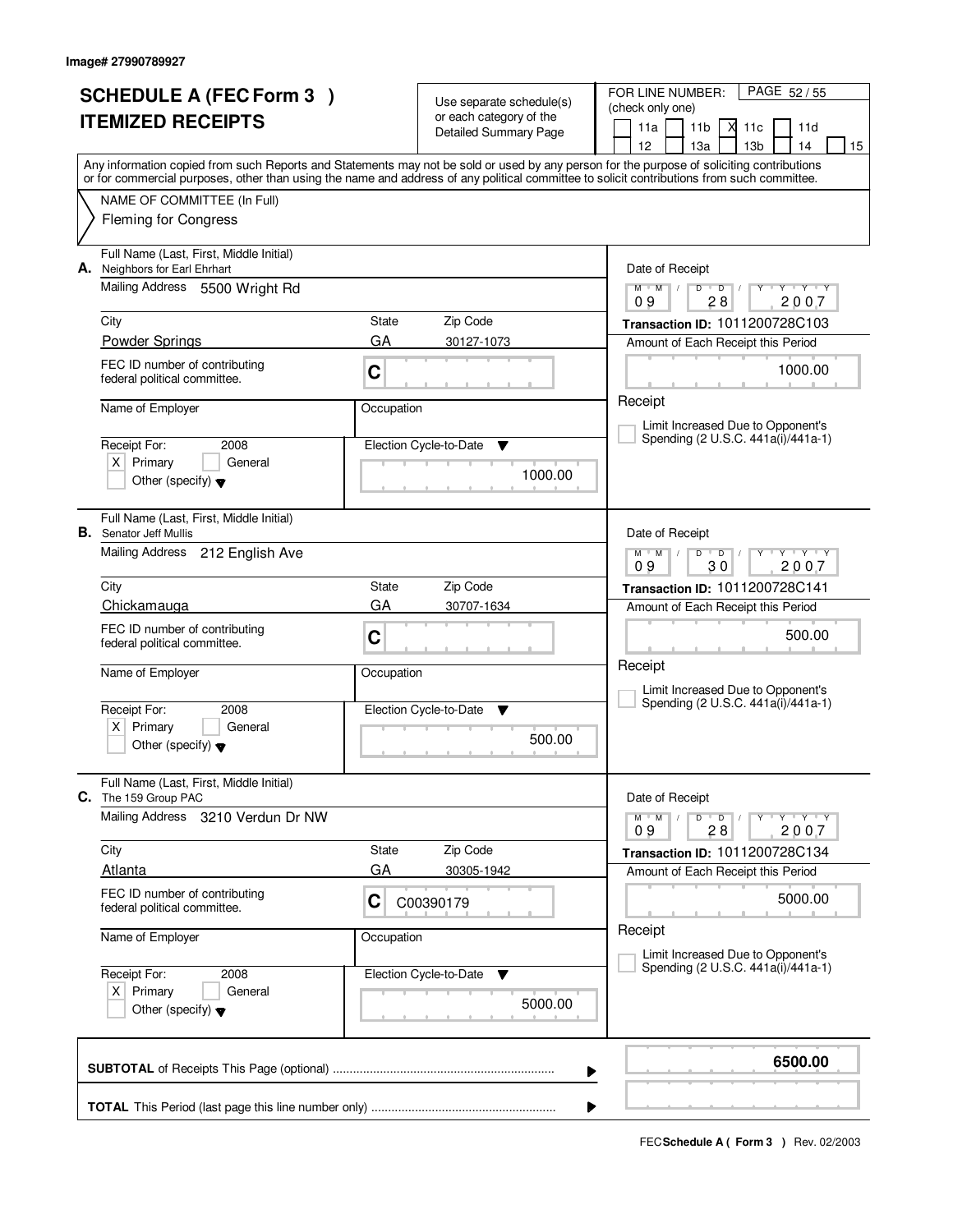|    | <b>SCHEDULE A (FEC Form 3)</b><br><b>ITEMIZED RECEIPTS</b><br>Any information copied from such Reports and Statements may not be sold or used by any person for the purpose of soliciting contributions |              | Use separate schedule(s)<br>or each category of the<br><b>Detailed Summary Page</b> | FOR LINE NUMBER:<br>PAGE 53/55<br>(check only one)<br>$\times$ 11c<br>11a<br>11 <sub>b</sub><br>11d<br>12<br>13 <sub>b</sub><br>13a<br>14<br>15 |
|----|---------------------------------------------------------------------------------------------------------------------------------------------------------------------------------------------------------|--------------|-------------------------------------------------------------------------------------|-------------------------------------------------------------------------------------------------------------------------------------------------|
|    | or for commercial purposes, other than using the name and address of any political committee to solicit contributions from such committee.                                                              |              |                                                                                     |                                                                                                                                                 |
|    | NAME OF COMMITTEE (In Full)<br><b>Fleming for Congress</b>                                                                                                                                              |              |                                                                                     |                                                                                                                                                 |
|    | Full Name (Last, First, Middle Initial)<br>A. The 159 Group PAC                                                                                                                                         |              |                                                                                     | Date of Receipt                                                                                                                                 |
|    | Mailing Address 3210 Verdun Dr NW                                                                                                                                                                       |              |                                                                                     | Y Y Y Y Y<br>$D$ $D$<br>$M$ $M$<br>09<br>28<br>2007                                                                                             |
|    | City                                                                                                                                                                                                    | State        | Zip Code                                                                            | Transaction ID: 1011200728C135                                                                                                                  |
|    | Atlanta                                                                                                                                                                                                 | GA           | 30305-1942                                                                          | Amount of Each Receipt this Period                                                                                                              |
|    | FEC ID number of contributing<br>federal political committee.                                                                                                                                           | C            | C00390179                                                                           | 5000.00                                                                                                                                         |
|    | Name of Employer                                                                                                                                                                                        | Occupation   |                                                                                     | Receipt                                                                                                                                         |
|    | Receipt For:<br>2008<br>X General<br>Primary<br>Other (specify) $\blacktriangledown$                                                                                                                    |              | Election Cycle-to-Date<br>▼<br>10000.00                                             | Limit Increased Due to Opponent's<br>Spending (2 U.S.C. 441a(i)/441a-1)                                                                         |
| В. | Full Name (Last, First, Middle Initial)<br><b>Watkins PAC</b>                                                                                                                                           |              |                                                                                     | Date of Receipt                                                                                                                                 |
|    | Mailing Address PO Box 1738                                                                                                                                                                             |              |                                                                                     | $M$ $M$ $M$<br>$D$ $D$ $/$<br><b>TY TY TY</b><br>09<br>2007<br>30                                                                               |
|    | City                                                                                                                                                                                                    | <b>State</b> | Zip Code                                                                            | Transaction ID: 71012.C168                                                                                                                      |
|    | Atlanta                                                                                                                                                                                                 | GA           | 30301-1738                                                                          | Amount of Each Receipt this Period                                                                                                              |
|    | FEC ID number of contributing<br>federal political committee.                                                                                                                                           | C            | C00142307                                                                           | 3000.00                                                                                                                                         |
|    | Name of Employer                                                                                                                                                                                        | Occupation   |                                                                                     | Receipt                                                                                                                                         |
|    | Receipt For:<br>2008<br>$X$ Primary<br>General<br>Other (specify) $\blacktriangledown$                                                                                                                  |              | Election Cycle-to-Date<br>▼<br>3000.00                                              | Limit Increased Due to Opponent's<br>Spending (2 U.S.C. 441a(i)/441a-1)                                                                         |

|  | 8000.00  |
|--|----------|
|  | 26000.00 |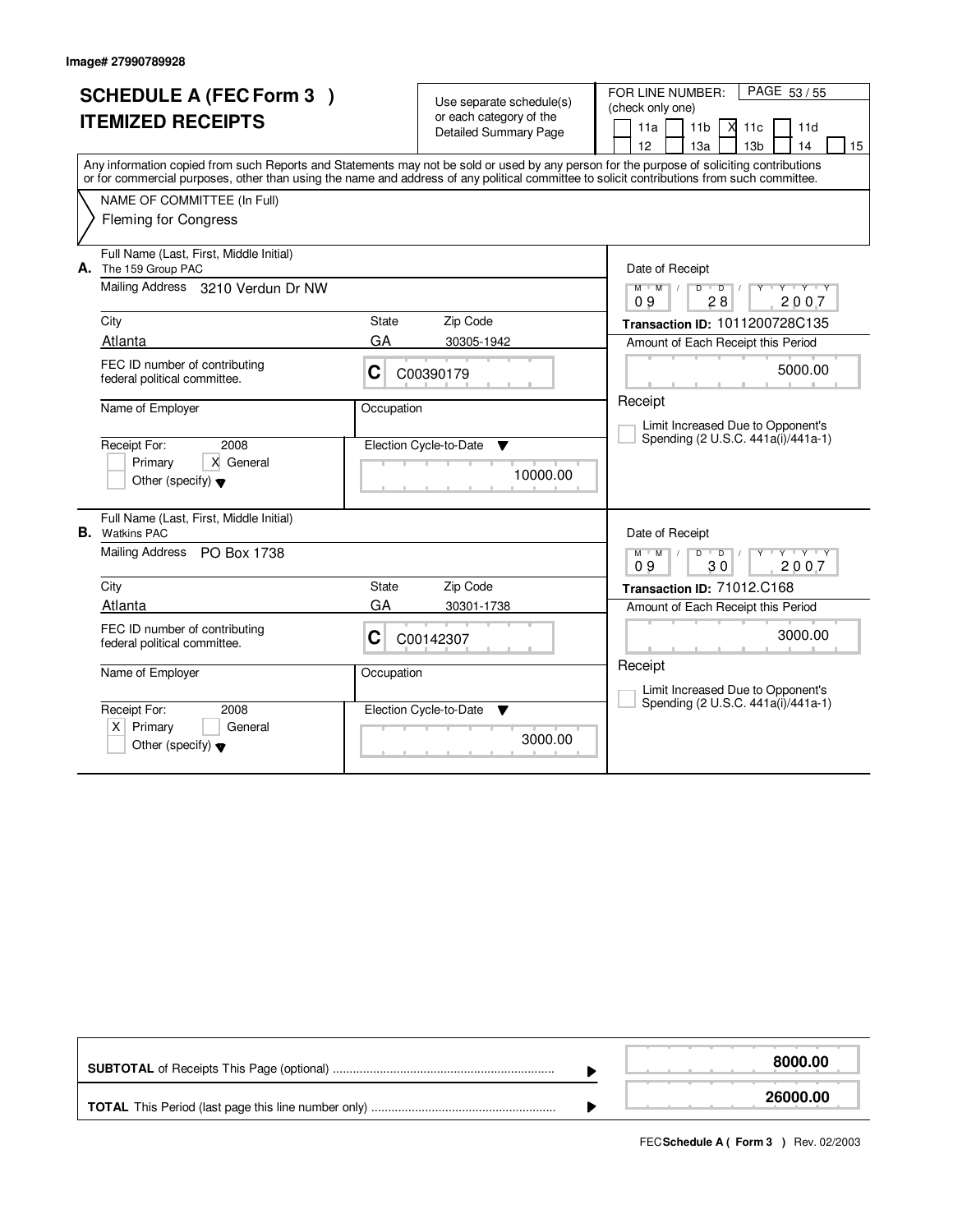| <b>SCHEDULE B (FEC Form 3)</b>                                                                                                                                                                                                                                                         | Use seperate schedule(s)<br>for each category of the       | (check only one)  | FOR LINE NUMBER:<br>PAGE 54 / 55                                                                   |
|----------------------------------------------------------------------------------------------------------------------------------------------------------------------------------------------------------------------------------------------------------------------------------------|------------------------------------------------------------|-------------------|----------------------------------------------------------------------------------------------------|
| <b>ITEMIZED DISBURSEMENTS</b>                                                                                                                                                                                                                                                          | <b>Detailed Summary Page</b>                               |                   | 17<br>19 <sub>b</sub><br>X<br>18<br>19a<br>20a<br>20 <sub>b</sub><br>20 <sub>c</sub><br>21         |
| Any Information copied from such Reports and Statements may not be sold or used by any person for the purpose of solicating contributions<br>or for commercial purposes, other than using the name and address of any political committee to solicit contributions from such committee |                                                            |                   |                                                                                                    |
| NAME OF COMMITTEE (In Full)<br><b>Fleming for Congress</b>                                                                                                                                                                                                                             |                                                            |                   |                                                                                                    |
| Full Name (Last, First, Middle Initial)<br>Α.<br>Aristotle                                                                                                                                                                                                                             |                                                            |                   | <b>Transaction ID: 1011200728E1</b><br>Date of Disbursement<br>M<br>D                              |
| <b>Mailing Address</b><br>205 Pennsylvania Ave SE                                                                                                                                                                                                                                      |                                                            |                   | $0^{M}$ 9<br>000<br>2007                                                                           |
| City<br>Washington                                                                                                                                                                                                                                                                     | State<br>Zip Code<br>20003-1164<br>DC                      |                   | Amount of Each Disbursement this Period                                                            |
| Purpose of Disbursement<br>SOFTWARE<br><b>Candidate Name</b>                                                                                                                                                                                                                           |                                                            | Category/         | 2100.00<br>Refund or Disposal of Excess<br><b>Contributions Required Under</b><br>11 C.F.R. 400.53 |
| Office Sought:<br>House<br>Disbursement For:<br>Senate<br>President<br>District:<br>State:                                                                                                                                                                                             | Primary<br>General<br>Other (specify) $\blacktriangledown$ | Type              | <b>SOFTWARE</b>                                                                                    |
| Full Name (Last, First, Middle Initial)<br><b>B.</b> Augusta Riverfront LLC                                                                                                                                                                                                            |                                                            |                   | Transaction ID: 71015.E6<br>Date of Disbursement<br>D<br>D<br>M                                    |
| <b>Mailing Address</b><br>2 10th St                                                                                                                                                                                                                                                    | 2007<br>09<br>19                                           |                   |                                                                                                    |
| City<br>Augusta                                                                                                                                                                                                                                                                        | Zip Code<br><b>State</b><br>30901-1133<br>GA               |                   | Amount of Each Disbursement this Period<br>1083.00                                                 |
| Purpose of Disbursement<br><b>RENT</b><br>Candidate Name                                                                                                                                                                                                                               |                                                            | Category/<br>Type | Refund or Disposal of Excess<br><b>Contributions Required Under</b><br>11 C.F.R. 400.53            |
| Office Sought:<br>Disbursement For:<br>House<br>Senate<br>President<br>District:<br>State:                                                                                                                                                                                             | Primary<br>General<br>Other (specify) $\blacktriangledown$ |                   | <b>RENT</b>                                                                                        |
| Full Name (Last, First, Middle Initial)<br>C. Neals Restaurant & BBQ                                                                                                                                                                                                                   |                                                            |                   | Transaction ID: 71015.E7<br>Date of Disbursement                                                   |
| <b>Mailing Address</b><br>5882 Augusta Hwy SE                                                                                                                                                                                                                                          |                                                            |                   | $\overline{P}$ 2 $\overline{5}$<br>M<br>2007<br>09                                                 |
| City<br>Harlem                                                                                                                                                                                                                                                                         | Zip Code<br>State<br>GA<br>30814-4821                      |                   | Amount of Each Disbursement this Period                                                            |
| Purpose of Disbursement<br><b>EVENT CATERING</b>                                                                                                                                                                                                                                       |                                                            |                   | 529.20<br>Refund or Disposal of Excess                                                             |
| Candidate Name<br>Category/<br>Type                                                                                                                                                                                                                                                    |                                                            |                   | <b>Contributions Required Under</b><br>11 C.F.R. 400.53                                            |
| Office Sought:<br>Disbursement For:<br>House<br>Senate<br>President<br>District:<br>State:                                                                                                                                                                                             | Primary<br>General<br>Other (specify) $\blacktriangledown$ |                   | <b>EVENT CATERING</b>                                                                              |
|                                                                                                                                                                                                                                                                                        |                                                            | ▶                 | 3712.20                                                                                            |
|                                                                                                                                                                                                                                                                                        |                                                            | ▶                 | 3712.20                                                                                            |